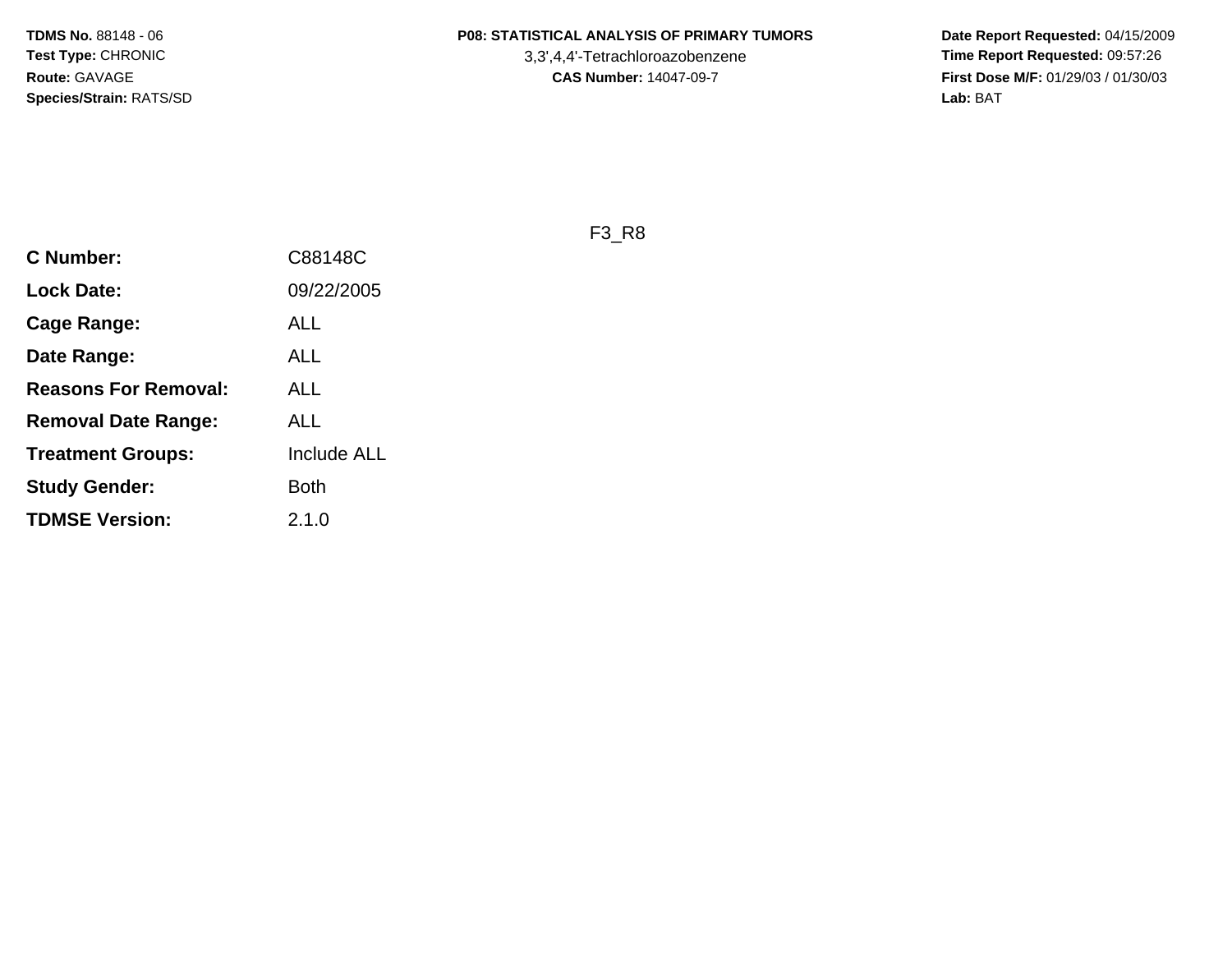**P08: STATISTICAL ANALYSIS OF PRIMARY TUMORS**

3,3',4,4'-Tetrachloroazobenzene

 **Date Report Requested:** 04/15/2009 **Time Report Requested:** 09:57:26 **First Dose M/F:** 01/29/03 / 01/30/03<br>Lab: BAT **Lab:** BAT

#### **HISTORICAL CONTROL STUDIESFrom November 2008 report**

#### **SAME ROUTE**

 96020-01 -- TEF evaluation (Binary mixture; PCB 126/PCB 153) (GAVAGE CORN OIL)96007-04 -- TEF evaluation (Dioxin mixture) (GAVAGE CORN OIL)20304-01 -- TEF evaluation (PCB 118) (GAVAGE CORN OIL) 96022-02 -- TEF Evaluation (PCB Mixture; PCB 126/PCB 118) (GAVAGE CORN OIL) 96007-05 -- TEF evaluation (PECDF (Pentachlorodibenzofuran)) (GAVAGE CORN OIL)96007-03 -- TEF evaluation (TCDD) (GAVAGE CORN OIL) 96007-01 -- Toxic equivalency factor evaluation ((PCB 126) 3,3',4,4',5-pentachlorobiphenyl) (GAVAGE CORN OIL)96021-01 -- Toxic equivalency factor evaluation (PCB 153- 2,2'-4,4',5,5'-hexachlorobiphenyl) (GAVAGE CORN OIL)

#### **ALL ROUTES**

96020-01 -- TEF evaluation (Binary mixture; PCB 126/PCB 153) (GAVAGE CORN OIL)

96007-04 -- TEF evaluation (Dioxin mixture) (GAVAGE CORN OIL)

20304-01 -- TEF evaluation (PCB 118) (GAVAGE CORN OIL)

96022-02 -- TEF Evaluation (PCB Mixture; PCB 126/PCB 118) (GAVAGE CORN OIL)

96007-05 -- TEF evaluation (PECDF (Pentachlorodibenzofuran)) (GAVAGE CORN OIL)

96007-03 -- TEF evaluation (TCDD) (GAVAGE CORN OIL)

96007-01 -- Toxic equivalency factor evaluation ((PCB 126) 3,3',4,4',5-pentachlorobiphenyl) (GAVAGE CORN OIL)

96021-01 -- Toxic equivalency factor evaluation (PCB 153- 2,2'-4,4',5,5'-hexachlorobiphenyl) (GAVAGE CORN OIL)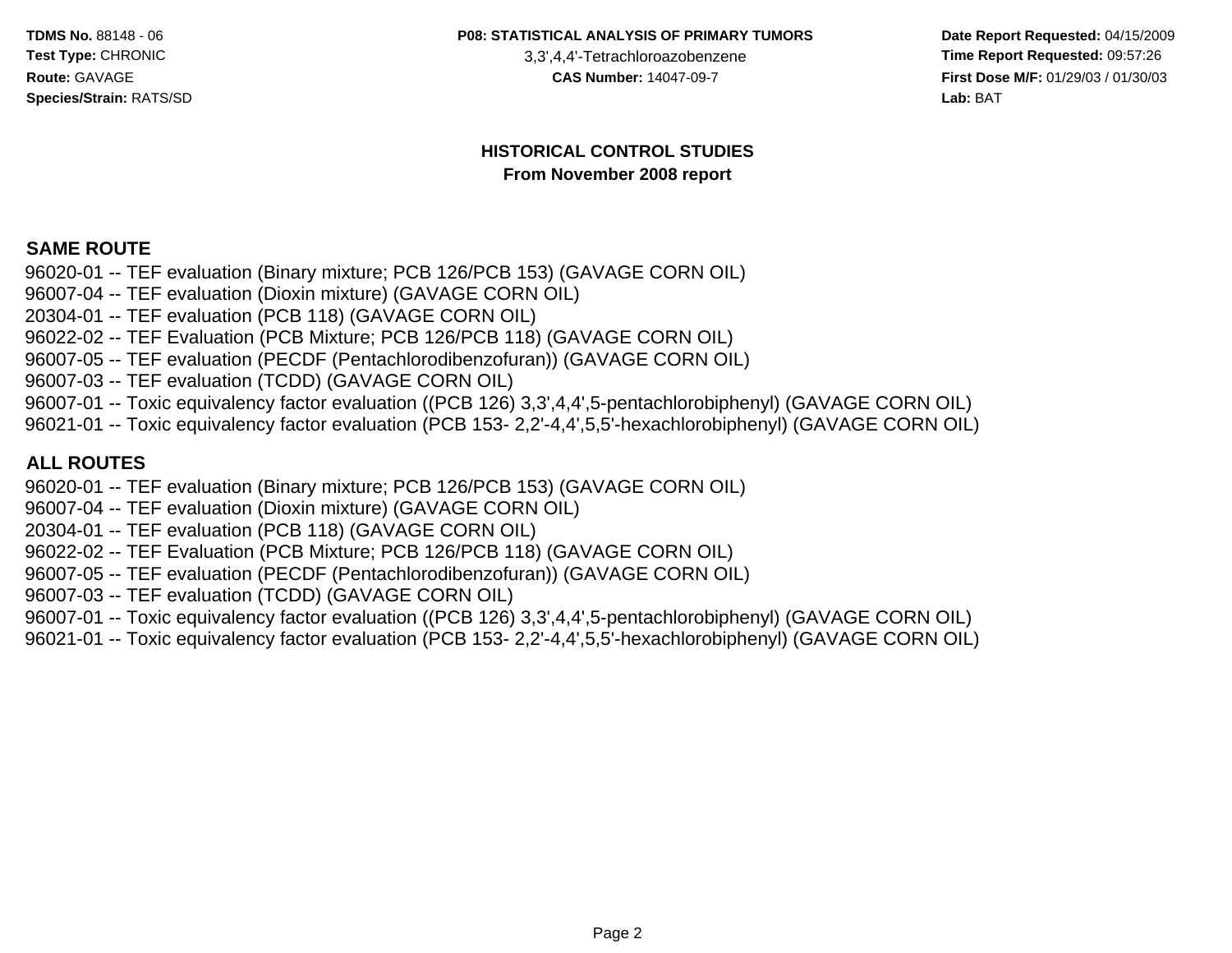**Date Report Requested:** 04/15/2009 **Time Report Requested:** 09:57:26 **First Dose M/F:** 01/29/03 / 01/30/03 Lab: BAT **Lab:** BAT

#### **FOR ALL DOSES THE TUMOR RATES IN THE FOLLOWING TISSUES/ORGANS ARE BASED ON NUMBER OF TISSUES EXAMINED.IN OTHER TISSUES/ORGANS RATES ARE BASED ON THE NUMBER OF ANIMALS NECROPSIED.**

Adrenal Cortex Adrenal MedullaBrain Clitoral/Preputial GlandHeartIslets, PancreaticKidneyLiverLung OvaryPancreas Parathyroid GlandPituitary GlandProstate Salivary GlandsTestesThymusThyroid Gland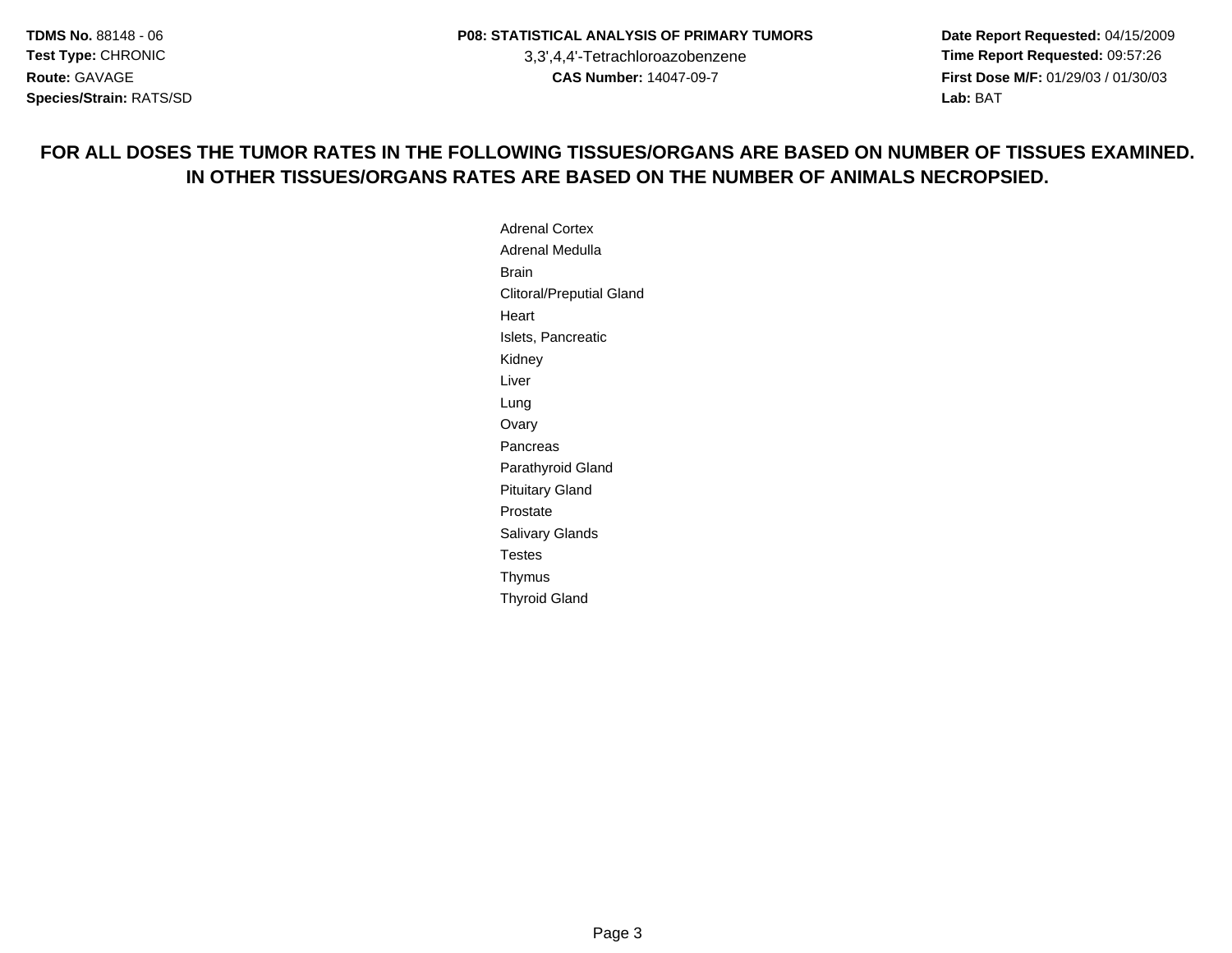3,3',4,4'-Tetrachloroazobenzene

 **Date Report Requested:** 04/15/2009 **Time Report Requested:** 09:57:26 **First Dose M/F:** 01/29/03 / 01/30/03 Lab: BAT **Lab:** BAT

#### **SUMMARY OF STATISTICALLY SIGNIFICANT (P<=.05) RESULTS IN THE ANALYSIS OF 3,3',4,4'-TETRACHLOROAZOBENZENE**

#### **MALE RATS**

**Organ**

Mammary Gland

Lung

| Organ                                                      | <b>Morphology</b>                                                                       |
|------------------------------------------------------------|-----------------------------------------------------------------------------------------|
| <b>Adrenal Medulla</b>                                     | Pheochromocytoma Benign                                                                 |
|                                                            | Pheochromocytoma: Benign, Complex, Malignant, NOS                                       |
| Heart                                                      | Schwannoma Benign                                                                       |
| Liver                                                      | Cholangiocarcinoma                                                                      |
| Lung                                                       | <b>Cystic Keratinizing Epithelioma</b>                                                  |
| Oral Cavity (Oral Mucosa, Tongue, Pharynx, Tooth, Gingiva) | Squamous Cell Carcinoma                                                                 |
|                                                            | Squamous Cell Carcinoma, Papilloma Squamous, or Papilloma                               |
| Oral Mucosa                                                | Squamous Cell Carcinoma                                                                 |
| Pancreas                                                   | Adenoma                                                                                 |
|                                                            | Carcinoma or Adenoma                                                                    |
| Pituitary Gland: Pars Distalis or Unspecified Site         | Adenoma                                                                                 |
| Prostate                                                   | Adenoma                                                                                 |
|                                                            | Carcinoma or Adenoma                                                                    |
| Skin                                                       | Fibroma                                                                                 |
|                                                            | Fibroma, Fibrosarcoma, Sarcoma, Myxoma, Myxosarcoma, or Fibrous Histiocytoma            |
| <b>Thyroid Gland: C-Cell</b>                               | Adenoma                                                                                 |
|                                                            | Carcinoma or Adenoma                                                                    |
| <b>Thyroid Gland: Follicular Cell</b>                      | Adenoma                                                                                 |
| <b>Tissue NOS</b>                                          | Schwannoma Malignant                                                                    |
| All Organs                                                 | Malignant Lymphoma: Histiocytic, Lymphocytic, Mixed, NOS, or Undifferentiated Cell Type |
|                                                            | <b>Benign Tumors</b>                                                                    |
|                                                            | <b>Malignant Tumors</b>                                                                 |
|                                                            | <b>Malignant and Benign Tumors</b>                                                      |
| <b>FEMALE RATS</b>                                         |                                                                                         |
|                                                            |                                                                                         |

#### **Morphology**

 Cystic Keratinizing Epithelioma Carcinoma Carcinoma or AdenomaFibroadenoma Fibroma, Fibroadenoma or AdenomaFibroma, Fibroadenoma, Carcinoma, or Adenoma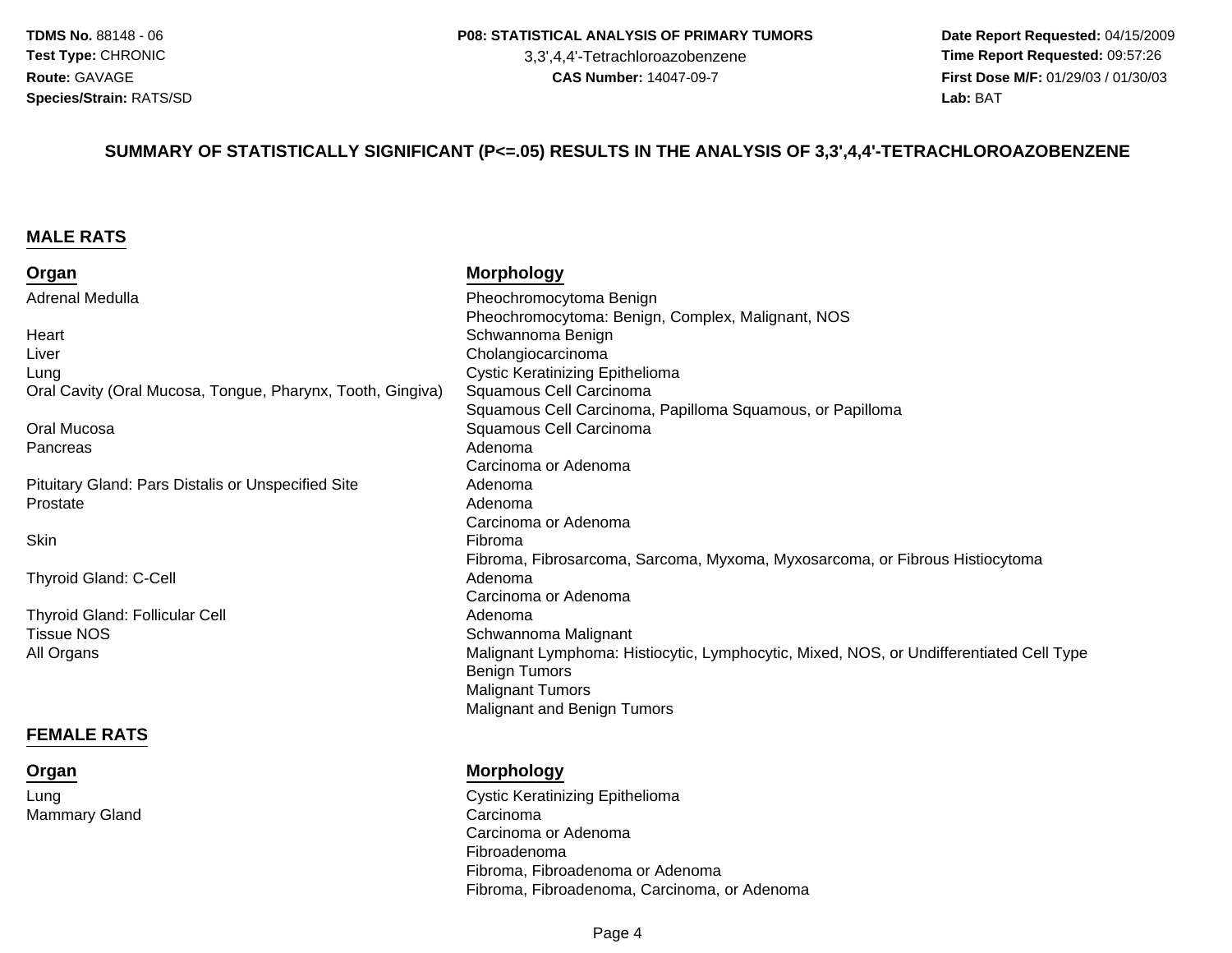#### **P08: STATISTICAL ANALYSIS OF PRIMARY TUMORS**

3,3',4,4'-Tetrachloroazobenzene

 **Date Report Requested:** 04/15/2009 **Time Report Requested:** 09:57:26 **First Dose M/F:** 01/29/03 / 01/30/03<br>Lab: BAT **Lab:** BAT

#### **SUMMARY OF STATISTICALLY SIGNIFICANT (P<=.05) RESULTS IN THE ANALYSIS OF 3,3',4,4'-TETRACHLOROAZOBENZENE**

Oral Cavity (Oral Mucosa, Tongue, Pharynx, Tooth, Gingiva)

Oral MucosaPituitary Gland: Pars Distalis or Unspecified SiteStomach, Forestomach

Thyroid Gland: C-Cell

 Squamous Cell Carcinoma Squamous Cell Carcinoma, Papilloma Squamous, or Papilloma Squamous Cell Carcinoma Adenoma Squamous Cell Carcinoma or Papilloma Squamous Squamous Cell Papilloma AdenomaCarcinoma or Adenoma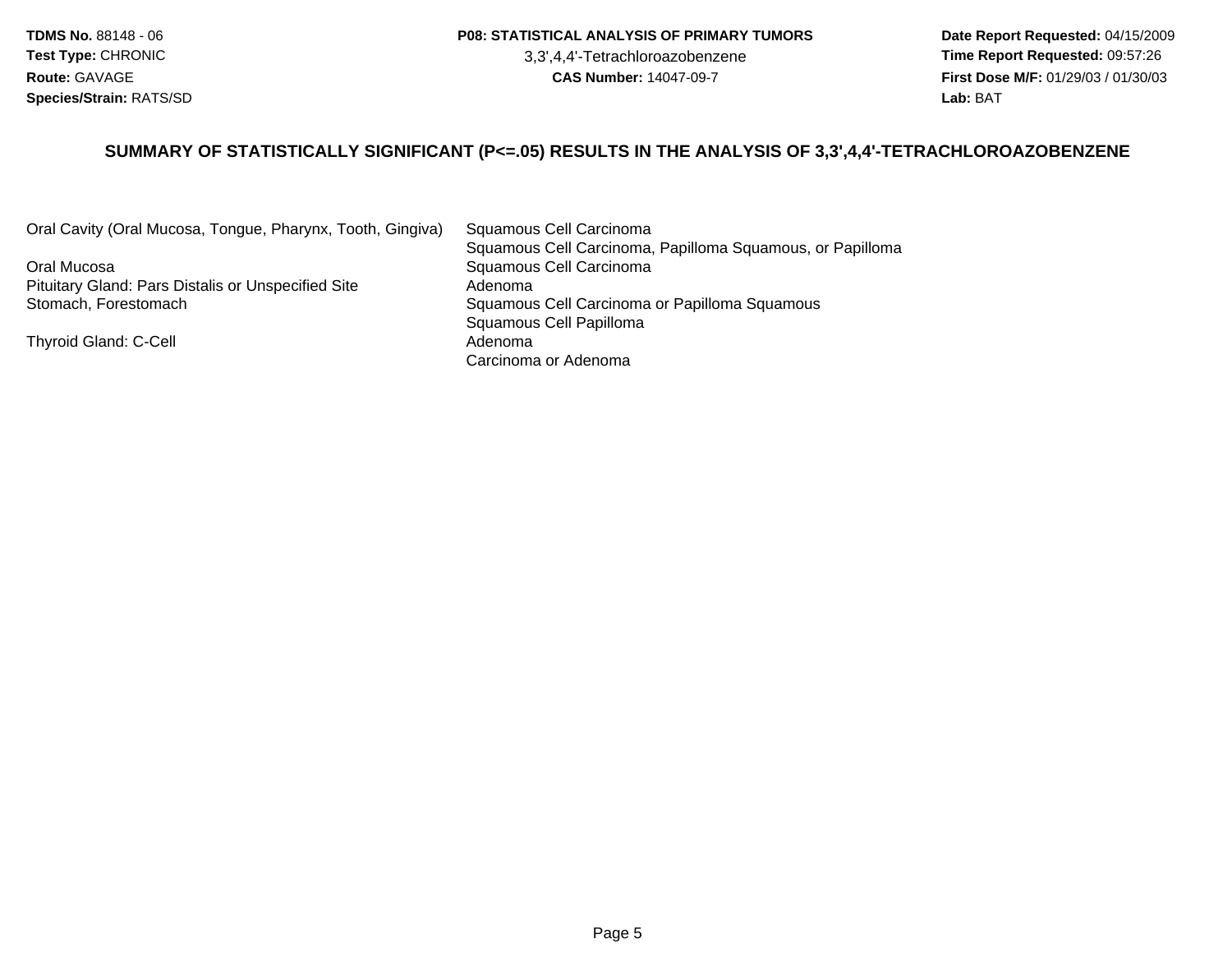**Date Report Requested:** 04/15/2009 **Time Report Requested:** 09:57:26 **First Dose M/F:** 01/29/03 / 01/30/03<br>Lab: BAT **Lab:** BAT

| <b>Males</b>                     |             |             |              |                  |  |
|----------------------------------|-------------|-------------|--------------|------------------|--|
| <b>DOSE</b>                      | 0 MG/KG     | 10 MG/KG    | 30 MG/KG     | <b>100 MG/KG</b> |  |
|                                  |             |             |              |                  |  |
| <b>Adrenal Cortex</b><br>Adenoma |             |             |              |                  |  |
| <b>TUMOR RATES</b>               |             |             |              |                  |  |
| <b>OVERALL</b> (a)               | 1/50(2%)    | 1/50 (2%)   | 0/50(0%)     | 2/50(4%)         |  |
| POLY-3 RATE (b)                  | 1/40.97     | 1/29.04     | 0/25.86      | 2/25.42          |  |
| POLY-3 PERCENT (g)               | 2.4%        | 3.4%        | 0%           | 7.9%             |  |
| <b>TERMINAL (d)</b>              | 0/28(0%)    | $0/9(0\%)$  | 0/4(0%)      | 0/2(0%)          |  |
| <b>FIRST INCIDENCE</b>           | 671         | 644         | ---          | 365              |  |
| <b>HC TUMORS SAME ROUTE</b>      | $0/0 (0\%)$ |             |              |                  |  |
| <b>HC TUMORS ALL ROUTES</b>      | $0/0 (0\%)$ |             |              |                  |  |
| <b>STATISTICAL TESTS</b>         |             |             |              |                  |  |
| POLY <sub>3</sub>                | $P = 0.238$ | $P = 0.678$ | P=0.587N     | $P = 0.343$      |  |
| <b>POLY 1.5</b>                  | $P=0.278$   | $P=0.715$   | $P = 0.553N$ | $P=0.407$        |  |
| POLY <sub>6</sub>                | $P = 0.178$ | $P=0.624$   | P=0.633N     | $P=0.262$        |  |
| <b>COCH-ARM / FISHERS</b>        | $P = 0.325$ | P=0.753N    | $P = 0.500N$ | $P = 0.500$      |  |
| MAX-ISO-POLY-3                   | $P = 0.236$ | $P=0.416$   | P=0.264N     | $P = 0.208$      |  |
| <b>HISTCONT SAME RTE</b>         | (e)         | (e)         | (e)          | (e)              |  |
| <b>HISTCONT ALL RTES</b>         | (e)         | (e)         | (e)          | (e)              |  |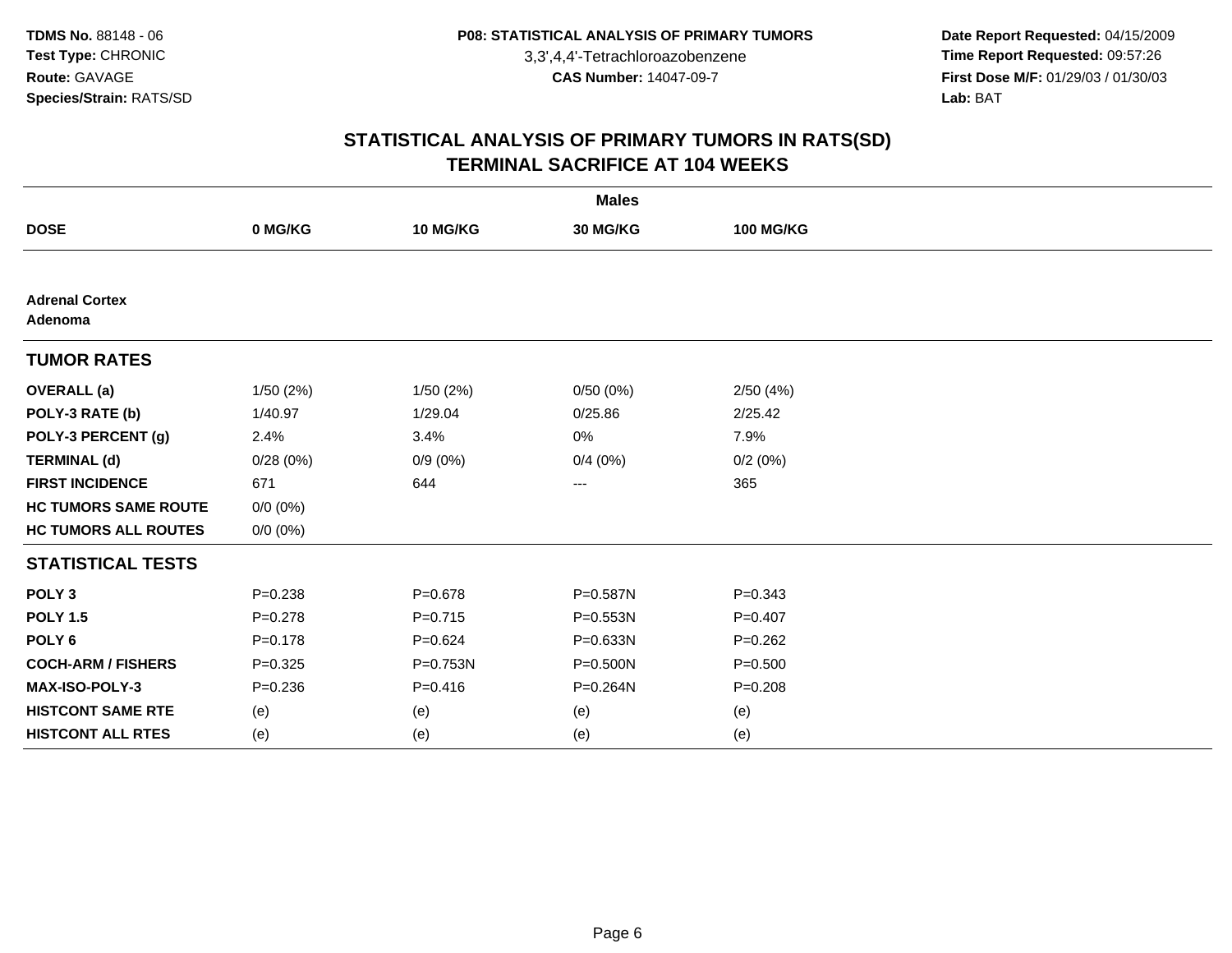**Date Report Requested:** 04/15/2009 **Time Report Requested:** 09:57:26 **First Dose M/F:** 01/29/03 / 01/30/03<br>Lab: BAT **Lab:** BAT

| <b>Males</b>                                      |             |             |             |                  |  |
|---------------------------------------------------|-------------|-------------|-------------|------------------|--|
| <b>DOSE</b>                                       | 0 MG/KG     | 10 MG/KG    | 30 MG/KG    | <b>100 MG/KG</b> |  |
|                                                   |             |             |             |                  |  |
| <b>Adrenal Medulla</b><br>Pheochromocytoma Benign |             |             |             |                  |  |
| <b>TUMOR RATES</b>                                |             |             |             |                  |  |
| <b>OVERALL</b> (a)                                | 5/50 (10%)  | 6/50 (12%)  | 6/50(12%)   | 7/50 (14%)       |  |
| POLY-3 RATE (b)                                   | 5/41.05     | 6/31.05     | 6/27.53     | 7/26.54          |  |
| POLY-3 PERCENT (g)                                | 12.2%       | 19.3%       | 21.8%       | 26.4%            |  |
| <b>TERMINAL (d)</b>                               | 4/28 (14%)  | 2/9 (22%)   | 0/4(0%)     | 1/2(50%)         |  |
| <b>FIRST INCIDENCE</b>                            | 650         | 500         | 554         | 544              |  |
| <b>HC TUMORS SAME ROUTE</b>                       | $0/0 (0\%)$ |             |             |                  |  |
| <b>HC TUMORS ALL ROUTES</b>                       | $0/0 (0\%)$ |             |             |                  |  |
| <b>STATISTICAL TESTS</b>                          |             |             |             |                  |  |
| POLY <sub>3</sub>                                 | $P = 0.116$ | $P = 0.309$ | $P = 0.240$ | $P = 0.128$      |  |
| <b>POLY 1.5</b>                                   | $P = 0.206$ | $P = 0.385$ | $P = 0.333$ | $P=0.214$        |  |
| POLY <sub>6</sub>                                 | $P=0.039*$  | $P = 0.216$ | $P = 0.143$ | $P = 0.056$      |  |
| <b>COCH-ARM / FISHERS</b>                         | $P = 0.359$ | $P = 0.500$ | $P = 0.500$ | $P = 0.380$      |  |
| MAX-ISO-POLY-3                                    | $P = 0.176$ | $P = 0.233$ | $P = 0.189$ | $P = 0.110$      |  |
| <b>HISTCONT SAME RTE</b>                          | (e)         | (e)         | (e)         | (e)              |  |
| <b>HISTCONT ALL RTES</b>                          | (e)         | (e)         | (e)         | (e)              |  |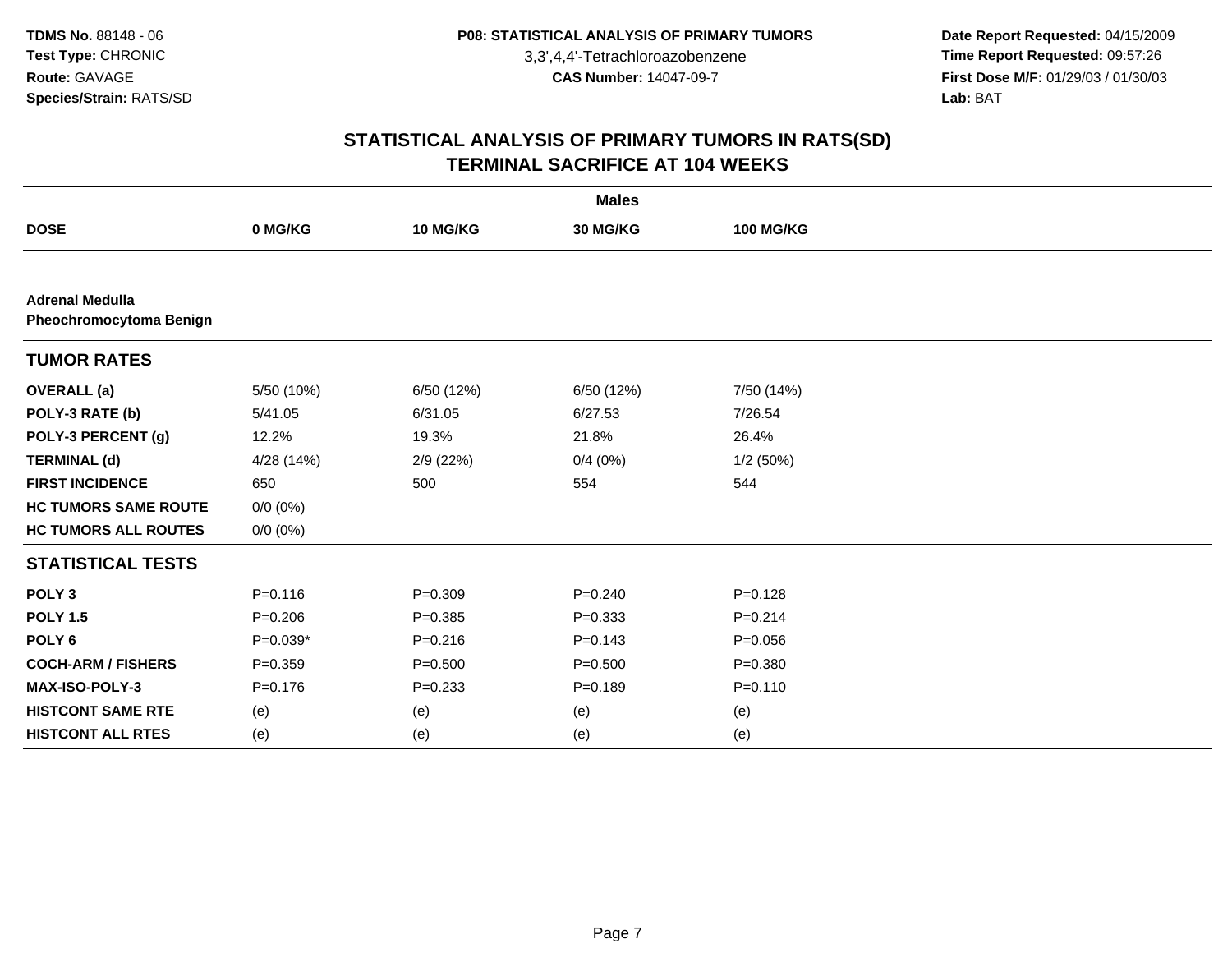**Date Report Requested:** 04/15/2009 **Time Report Requested:** 09:57:26 **First Dose M/F:** 01/29/03 / 01/30/03<br>Lab: BAT **Lab:** BAT

|                                                                             |             |             | <b>Males</b> |                  |  |
|-----------------------------------------------------------------------------|-------------|-------------|--------------|------------------|--|
| <b>DOSE</b>                                                                 | 0 MG/KG     | 10 MG/KG    | 30 MG/KG     | <b>100 MG/KG</b> |  |
|                                                                             |             |             |              |                  |  |
| <b>Adrenal Medulla</b><br>Pheochromocytoma: Benign, Complex, Malignant, NOS |             |             |              |                  |  |
| <b>TUMOR RATES</b>                                                          |             |             |              |                  |  |
| <b>OVERALL</b> (a)                                                          | 5/50 (10%)  | 7/50 (14%)  | 6/50 (12%)   | 7/50 (14%)       |  |
| POLY-3 RATE (b)                                                             | 5/41.05     | 7/31.25     | 6/27.53      | 7/26.54          |  |
| POLY-3 PERCENT (g)                                                          | 12.2%       | 22.4%       | 21.8%        | 26.4%            |  |
| <b>TERMINAL (d)</b>                                                         | 4/28 (14%)  | 2/9(22%)    | 0/4(0%)      | 1/2(50%)         |  |
| <b>FIRST INCIDENCE</b>                                                      | 650         | 500         | 554          | 544              |  |
| <b>HC TUMORS SAME ROUTE</b>                                                 | $0/0 (0\%)$ |             |              |                  |  |
| <b>HC TUMORS ALL ROUTES</b>                                                 | $0/0 (0\%)$ |             |              |                  |  |
| <b>STATISTICAL TESTS</b>                                                    |             |             |              |                  |  |
| POLY <sub>3</sub>                                                           | $P = 0.139$ | $P = 0.203$ | $P=0.240$    | $P=0.128$        |  |
| <b>POLY 1.5</b>                                                             | $P = 0.243$ | $P = 0.269$ | $P = 0.333$  | $P = 0.214$      |  |
| POLY <sub>6</sub>                                                           | $P=0.046*$  | $P = 0.130$ | $P=0.143$    | $P = 0.056$      |  |
| <b>COCH-ARM / FISHERS</b>                                                   | $P = 0.413$ | $P = 0.380$ | $P = 0.500$  | $P = 0.380$      |  |
| <b>MAX-ISO-POLY-3</b>                                                       | $P = 0.181$ | $P = 0.153$ | $P=0.189$    | $P = 0.110$      |  |
| <b>HISTCONT SAME RTE</b>                                                    | (e)         | (e)         | (e)          | (e)              |  |
| <b>HISTCONT ALL RTES</b>                                                    | (e)         | (e)         | (e)          | (e)              |  |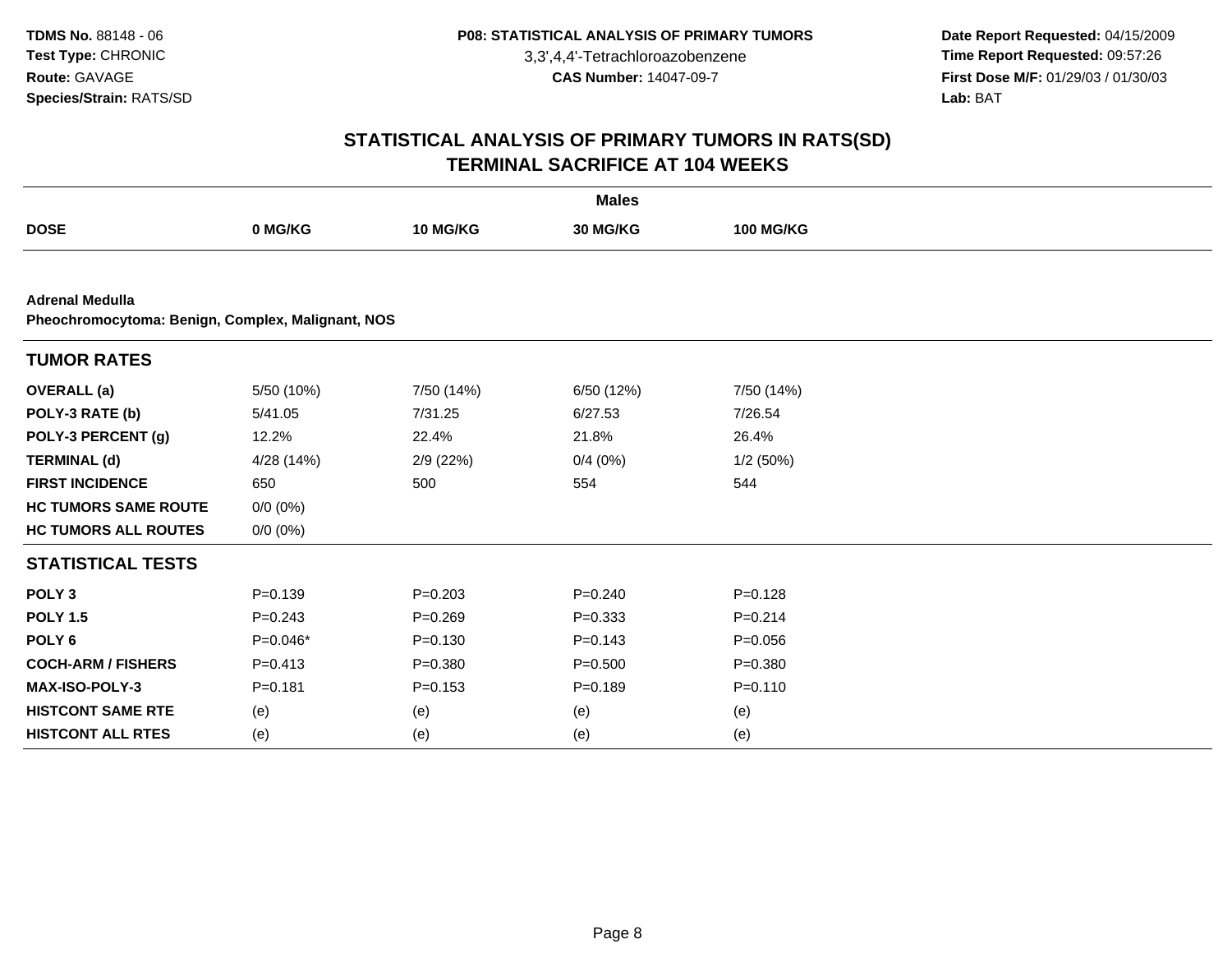**Date Report Requested:** 04/15/2009 **Time Report Requested:** 09:57:26 **First Dose M/F:** 01/29/03 / 01/30/03<br>Lab: BAT **Lab:** BAT

| <b>Males</b>                      |              |             |                   |                   |  |
|-----------------------------------|--------------|-------------|-------------------|-------------------|--|
| <b>DOSE</b>                       | 0 MG/KG      | 10 MG/KG    | 30 MG/KG          | <b>100 MG/KG</b>  |  |
|                                   |              |             |                   |                   |  |
| Heart<br><b>Schwannoma Benign</b> |              |             |                   |                   |  |
| <b>TUMOR RATES</b>                |              |             |                   |                   |  |
| <b>OVERALL</b> (a)                | 0/50(0%)     | 3/50(6%)    | 0/50(0%)          | 0/50(0%)          |  |
| POLY-3 RATE (b)                   | 0/40.76      | 3/30.09     | 0/25.86           | 0/24.26           |  |
| POLY-3 PERCENT (g)                | 0%           | 10%         | 0%                | 0%                |  |
| <b>TERMINAL (d)</b>               | 0/28(0%)     | $0/9(0\%)$  | 0/4(0%)           | 0/2(0%)           |  |
| <b>FIRST INCIDENCE</b>            | $\cdots$     | 521         | $\qquad \qquad -$ | $\qquad \qquad -$ |  |
| <b>HC TUMORS SAME ROUTE</b>       | $0/0 (0\%)$  |             |                   |                   |  |
| <b>HC TUMORS ALL ROUTES</b>       | $0/0 (0\%)$  |             |                   |                   |  |
| <b>STATISTICAL TESTS</b>          |              |             |                   |                   |  |
| POLY <sub>3</sub>                 | $P = 0.427N$ | $P = 0.073$ | (e)               | (e)               |  |
| <b>POLY 1.5</b>                   | P=0.354N     | $P = 0.090$ | (e)               | (e)               |  |
| POLY <sub>6</sub>                 | P=0.546N     | $P = 0.056$ | (e)               | (e)               |  |
| <b>COCH-ARM / FISHERS</b>         | P=0.276N     | $P = 0.121$ | (e)               | (e)               |  |
| <b>MAX-ISO-POLY-3</b>             | P=0.314N     | $P=0.036*$  | (e)               | (e)               |  |
| <b>HISTCONT SAME RTE</b>          | (h)          | (h)         | (e)               | (e)               |  |
| <b>HISTCONT ALL RTES</b>          | (h)          | (h)         | (e)               | (e)               |  |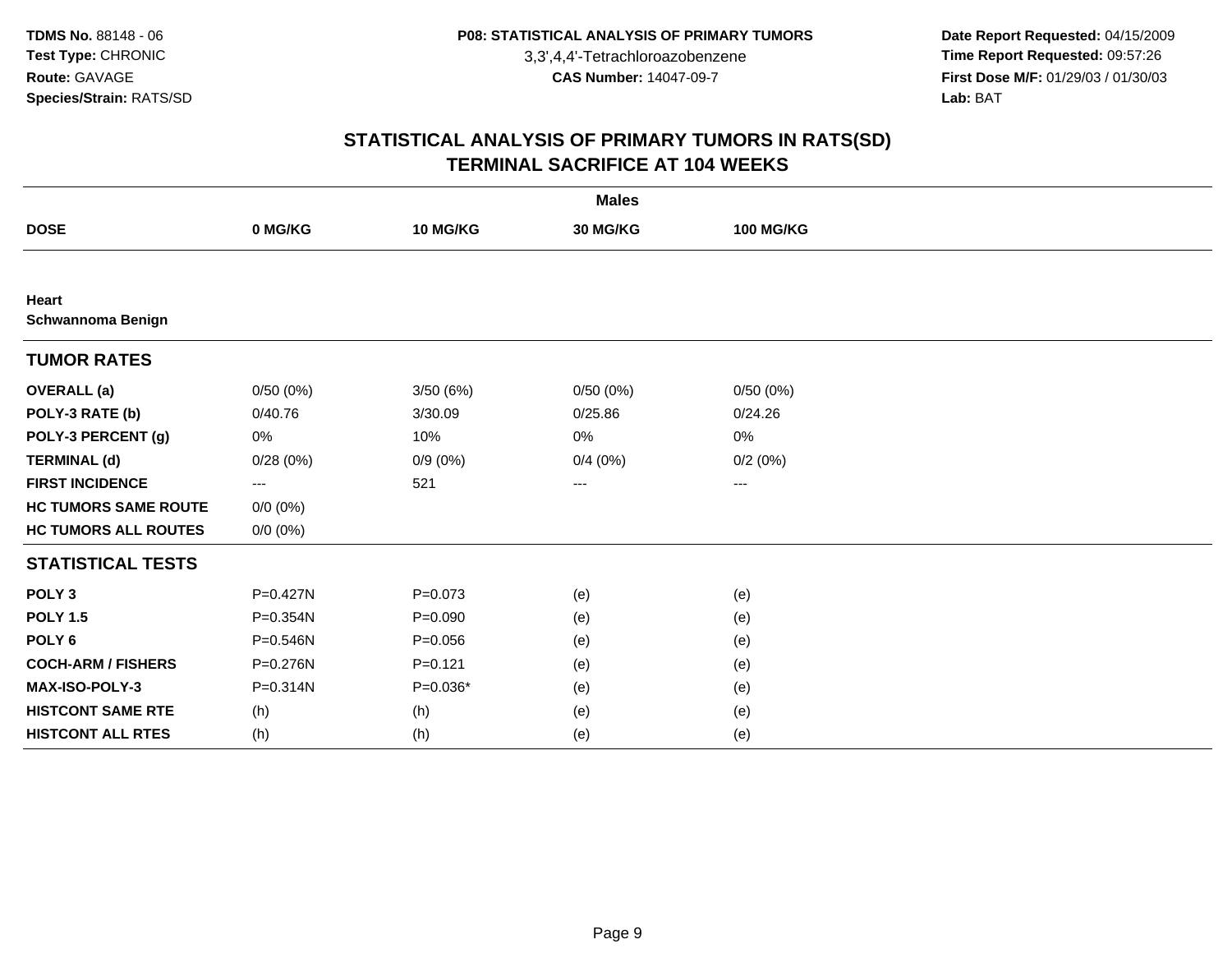**Date Report Requested:** 04/15/2009 **Time Report Requested:** 09:57:26 **First Dose M/F:** 01/29/03 / 01/30/03<br>Lab: BAT **Lab:** BAT

| <b>Males</b>                         |              |            |              |                  |  |
|--------------------------------------|--------------|------------|--------------|------------------|--|
| <b>DOSE</b>                          | 0 MG/KG      | 10 MG/KG   | 30 MG/KG     | <b>100 MG/KG</b> |  |
|                                      |              |            |              |                  |  |
| <b>Islets, Pancreatic</b><br>Adenoma |              |            |              |                  |  |
| <b>TUMOR RATES</b>                   |              |            |              |                  |  |
| <b>OVERALL</b> (a)                   | 2/50(4%)     | 0/50(0%)   | 0/50(0%)     | 0/50(0%)         |  |
| POLY-3 RATE (b)                      | 2/41.05      | 0/28.74    | 0/25.86      | 0/24.26          |  |
| POLY-3 PERCENT (g)                   | 4.9%         | 0%         | 0%           | 0%               |  |
| <b>TERMINAL (d)</b>                  | 1/28(4%)     | $0/9(0\%)$ | 0/4(0%)      | 0/2(0%)          |  |
| <b>FIRST INCIDENCE</b>               | 650          | $---$      | ---          | ---              |  |
| <b>HC TUMORS SAME ROUTE</b>          | $0/0 (0\%)$  |            |              |                  |  |
| <b>HC TUMORS ALL ROUTES</b>          | $0/0 (0\%)$  |            |              |                  |  |
| <b>STATISTICAL TESTS</b>             |              |            |              |                  |  |
| POLY <sub>3</sub>                    | P=0.239N     | P=0.324N   | $P = 0.351N$ | P=0.368N         |  |
| <b>POLY 1.5</b>                      | $P = 0.240N$ | P=0.285N   | P=0.302N     | P=0.308N         |  |
| POLY <sub>6</sub>                    | $P = 0.261N$ | P=0.383N   | $P = 0.425N$ | P=0.459N         |  |
| <b>COCH-ARM / FISHERS</b>            | $P = 0.262N$ | P=0.247N   | $P = 0.247N$ | $P = 0.247N$     |  |
| MAX-ISO-POLY-3                       | P=0.187N     | P=0.158N   | $P = 0.183N$ | P=0.198N         |  |
| <b>HISTCONT SAME RTE</b>             | (h)          | (h)        | (h)          | (h)              |  |
| <b>HISTCONT ALL RTES</b>             | (h)          | (h)        | (h)          | (h)              |  |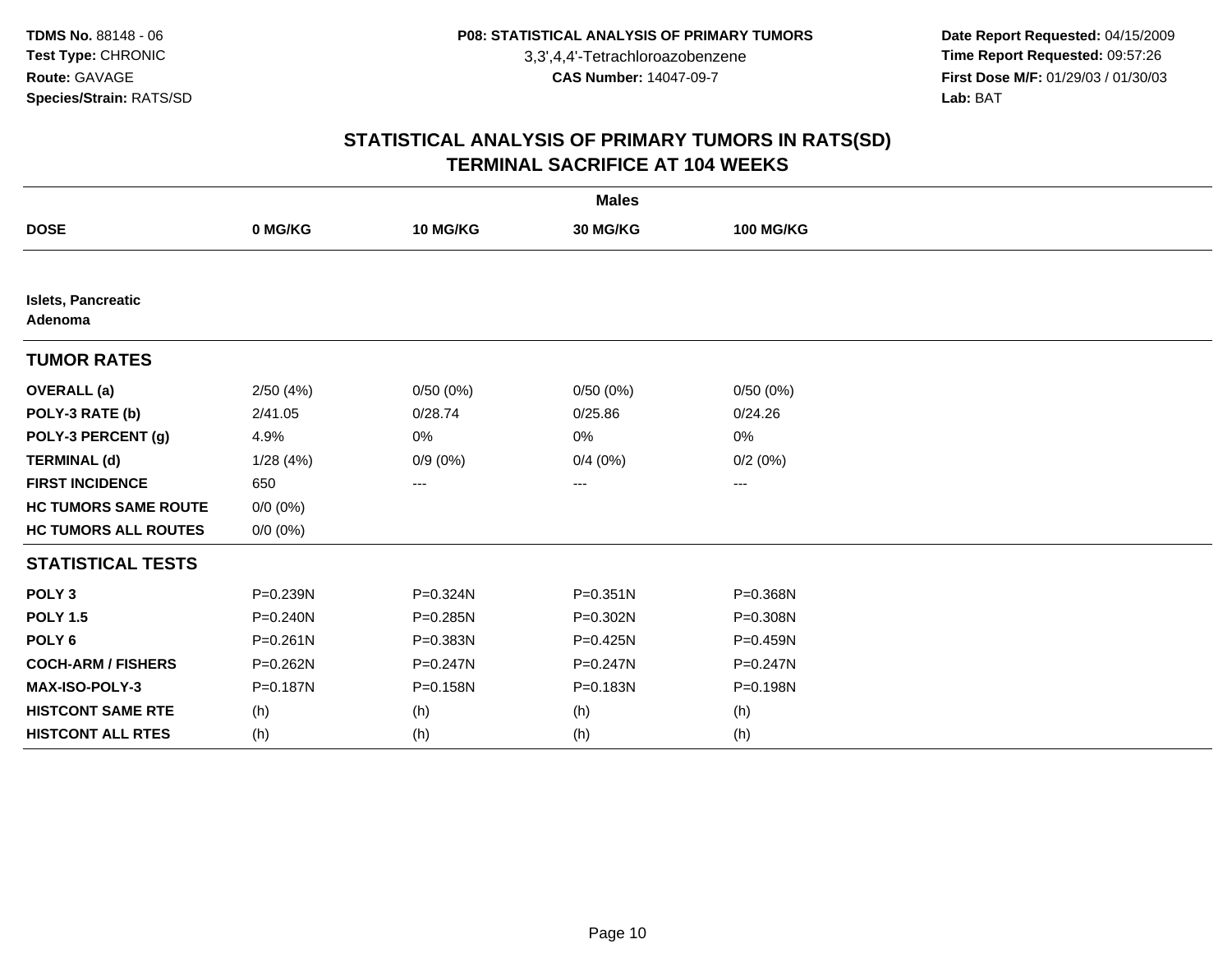**Date Report Requested:** 04/15/2009 **Time Report Requested:** 09:57:26 **First Dose M/F:** 01/29/03 / 01/30/03<br>Lab: BAT **Lab:** BAT

| <b>Males</b>                |                          |             |            |                  |  |
|-----------------------------|--------------------------|-------------|------------|------------------|--|
| <b>DOSE</b>                 | 0 MG/KG                  | 10 MG/KG    | 30 MG/KG   | <b>100 MG/KG</b> |  |
|                             |                          |             |            |                  |  |
| Liver<br>Cholangiocarcinoma |                          |             |            |                  |  |
| <b>TUMOR RATES</b>          |                          |             |            |                  |  |
| <b>OVERALL</b> (a)          | 0/50(0%)                 | 4/50 (8%)   | 4/50 (8%)  | 6/50 (12%)       |  |
| POLY-3 RATE (b)             | 0/40.76                  | 4/30.10     | 4/27.91    | 6/26.50          |  |
| POLY-3 PERCENT (g)          | 0%                       | 13.3%       | 14.3%      | 22.6%            |  |
| <b>TERMINAL (d)</b>         | 0/28(0%)                 | 1/9(11%)    | 0/4(0%)    | 1/2(50%)         |  |
| <b>FIRST INCIDENCE</b>      | $\hspace{0.05cm} \ldots$ | 454         | 487        | 529              |  |
| <b>HC TUMORS SAME ROUTE</b> | $0/0 (0\%)$              |             |            |                  |  |
| <b>HC TUMORS ALL ROUTES</b> | $0/0 (0\%)$              |             |            |                  |  |
| <b>STATISTICAL TESTS</b>    |                          |             |            |                  |  |
| POLY <sub>3</sub>           | P=0.007**                | $P=0.030*$  | $P=0.026*$ | $P=0.003**$      |  |
| <b>POLY 1.5</b>             | $P=0.017*$               | $P=0.040*$  | $P=0.036*$ | P=0.006**        |  |
| POLY <sub>6</sub>           | P=0.002**                | $P=0.020*$  | $P=0.016*$ | P<0.001**        |  |
| <b>COCH-ARM / FISHERS</b>   | $P=0.048*$               | $P = 0.059$ | $P=0.059$  | $P=0.013*$       |  |
| MAX-ISO-POLY-3              | $P=0.011*$               | $P=0.018*$  | $P=0.017*$ | $P=0.003**$      |  |
| <b>HISTCONT SAME RTE</b>    | (e)                      | (e)         | (e)        | (e)              |  |
| <b>HISTCONT ALL RTES</b>    | (e)                      | (e)         | (e)        | (e)              |  |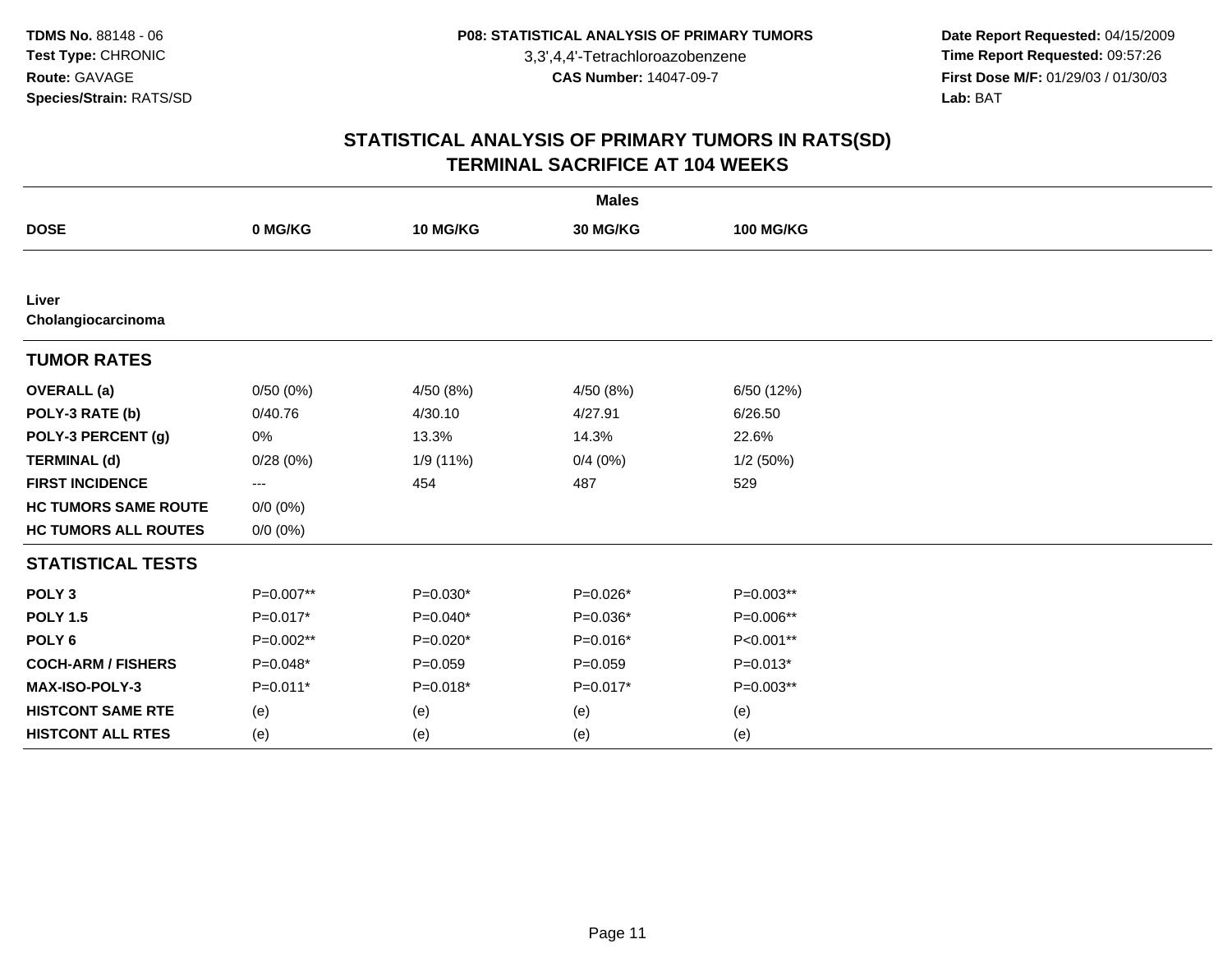**Date Report Requested:** 04/15/2009 **Time Report Requested:** 09:57:26 **First Dose M/F:** 01/29/03 / 01/30/03<br>Lab: BAT **Lab:** BAT

| <b>Males</b>                    |              |             |          |                  |  |
|---------------------------------|--------------|-------------|----------|------------------|--|
| <b>DOSE</b>                     | 0 MG/KG      | 10 MG/KG    | 30 MG/KG | <b>100 MG/KG</b> |  |
|                                 |              |             |          |                  |  |
| Liver<br>Hepatocellular Adenoma |              |             |          |                  |  |
| <b>TUMOR RATES</b>              |              |             |          |                  |  |
| <b>OVERALL (a)</b>              | 0/50(0%)     | 1/50(2%)    | 0/50(0%) | 0/50(0%)         |  |
| POLY-3 RATE (b)                 | 0/40.76      | 1/28.74     | 0/25.86  | 0/24.26          |  |
| POLY-3 PERCENT (g)              | 0%           | 3.5%        | 0%       | 0%               |  |
| <b>TERMINAL (d)</b>             | 0/28(0%)     | 1/9 (11%)   | 0/4(0%)  | 0/2(0%)          |  |
| <b>FIRST INCIDENCE</b>          | ---          | 727 (T)     | ---      | ---              |  |
| <b>HC TUMORS SAME ROUTE</b>     | $0/0 (0\%)$  |             |          |                  |  |
| <b>HC TUMORS ALL ROUTES</b>     | $0/0 (0\%)$  |             |          |                  |  |
| <b>STATISTICAL TESTS</b>        |              |             |          |                  |  |
| POLY <sub>3</sub>               | P=0.668N     | $P=0.432$   | (e)      | (e)              |  |
| <b>POLY 1.5</b>                 | P=0.638N     | $P = 0.460$ | (e)      | (e)              |  |
| POLY <sub>6</sub>               | $P = 0.711N$ | $P = 0.393$ | (e)      | (e)              |  |
| <b>COCH-ARM / FISHERS</b>       | $P = 0.601N$ | $P = 0.500$ | (e)      | (e)              |  |
| <b>MAX-ISO-POLY-3</b>           | P=0.495N     | $P=0.157$   | (e)      | (e)              |  |
| <b>HISTCONT SAME RTE</b>        | (h)          | (h)         | (e)      | (e)              |  |
| <b>HISTCONT ALL RTES</b>        | (h)          | (h)         | (e)      | (e)              |  |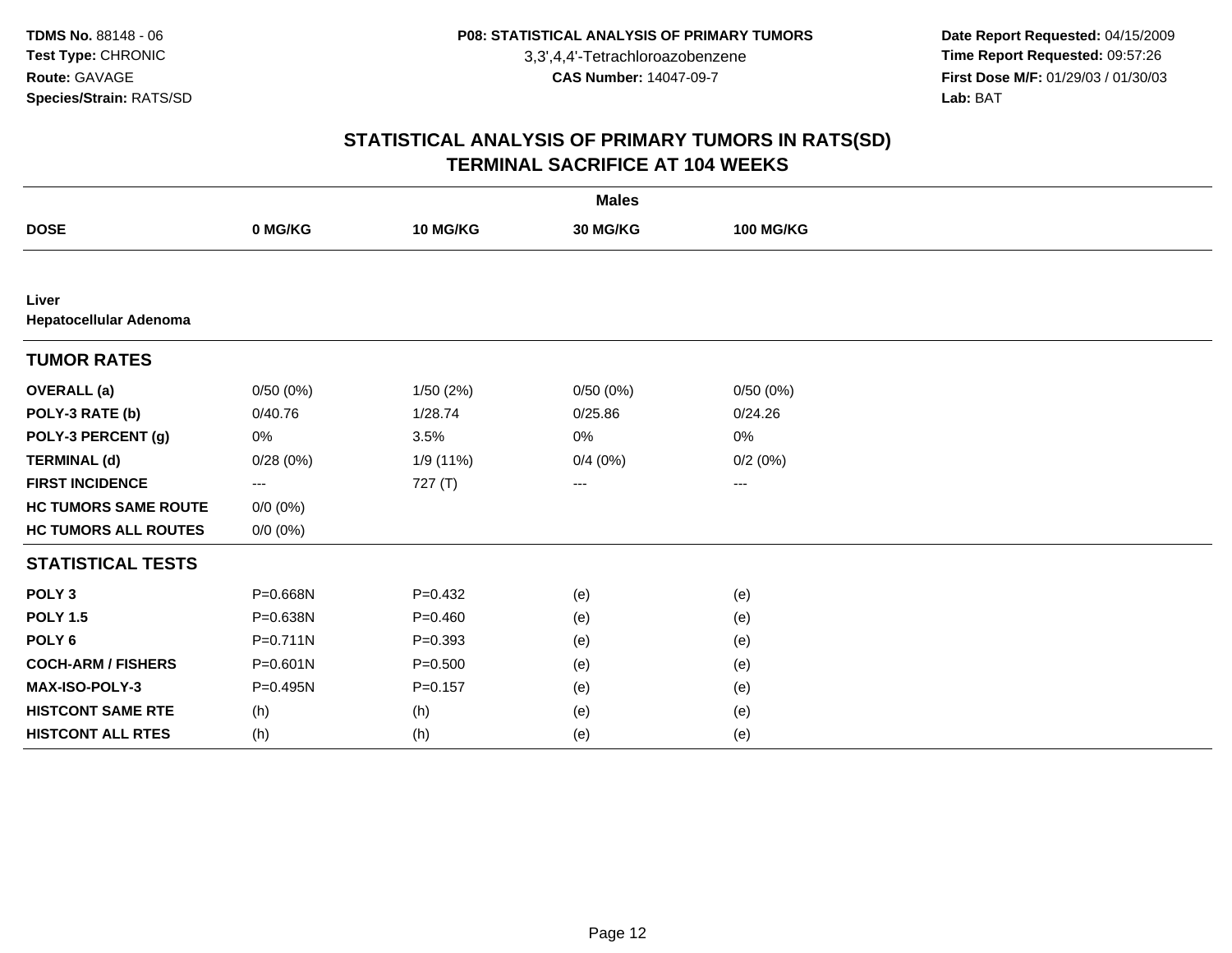**Date Report Requested:** 04/15/2009 **Time Report Requested:** 09:57:26 **First Dose M/F:** 01/29/03 / 01/30/03<br>Lab: BAT **Lab:** BAT

| <b>Males</b>                                                |              |             |          |                  |  |
|-------------------------------------------------------------|--------------|-------------|----------|------------------|--|
| <b>DOSE</b>                                                 | 0 MG/KG      | 10 MG/KG    | 30 MG/KG | <b>100 MG/KG</b> |  |
|                                                             |              |             |          |                  |  |
| Liver<br>Hepatocellular Carcinoma or Hepatocellular Adenoma |              |             |          |                  |  |
| <b>TUMOR RATES</b>                                          |              |             |          |                  |  |
| <b>OVERALL</b> (a)                                          | 0/50(0%)     | 1/50(2%)    | 0/50(0%) | 0/50(0%)         |  |
| POLY-3 RATE (b)                                             | 0/40.76      | 1/28.74     | 0/25.86  | 0/24.26          |  |
| POLY-3 PERCENT (g)                                          | 0%           | 3.5%        | 0%       | 0%               |  |
| <b>TERMINAL (d)</b>                                         | 0/28(0%)     | 1/9 (11%)   | 0/4(0%)  | 0/2(0%)          |  |
| <b>FIRST INCIDENCE</b>                                      | ---          | 727(T)      | ---      | ---              |  |
| <b>HC TUMORS SAME ROUTE</b>                                 | $0/0 (0\%)$  |             |          |                  |  |
| <b>HC TUMORS ALL ROUTES</b>                                 | $0/0 (0\%)$  |             |          |                  |  |
| <b>STATISTICAL TESTS</b>                                    |              |             |          |                  |  |
| POLY <sub>3</sub>                                           | P=0.668N     | $P=0.432$   | (e)      | (e)              |  |
| <b>POLY 1.5</b>                                             | P=0.638N     | $P=0.460$   | (e)      | (e)              |  |
| POLY <sub>6</sub>                                           | $P = 0.711N$ | $P = 0.393$ | (e)      | (e)              |  |
| <b>COCH-ARM / FISHERS</b>                                   | $P = 0.601N$ | $P = 0.500$ | (e)      | (e)              |  |
| <b>MAX-ISO-POLY-3</b>                                       | P=0.495N     | $P = 0.157$ | (e)      | (e)              |  |
| <b>HISTCONT SAME RTE</b>                                    | (h)          | (h)         | (e)      | (e)              |  |
| <b>HISTCONT ALL RTES</b>                                    | (h)          | (h)         | (e)      | (e)              |  |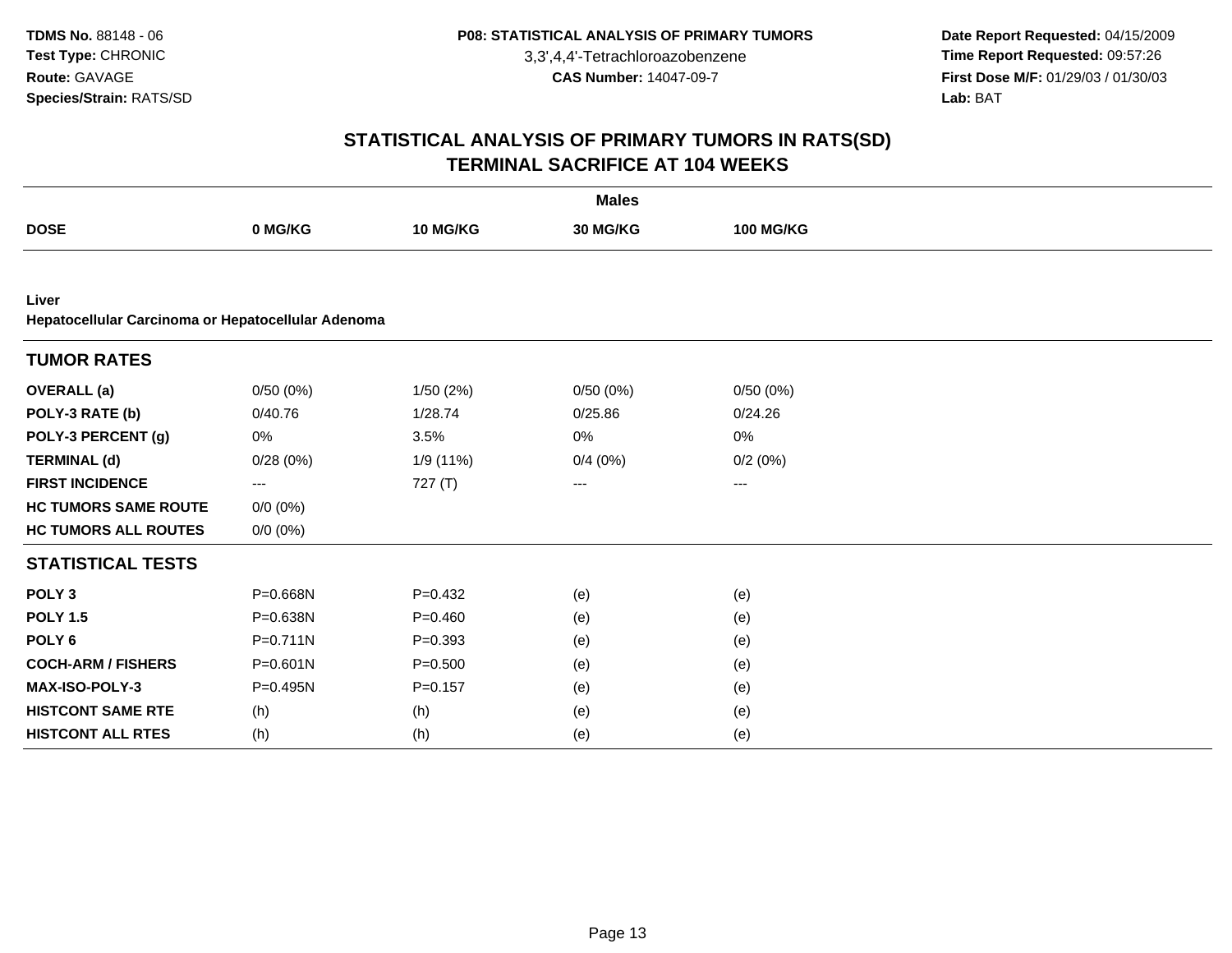**Date Report Requested:** 04/15/2009 **Time Report Requested:** 09:57:26 **First Dose M/F:** 01/29/03 / 01/30/03<br>Lab: BAT **Lab:** BAT

| <b>Males</b>                                                        |              |             |          |                  |  |
|---------------------------------------------------------------------|--------------|-------------|----------|------------------|--|
| <b>DOSE</b>                                                         | 0 MG/KG      | 10 MG/KG    | 30 MG/KG | <b>100 MG/KG</b> |  |
|                                                                     |              |             |          |                  |  |
| Liver                                                               |              |             |          |                  |  |
| Hepatocellular Carcinoma, Hepatocellular Adenoma, or Hepatoblastoma |              |             |          |                  |  |
| <b>TUMOR RATES</b>                                                  |              |             |          |                  |  |
| <b>OVERALL</b> (a)                                                  | 0/50(0%)     | 1/50(2%)    | 0/50(0%) | 0/50(0%)         |  |
| POLY-3 RATE (b)                                                     | 0/40.76      | 1/28.74     | 0/25.86  | 0/24.26          |  |
| POLY-3 PERCENT (g)                                                  | 0%           | 3.5%        | 0%       | 0%               |  |
| <b>TERMINAL (d)</b>                                                 | 0/28(0%)     | 1/9 (11%)   | 0/4(0%)  | 0/2(0%)          |  |
| <b>FIRST INCIDENCE</b>                                              | ---          | 727(T)      | ---      | ---              |  |
| <b>HC TUMORS SAME ROUTE</b>                                         | $0/0 (0\%)$  |             |          |                  |  |
| <b>HC TUMORS ALL ROUTES</b>                                         | $0/0 (0\%)$  |             |          |                  |  |
| <b>STATISTICAL TESTS</b>                                            |              |             |          |                  |  |
| POLY <sub>3</sub>                                                   | P=0.668N     | $P=0.432$   | (e)      | (e)              |  |
| <b>POLY 1.5</b>                                                     | P=0.638N     | $P = 0.460$ | (e)      | (e)              |  |
| POLY <sub>6</sub>                                                   | $P = 0.711N$ | $P = 0.393$ | (e)      | (e)              |  |
| <b>COCH-ARM / FISHERS</b>                                           | $P = 0.601N$ | $P = 0.500$ | (e)      | (e)              |  |
| <b>MAX-ISO-POLY-3</b>                                               | P=0.495N     | $P = 0.157$ | (e)      | (e)              |  |
| <b>HISTCONT SAME RTE</b>                                            | (h)          | (h)         | (e)      | (e)              |  |
| <b>HISTCONT ALL RTES</b>                                            | (h)          | (h)         | (e)      | (e)              |  |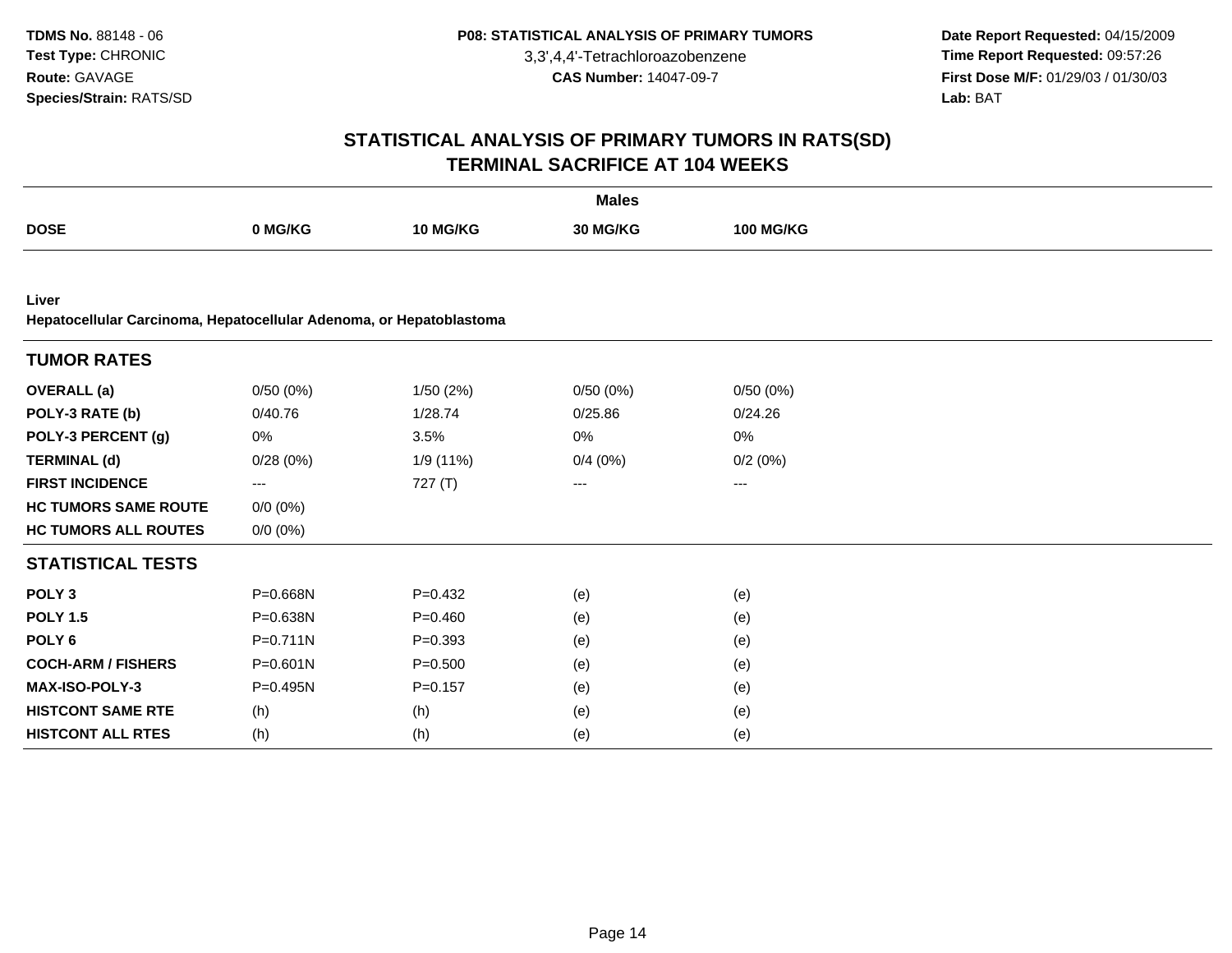**Date Report Requested:** 04/15/2009 **Time Report Requested:** 09:57:26 **First Dose M/F:** 01/29/03 / 01/30/03<br>Lab: BAT **Lab:** BAT

| <b>Males</b>                                                           |              |              |              |                  |  |
|------------------------------------------------------------------------|--------------|--------------|--------------|------------------|--|
| <b>DOSE</b>                                                            | 0 MG/KG      | 10 MG/KG     | 30 MG/KG     | <b>100 MG/KG</b> |  |
|                                                                        |              |              |              |                  |  |
| Lung<br>Alveolar/Bronchiolar Carcinoma or Alveolar/Bronchiolar Adenoma |              |              |              |                  |  |
| <b>TUMOR RATES</b>                                                     |              |              |              |                  |  |
| <b>OVERALL</b> (a)                                                     | 2/50(4%)     | 1/50(2%)     | 1/50 (2%)    | 0/50(0%)         |  |
| POLY-3 RATE (b)                                                        | 2/40.76      | 1/28.88      | 1/26.12      | 0/24.26          |  |
| POLY-3 PERCENT (g)                                                     | 4.9%         | 3.5%         | 3.8%         | 0%               |  |
| <b>TERMINAL (d)</b>                                                    | 2/28(7%)     | $0/9(0\%)$   | 0/4(0%)      | 0/2(0%)          |  |
| <b>FIRST INCIDENCE</b>                                                 | 727(T)       | 690          | 660          | ---              |  |
| <b>HC TUMORS SAME ROUTE</b>                                            | $0/0$ $(0%)$ |              |              |                  |  |
| <b>HC TUMORS ALL ROUTES</b>                                            | $0/0 (0\%)$  |              |              |                  |  |
| <b>STATISTICAL TESTS</b>                                               |              |              |              |                  |  |
| POLY <sub>3</sub>                                                      | $P = 0.274N$ | $P = 0.616N$ | $P = 0.647N$ | $P = 0.366N$     |  |
| <b>POLY 1.5</b>                                                        | P=0.235N     | P=0.568N     | P=0.590N     | P=0.307N         |  |
| POLY <sub>6</sub>                                                      | P=0.356N     | P=0.679N     | $P=0.706$    | P=0.456N         |  |
| <b>COCH-ARM / FISHERS</b>                                              | P=0.200N     | $P = 0.500N$ | P=0.500N     | $P = 0.247N$     |  |
| MAX-ISO-POLY-3                                                         | P=0.320N     | $P = 0.401N$ | P=0.432N     | P=0.197N         |  |
| <b>HISTCONT SAME RTE</b>                                               | (h)          | (h)          | (h)          | (h)              |  |
| <b>HISTCONT ALL RTES</b>                                               | (h)          | (h)          | (h)          | (h)              |  |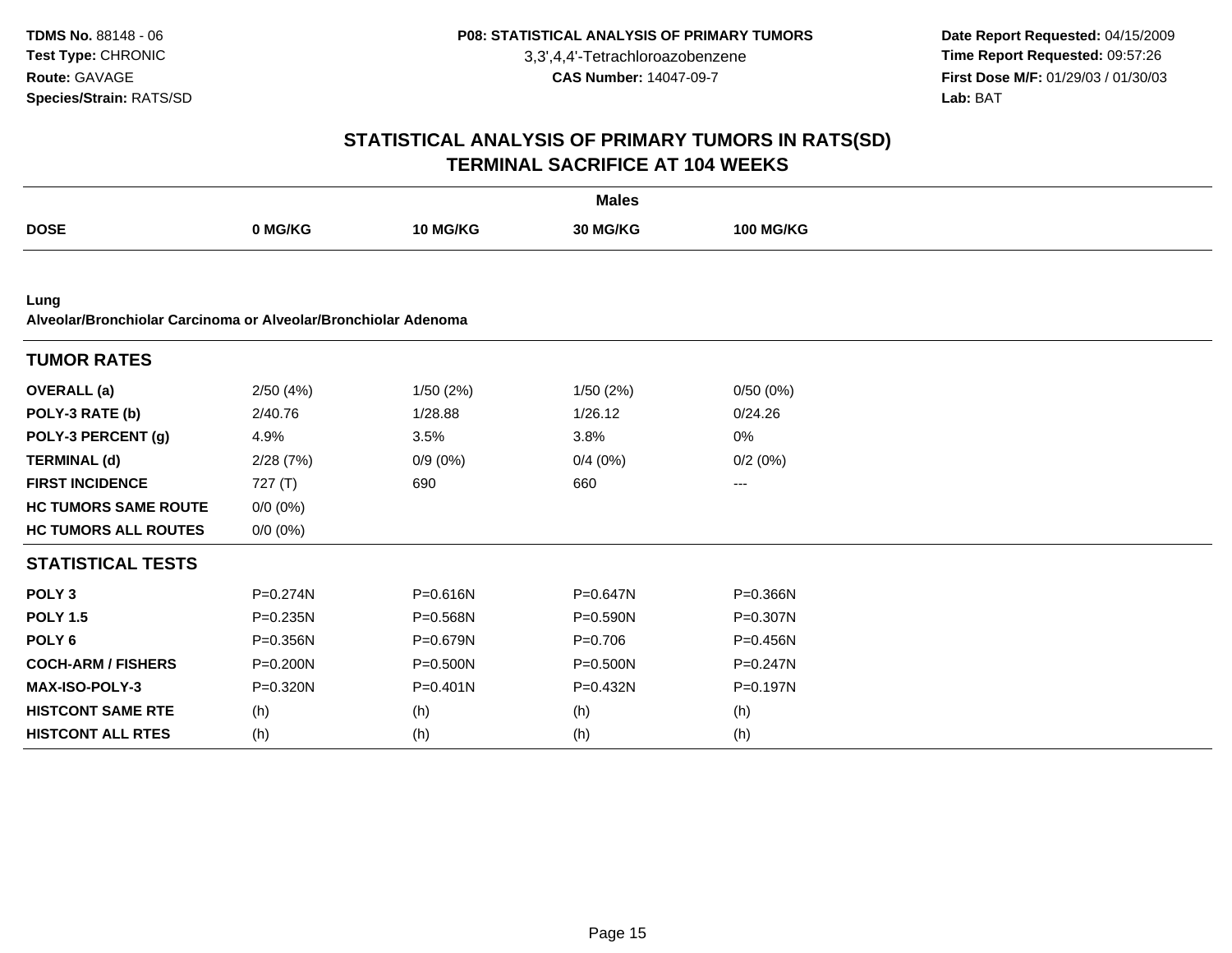**Date Report Requested:** 04/15/2009 **Time Report Requested:** 09:57:26 **First Dose M/F:** 01/29/03 / 01/30/03<br>Lab: BAT **Lab:** BAT

| <b>Males</b>                                   |             |             |             |                  |  |  |  |
|------------------------------------------------|-------------|-------------|-------------|------------------|--|--|--|
| <b>DOSE</b>                                    | 0 MG/KG     | 10 MG/KG    | 30 MG/KG    | <b>100 MG/KG</b> |  |  |  |
|                                                |             |             |             |                  |  |  |  |
| Lung<br><b>Cystic Keratinizing Epithelioma</b> |             |             |             |                  |  |  |  |
| <b>TUMOR RATES</b>                             |             |             |             |                  |  |  |  |
| <b>OVERALL</b> (a)                             | 0/50(0%)    | 14/50 (28%) | 31/50 (62%) | 37/50 (74%)      |  |  |  |
| POLY-3 RATE (b)                                | 0/40.76     | 14/31.50    | 31/36.08    | 37/39.94         |  |  |  |
| POLY-3 PERCENT (g)                             | 0%          | 44.5%       | 85.9%       | 92.7%            |  |  |  |
| <b>TERMINAL (d)</b>                            | 0/28(0%)    | 4/9 (44%)   | 4/4 (100%)  | 2/2 (100%)       |  |  |  |
| <b>FIRST INCIDENCE</b>                         | $--$        | 576         | 367         | 192              |  |  |  |
| <b>HC TUMORS SAME ROUTE</b>                    | $0/0 (0\%)$ |             |             |                  |  |  |  |
| <b>HC TUMORS ALL ROUTES</b>                    | $0/0 (0\%)$ |             |             |                  |  |  |  |
| <b>STATISTICAL TESTS</b>                       |             |             |             |                  |  |  |  |
| POLY <sub>3</sub>                              | P<0.001**   | P<0.001**   | P<0.001**   | P<0.001**        |  |  |  |
| <b>POLY 1.5</b>                                | P<0.001**   | P<0.001**   | P<0.001**   | P<0.001**        |  |  |  |
| POLY <sub>6</sub>                              | P<0.001**   | P<0.001**   | P<0.001**   | P<0.001**        |  |  |  |
| <b>COCH-ARM / FISHERS</b>                      | P<0.001**   | P<0.001**   | P<0.001**   | P<0.001**        |  |  |  |
| MAX-ISO-POLY-3                                 | P<0.001**   | P<0.001**   | P<0.001**   | P<0.001**        |  |  |  |
| <b>HISTCONT SAME RTE</b>                       | (e)         | (e)         | (e)         | (e)              |  |  |  |
| <b>HISTCONT ALL RTES</b>                       | (e)         | (e)         | (e)         | (e)              |  |  |  |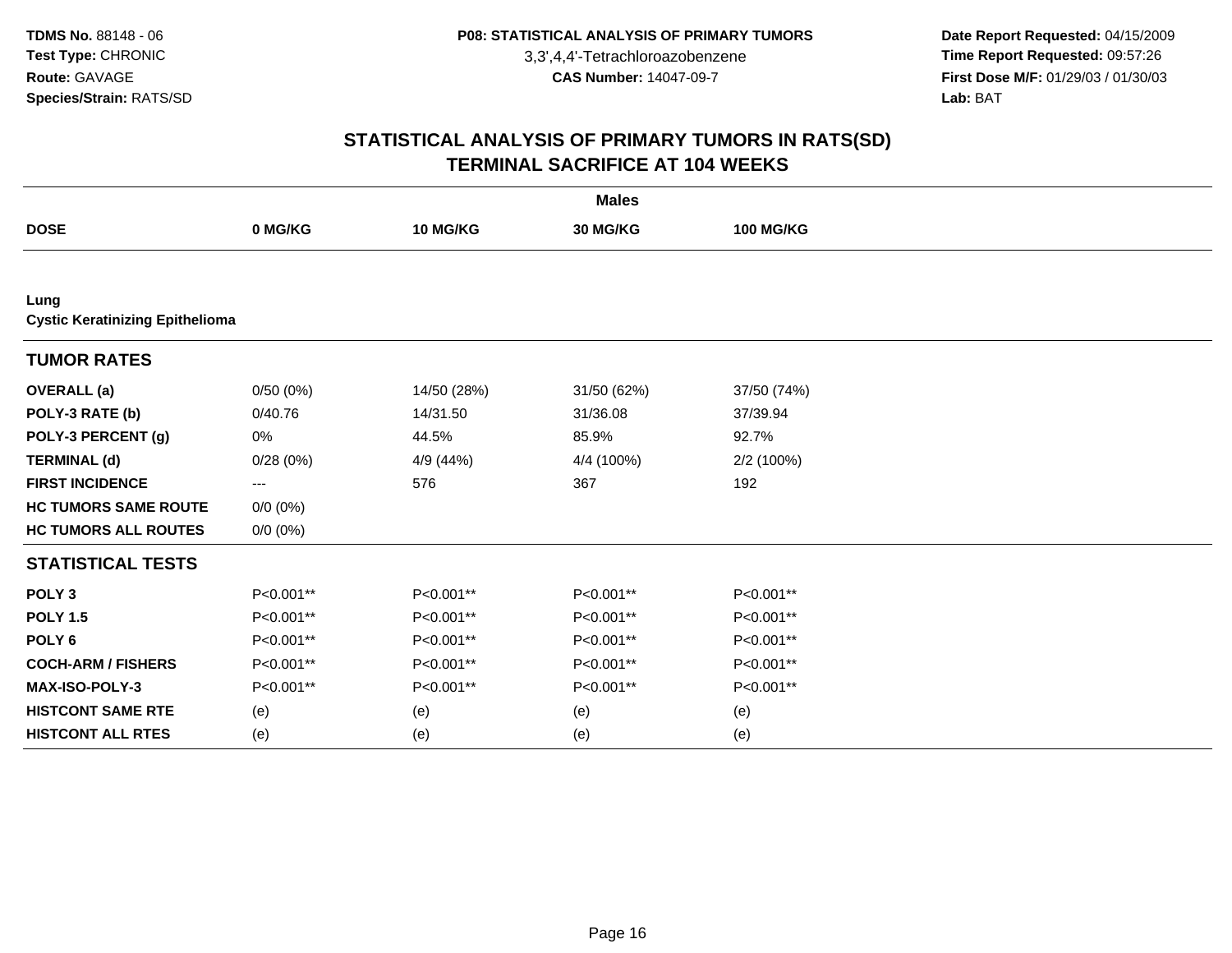**Date Report Requested:** 04/15/2009 **Time Report Requested:** 09:57:26 **First Dose M/F:** 01/29/03 / 01/30/03<br>Lab: BAT **Lab:** BAT

| <b>Males</b>                      |                     |                     |          |                  |  |  |  |
|-----------------------------------|---------------------|---------------------|----------|------------------|--|--|--|
| <b>DOSE</b>                       | 0 MG/KG             | 10 MG/KG            | 30 MG/KG | <b>100 MG/KG</b> |  |  |  |
|                                   |                     |                     |          |                  |  |  |  |
| <b>Mammary Gland</b><br>Carcinoma |                     |                     |          |                  |  |  |  |
| <b>TUMOR RATES</b>                | $\#$                | $\#$                | #        | $\#$             |  |  |  |
| <b>OVERALL</b> (a)                | 0/50(0%)            | 0/50(0%)            | 0/50(0%) | 0/50(0%)         |  |  |  |
| POLY-3 RATE (b)                   | 0/40.76             | 0/28.74             | 0/25.86  | 0/24.26          |  |  |  |
| POLY-3 PERCENT (g)                | 0%                  | 0%                  | 0%       | 0%               |  |  |  |
| <b>TERMINAL (d)</b>               | 0/28(0%)            | $0/9(0\%)$          | 0/4(0%)  | 0/2(0%)          |  |  |  |
| <b>FIRST INCIDENCE</b>            | $\qquad \qquad - -$ | $\qquad \qquad - -$ | ---      | ---              |  |  |  |
| <b>HC TUMORS SAME ROUTE</b>       | $0/0 (0\%)$         |                     |          |                  |  |  |  |
| <b>HC TUMORS ALL ROUTES</b>       | $0/0 (0\%)$         |                     |          |                  |  |  |  |
| <b>STATISTICAL TESTS</b>          |                     |                     |          |                  |  |  |  |
| POLY <sub>3</sub>                 | (e)                 | (e)                 | (e)      | (e)              |  |  |  |
| <b>POLY 1.5</b>                   | (e)                 | (e)                 | (e)      | (e)              |  |  |  |
| POLY <sub>6</sub>                 | (e)                 | (e)                 | (e)      | (e)              |  |  |  |
| <b>COCH-ARM / FISHERS</b>         | (e)                 | (e)                 | (e)      | (e)              |  |  |  |
| MAX-ISO-POLY-3                    | (e)                 | (e)                 | (e)      | (e)              |  |  |  |
| <b>HISTCONT SAME RTE</b>          | (e)                 | (e)                 | (e)      | (e)              |  |  |  |
| <b>HISTCONT ALL RTES</b>          | (e)                 | (e)                 | (e)      | (e)              |  |  |  |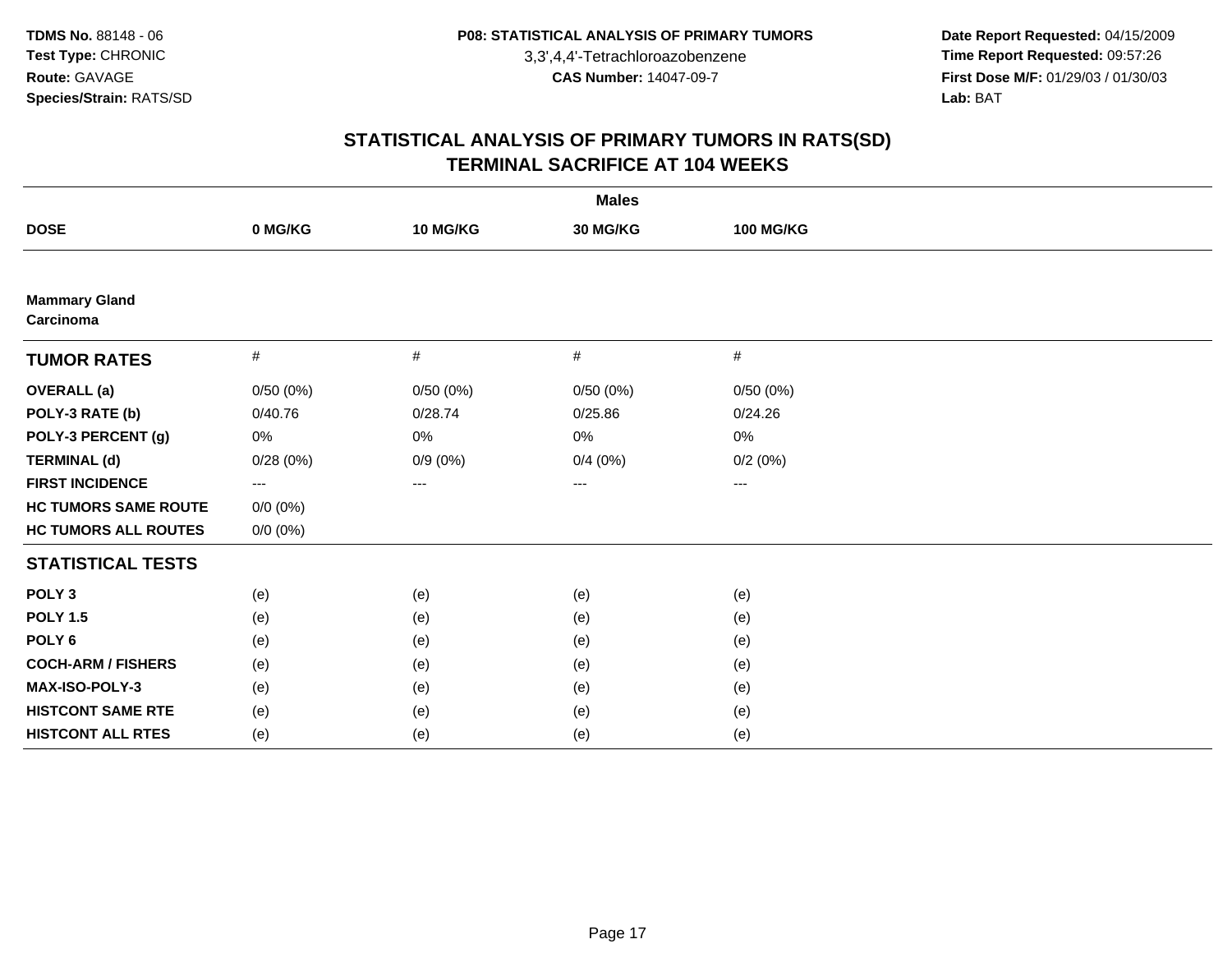**Date Report Requested:** 04/15/2009 **Time Report Requested:** 09:57:26 **First Dose M/F:** 01/29/03 / 01/30/03<br>Lab: BAT **Lab:** BAT

| <b>Males</b>                                        |                   |            |          |                  |  |  |  |
|-----------------------------------------------------|-------------------|------------|----------|------------------|--|--|--|
| <b>DOSE</b>                                         | 0 MG/KG           | 10 MG/KG   | 30 MG/KG | <b>100 MG/KG</b> |  |  |  |
|                                                     |                   |            |          |                  |  |  |  |
| <b>Mammary Gland</b><br><b>Carcinoma or Adenoma</b> |                   |            |          |                  |  |  |  |
| <b>TUMOR RATES</b>                                  | $\#$              | #          | #        | $\#$             |  |  |  |
| <b>OVERALL</b> (a)                                  | 0/50(0%)          | 0/50(0%)   | 0/50(0%) | 0/50(0%)         |  |  |  |
| POLY-3 RATE (b)                                     | 0/40.76           | 0/28.74    | 0/25.86  | 0/24.26          |  |  |  |
| POLY-3 PERCENT (g)                                  | 0%                | 0%         | 0%       | 0%               |  |  |  |
| <b>TERMINAL (d)</b>                                 | 0/28(0%)          | $0/9(0\%)$ | 0/4(0%)  | 0/2(0%)          |  |  |  |
| <b>FIRST INCIDENCE</b>                              | $\qquad \qquad -$ | ---        | ---      | $--$             |  |  |  |
| <b>HC TUMORS SAME ROUTE</b>                         | $0/0 (0\%)$       |            |          |                  |  |  |  |
| <b>HC TUMORS ALL ROUTES</b>                         | $0/0 (0\%)$       |            |          |                  |  |  |  |
| <b>STATISTICAL TESTS</b>                            |                   |            |          |                  |  |  |  |
| POLY <sub>3</sub>                                   | (e)               | (e)        | (e)      | (e)              |  |  |  |
| <b>POLY 1.5</b>                                     | (e)               | (e)        | (e)      | (e)              |  |  |  |
| POLY <sub>6</sub>                                   | (e)               | (e)        | (e)      | (e)              |  |  |  |
| <b>COCH-ARM / FISHERS</b>                           | (e)               | (e)        | (e)      | (e)              |  |  |  |
| MAX-ISO-POLY-3                                      | (e)               | (e)        | (e)      | (e)              |  |  |  |
| <b>HISTCONT SAME RTE</b>                            | (e)               | (e)        | (e)      | (e)              |  |  |  |
| <b>HISTCONT ALL RTES</b>                            | (e)               | (e)        | (e)      | (e)              |  |  |  |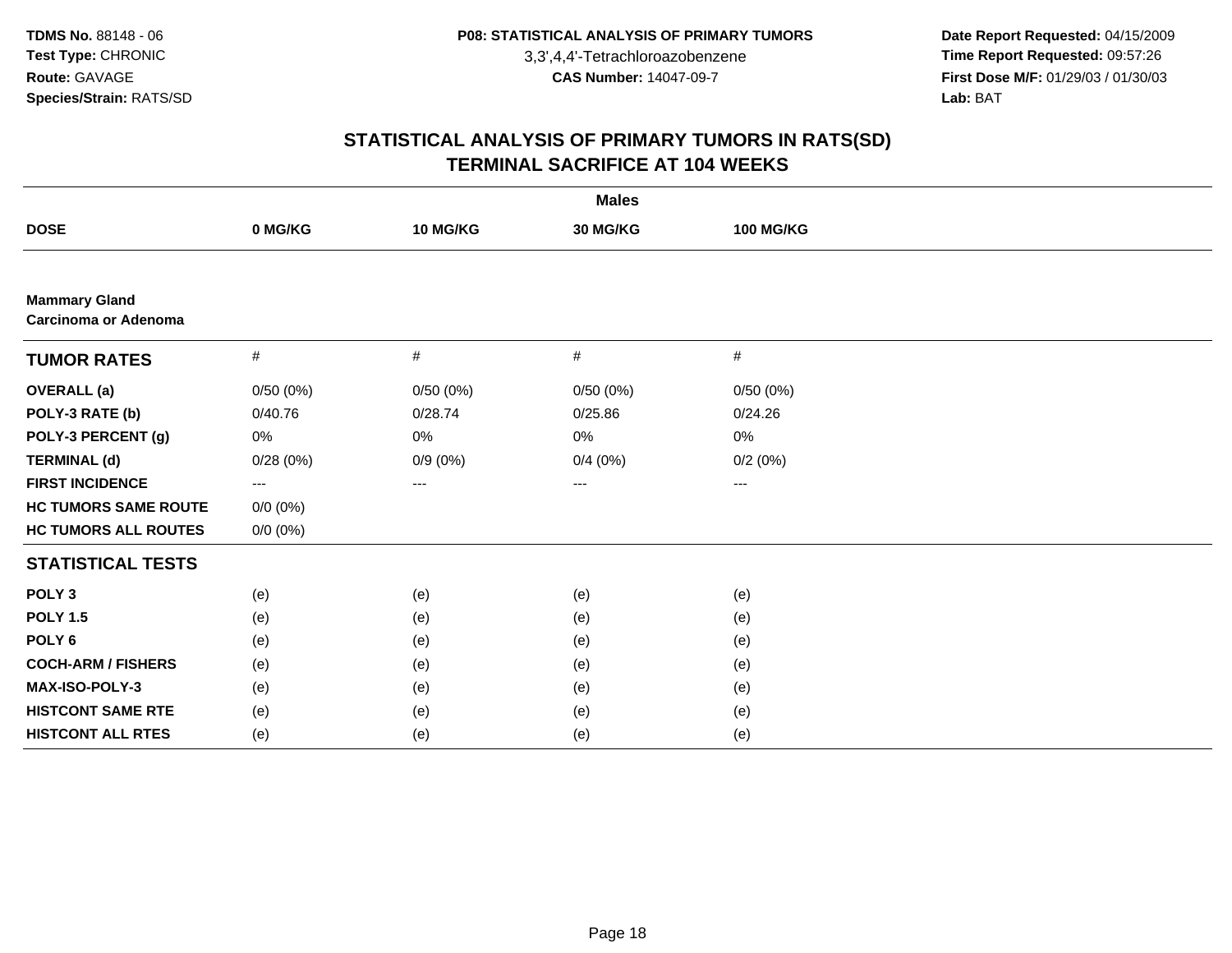**Date Report Requested:** 04/15/2009 **Time Report Requested:** 09:57:26 **First Dose M/F:** 01/29/03 / 01/30/03<br>Lab: BAT **Lab:** BAT

| <b>Males</b>                         |                         |                   |          |                        |  |  |  |
|--------------------------------------|-------------------------|-------------------|----------|------------------------|--|--|--|
| <b>DOSE</b>                          | 0 MG/KG                 | 10 MG/KG          | 30 MG/KG | <b>100 MG/KG</b>       |  |  |  |
|                                      |                         |                   |          |                        |  |  |  |
| <b>Mammary Gland</b><br>Fibroadenoma |                         |                   |          |                        |  |  |  |
| <b>TUMOR RATES</b>                   | #                       | #                 | #        | $\#$                   |  |  |  |
| <b>OVERALL</b> (a)                   | 0/50(0%)                | 0/50(0%)          | 0/50(0%) | 0/50(0%)               |  |  |  |
| POLY-3 RATE (b)                      | 0/40.76                 | 0/28.74           | 0/25.86  | 0/24.26                |  |  |  |
| POLY-3 PERCENT (g)                   | 0%                      | 0%                | 0%       | 0%                     |  |  |  |
| <b>TERMINAL (d)</b>                  | 0/28(0%)                | $0/9(0\%)$        | 0/4(0%)  | 0/2(0%)                |  |  |  |
| <b>FIRST INCIDENCE</b>               | $\qquad \qquad -\qquad$ | $\qquad \qquad -$ | ---      | $\qquad \qquad \cdots$ |  |  |  |
| <b>HC TUMORS SAME ROUTE</b>          | $0/0 (0\%)$             |                   |          |                        |  |  |  |
| <b>HC TUMORS ALL ROUTES</b>          | $0/0 (0\%)$             |                   |          |                        |  |  |  |
| <b>STATISTICAL TESTS</b>             |                         |                   |          |                        |  |  |  |
| POLY <sub>3</sub>                    | (e)                     | (e)               | (e)      | (e)                    |  |  |  |
| <b>POLY 1.5</b>                      | (e)                     | (e)               | (e)      | (e)                    |  |  |  |
| POLY <sub>6</sub>                    | (e)                     | (e)               | (e)      | (e)                    |  |  |  |
| <b>COCH-ARM / FISHERS</b>            | (e)                     | (e)               | (e)      | (e)                    |  |  |  |
| MAX-ISO-POLY-3                       | (e)                     | (e)               | (e)      | (e)                    |  |  |  |
| <b>HISTCONT SAME RTE</b>             | (e)                     | (e)               | (e)      | (e)                    |  |  |  |
| <b>HISTCONT ALL RTES</b>             | (e)                     | (e)               | (e)      | (e)                    |  |  |  |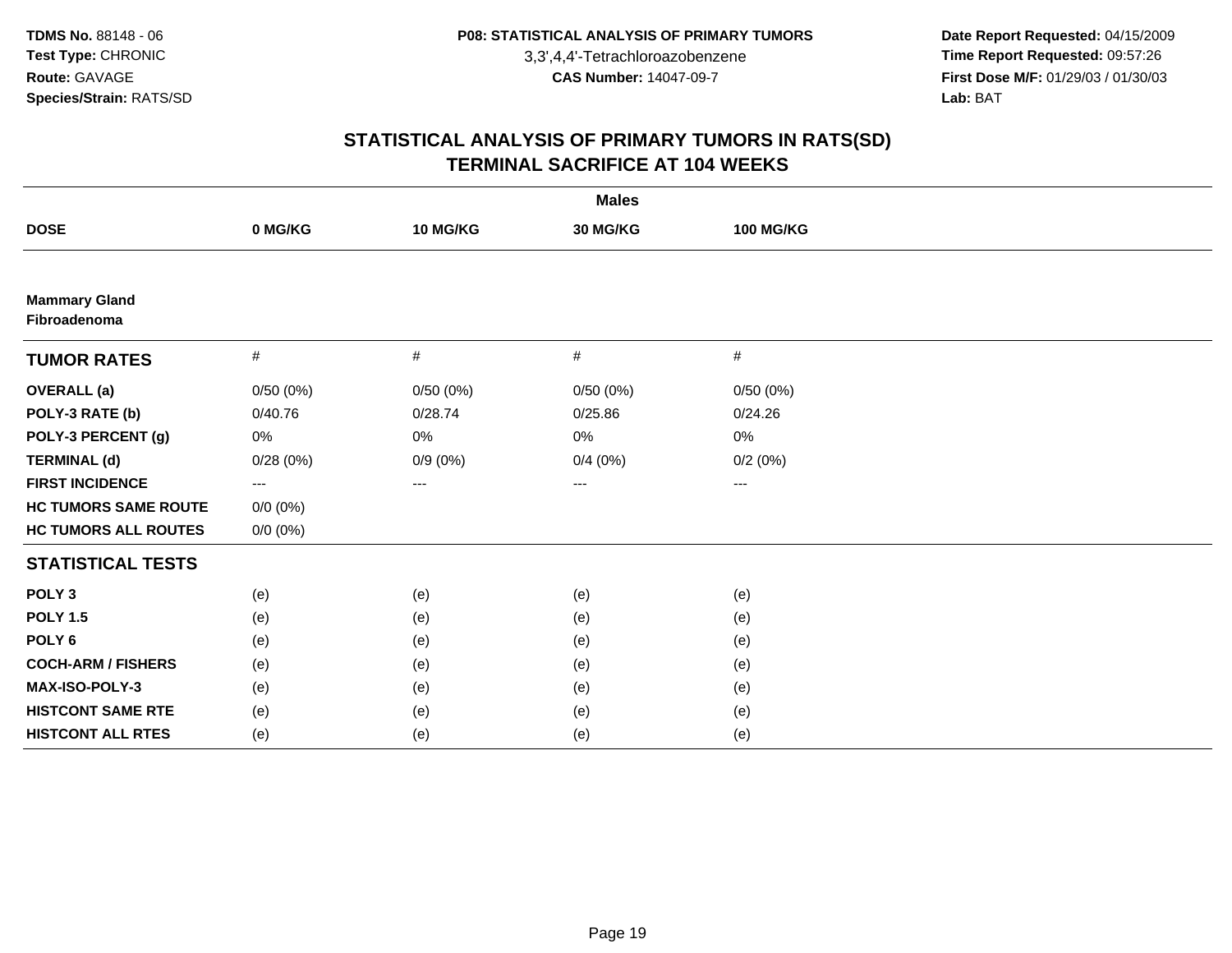**Date Report Requested:** 04/15/2009 **Time Report Requested:** 09:57:26 **First Dose M/F:** 01/29/03 / 01/30/03<br>Lab: BAT **Lab:** BAT

| <b>Males</b>                                             |             |            |          |                  |  |  |
|----------------------------------------------------------|-------------|------------|----------|------------------|--|--|
| <b>DOSE</b>                                              | 0 MG/KG     | 10 MG/KG   | 30 MG/KG | <b>100 MG/KG</b> |  |  |
|                                                          |             |            |          |                  |  |  |
| <b>Mammary Gland</b><br>Fibroma, Fibroadenoma or Adenoma |             |            |          |                  |  |  |
| <b>TUMOR RATES</b>                                       | #           | #          | $\#$     | $\#$             |  |  |
| <b>OVERALL</b> (a)                                       | 0/50(0%)    | 0/50(0%)   | 0/50(0%) | 0/50(0%)         |  |  |
| POLY-3 RATE (b)                                          | 0/40.76     | 0/28.74    | 0/25.86  | 0/24.26          |  |  |
| POLY-3 PERCENT (g)                                       | 0%          | $0\%$      | 0%       | $0\%$            |  |  |
| <b>TERMINAL (d)</b>                                      | 0/28(0%)    | $0/9(0\%)$ | 0/4(0%)  | 0/2(0%)          |  |  |
| <b>FIRST INCIDENCE</b>                                   | $--$        | ---        | ---      | ---              |  |  |
| <b>HC TUMORS SAME ROUTE</b>                              | $0/0 (0\%)$ |            |          |                  |  |  |
| <b>HC TUMORS ALL ROUTES</b>                              | $0/0 (0\%)$ |            |          |                  |  |  |
| <b>STATISTICAL TESTS</b>                                 |             |            |          |                  |  |  |
| POLY <sub>3</sub>                                        | (e)         | (e)        | (e)      | (e)              |  |  |
| <b>POLY 1.5</b>                                          | (e)         | (e)        | (e)      | (e)              |  |  |
| POLY <sub>6</sub>                                        | (e)         | (e)        | (e)      | (e)              |  |  |
| <b>COCH-ARM / FISHERS</b>                                | (e)         | (e)        | (e)      | (e)              |  |  |
| MAX-ISO-POLY-3                                           | (e)         | (e)        | (e)      | (e)              |  |  |
| <b>HISTCONT SAME RTE</b>                                 | (e)         | (e)        | (e)      | (e)              |  |  |
| <b>HISTCONT ALL RTES</b>                                 | (e)         | (e)        | (e)      | (e)              |  |  |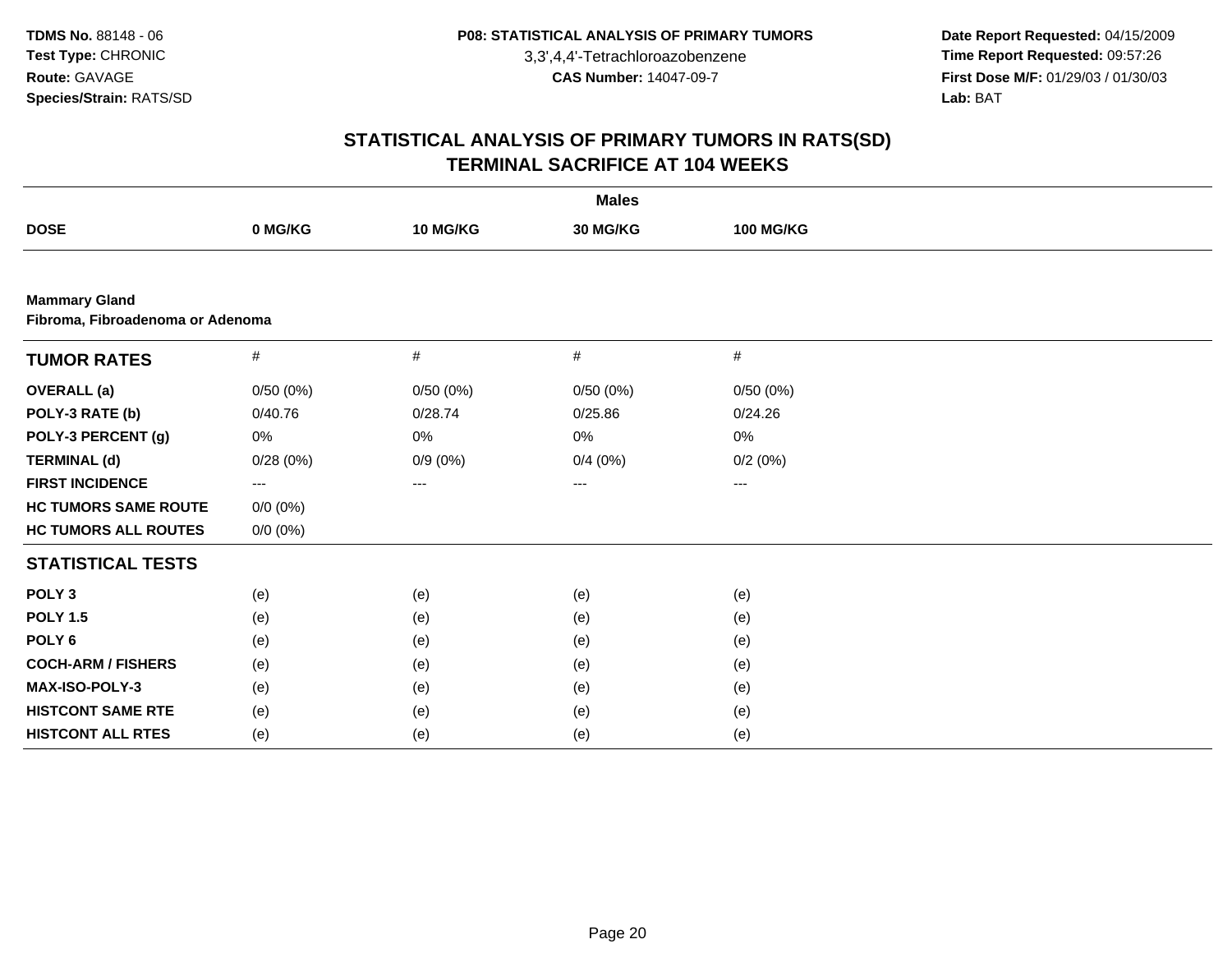**Date Report Requested:** 04/15/2009 **Time Report Requested:** 09:57:26 **First Dose M/F:** 01/29/03 / 01/30/03<br>Lab: BAT **Lab:** BAT

| <b>Males</b>                                                         |             |            |          |                  |  |  |  |
|----------------------------------------------------------------------|-------------|------------|----------|------------------|--|--|--|
| <b>DOSE</b>                                                          | 0 MG/KG     | 10 MG/KG   | 30 MG/KG | <b>100 MG/KG</b> |  |  |  |
|                                                                      |             |            |          |                  |  |  |  |
| <b>Mammary Gland</b><br>Fibroma, Fibroadenoma, Carcinoma, or Adenoma |             |            |          |                  |  |  |  |
| <b>TUMOR RATES</b>                                                   | $\#$        | #          | #        | #                |  |  |  |
| <b>OVERALL</b> (a)                                                   | 0/50(0%)    | 0/50(0%)   | 0/50(0%) | 0/50(0%)         |  |  |  |
| POLY-3 RATE (b)                                                      | 0/40.76     | 0/28.74    | 0/25.86  | 0/24.26          |  |  |  |
| POLY-3 PERCENT (g)                                                   | 0%          | 0%         | 0%       | $0\%$            |  |  |  |
| <b>TERMINAL (d)</b>                                                  | 0/28(0%)    | $0/9(0\%)$ | 0/4(0%)  | 0/2(0%)          |  |  |  |
| <b>FIRST INCIDENCE</b>                                               | $--$        | ---        | $---$    | ---              |  |  |  |
| <b>HC TUMORS SAME ROUTE</b>                                          | $0/0 (0\%)$ |            |          |                  |  |  |  |
| <b>HC TUMORS ALL ROUTES</b>                                          | $0/0 (0\%)$ |            |          |                  |  |  |  |
| <b>STATISTICAL TESTS</b>                                             |             |            |          |                  |  |  |  |
| POLY <sub>3</sub>                                                    | (e)         | (e)        | (e)      | (e)              |  |  |  |
| <b>POLY 1.5</b>                                                      | (e)         | (e)        | (e)      | (e)              |  |  |  |
| POLY <sub>6</sub>                                                    | (e)         | (e)        | (e)      | (e)              |  |  |  |
| <b>COCH-ARM / FISHERS</b>                                            | (e)         | (e)        | (e)      | (e)              |  |  |  |
| MAX-ISO-POLY-3                                                       | (e)         | (e)        | (e)      | (e)              |  |  |  |
| <b>HISTCONT SAME RTE</b>                                             | (e)         | (e)        | (e)      | (e)              |  |  |  |
| <b>HISTCONT ALL RTES</b>                                             | (e)         | (e)        | (e)      | (e)              |  |  |  |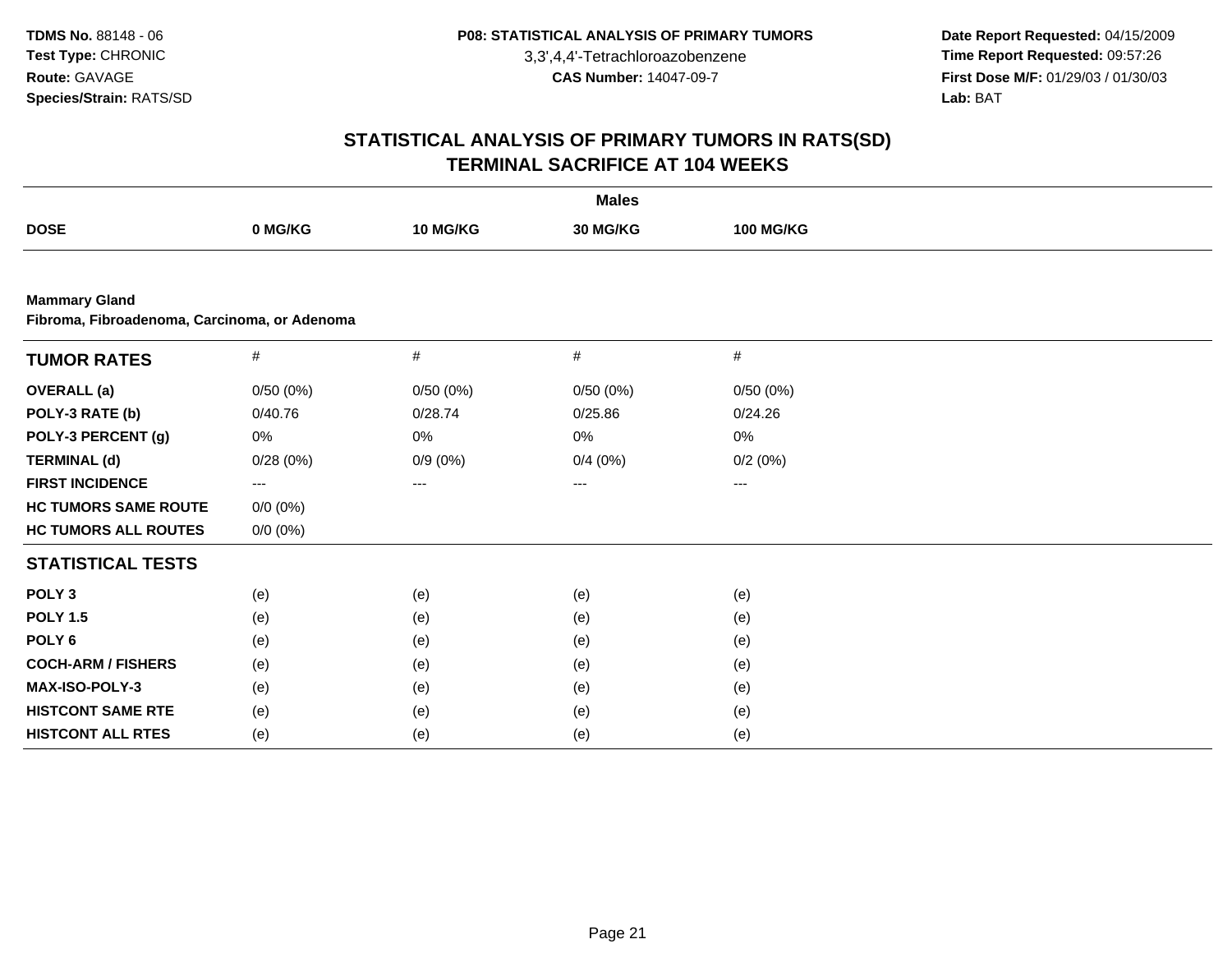**Date Report Requested:** 04/15/2009 **Time Report Requested:** 09:57:26 **First Dose M/F:** 01/29/03 / 01/30/03<br>Lab: BAT **Lab:** BAT

| <b>Males</b>                                                                                 |             |             |             |                  |  |  |  |
|----------------------------------------------------------------------------------------------|-------------|-------------|-------------|------------------|--|--|--|
| <b>DOSE</b>                                                                                  | 0 MG/KG     | 10 MG/KG    | 30 MG/KG    | <b>100 MG/KG</b> |  |  |  |
|                                                                                              |             |             |             |                  |  |  |  |
| Oral Cavity (Oral Mucosa, Tongue, Pharynx, Tooth, Gingiva)<br><b>Squamous Cell Carcinoma</b> |             |             |             |                  |  |  |  |
| <b>TUMOR RATES</b>                                                                           | $\#$        | $\#$        | #           | $\#$             |  |  |  |
| <b>OVERALL</b> (a)                                                                           | 1/50(2%)    | 5/50 (10%)  | 4/50 (8%)   | 5/50 (10%)       |  |  |  |
| POLY-3 RATE (b)                                                                              | 1/40.89     | 5/29.94     | 4/27.63     | 5/26.55          |  |  |  |
| POLY-3 PERCENT (g)                                                                           | 2.5%        | 16.7%       | 14.5%       | 18.8%            |  |  |  |
| <b>TERMINAL (d)</b>                                                                          | 0/28(0%)    | 2/9 (22%)   | 0/4(0%)     | 0/2(0%)          |  |  |  |
| <b>FIRST INCIDENCE</b>                                                                       | 694         | 504         | 474         | 524              |  |  |  |
| <b>HC TUMORS SAME ROUTE</b>                                                                  | $0/0 (0\%)$ |             |             |                  |  |  |  |
| <b>HC TUMORS ALL ROUTES</b>                                                                  | $0/0 (0\%)$ |             |             |                  |  |  |  |
| <b>STATISTICAL TESTS</b>                                                                     |             |             |             |                  |  |  |  |
| POLY <sub>3</sub>                                                                            | $P = 0.065$ | $P=0.046*$  | $P = 0.085$ | $P=0.033*$       |  |  |  |
| <b>POLY 1.5</b>                                                                              | $P = 0.118$ | $P = 0.064$ | $P = 0.115$ | $P=0.054$        |  |  |  |
| POLY <sub>6</sub>                                                                            | $P=0.023*$  | $P=0.028*$  | $P=0.055$   | $P=0.017*$       |  |  |  |
| <b>COCH-ARM / FISHERS</b>                                                                    | $P=0.225$   | $P=0.102$   | $P = 0.181$ | $P=0.102$        |  |  |  |
| MAX-ISO-POLY-3                                                                               | $P = 0.068$ | $P=0.031*$  | $P = 0.058$ | $P=0.028*$       |  |  |  |
| <b>HISTCONT SAME RTE</b>                                                                     | (e)         | (e)         | (e)         | (e)              |  |  |  |
| <b>HISTCONT ALL RTES</b>                                                                     | (e)         | (e)         | (e)         | (e)              |  |  |  |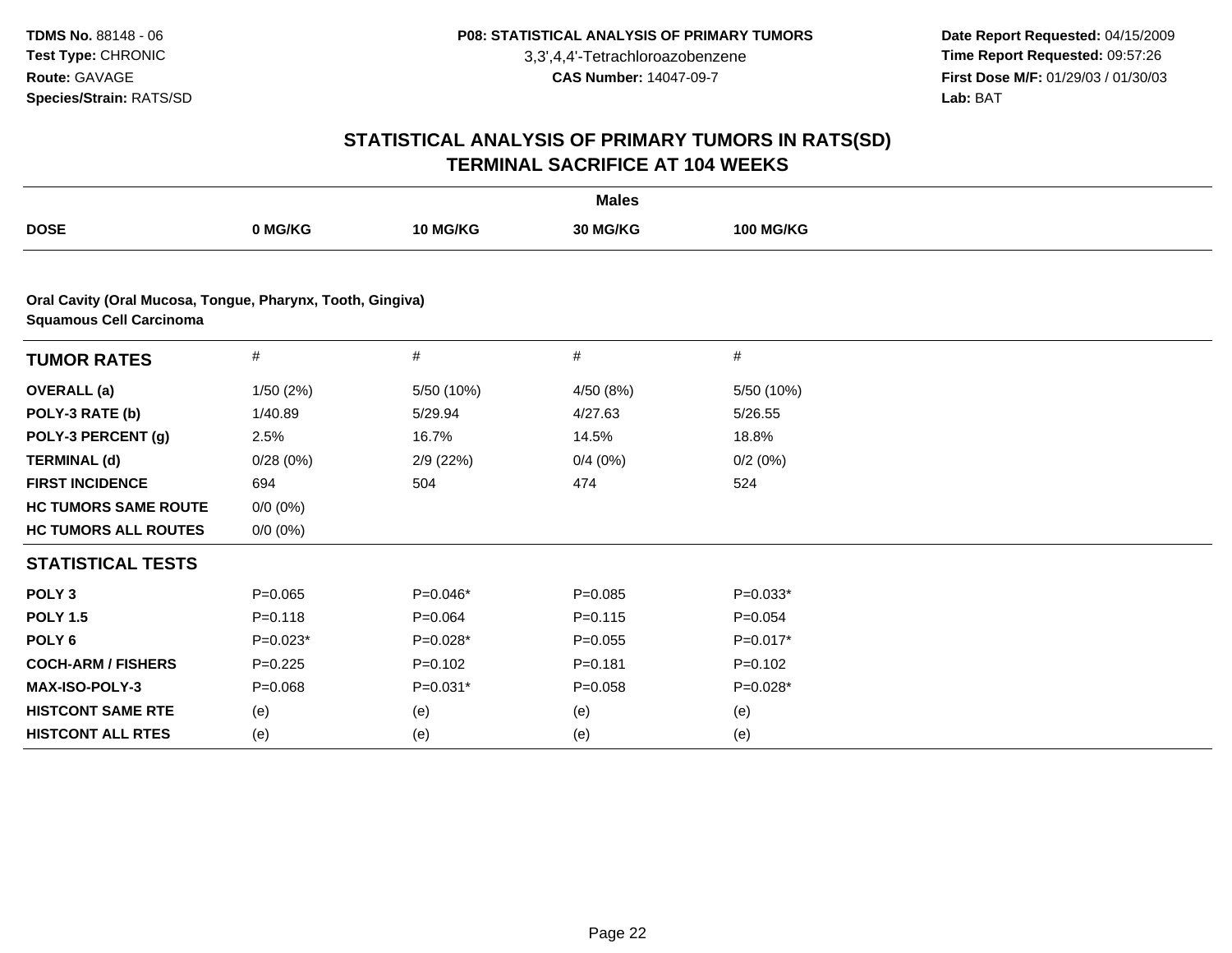**Date Report Requested:** 04/15/2009 **Time Report Requested:** 09:57:26 **First Dose M/F:** 01/29/03 / 01/30/03<br>Lab: BAT **Lab:** BAT

| <b>Males</b>                                               |             |            |             |                  |  |  |  |
|------------------------------------------------------------|-------------|------------|-------------|------------------|--|--|--|
| <b>DOSE</b>                                                | 0 MG/KG     | 10 MG/KG   | 30 MG/KG    | <b>100 MG/KG</b> |  |  |  |
| Oral Cavity (Oral Mucosa, Tongue, Pharynx, Tooth, Gingiva) |             |            |             |                  |  |  |  |
| Squamous Cell Carcinoma, Papilloma Squamous, or Papilloma  |             |            |             |                  |  |  |  |
| <b>TUMOR RATES</b>                                         | $\#$        | $\#$       | $\#$        | #                |  |  |  |
| <b>OVERALL</b> (a)                                         | 1/50(2%)    | 5/50 (10%) | 4/50 (8%)   | 5/50 (10%)       |  |  |  |
| POLY-3 RATE (b)                                            | 1/40.89     | 5/29.94    | 4/27.63     | 5/26.55          |  |  |  |
| POLY-3 PERCENT (g)                                         | 2.5%        | 16.7%      | 14.5%       | 18.8%            |  |  |  |
| <b>TERMINAL (d)</b>                                        | 0/28(0%)    | 2/9 (22%)  | 0/4(0%)     | 0/2(0%)          |  |  |  |
| <b>FIRST INCIDENCE</b>                                     | 694         | 504        | 474         | 524              |  |  |  |
| <b>HC TUMORS SAME ROUTE</b>                                | $0/0 (0\%)$ |            |             |                  |  |  |  |
| <b>HC TUMORS ALL ROUTES</b>                                | $0/0 (0\%)$ |            |             |                  |  |  |  |
| <b>STATISTICAL TESTS</b>                                   |             |            |             |                  |  |  |  |
| POLY <sub>3</sub>                                          | $P=0.065$   | $P=0.046*$ | $P = 0.085$ | $P=0.033*$       |  |  |  |
| <b>POLY 1.5</b>                                            | $P = 0.118$ | $P=0.064$  | $P = 0.115$ | $P=0.054$        |  |  |  |
| POLY <sub>6</sub>                                          | $P=0.023*$  | $P=0.028*$ | $P = 0.055$ | $P=0.017*$       |  |  |  |
| <b>COCH-ARM / FISHERS</b>                                  | $P = 0.225$ | $P=0.102$  | $P = 0.181$ | $P = 0.102$      |  |  |  |
| MAX-ISO-POLY-3                                             | $P = 0.068$ | $P=0.031*$ | $P = 0.058$ | $P=0.028*$       |  |  |  |
| <b>HISTCONT SAME RTE</b>                                   | (e)         | (e)        | (e)         | (e)              |  |  |  |
| <b>HISTCONT ALL RTES</b>                                   | (e)         | (e)        | (e)         | (e)              |  |  |  |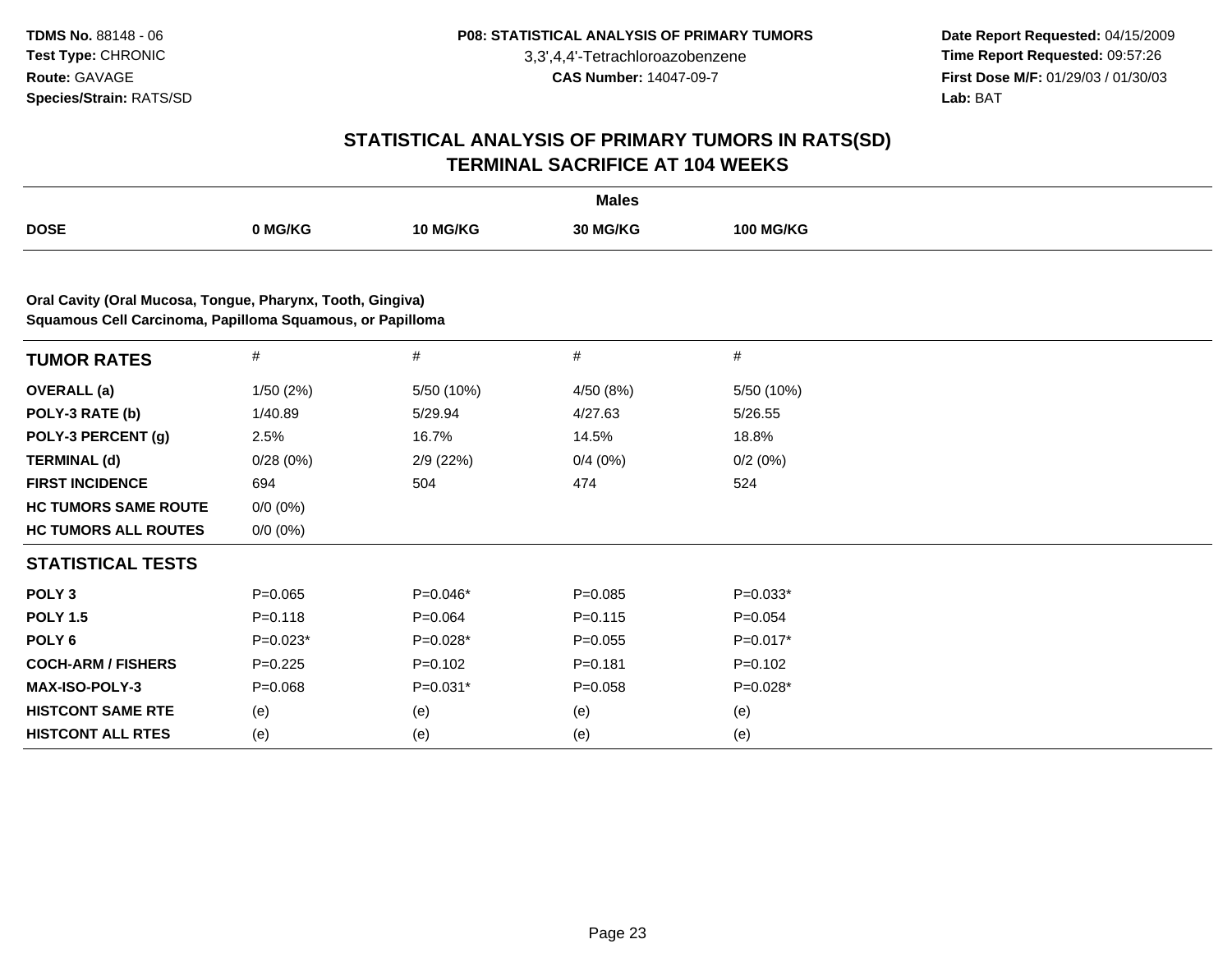**Date Report Requested:** 04/15/2009 **Time Report Requested:** 09:57:26 **First Dose M/F:** 01/29/03 / 01/30/03<br>Lab: BAT **Lab:** BAT

| <b>Males</b>                                         |             |             |             |                  |  |  |
|------------------------------------------------------|-------------|-------------|-------------|------------------|--|--|
| <b>DOSE</b>                                          | 0 MG/KG     | 10 MG/KG    | 30 MG/KG    | <b>100 MG/KG</b> |  |  |
|                                                      |             |             |             |                  |  |  |
| <b>Oral Mucosa</b><br><b>Squamous Cell Carcinoma</b> |             |             |             |                  |  |  |
| <b>TUMOR RATES</b>                                   | $\#$        | $\#$        | $\#$        | $\#$             |  |  |
| <b>OVERALL</b> (a)                                   | 1/50(2%)    | 5/50 (10%)  | 4/50 (8%)   | 5/50 (10%)       |  |  |
| POLY-3 RATE (b)                                      | 1/40.89     | 5/29.94     | 4/27.63     | 5/26.55          |  |  |
| POLY-3 PERCENT (g)                                   | 2.5%        | 16.7%       | 14.5%       | 18.8%            |  |  |
| <b>TERMINAL (d)</b>                                  | 0/28(0%)    | 2/9(22%)    | 0/4(0%)     | 0/2(0%)          |  |  |
| <b>FIRST INCIDENCE</b>                               | 694         | 504         | 474         | 524              |  |  |
| <b>HC TUMORS SAME ROUTE</b>                          | $0/0 (0\%)$ |             |             |                  |  |  |
| <b>HC TUMORS ALL ROUTES</b>                          | $0/0 (0\%)$ |             |             |                  |  |  |
| <b>STATISTICAL TESTS</b>                             |             |             |             |                  |  |  |
| POLY <sub>3</sub>                                    | $P = 0.065$ | $P=0.046*$  | $P = 0.085$ | $P=0.033*$       |  |  |
| <b>POLY 1.5</b>                                      | $P = 0.118$ | $P = 0.064$ | $P = 0.115$ | $P=0.054$        |  |  |
| POLY <sub>6</sub>                                    | $P=0.023*$  | $P=0.028*$  | $P = 0.055$ | $P=0.017*$       |  |  |
| <b>COCH-ARM / FISHERS</b>                            | $P=0.225$   | $P=0.102$   | $P = 0.181$ | $P=0.102$        |  |  |
| MAX-ISO-POLY-3                                       | $P = 0.068$ | $P=0.031*$  | $P = 0.058$ | P=0.028*         |  |  |
| <b>HISTCONT SAME RTE</b>                             | (e)         | (e)         | (e)         | (e)              |  |  |
| <b>HISTCONT ALL RTES</b>                             | (e)         | (e)         | (e)         | (e)              |  |  |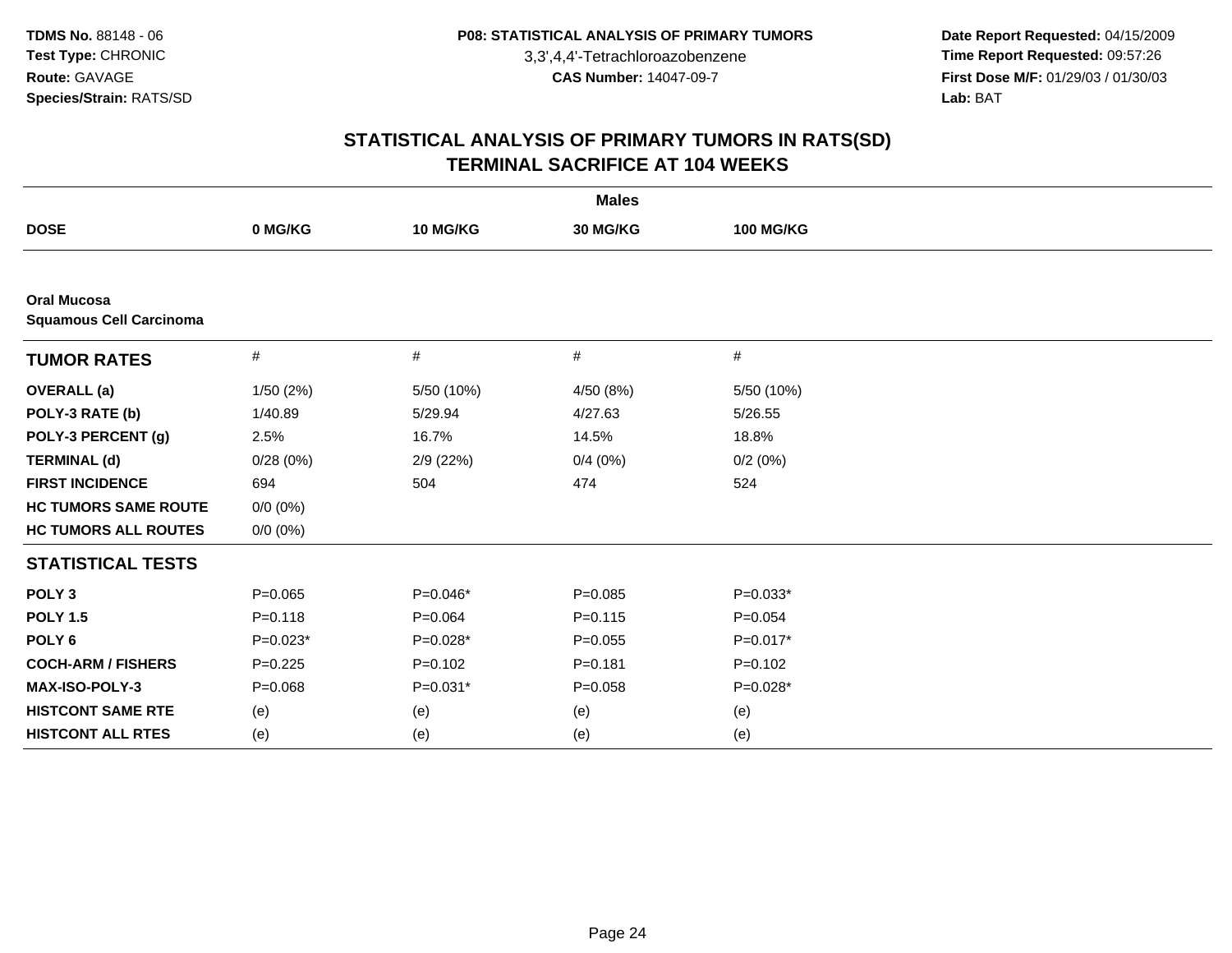**Date Report Requested:** 04/15/2009 **Time Report Requested:** 09:57:26 **First Dose M/F:** 01/29/03 / 01/30/03<br>Lab: BAT **Lab:** BAT

| <b>Males</b>                |             |            |            |                  |  |  |  |
|-----------------------------|-------------|------------|------------|------------------|--|--|--|
| <b>DOSE</b>                 | 0 MG/KG     | 10 MG/KG   | 30 MG/KG   | <b>100 MG/KG</b> |  |  |  |
|                             |             |            |            |                  |  |  |  |
| <b>Pancreas</b><br>Adenoma  |             |            |            |                  |  |  |  |
| <b>TUMOR RATES</b>          |             |            |            |                  |  |  |  |
| <b>OVERALL</b> (a)          | 9/50 (18%)  | 1/49(2%)   | 0/50(0%)   | 0/50(0%)         |  |  |  |
| POLY-3 RATE (b)             | 9/41.35     | 1/28.95    | 0/25.86    | 0/24.26          |  |  |  |
| POLY-3 PERCENT (g)          | 21.8%       | 3.5%       | 0%         | 0%               |  |  |  |
| <b>TERMINAL (d)</b>         | 7/28 (25%)  | $0/9(0\%)$ | 0/4(0%)    | 0/2(0%)          |  |  |  |
| <b>FIRST INCIDENCE</b>      | 592         | 541        | ---        | ---              |  |  |  |
| <b>HC TUMORS SAME ROUTE</b> | $0/0 (0\%)$ |            |            |                  |  |  |  |
| <b>HC TUMORS ALL ROUTES</b> | $0/0 (0\%)$ |            |            |                  |  |  |  |
| <b>STATISTICAL TESTS</b>    |             |            |            |                  |  |  |  |
| POLY <sub>3</sub>           | P=0.005N**  | P=0.035N*  | P=0.016N*  | P=0.021N*        |  |  |  |
| <b>POLY 1.5</b>             | P=0.003N**  | P=0.020N*  | P=0.007N** | P=0.008N**       |  |  |  |
| POLY <sub>6</sub>           | P=0.010N**  | P=0.073N   | P=0.049N*  | P=0.075N         |  |  |  |
| <b>COCH-ARM / FISHERS</b>   | P=0.006N**  | P=0.009N** | P<0.001N** | P<0.001N**       |  |  |  |
| MAX-ISO-POLY-3              | P=0.008N**  | P=0.031N*  | P=0.018N*  | P=0.025N*        |  |  |  |
| <b>HISTCONT SAME RTE</b>    | (h)         | (h)        | (h)        | (h)              |  |  |  |
| <b>HISTCONT ALL RTES</b>    | (h)         | (h)        | (h)        | (h)              |  |  |  |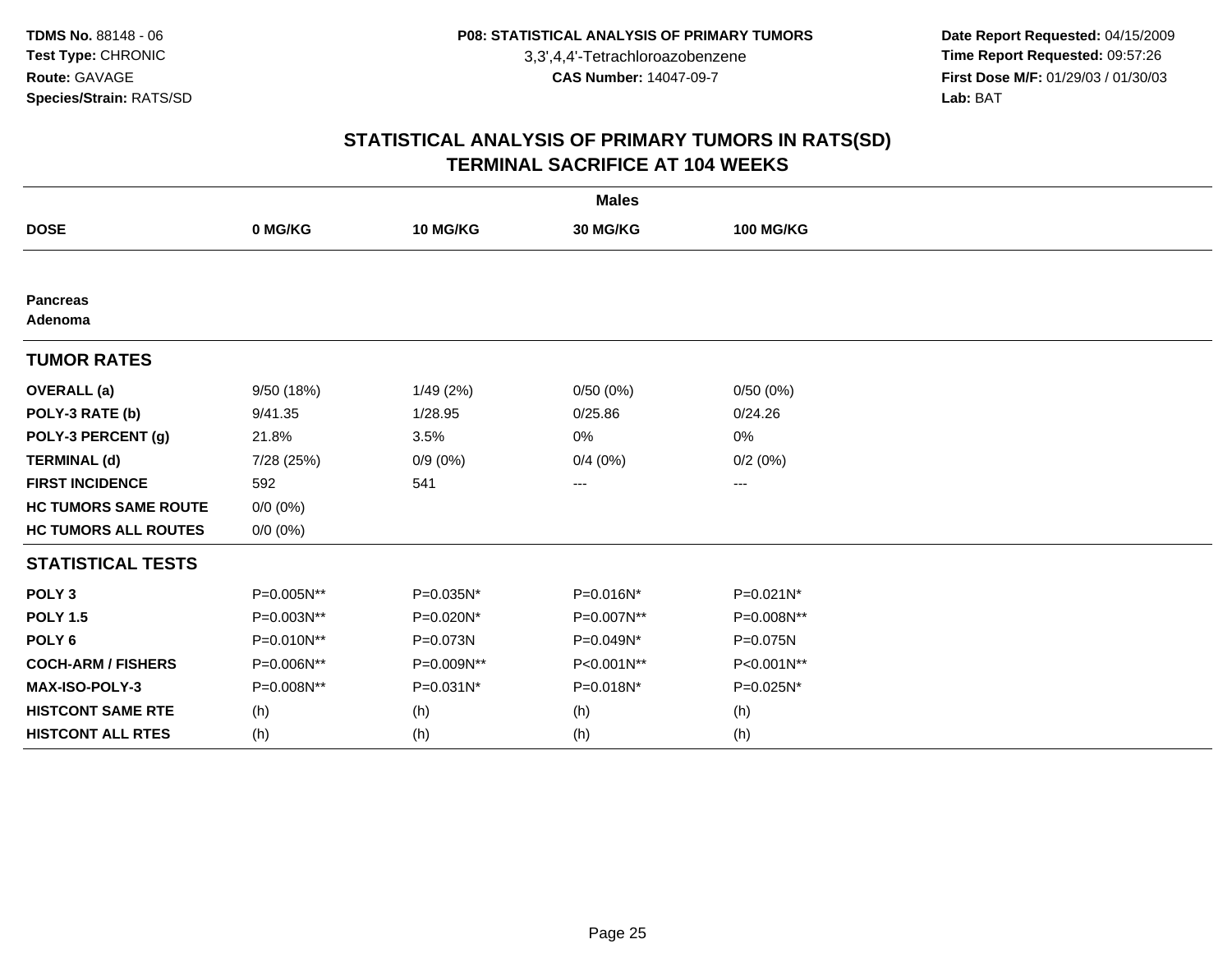**Date Report Requested:** 04/15/2009 **Time Report Requested:** 09:57:26 **First Dose M/F:** 01/29/03 / 01/30/03<br>Lab: BAT **Lab:** BAT

| <b>Males</b>                            |             |            |            |                  |  |  |
|-----------------------------------------|-------------|------------|------------|------------------|--|--|
| <b>DOSE</b>                             | 0 MG/KG     | 10 MG/KG   | 30 MG/KG   | <b>100 MG/KG</b> |  |  |
|                                         |             |            |            |                  |  |  |
| <b>Pancreas</b><br>Carcinoma or Adenoma |             |            |            |                  |  |  |
| <b>TUMOR RATES</b>                      |             |            |            |                  |  |  |
| <b>OVERALL</b> (a)                      | 9/50 (18%)  | 1/49(2%)   | 0/50(0%)   | 0/50(0%)         |  |  |
| POLY-3 RATE (b)                         | 9/41.35     | 1/28.95    | 0/25.86    | 0/24.26          |  |  |
| POLY-3 PERCENT (g)                      | 21.8%       | 3.5%       | 0%         | 0%               |  |  |
| <b>TERMINAL (d)</b>                     | 7/28 (25%)  | $0/9(0\%)$ | 0/4(0%)    | 0/2(0%)          |  |  |
| <b>FIRST INCIDENCE</b>                  | 592         | 541        | $---$      | ---              |  |  |
| <b>HC TUMORS SAME ROUTE</b>             | $0/0 (0\%)$ |            |            |                  |  |  |
| <b>HC TUMORS ALL ROUTES</b>             | $0/0 (0\%)$ |            |            |                  |  |  |
| <b>STATISTICAL TESTS</b>                |             |            |            |                  |  |  |
| POLY <sub>3</sub>                       | P=0.005N**  | P=0.035N*  | P=0.016N*  | P=0.021N*        |  |  |
| <b>POLY 1.5</b>                         | P=0.003N**  | P=0.020N*  | P=0.007N** | P=0.008N**       |  |  |
| POLY <sub>6</sub>                       | P=0.010N**  | P=0.073N   | P=0.049N*  | P=0.075N         |  |  |
| <b>COCH-ARM / FISHERS</b>               | P=0.006N**  | P=0.009N** | P<0.001N** | P<0.001N**       |  |  |
| <b>MAX-ISO-POLY-3</b>                   | P=0.008N**  | P=0.031N*  | P=0.018N*  | P=0.025N*        |  |  |
| <b>HISTCONT SAME RTE</b>                | (h)         | (h)        | (h)        | (h)              |  |  |
| <b>HISTCONT ALL RTES</b>                | (h)         | (h)        | (h)        | (h)              |  |  |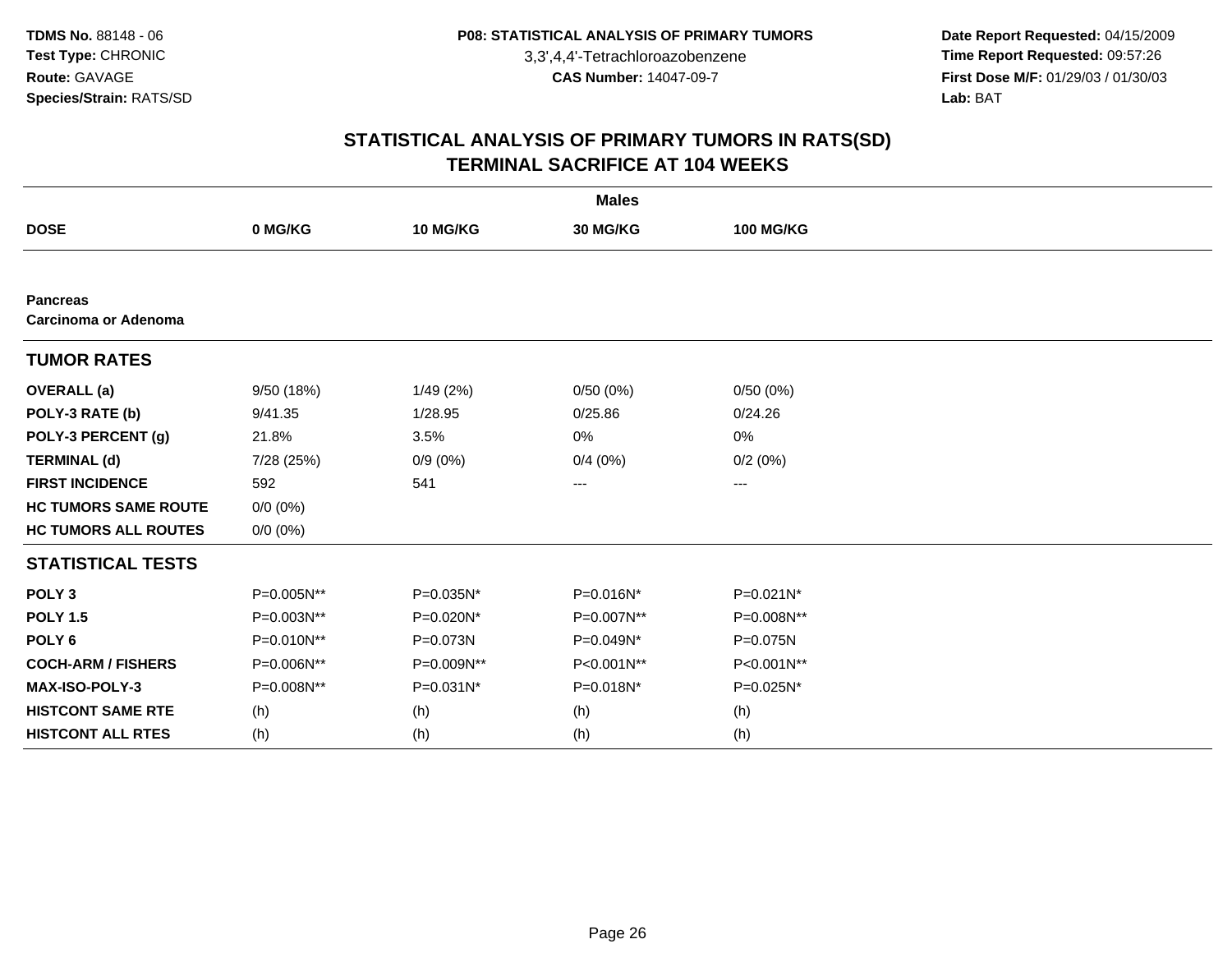**Date Report Requested:** 04/15/2009 **Time Report Requested:** 09:57:26 **First Dose M/F:** 01/29/03 / 01/30/03<br>Lab: BAT **Lab:** BAT

| <b>Males</b>                                                         |             |              |              |                  |  |  |  |
|----------------------------------------------------------------------|-------------|--------------|--------------|------------------|--|--|--|
| <b>DOSE</b>                                                          | 0 MG/KG     | 10 MG/KG     | 30 MG/KG     | <b>100 MG/KG</b> |  |  |  |
|                                                                      |             |              |              |                  |  |  |  |
| <b>Pituitary Gland: Pars Distalis or Unspecified Site</b><br>Adenoma |             |              |              |                  |  |  |  |
| <b>TUMOR RATES</b>                                                   |             |              |              |                  |  |  |  |
| <b>OVERALL</b> (a)                                                   | 13/50 (26%) | 6/50 (12%)   | 7/50 (14%)   | 0/49(0%)         |  |  |  |
| POLY-3 RATE (b)                                                      | 13/42.96    | 6/30.58      | 7/28.16      | 0/23.55          |  |  |  |
| POLY-3 PERCENT (g)                                                   | 30.3%       | 19.6%        | 24.9%        | 0%               |  |  |  |
| <b>TERMINAL (d)</b>                                                  | 5/28 (18%)  | 1/9 (11%)    | 2/4(50%)     | 0/2(0%)          |  |  |  |
| <b>FIRST INCIDENCE</b>                                               | 420         | 535          | 533          | ---              |  |  |  |
| <b>HC TUMORS SAME ROUTE</b>                                          | $0/0 (0\%)$ |              |              |                  |  |  |  |
| <b>HC TUMORS ALL ROUTES</b>                                          | $0/0 (0\%)$ |              |              |                  |  |  |  |
| <b>STATISTICAL TESTS</b>                                             |             |              |              |                  |  |  |  |
| POLY <sub>3</sub>                                                    | P=0.006N**  | P=0.227N     | $P = 0.413N$ | P=0.005N**       |  |  |  |
| <b>POLY 1.5</b>                                                      | P=0.002N**  | $P = 0.139N$ | P=0.264N     | P<0.001N**       |  |  |  |
| POLY <sub>6</sub>                                                    | P=0.038N*   | P=0.388N     | $P = 0.574$  | P=0.036N*        |  |  |  |
| <b>COCH-ARM / FISHERS</b>                                            | P<0.001N**  | P=0.062N     | $P = 0.105N$ | P<0.001N**       |  |  |  |
| MAX-ISO-POLY-3                                                       | P=0.009N**  | P=0.189N     | $P = 0.341N$ | P=0.010N**       |  |  |  |
| <b>HISTCONT SAME RTE</b>                                             | (h)         | (h)          | (h)          | (h)              |  |  |  |
| <b>HISTCONT ALL RTES</b>                                             | (h)         | (h)          | (h)          | (h)              |  |  |  |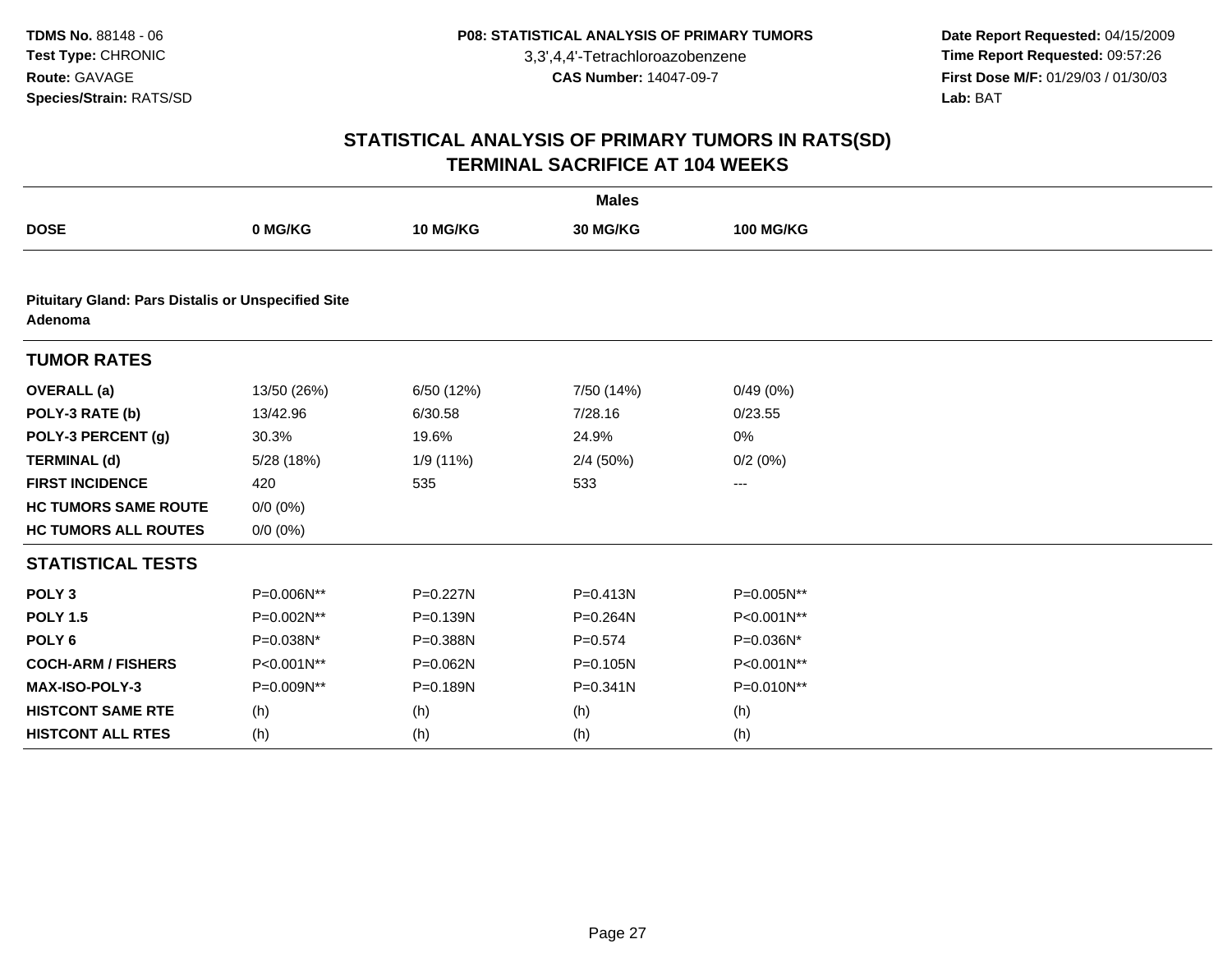**Date Report Requested:** 04/15/2009 **Time Report Requested:** 09:57:26 **First Dose M/F:** 01/29/03 / 01/30/03<br>Lab: BAT **Lab:** BAT

|                             |              |              | <b>Males</b> |                  |  |
|-----------------------------|--------------|--------------|--------------|------------------|--|
| <b>DOSE</b>                 | 0 MG/KG      | 10 MG/KG     | 30 MG/KG     | <b>100 MG/KG</b> |  |
|                             |              |              |              |                  |  |
| <b>Prostate</b><br>Adenoma  |              |              |              |                  |  |
| <b>TUMOR RATES</b>          |              |              |              |                  |  |
| <b>OVERALL</b> (a)          | 5/50 (10%)   | 0/50(0%)     | 0/50(0%)     | 0/50(0%)         |  |
| POLY-3 RATE (b)             | 5/40.99      | 0/28.74      | 0/25.86      | 0/24.26          |  |
| POLY-3 PERCENT (g)          | 12.2%        | 0%           | 0%           | 0%               |  |
| <b>TERMINAL (d)</b>         | 2/28(7%)     | $0/9(0\%)$   | 0/4(0%)      | 0/2(0%)          |  |
| <b>FIRST INCIDENCE</b>      | 700          | ---          | ---          | $--$             |  |
| <b>HC TUMORS SAME ROUTE</b> | $0/0 (0\%)$  |              |              |                  |  |
| <b>HC TUMORS ALL ROUTES</b> | $0/0 (0\%)$  |              |              |                  |  |
| <b>STATISTICAL TESTS</b>    |              |              |              |                  |  |
| POLY <sub>3</sub>           | P=0.043N*    | P=0.074N     | P=0.094N     | P=0.107N         |  |
| <b>POLY 1.5</b>             | $P=0.041N^*$ | $P = 0.051N$ | $P = 0.061N$ | P=0.064N         |  |
| POLY <sub>6</sub>           | P=0.059N     | P=0.120N     | P=0.163N     | P=0.204N         |  |
| <b>COCH-ARM / FISHERS</b>   | P=0.052N     | P=0.028N*    | P=0.028N*    | P=0.028N*        |  |
| MAX-ISO-POLY-3              | P=0.040N*    | P=0.049N*    | P=0.068N     | P=0.081N         |  |
| <b>HISTCONT SAME RTE</b>    | (h)          | (h)          | (h)          | (h)              |  |
| <b>HISTCONT ALL RTES</b>    | (h)          | (h)          | (h)          | (h)              |  |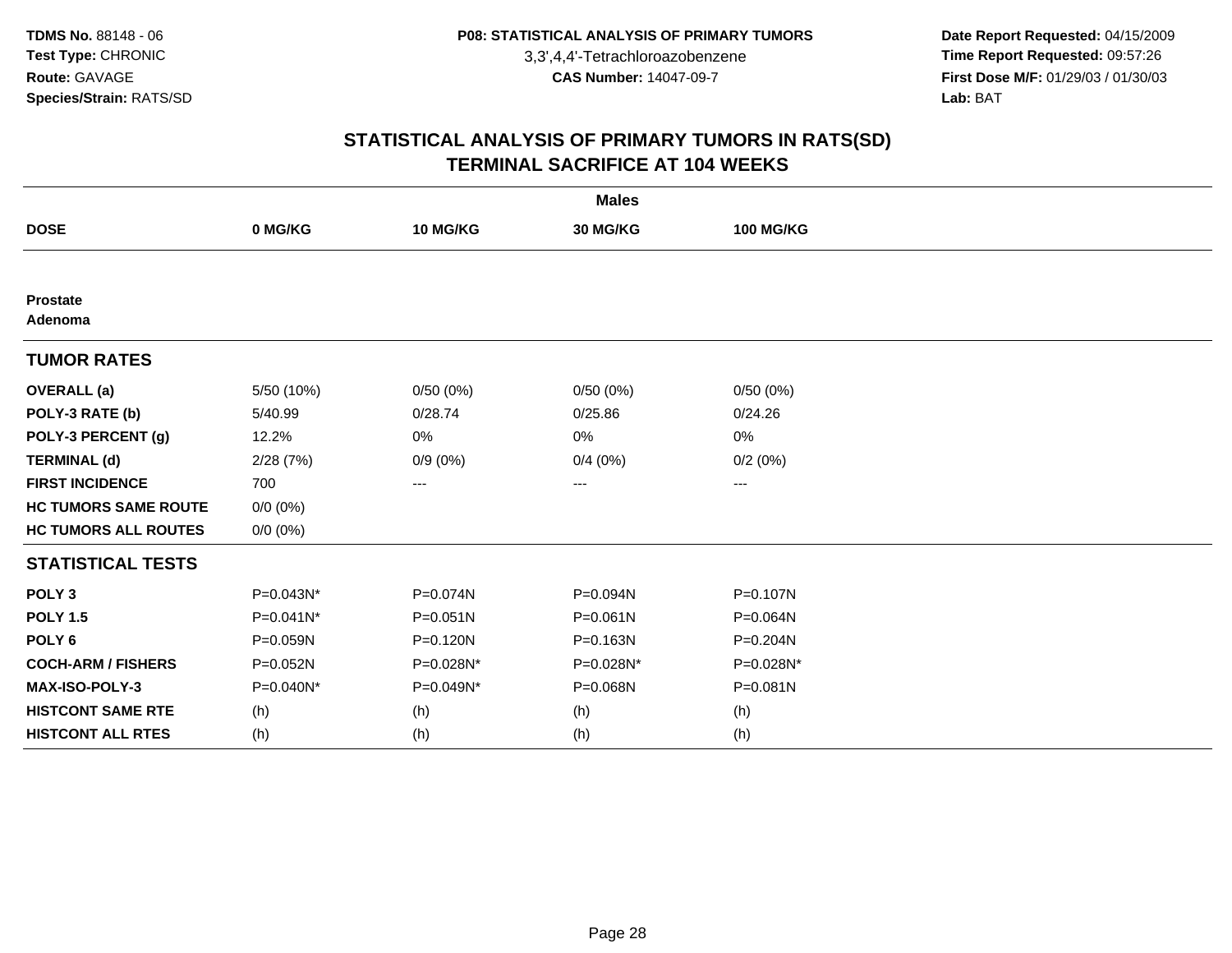**Date Report Requested:** 04/15/2009 **Time Report Requested:** 09:57:26 **First Dose M/F:** 01/29/03 / 01/30/03<br>Lab: BAT **Lab:** BAT

|                                                |              |              | <b>Males</b>      |                  |  |
|------------------------------------------------|--------------|--------------|-------------------|------------------|--|
| <b>DOSE</b>                                    | 0 MG/KG      | 10 MG/KG     | 30 MG/KG          | <b>100 MG/KG</b> |  |
|                                                |              |              |                   |                  |  |
| <b>Prostate</b><br><b>Carcinoma or Adenoma</b> |              |              |                   |                  |  |
| <b>TUMOR RATES</b>                             |              |              |                   |                  |  |
| <b>OVERALL</b> (a)                             | 5/50 (10%)   | 0/50(0%)     | 0/50(0%)          | 1/50(2%)         |  |
| POLY-3 RATE (b)                                | 5/40.99      | 0/28.74      | 0/25.86           | 1/24.69          |  |
| POLY-3 PERCENT (g)                             | 12.2%        | 0%           | 0%                | 4.1%             |  |
| <b>TERMINAL (d)</b>                            | 2/28(7%)     | $0/9(0\%)$   | 0/4(0%)           | 0/2(0%)          |  |
| <b>FIRST INCIDENCE</b>                         | 700          | ---          | $\qquad \qquad -$ | 603              |  |
| <b>HC TUMORS SAME ROUTE</b>                    | $0/0 (0\%)$  |              |                   |                  |  |
| <b>HC TUMORS ALL ROUTES</b>                    | $0/0 (0\%)$  |              |                   |                  |  |
| <b>STATISTICAL TESTS</b>                       |              |              |                   |                  |  |
| POLY <sub>3</sub>                              | P=0.205N     | P=0.074N     | P=0.094N          | P=0.264N         |  |
| <b>POLY 1.5</b>                                | $P = 0.195N$ | $P = 0.051N$ | $P = 0.061N$      | $P = 0.182N$     |  |
| POLY <sub>6</sub>                              | $P = 0.251N$ | P=0.120N     | P=0.163N          | $P = 0.407N$     |  |
| <b>COCH-ARM / FISHERS</b>                      | $P = 0.213N$ | P=0.028N*    | P=0.028N*         | P=0.102N         |  |
| <b>MAX-ISO-POLY-3</b>                          | P=0.083N     | P=0.049N*    | P=0.068N          | P=0.193N         |  |
| <b>HISTCONT SAME RTE</b>                       | (h)          | (h)          | (h)               | (h)              |  |
| <b>HISTCONT ALL RTES</b>                       | (h)          | (h)          | (h)               | (h)              |  |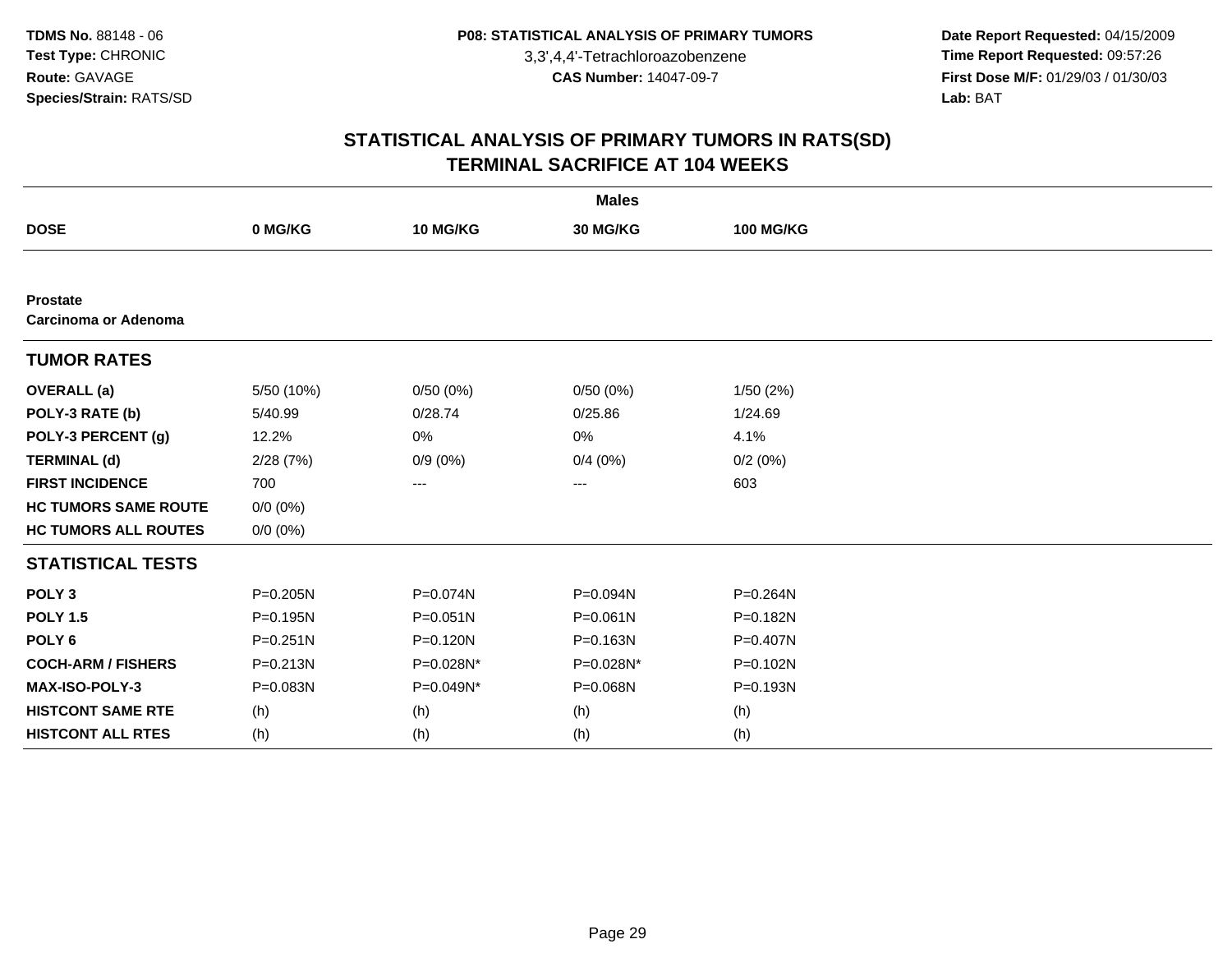**Date Report Requested:** 04/15/2009 **Time Report Requested:** 09:57:26 **First Dose M/F:** 01/29/03 / 01/30/03<br>Lab: BAT **Lab:** BAT

|                                                       |              |             | <b>Males</b> |                  |  |
|-------------------------------------------------------|--------------|-------------|--------------|------------------|--|
| <b>DOSE</b>                                           | 0 MG/KG      | 10 MG/KG    | 30 MG/KG     | <b>100 MG/KG</b> |  |
|                                                       |              |             |              |                  |  |
| <b>Salivary Glands</b><br><b>Schwannoma Malignant</b> |              |             |              |                  |  |
| <b>TUMOR RATES</b>                                    |              |             |              |                  |  |
| <b>OVERALL</b> (a)                                    | 1/50(2%)     | 2/50(4%)    | 0/49(0%)     | 1/50(2%)         |  |
| POLY-3 RATE (b)                                       | 1/41.33      | 2/29.74     | 0/25.42      | 1/25.04          |  |
| POLY-3 PERCENT (g)                                    | 2.4%         | 6.7%        | 0%           | 4%               |  |
| <b>TERMINAL (d)</b>                                   | 0/28(0%)     | $0/9(0\%)$  | 0/4(0%)      | 0/2(0%)          |  |
| <b>FIRST INCIDENCE</b>                                | 549          | 576         | ---          | 443              |  |
| <b>HC TUMORS SAME ROUTE</b>                           | $0/0 (0\%)$  |             |              |                  |  |
| <b>HC TUMORS ALL ROUTES</b>                           | $0/0 (0\%)$  |             |              |                  |  |
| <b>STATISTICAL TESTS</b>                              |              |             |              |                  |  |
| POLY <sub>3</sub>                                     | $P = 0.633$  | $P = 0.388$ | P=0.592N     | $P = 0.638$      |  |
| <b>POLY 1.5</b>                                       | $P = 0.631N$ | $P=0.434$   | P=0.558N     | $P=0.693$        |  |
| POLY <sub>6</sub>                                     | $P = 0.524$  | $P = 0.330$ | P=0.636N     | $P = 0.553$      |  |
| <b>COCH-ARM / FISHERS</b>                             | P=0.576N     | $P = 0.500$ | $P = 0.505N$ | P=0.753N         |  |
| MAX-ISO-POLY-3                                        | P=0.544N     | $P = 0.226$ | P=0.268N     | $P = 0.387$      |  |
| <b>HISTCONT SAME RTE</b>                              | (e)          | (e)         | (e)          | (e)              |  |
| <b>HISTCONT ALL RTES</b>                              | (e)          | (e)         | (e)          | (e)              |  |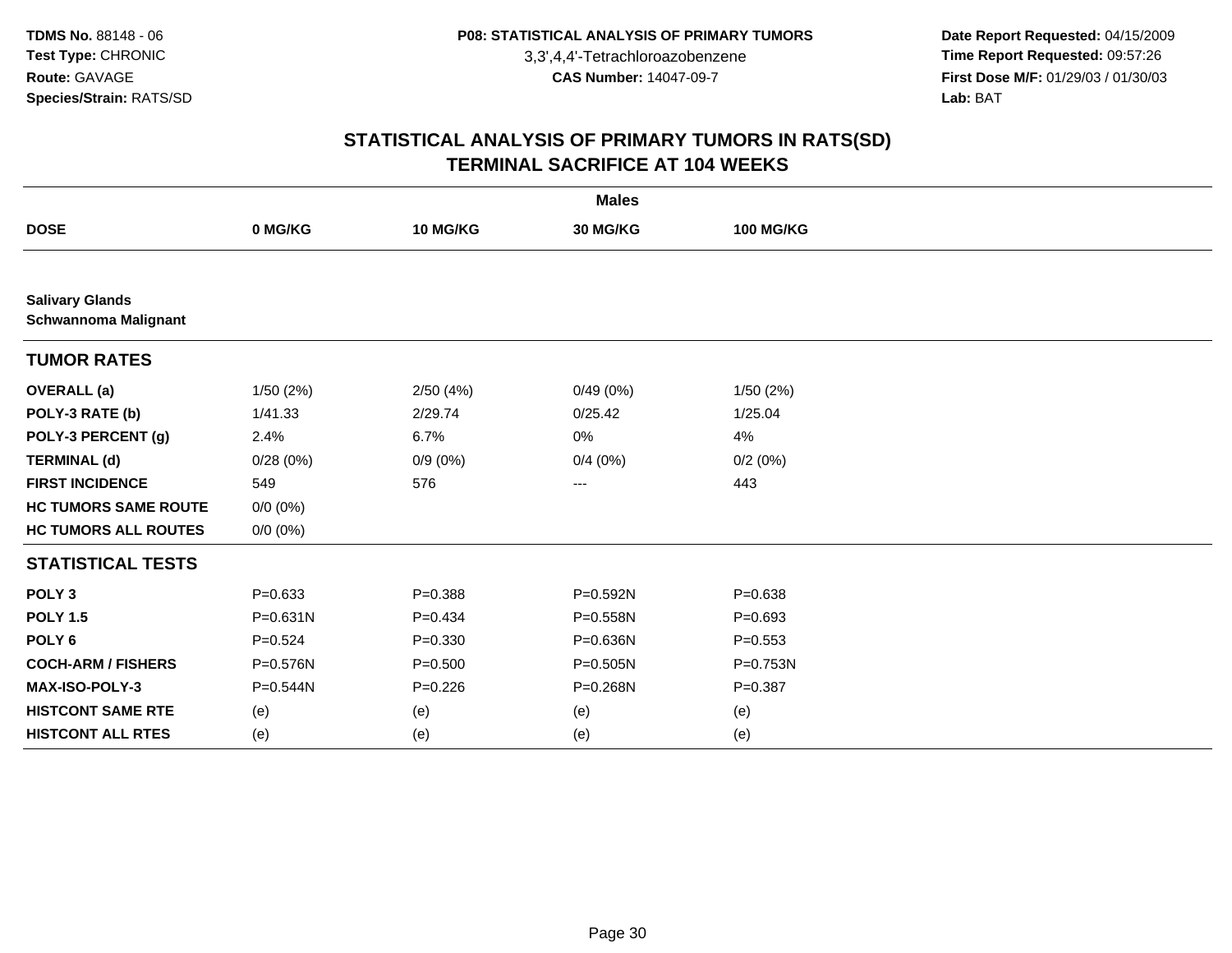**Date Report Requested:** 04/15/2009 **Time Report Requested:** 09:57:26 **First Dose M/F:** 01/29/03 / 01/30/03<br>Lab: BAT **Lab:** BAT

|                                          |              |             | <b>Males</b> |                  |  |
|------------------------------------------|--------------|-------------|--------------|------------------|--|
| <b>DOSE</b>                              | 0 MG/KG      | 10 MG/KG    | 30 MG/KG     | <b>100 MG/KG</b> |  |
|                                          |              |             |              |                  |  |
| <b>Skin</b><br><b>Basal Cell Adenoma</b> |              |             |              |                  |  |
| <b>TUMOR RATES</b>                       | $\#$         | #           | #            | #                |  |
| <b>OVERALL</b> (a)                       | 1/50 (2%)    | 2/50(4%)    | 0/50(0%)     | 1/50(2%)         |  |
| POLY-3 RATE (b)                          | 1/40.76      | 2/29.53     | 0/25.86      | 1/25.24          |  |
| POLY-3 PERCENT (g)                       | 2.5%         | 6.8%        | 0%           | 4%               |  |
| <b>TERMINAL (d)</b>                      | 1/28(4%)     | $0/9(0\%)$  | 0/4(0%)      | 0/2(0%)          |  |
| <b>FIRST INCIDENCE</b>                   | 727 $(T)$    | 486         | ---          | 225              |  |
| <b>HC TUMORS SAME ROUTE</b>              | $0/0 (0\%)$  |             |              |                  |  |
| <b>HC TUMORS ALL ROUTES</b>              | $0/0 (0\%)$  |             |              |                  |  |
| <b>STATISTICAL TESTS</b>                 |              |             |              |                  |  |
| POLY <sub>3</sub>                        | $P = 0.641$  | $P = 0.390$ | P=0.587N     | $P = 0.643$      |  |
| <b>POLY 1.5</b>                          | P=0.628N     | $P=0.435$   | $P = 0.552N$ | $P = 0.698$      |  |
| POLY <sub>6</sub>                        | $P = 0.532$  | $P = 0.330$ | $P = 0.631N$ | $P = 0.559$      |  |
| <b>COCH-ARM / FISHERS</b>                | P=0.577N     | $P = 0.500$ | $P = 0.500N$ | P=0.753N         |  |
| MAX-ISO-POLY-3                           | $P = 0.535N$ | $P=0.227$   | $P = 0.263N$ | $P = 0.391$      |  |
| <b>HISTCONT SAME RTE</b>                 | (e)          | (e)         | (e)          | (e)              |  |
| <b>HISTCONT ALL RTES</b>                 | (e)          | (e)         | (e)          | (e)              |  |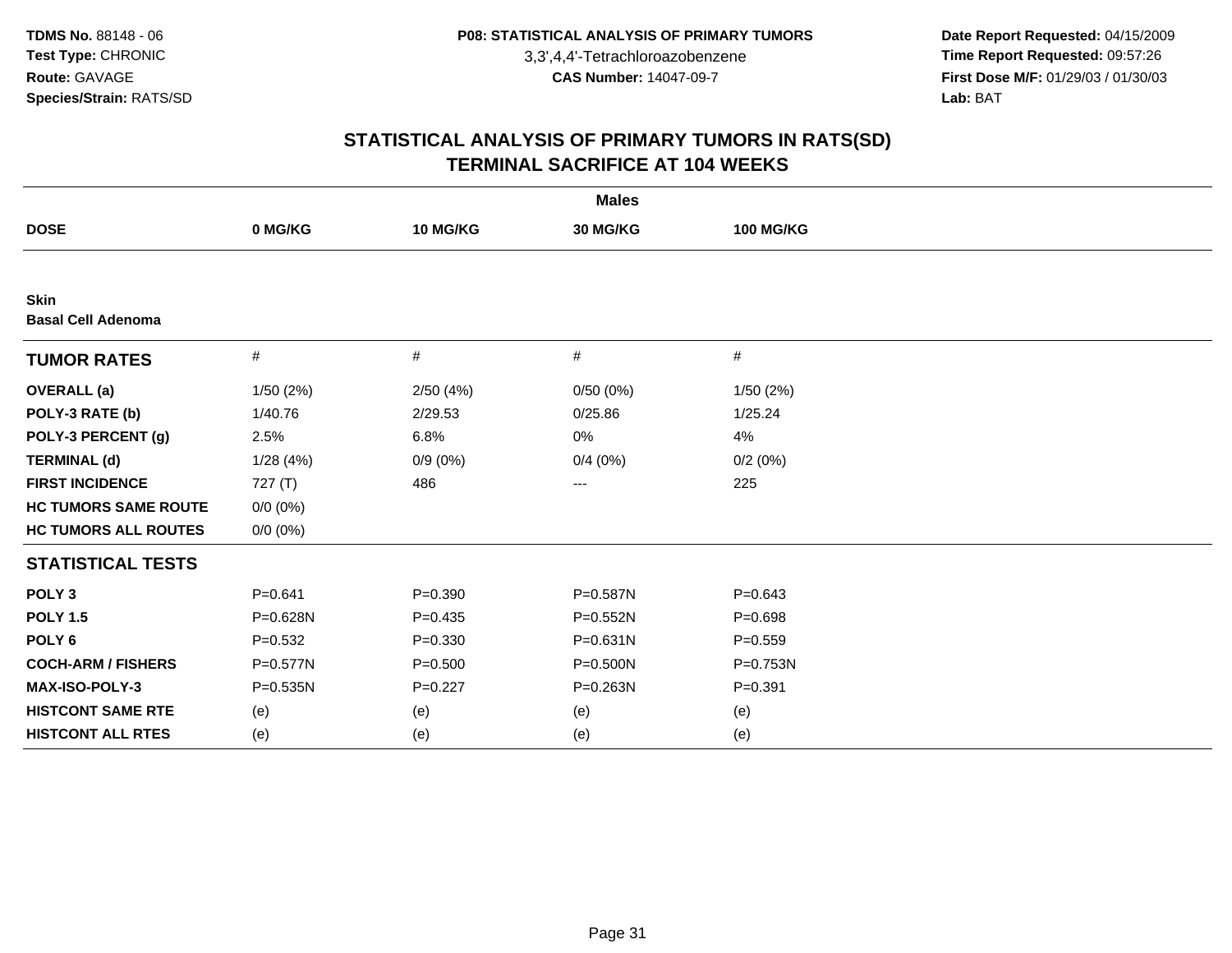**Date Report Requested:** 04/15/2009 **Time Report Requested:** 09:57:26 **First Dose M/F:** 01/29/03 / 01/30/03<br>Lab: BAT **Lab:** BAT

|                                                                                    |              |             | <b>Males</b> |                  |  |
|------------------------------------------------------------------------------------|--------------|-------------|--------------|------------------|--|
| <b>DOSE</b>                                                                        | 0 MG/KG      | 10 MG/KG    | 30 MG/KG     | <b>100 MG/KG</b> |  |
|                                                                                    |              |             |              |                  |  |
| <b>Skin</b><br>Basal Cell Adenoma, Basosquamous Tumor Benign, or Trichoepithelioma |              |             |              |                  |  |
| <b>TUMOR RATES</b>                                                                 | $\#$         | $\#$        | $\#$         | $\#$             |  |
| <b>OVERALL</b> (a)                                                                 | 1/50(2%)     | 2/50(4%)    | 1/50(2%)     | 1/50(2%)         |  |
| POLY-3 RATE (b)                                                                    | 1/40.76      | 2/29.53     | 1/26.42      | 1/25.24          |  |
| POLY-3 PERCENT (g)                                                                 | 2.5%         | 6.8%        | 3.8%         | 4%               |  |
| <b>TERMINAL (d)</b>                                                                | 1/28(4%)     | $0/9(0\%)$  | 0/4(0%)      | 0/2(0%)          |  |
| <b>FIRST INCIDENCE</b>                                                             | 727 (T)      | 486         | 554          | 225              |  |
| <b>HC TUMORS SAME ROUTE</b>                                                        | $0/0 (0\%)$  |             |              |                  |  |
| <b>HC TUMORS ALL ROUTES</b>                                                        | $0/0 (0\%)$  |             |              |                  |  |
| <b>STATISTICAL TESTS</b>                                                           |              |             |              |                  |  |
| POLY <sub>3</sub>                                                                  | $P = 0.603$  | $P = 0.390$ | $P=0.655$    | $P = 0.643$      |  |
| <b>POLY 1.5</b>                                                                    | P=0.619N     | $P=0.435$   | $P=0.700$    | $P = 0.698$      |  |
| POLY <sub>6</sub>                                                                  | $P=0.473$    | $P = 0.330$ | $P = 0.589$  | $P = 0.559$      |  |
| <b>COCH-ARM / FISHERS</b>                                                          | $P = 0.546N$ | $P = 0.500$ | P=0.753N     | P=0.753N         |  |
| MAX-ISO-POLY-3                                                                     | $P=0.544$    | $P=0.227$   | $P=0.399$    | $P = 0.391$      |  |
| <b>HISTCONT SAME RTE</b>                                                           | (e)          | (e)         | (e)          | (e)              |  |
| <b>HISTCONT ALL RTES</b>                                                           | (e)          | (e)         | (e)          | (e)              |  |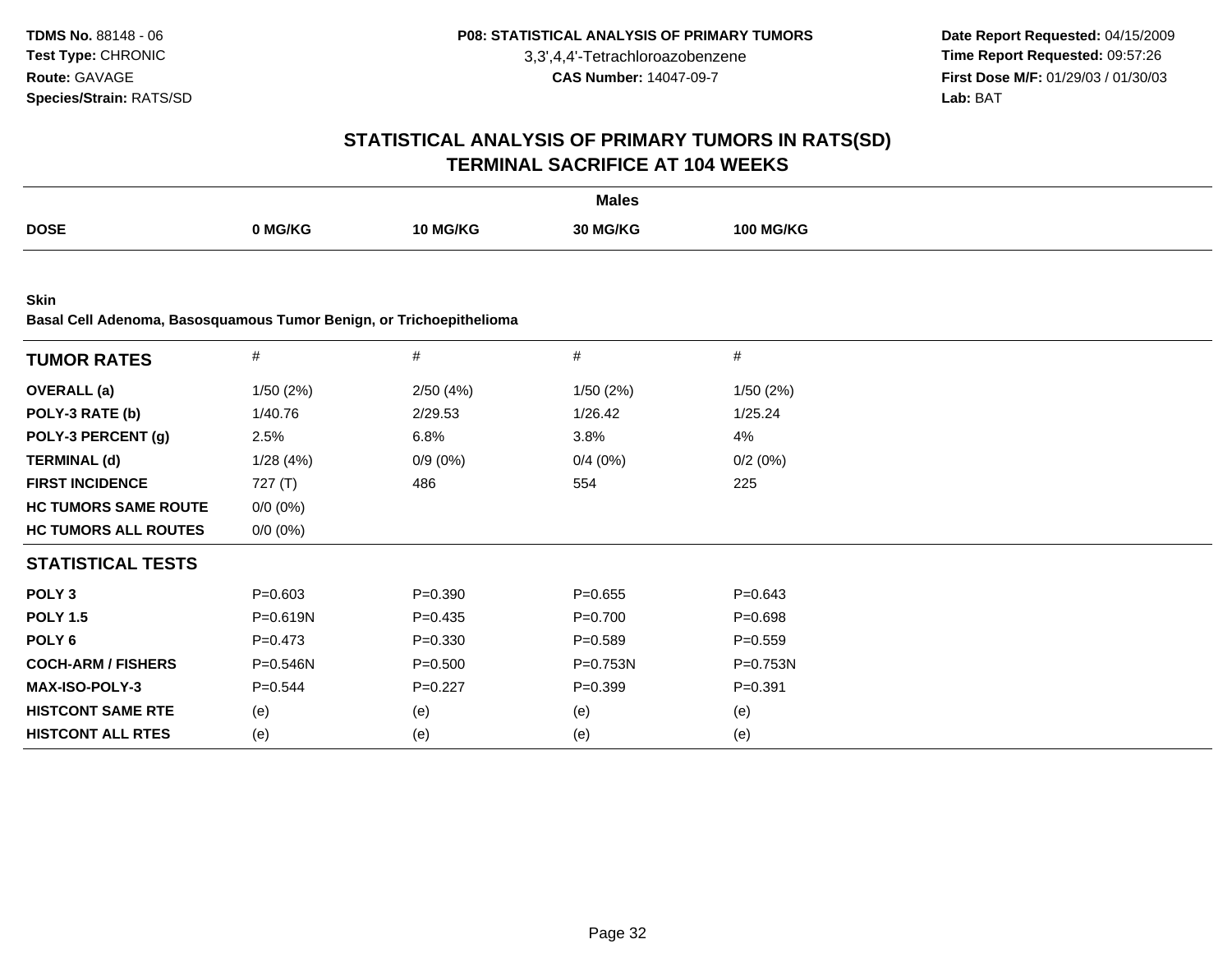**Date Report Requested:** 04/15/2009 **Time Report Requested:** 09:57:26 **First Dose M/F:** 01/29/03 / 01/30/03<br>**Lab:** BAT **Lab:** BAT

#### **STATISTICAL ANALYSIS OF PRIMARY TUMORS IN RATS(SD)TERMINAL SACRIFICE AT 104 WEEKS**

|             |         |          | <b>Males</b> |                  |
|-------------|---------|----------|--------------|------------------|
| <b>DOSE</b> | 0 MG/KG | 10 MG/KG | MG/KG        | <b>100 MG/KG</b> |

**Skin**

**Basal Cell Carcinoma, Basal Cell Adenoma, Basosquamous Tumor (benign, malignant or NOS), or Trichoepithelioma**

|                             | $\#$         | #           | #            | #            |
|-----------------------------|--------------|-------------|--------------|--------------|
| <b>TUMOR RATES</b>          |              |             |              |              |
| <b>OVERALL</b> (a)          | 1/50(2%)     | 2/50(4%)    | 1/50(2%)     | 1/50(2%)     |
| POLY-3 RATE (b)             | 1/40.76      | 2/29.53     | 1/26.42      | 1/25.24      |
| POLY-3 PERCENT (g)          | 2.5%         | 6.8%        | 3.8%         | 4%           |
| <b>TERMINAL (d)</b>         | 1/28(4%)     | $0/9(0\%)$  | 0/4(0%)      | 0/2(0%)      |
| <b>FIRST INCIDENCE</b>      | 727 (T)      | 486         | 554          | 225          |
| <b>HC TUMORS SAME ROUTE</b> | $0/0 (0\%)$  |             |              |              |
| <b>HC TUMORS ALL ROUTES</b> | $0/0 (0\%)$  |             |              |              |
| <b>STATISTICAL TESTS</b>    |              |             |              |              |
| POLY <sub>3</sub>           | $P = 0.603$  | $P = 0.390$ | $P=0.655$    | $P = 0.643$  |
| <b>POLY 1.5</b>             | $P = 0.619N$ | $P=0.435$   | $P = 0.700$  | $P = 0.698$  |
| POLY <sub>6</sub>           | $P = 0.473$  | $P = 0.330$ | $P = 0.589$  | $P = 0.559$  |
| <b>COCH-ARM / FISHERS</b>   | $P = 0.546N$ | $P = 0.500$ | $P = 0.753N$ | $P = 0.753N$ |
| <b>MAX-ISO-POLY-3</b>       | $P=0.544$    | $P=0.227$   | $P=0.399$    | $P = 0.391$  |
| <b>HISTCONT SAME RTE</b>    | (e)          | (e)         | (e)          | (e)          |
| <b>HISTCONT ALL RTES</b>    | (e)          | (e)         | (e)          | (e)          |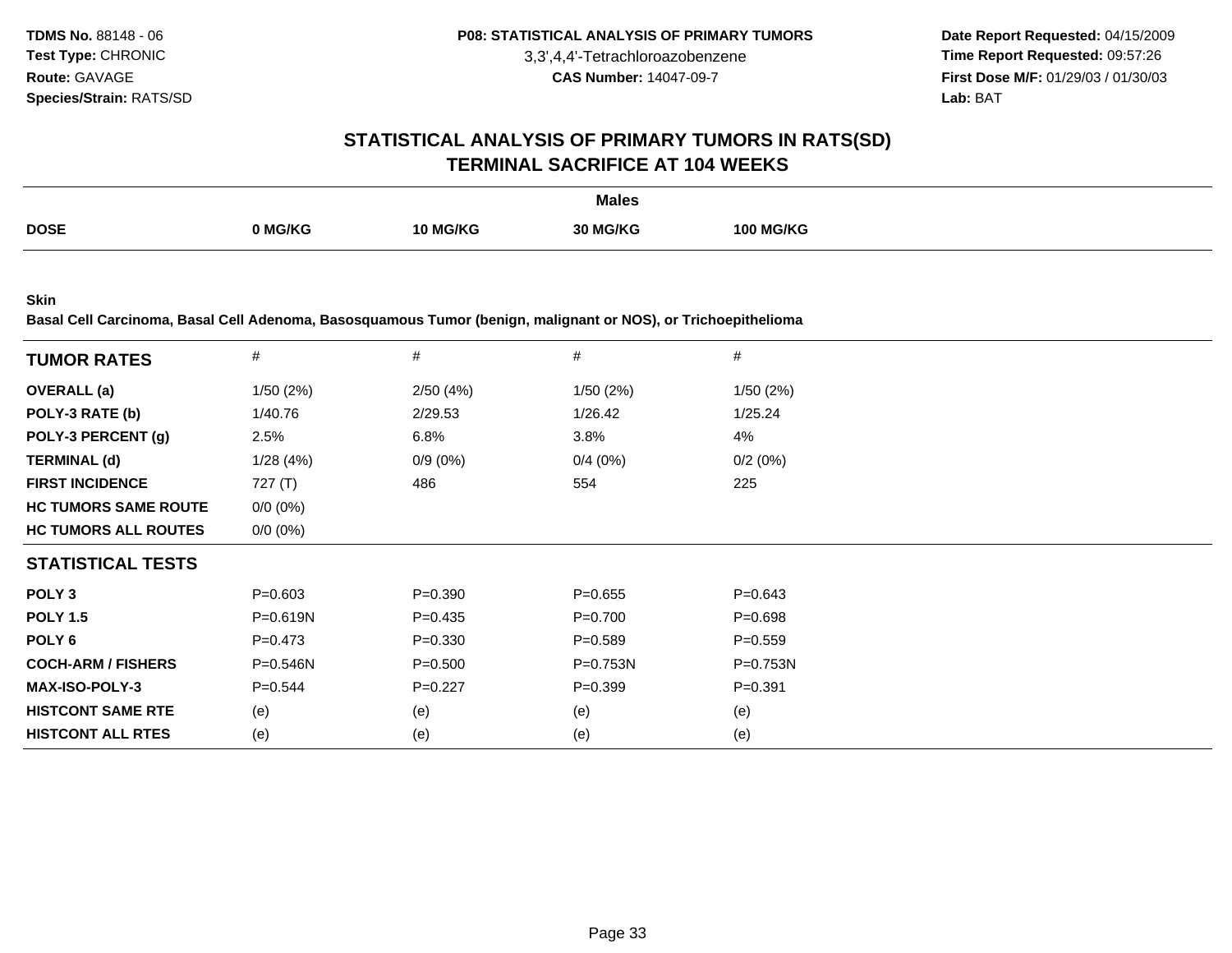**Date Report Requested:** 04/15/2009 **Time Report Requested:** 09:57:26 **First Dose M/F:** 01/29/03 / 01/30/03 Lab: BAT **Lab:** BAT

#### **STATISTICAL ANALYSIS OF PRIMARY TUMORS IN RATS(SD)TERMINAL SACRIFICE AT 104 WEEKS**

|             |              |         | <b>Males</b> |                     |
|-------------|--------------|---------|--------------|---------------------|
| <b>DOSE</b> | <b>MG/KG</b> | 10 MG/I | 3/KG         | <b>G/KG</b><br>100. |

**Skin**

**Basal or Sq. Cell Carcinoma, Carcinoma, Basosq. Tumor (M or B), Basal Cell Adenoma, Adenoma, Papilloma, Sq Papilloma, Keratoacanthoma, Trichoepithelioma**

| <b>TUMOR RATES</b>          | $\#$         | $\#$         | #            | #            |  |
|-----------------------------|--------------|--------------|--------------|--------------|--|
|                             |              |              |              |              |  |
| <b>OVERALL</b> (a)          | 3/50(6%)     | 2/50(4%)     | 1/50(2%)     | 1/50(2%)     |  |
| POLY-3 RATE (b)             | 3/40.76      | 2/29.53      | 1/26.42      | 1/25.24      |  |
| POLY-3 PERCENT (g)          | 7.4%         | 6.8%         | 3.8%         | 4%           |  |
| <b>TERMINAL (d)</b>         | $3/28(11\%)$ | $0/9(0\%)$   | 0/4(0%)      | 0/2(0%)      |  |
| <b>FIRST INCIDENCE</b>      | 727 $(T)$    | 486          | 554          | 225          |  |
| <b>HC TUMORS SAME ROUTE</b> | $0/0 (0\%)$  |              |              |              |  |
| <b>HC TUMORS ALL ROUTES</b> | $0/0 (0\%)$  |              |              |              |  |
| <b>STATISTICAL TESTS</b>    |              |              |              |              |  |
| POLY <sub>3</sub>           | $P = 0.384N$ | $P = 0.642N$ | $P = 0.471N$ | P=0.488N     |  |
| <b>POLY 1.5</b>             | $P = 0.327N$ | $P = 0.584N$ | $P=0.402N$   | $P=0.406N$   |  |
| POLY <sub>6</sub>           | P=0.494N     | $P = 0.628$  | $P = 0.566N$ | $P = 0.606N$ |  |
| <b>COCH-ARM / FISHERS</b>   | $P=0.277N$   | $P = 0.500N$ | $P = 0.309N$ | $P = 0.309N$ |  |
| <b>MAX-ISO-POLY-3</b>       | $P = 0.501N$ | $P = 0.467N$ | $P = 0.314N$ | P=0.329N     |  |
| <b>HISTCONT SAME RTE</b>    | (h)          | (h)          | (h)          | (h)          |  |
| <b>HISTCONT ALL RTES</b>    | (h)          | (h)          | (h)          | (h)          |  |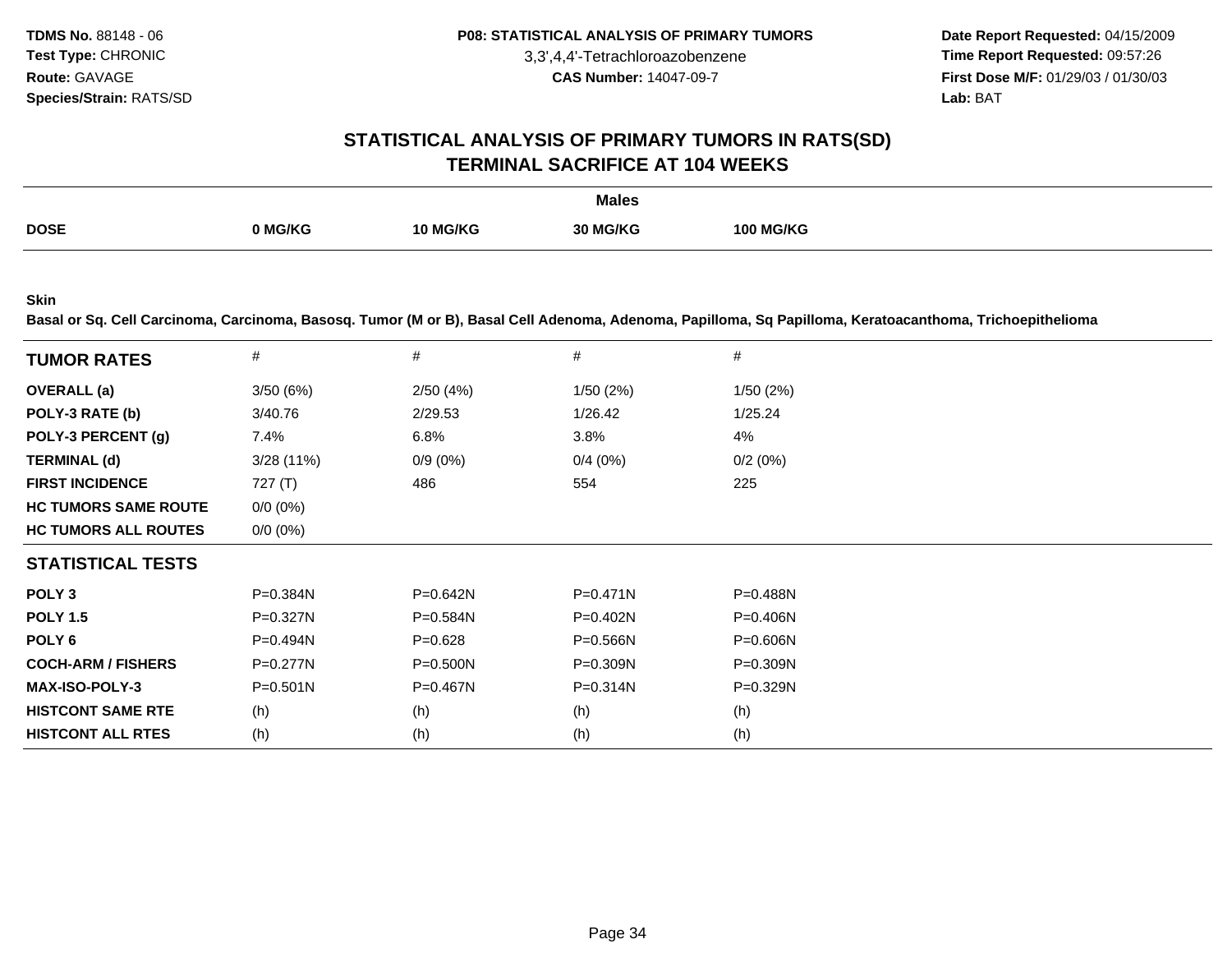**Date Report Requested:** 04/15/2009 **Time Report Requested:** 09:57:26 **First Dose M/F:** 01/29/03 / 01/30/03<br>Lab: BAT **Lab:** BAT

|                             |              |              | <b>Males</b> |                   |  |
|-----------------------------|--------------|--------------|--------------|-------------------|--|
| <b>DOSE</b>                 | 0 MG/KG      | 10 MG/KG     | 30 MG/KG     | <b>100 MG/KG</b>  |  |
|                             |              |              |              |                   |  |
| <b>Skin</b><br>Fibroma      |              |              |              |                   |  |
| <b>TUMOR RATES</b>          | $\#$         | #            | $\#$         | $\#$              |  |
| <b>OVERALL</b> (a)          | 5/50 (10%)   | 0/50(0%)     | 0/50(0%)     | 0/50(0%)          |  |
| POLY-3 RATE (b)             | 5/41.09      | 0/28.74      | 0/25.86      | 0/24.26           |  |
| POLY-3 PERCENT (g)          | 12.2%        | 0%           | 0%           | 0%                |  |
| <b>TERMINAL (d)</b>         | 3/28(11%)    | $0/9(0\%)$   | 0/4(0%)      | 0/2(0%)           |  |
| <b>FIRST INCIDENCE</b>      | 650          | $---$        | ---          | $\qquad \qquad -$ |  |
| <b>HC TUMORS SAME ROUTE</b> | $0/0 (0\%)$  |              |              |                   |  |
| <b>HC TUMORS ALL ROUTES</b> | $0/0 (0\%)$  |              |              |                   |  |
| <b>STATISTICAL TESTS</b>    |              |              |              |                   |  |
| POLY <sub>3</sub>           | P=0.043N*    | P=0.074N     | P=0.094N     | P=0.108N          |  |
| <b>POLY 1.5</b>             | $P=0.041N*$  | $P = 0.051N$ | $P = 0.061N$ | $P = 0.065N$      |  |
| POLY <sub>6</sub>           | P=0.060N     | $P = 0.121N$ | P=0.164N     | $P = 0.205N$      |  |
| <b>COCH-ARM / FISHERS</b>   | $P = 0.052N$ | P=0.028N*    | P=0.028N*    | P=0.028N*         |  |
| <b>MAX-ISO-POLY-3</b>       | P=0.040N*    | P=0.049N*    | P=0.069N     | P=0.082N          |  |
| <b>HISTCONT SAME RTE</b>    | (h)          | (h)          | (h)          | (h)               |  |
| <b>HISTCONT ALL RTES</b>    | (h)          | (h)          | (h)          | (h)               |  |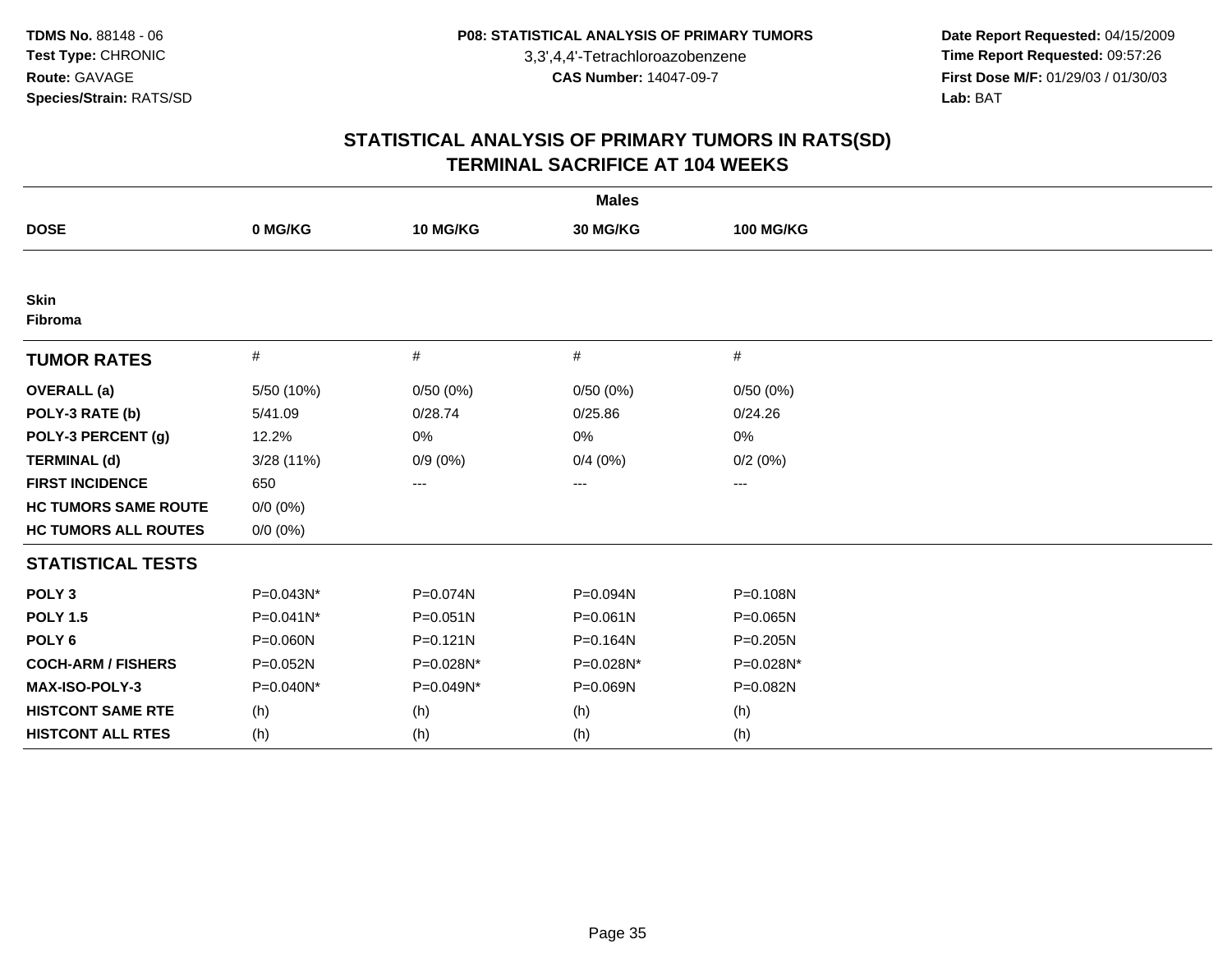**Date Report Requested:** 04/15/2009 **Time Report Requested:** 09:57:26 **First Dose M/F:** 01/29/03 / 01/30/03<br>**Lab:** BAT **Lab:** BAT

#### **STATISTICAL ANALYSIS OF PRIMARY TUMORS IN RATS(SD)TERMINAL SACRIFICE AT 104 WEEKS**

|             |         |                 | <b>Males</b> |                  |
|-------------|---------|-----------------|--------------|------------------|
| <b>DOSE</b> | 0 MG/KG | <b>10 MG/KG</b> | 30 MG/KG     | <b>100 MG/KG</b> |
|             |         |                 |              |                  |

**Skin**

**Fibroma, Fibrosarcoma, Sarcoma, Myxoma, Myxosarcoma, or Fibrous Histiocytoma**

| <b>TUMOR RATES</b>          | $\#$        | #            | #            | $\#$         |  |
|-----------------------------|-------------|--------------|--------------|--------------|--|
| <b>OVERALL</b> (a)          | 5/50 (10%)  | 0/50(0%)     | 0/50(0%)     | 0/50(0%)     |  |
| POLY-3 RATE (b)             | 5/41.09     | 0/28.74      | 0/25.86      | 0/24.26      |  |
| POLY-3 PERCENT (g)          | 12.2%       | 0%           | 0%           | 0%           |  |
| <b>TERMINAL (d)</b>         | 3/28(11%)   | $0/9(0\%)$   | 0/4(0%)      | 0/2(0%)      |  |
| <b>FIRST INCIDENCE</b>      | 650         | $---$        | ---          | $---$        |  |
| <b>HC TUMORS SAME ROUTE</b> | $0/0 (0\%)$ |              |              |              |  |
| <b>HC TUMORS ALL ROUTES</b> | $0/0 (0\%)$ |              |              |              |  |
| <b>STATISTICAL TESTS</b>    |             |              |              |              |  |
| POLY <sub>3</sub>           | $P=0.043N*$ | P=0.074N     | $P = 0.094N$ | $P = 0.108N$ |  |
| <b>POLY 1.5</b>             | P=0.041N*   | $P = 0.051N$ | $P = 0.061N$ | P=0.065N     |  |
| POLY 6                      | P=0.060N    | $P = 0.121N$ | $P = 0.164N$ | $P = 0.205N$ |  |
| <b>COCH-ARM / FISHERS</b>   | $P=0.052N$  | $P=0.028N^*$ | P=0.028N*    | P=0.028N*    |  |
| <b>MAX-ISO-POLY-3</b>       | P=0.040N*   | P=0.049N*    | P=0.069N     | P=0.082N     |  |
| <b>HISTCONT SAME RTE</b>    | (h)         | (h)          | (h)          | (h)          |  |
| <b>HISTCONT ALL RTES</b>    | (h)         | (h)          | (h)          | (h)          |  |
|                             |             |              |              |              |  |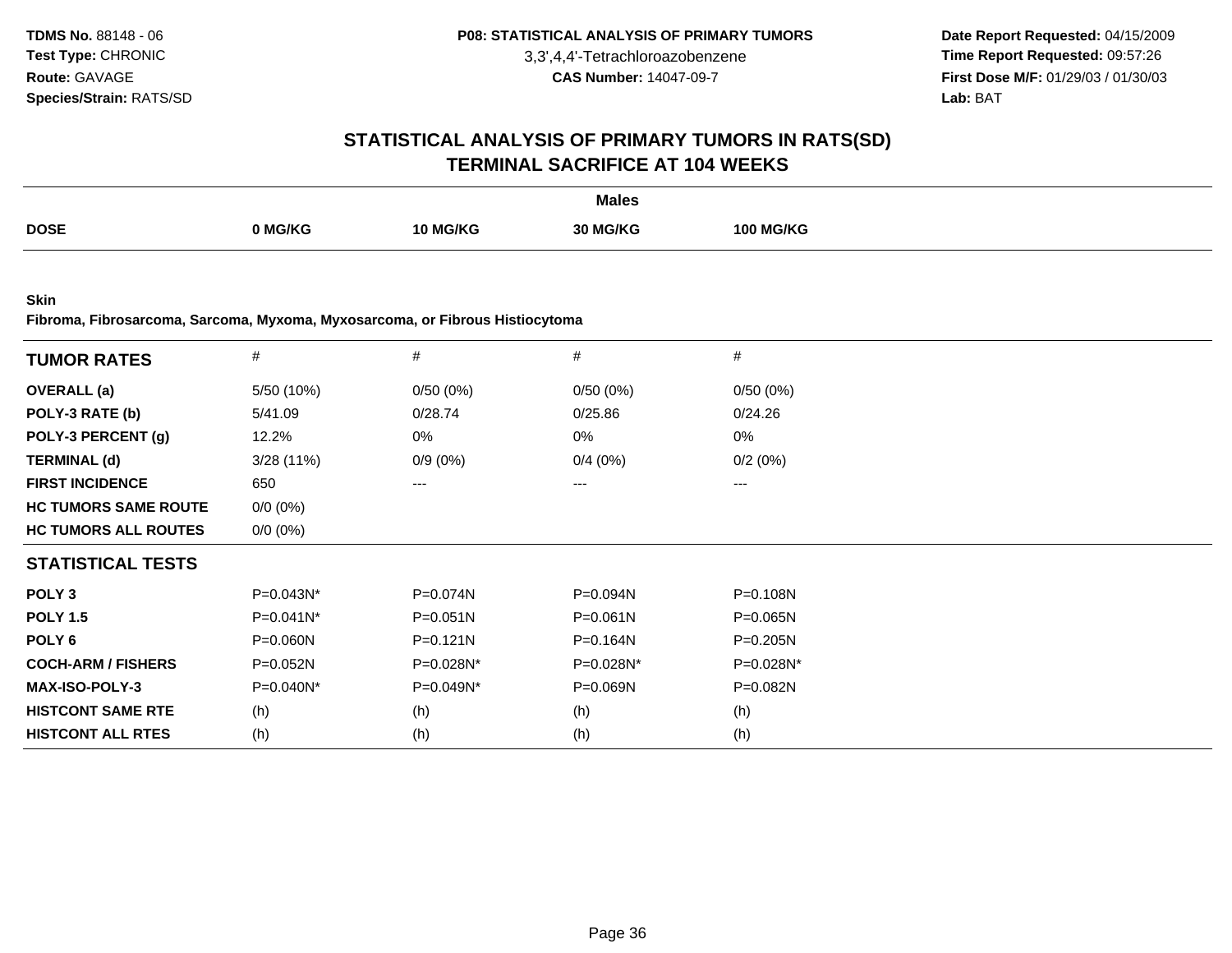**Date Report Requested:** 04/15/2009 **Time Report Requested:** 09:57:26 **First Dose M/F:** 01/29/03 / 01/30/03<br>Lab: BAT **Lab:** BAT

|                                |              |              | <b>Males</b> |                  |  |
|--------------------------------|--------------|--------------|--------------|------------------|--|
| <b>DOSE</b>                    | 0 MG/KG      | 10 MG/KG     | 30 MG/KG     | <b>100 MG/KG</b> |  |
|                                |              |              |              |                  |  |
| <b>Skin</b><br>Keratoacanthoma |              |              |              |                  |  |
| <b>TUMOR RATES</b>             | $\#$         | #            | $\#$         | #                |  |
| <b>OVERALL</b> (a)             | 2/50(4%)     | 0/50(0%)     | 0/50(0%)     | 0/50(0%)         |  |
| POLY-3 RATE (b)                | 2/40.76      | 0/28.74      | 0/25.86      | 0/24.26          |  |
| POLY-3 PERCENT (g)             | 4.9%         | 0%           | 0%           | 0%               |  |
| <b>TERMINAL (d)</b>            | 2/28(7%)     | $0/9(0\%)$   | 0/4(0%)      | 0/2(0%)          |  |
| <b>FIRST INCIDENCE</b>         | 727 $(T)$    | ---          | ---          | ---              |  |
| <b>HC TUMORS SAME ROUTE</b>    | $0/0 (0\%)$  |              |              |                  |  |
| <b>HC TUMORS ALL ROUTES</b>    | $0/0 (0\%)$  |              |              |                  |  |
| <b>STATISTICAL TESTS</b>       |              |              |              |                  |  |
| POLY <sub>3</sub>              | P=0.239N     | P=0.322N     | P=0.349N     | P=0.366N         |  |
| <b>POLY 1.5</b>                | $P = 0.240N$ | $P = 0.284N$ | $P = 0.301N$ | $P = 0.307N$     |  |
| POLY <sub>6</sub>              | P=0.259N     | P=0.380N     | P=0.422N     | P=0.456N         |  |
| <b>COCH-ARM / FISHERS</b>      | $P = 0.262N$ | P=0.247N     | P=0.247N     | $P = 0.247N$     |  |
| <b>MAX-ISO-POLY-3</b>          | $P = 0.185N$ | P=0.156N     | P=0.182N     | P=0.197N         |  |
| <b>HISTCONT SAME RTE</b>       | (h)          | (h)          | (h)          | (h)              |  |
| <b>HISTCONT ALL RTES</b>       | (h)          | (h)          | (h)          | (h)              |  |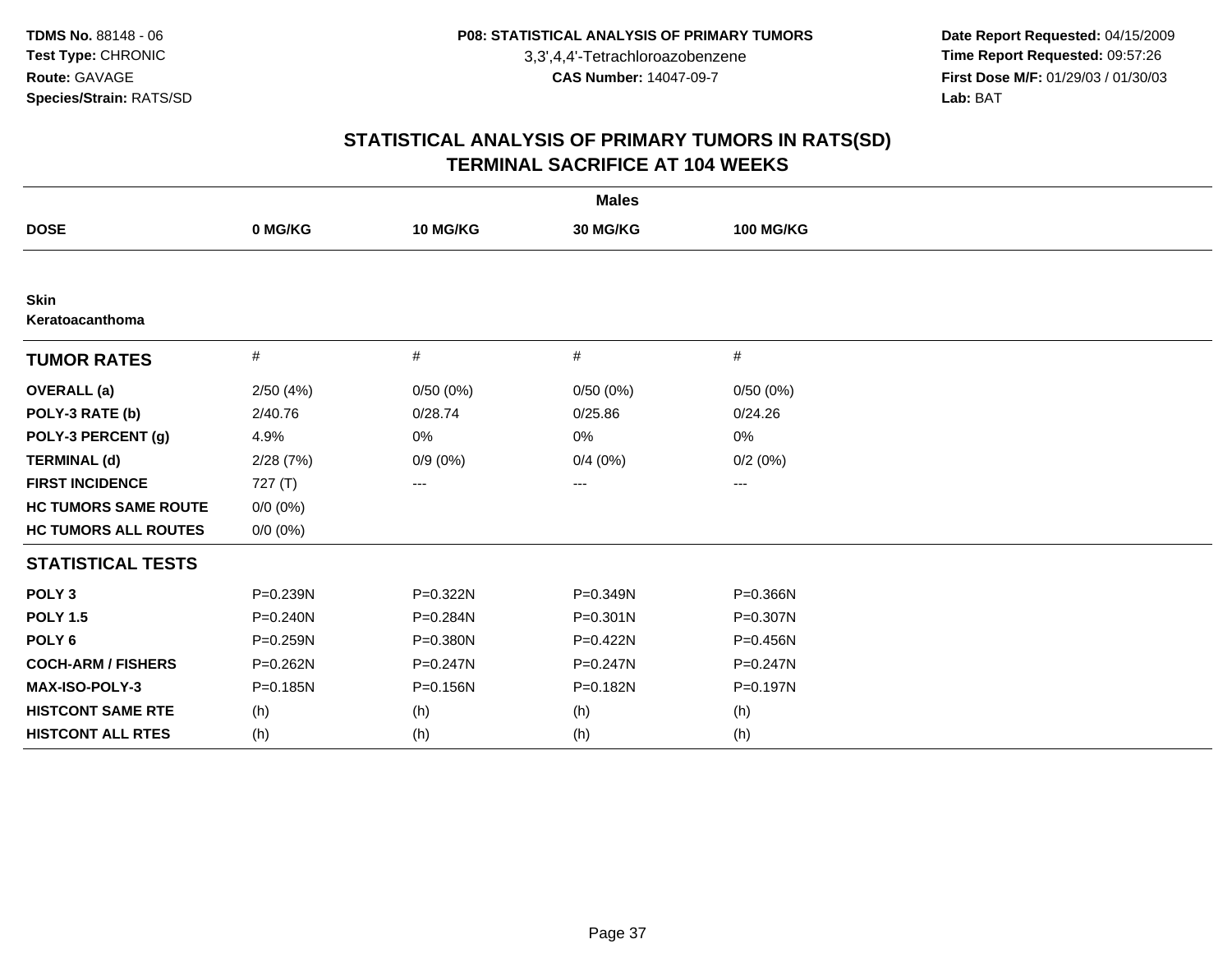**Date Report Requested:** 04/15/2009 **Time Report Requested:** 09:57:26 **First Dose M/F:** 01/29/03 / 01/30/03 Lab: BAT **Lab:** BAT

### **STATISTICAL ANALYSIS OF PRIMARY TUMORS IN RATS(SD)TERMINAL SACRIFICE AT 104 WEEKS**

|             |         |          | <b>Males</b> |                  |
|-------------|---------|----------|--------------|------------------|
| <b>DOSE</b> | 0 MG/KG | 10 MG/KG | 30 MG/KG     | <b>100 MG/KG</b> |

**Skin**

**Squamous Cell Papilloma, Papilloma, Squamous Cell Carcinoma or Keratoacanthoma**

| <b>TUMOR RATES</b>          | #            | $\#$         | $\#$         | #            |  |
|-----------------------------|--------------|--------------|--------------|--------------|--|
| <b>OVERALL</b> (a)          | 2/50(4%)     | 1/50(2%)     | 0/50(0%)     | 0/50(0%)     |  |
| POLY-3 RATE (b)             | 2/40.76      | 1/29.44      | 0/25.86      | 0/24.26      |  |
| POLY-3 PERCENT (g)          | 4.9%         | 3.4%         | 0%           | 0%           |  |
| <b>TERMINAL (d)</b>         | 2/28(7%)     | $0/9(0\%)$   | 0/4(0%)      | 0/2(0%)      |  |
| <b>FIRST INCIDENCE</b>      | 727(T)       | 486          | $---$        | ---          |  |
| <b>HC TUMORS SAME ROUTE</b> | $0/0 (0\%)$  |              |              |              |  |
| <b>HC TUMORS ALL ROUTES</b> | $0/0 (0\%)$  |              |              |              |  |
| <b>STATISTICAL TESTS</b>    |              |              |              |              |  |
| POLY <sub>3</sub>           | $P = 0.217N$ | $P = 0.610N$ | P=0.349N     | P=0.366N     |  |
| <b>POLY 1.5</b>             | $P = 0.196N$ | $P = 0.565N$ | $P = 0.301N$ | $P = 0.307N$ |  |
| POLY 6                      | P=0.267N     | $P = 0.671N$ | P=0.422N     | P=0.456N     |  |
| <b>COCH-ARM / FISHERS</b>   | P=0.186N     | P=0.500N     | $P = 0.247N$ | $P = 0.247N$ |  |
| <b>MAX-ISO-POLY-3</b>       | $P = 0.264N$ | $P = 0.395N$ | $P = 0.182N$ | P=0.197N     |  |
| <b>HISTCONT SAME RTE</b>    | (h)          | (h)          | (h)          | (h)          |  |
| <b>HISTCONT ALL RTES</b>    | (h)          | (h)          | (h)          | (h)          |  |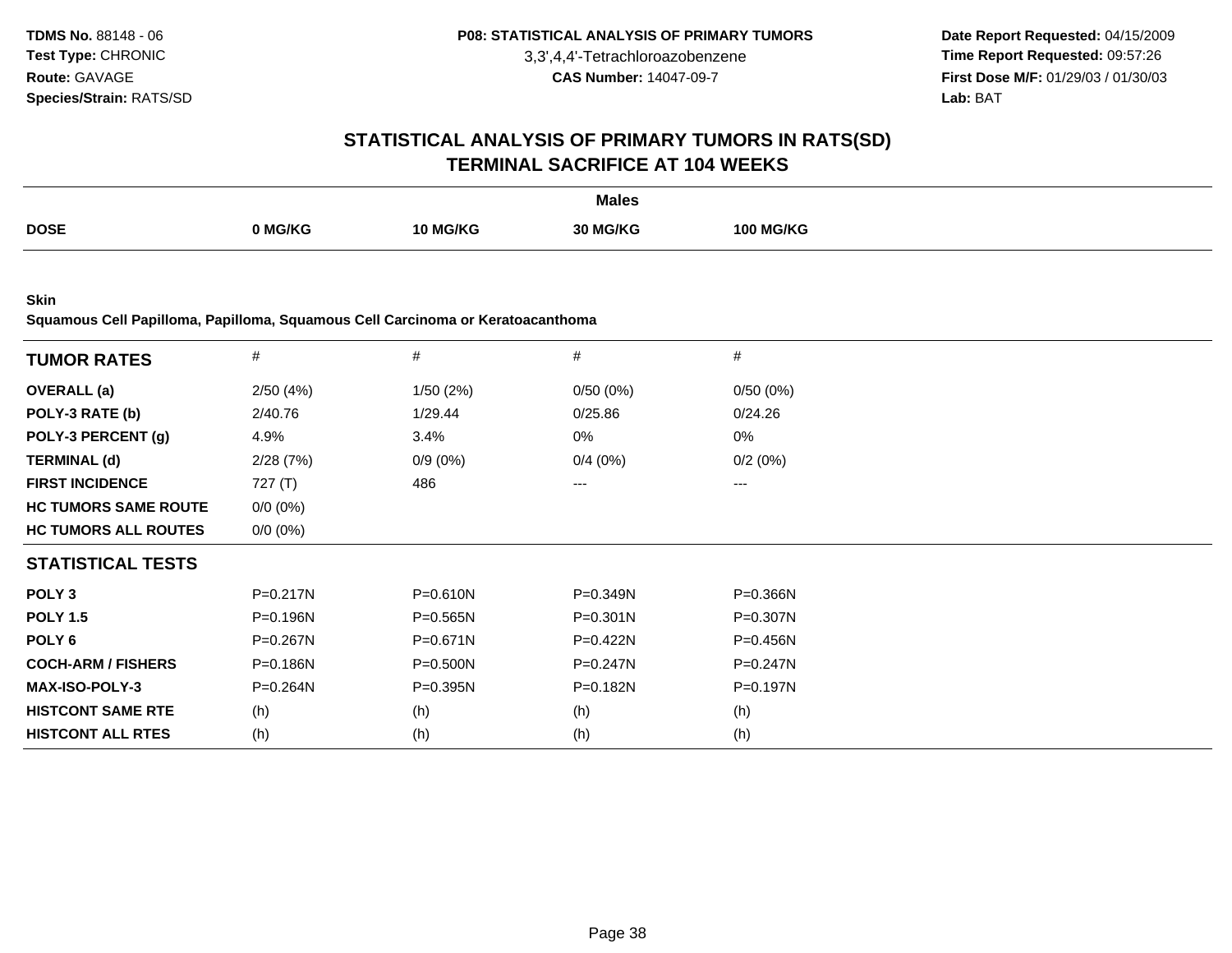**Date Report Requested:** 04/15/2009 **Time Report Requested:** 09:57:26 **First Dose M/F:** 01/29/03 / 01/30/03<br>Lab: BAT **Lab:** BAT

|                                                                       |              |              | <b>Males</b> |                  |  |
|-----------------------------------------------------------------------|--------------|--------------|--------------|------------------|--|
| <b>DOSE</b>                                                           | 0 MG/KG      | 10 MG/KG     | 30 MG/KG     | <b>100 MG/KG</b> |  |
|                                                                       |              |              |              |                  |  |
| <b>Skin</b><br>Squamous Cell Papilloma, Papilloma, or Keratoacanthoma |              |              |              |                  |  |
| <b>TUMOR RATES</b>                                                    | $\#$         | $\#$         | $\#$         | #                |  |
| <b>OVERALL</b> (a)                                                    | 2/50(4%)     | 1/50(2%)     | 0/50(0%)     | 0/50(0%)         |  |
| POLY-3 RATE (b)                                                       | 2/40.76      | 1/29.44      | 0/25.86      | 0/24.26          |  |
| POLY-3 PERCENT (g)                                                    | 4.9%         | 3.4%         | $0\%$        | 0%               |  |
| <b>TERMINAL (d)</b>                                                   | 2/28(7%)     | $0/9(0\%)$   | 0/4(0%)      | 0/2(0%)          |  |
| <b>FIRST INCIDENCE</b>                                                | 727(T)       | 486          | ---          | ---              |  |
| <b>HC TUMORS SAME ROUTE</b>                                           | $0/0 (0\%)$  |              |              |                  |  |
| <b>HC TUMORS ALL ROUTES</b>                                           | $0/0 (0\%)$  |              |              |                  |  |
| <b>STATISTICAL TESTS</b>                                              |              |              |              |                  |  |
| POLY <sub>3</sub>                                                     | $P = 0.217N$ | $P = 0.610N$ | P=0.349N     | P=0.366N         |  |
| <b>POLY 1.5</b>                                                       | P=0.196N     | $P = 0.565N$ | $P = 0.301N$ | P=0.307N         |  |
| POLY <sub>6</sub>                                                     | P=0.267N     | $P = 0.671N$ | P=0.422N     | P=0.456N         |  |
| <b>COCH-ARM / FISHERS</b>                                             | $P = 0.186N$ | P=0.500N     | $P = 0.247N$ | $P = 0.247N$     |  |
| MAX-ISO-POLY-3                                                        | P=0.264N     | P=0.395N     | P=0.182N     | P=0.197N         |  |
| <b>HISTCONT SAME RTE</b>                                              | (h)          | (h)          | (h)          | (h)              |  |
| <b>HISTCONT ALL RTES</b>                                              | (h)          | (h)          | (h)          | (h)              |  |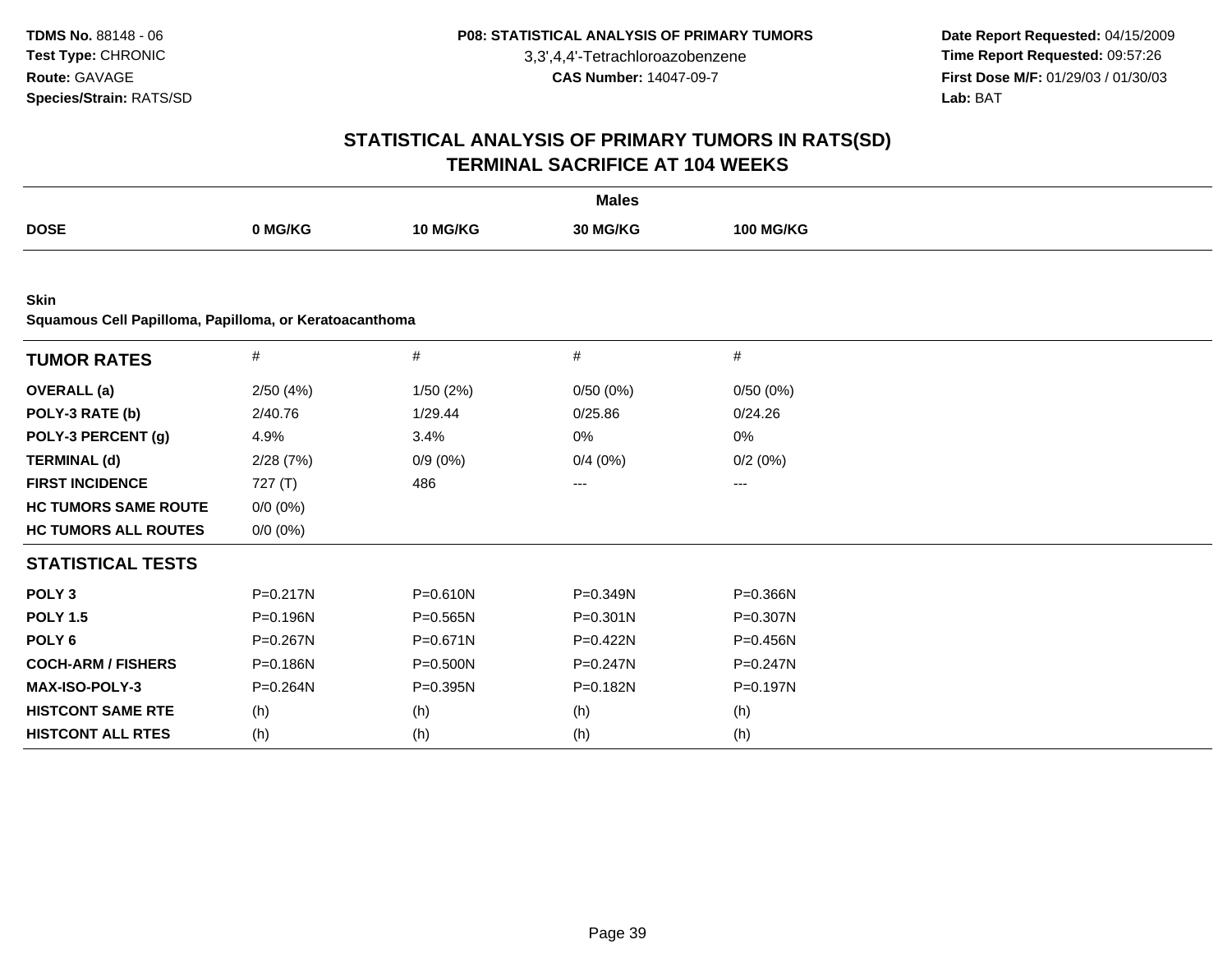**Date Report Requested:** 04/15/2009 **Time Report Requested:** 09:57:26 **First Dose M/F:** 01/29/03 / 01/30/03<br>Lab: BAT **Lab:** BAT

|                                                                              |              |             | <b>Males</b> |                  |  |
|------------------------------------------------------------------------------|--------------|-------------|--------------|------------------|--|
| <b>DOSE</b>                                                                  | 0 MG/KG      | 10 MG/KG    | 30 MG/KG     | <b>100 MG/KG</b> |  |
|                                                                              |              |             |              |                  |  |
| Stomach, Forestomach<br><b>Squamous Cell Carcinoma or Papilloma Squamous</b> |              |             |              |                  |  |
| <b>TUMOR RATES</b>                                                           | #            | $\#$        | #            | $\#$             |  |
| <b>OVERALL</b> (a)                                                           | 0/50(0%)     | 1/50(2%)    | 0/50(0%)     | 0/50(0%)         |  |
| POLY-3 RATE (b)                                                              | 0/40.76      | 1/28.74     | 0/25.86      | 0/24.26          |  |
| POLY-3 PERCENT (g)                                                           | 0%           | 3.5%        | 0%           | 0%               |  |
| <b>TERMINAL (d)</b>                                                          | 0/28(0%)     | 1/9 (11%)   | 0/4(0%)      | 0/2(0%)          |  |
| <b>FIRST INCIDENCE</b>                                                       | ---          | 727 $(T)$   | ---          | ---              |  |
| <b>HC TUMORS SAME ROUTE</b>                                                  | $0/0 (0\%)$  |             |              |                  |  |
| <b>HC TUMORS ALL ROUTES</b>                                                  | $0/0 (0\%)$  |             |              |                  |  |
| <b>STATISTICAL TESTS</b>                                                     |              |             |              |                  |  |
| POLY <sub>3</sub>                                                            | P=0.668N     | $P=0.432$   | (e)          | (e)              |  |
| <b>POLY 1.5</b>                                                              | P=0.638N     | $P=0.460$   | (e)          | (e)              |  |
| POLY <sub>6</sub>                                                            | $P = 0.711N$ | $P=0.393$   | (e)          | (e)              |  |
| <b>COCH-ARM / FISHERS</b>                                                    | $P = 0.601N$ | $P = 0.500$ | (e)          | (e)              |  |
| MAX-ISO-POLY-3                                                               | P=0.495N     | $P = 0.157$ | (e)          | (e)              |  |
| <b>HISTCONT SAME RTE</b>                                                     | (h)          | (h)         | (e)          | (e)              |  |
| <b>HISTCONT ALL RTES</b>                                                     | (h)          | (h)         | (e)          | (e)              |  |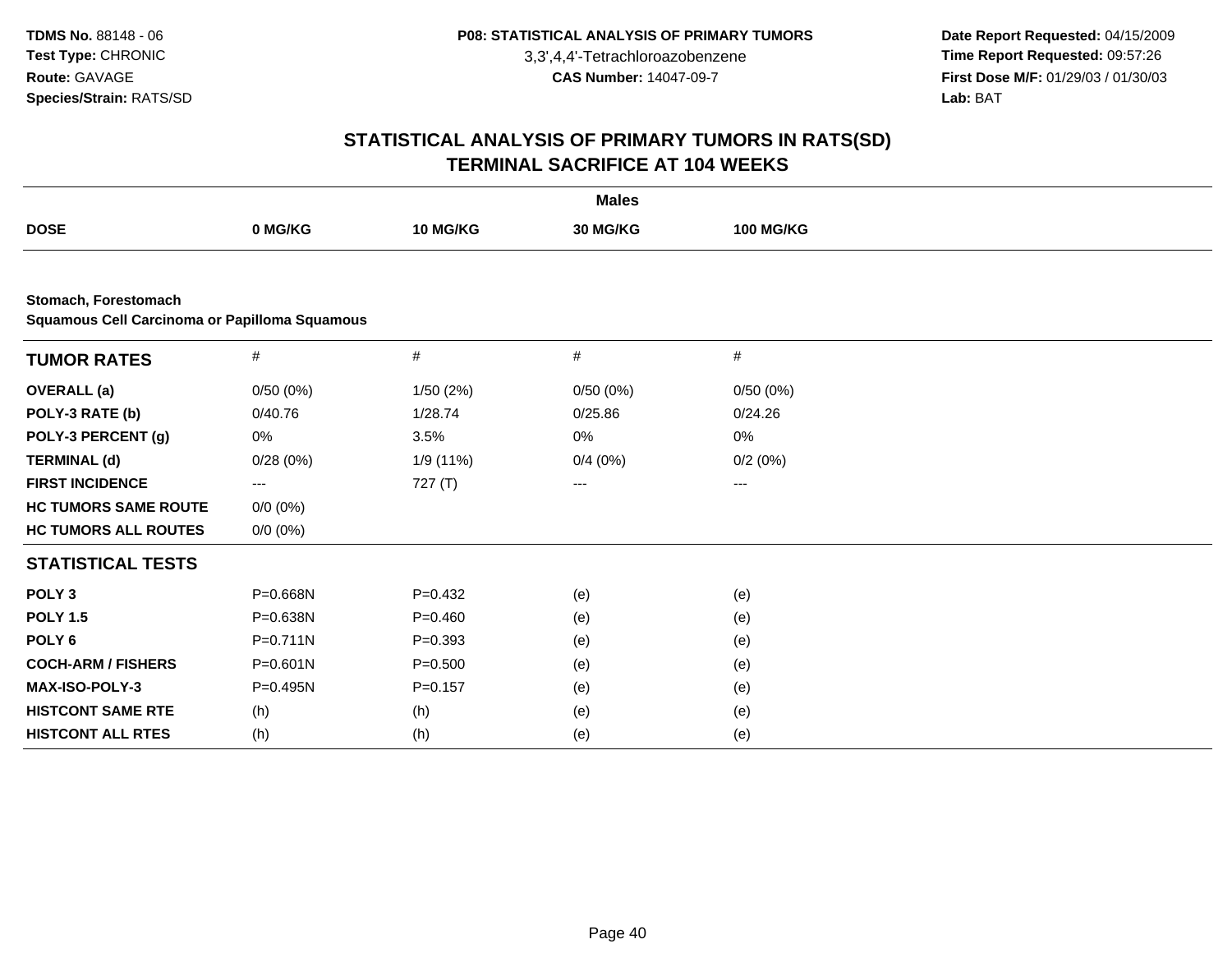**Date Report Requested:** 04/15/2009 **Time Report Requested:** 09:57:26 **First Dose M/F:** 01/29/03 / 01/30/03<br>Lab: BAT **Lab:** BAT

|                                                        |             |            | <b>Males</b> |                   |  |
|--------------------------------------------------------|-------------|------------|--------------|-------------------|--|
| <b>DOSE</b>                                            | 0 MG/KG     | 10 MG/KG   | 30 MG/KG     | <b>100 MG/KG</b>  |  |
|                                                        |             |            |              |                   |  |
| Stomach, Forestomach<br><b>Squamous Cell Papilloma</b> |             |            |              |                   |  |
| <b>TUMOR RATES</b>                                     | $\#$        | #          | #            | #                 |  |
| <b>OVERALL</b> (a)                                     | 0/50(0%)    | 0/50(0%)   | 0/50(0%)     | 0/50(0%)          |  |
| POLY-3 RATE (b)                                        | 0/40.76     | 0/28.74    | 0/25.86      | 0/24.26           |  |
| POLY-3 PERCENT (g)                                     | 0%          | 0%         | 0%           | 0%                |  |
| <b>TERMINAL (d)</b>                                    | 0/28(0%)    | $0/9(0\%)$ | 0/4(0%)      | 0/2(0%)           |  |
| <b>FIRST INCIDENCE</b>                                 | $---$       | ---        | ---          | $\qquad \qquad -$ |  |
| <b>HC TUMORS SAME ROUTE</b>                            | $0/0 (0\%)$ |            |              |                   |  |
| <b>HC TUMORS ALL ROUTES</b>                            | $0/0 (0\%)$ |            |              |                   |  |
| <b>STATISTICAL TESTS</b>                               |             |            |              |                   |  |
| POLY <sub>3</sub>                                      | (e)         | (e)        | (e)          | (e)               |  |
| <b>POLY 1.5</b>                                        | (e)         | (e)        | (e)          | (e)               |  |
| POLY <sub>6</sub>                                      | (e)         | (e)        | (e)          | (e)               |  |
| <b>COCH-ARM / FISHERS</b>                              | (e)         | (e)        | (e)          | (e)               |  |
| MAX-ISO-POLY-3                                         | (e)         | (e)        | (e)          | (e)               |  |
| <b>HISTCONT SAME RTE</b>                               | (e)         | (e)        | (e)          | (e)               |  |
| <b>HISTCONT ALL RTES</b>                               | (e)         | (e)        | (e)          | (e)               |  |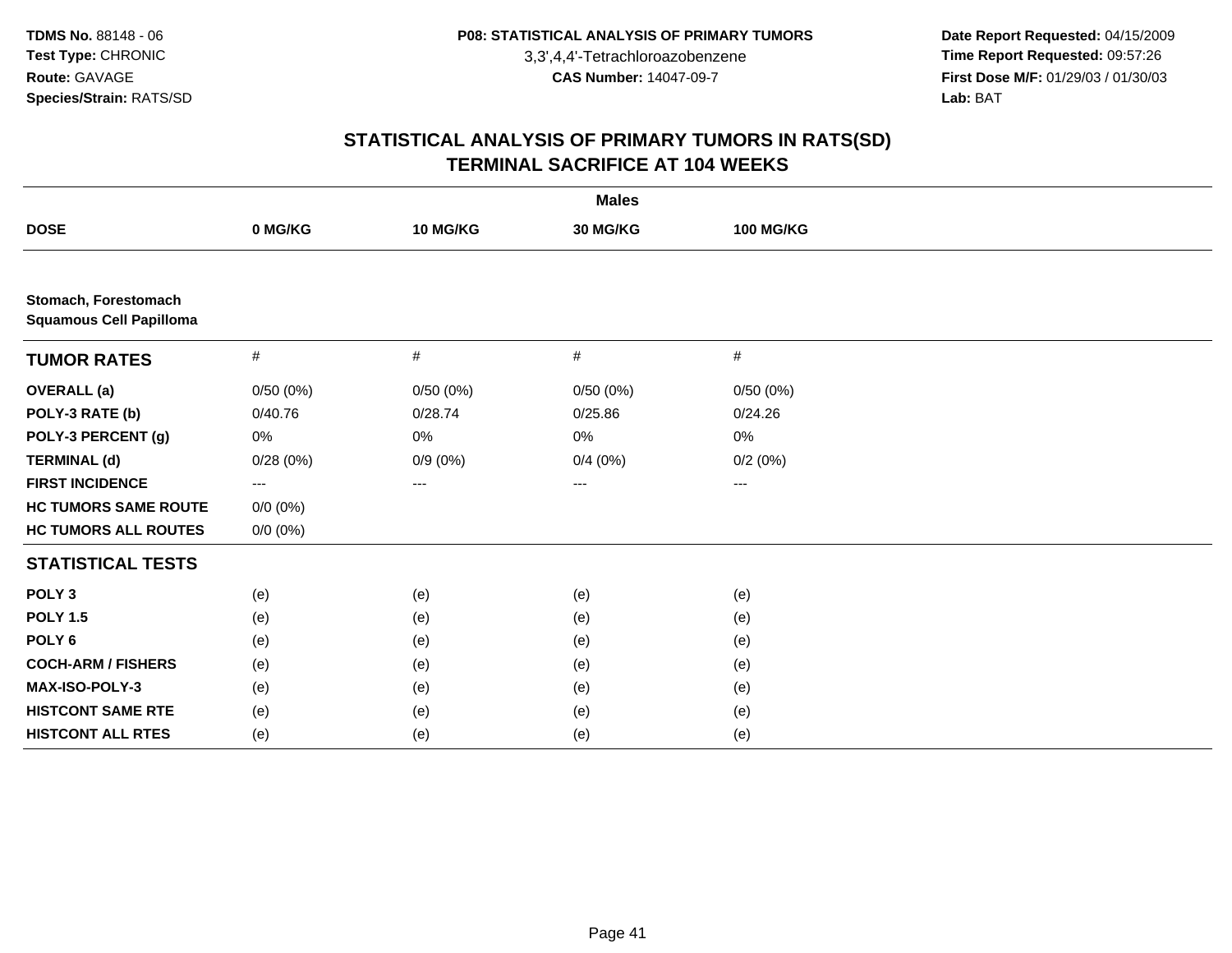**Date Report Requested:** 04/15/2009 **Time Report Requested:** 09:57:26 **First Dose M/F:** 01/29/03 / 01/30/03<br>Lab: BAT **Lab:** BAT

|                             |              |            | <b>Males</b> |                  |  |
|-----------------------------|--------------|------------|--------------|------------------|--|
| <b>DOSE</b>                 | 0 MG/KG      | 10 MG/KG   | 30 MG/KG     | <b>100 MG/KG</b> |  |
|                             |              |            |              |                  |  |
| <b>Testes</b><br>Adenoma    |              |            |              |                  |  |
| <b>TUMOR RATES</b>          |              |            |              |                  |  |
| <b>OVERALL</b> (a)          | 2/50(4%)     | 1/50(2%)   | 1/50(2%)     | 0/50(0%)         |  |
| POLY-3 RATE (b)             | 2/40.76      | 1/29.13    | 1/26.36      | 0/24.26          |  |
| POLY-3 PERCENT (g)          | 4.9%         | 3.4%       | 3.8%         | 0%               |  |
| <b>TERMINAL (d)</b>         | 2/28(7%)     | $0/9(0\%)$ | 0/4(0%)      | 0/2(0%)          |  |
| <b>FIRST INCIDENCE</b>      | 727 (T)      | 617        | 580          | ---              |  |
| <b>HC TUMORS SAME ROUTE</b> | $0/0 (0\%)$  |            |              |                  |  |
| <b>HC TUMORS ALL ROUTES</b> | $0/0 (0\%)$  |            |              |                  |  |
| <b>STATISTICAL TESTS</b>    |              |            |              |                  |  |
| POLY <sub>3</sub>           | $P = 0.274N$ | P=0.614N   | P=0.644N     | P=0.366N         |  |
| <b>POLY 1.5</b>             | P=0.235N     | P=0.567N   | P=0.589N     | P=0.307N         |  |
| POLY <sub>6</sub>           | $P = 0.355N$ | P=0.675N   | $P = 0.710$  | P=0.456N         |  |
| <b>COCH-ARM / FISHERS</b>   | $P = 0.200N$ | P=0.500N   | $P = 0.500N$ | P=0.247N         |  |
| <b>MAX-ISO-POLY-3</b>       | P=0.320N     | P=0.398N   | $P = 0.430N$ | P=0.197N         |  |
| <b>HISTCONT SAME RTE</b>    | (h)          | (h)        | (h)          | (h)              |  |
| <b>HISTCONT ALL RTES</b>    | (h)          | (h)        | (h)          | (h)              |  |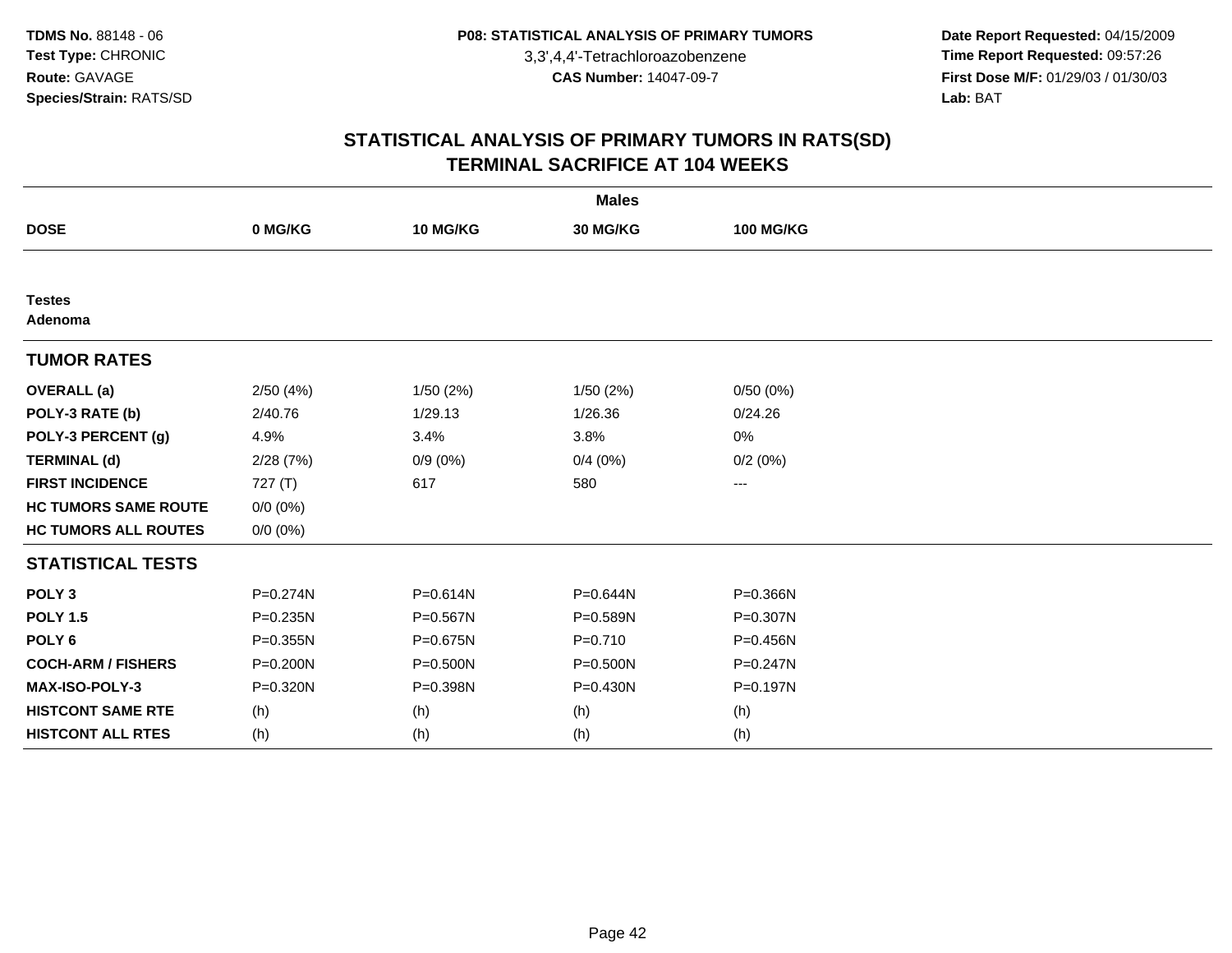**Date Report Requested:** 04/15/2009 **Time Report Requested:** 09:57:26 **First Dose M/F:** 01/29/03 / 01/30/03<br>Lab: BAT **Lab:** BAT

|                                         |              |            | <b>Males</b> |                  |  |
|-----------------------------------------|--------------|------------|--------------|------------------|--|
| <b>DOSE</b>                             | 0 MG/KG      | 10 MG/KG   | 30 MG/KG     | <b>100 MG/KG</b> |  |
|                                         |              |            |              |                  |  |
| <b>Thyroid Gland: C-Cell</b><br>Adenoma |              |            |              |                  |  |
| <b>TUMOR RATES</b>                      |              |            |              |                  |  |
| <b>OVERALL</b> (a)                      | 13/50 (26%)  | 3/50(6%)   | 1/50(2%)     | 4/50 (8%)        |  |
| POLY-3 RATE (b)                         | 13/41.08     | 3/29.59    | 1/25.93      | 4/25.60          |  |
| POLY-3 PERCENT (g)                      | 31.7%        | 10.1%      | 3.9%         | 15.6%            |  |
| <b>TERMINAL (d)</b>                     | 11/28 (39%)  | $0/9(0\%)$ | 0/4(0%)      | 0/2(0%)          |  |
| <b>FIRST INCIDENCE</b>                  | 671          | 576        | 712          | 586              |  |
| <b>HC TUMORS SAME ROUTE</b>             | $0/0 (0\%)$  |            |              |                  |  |
| <b>HC TUMORS ALL ROUTES</b>             | $0/0 (0\%)$  |            |              |                  |  |
| <b>STATISTICAL TESTS</b>                |              |            |              |                  |  |
| POLY <sub>3</sub>                       | $P = 0.110N$ | P=0.031N*  | P=0.008N**   | P=0.126N         |  |
| <b>POLY 1.5</b>                         | P=0.082N     | P=0.016N*  | P=0.002N**   | P=0.056N         |  |
| POLY <sub>6</sub>                       | $P = 0.201N$ | P=0.076N   | P=0.034N*    | P=0.310N         |  |
| <b>COCH-ARM / FISHERS</b>               | P=0.078N     | P=0.006N** | P<0.001N**   | P=0.016N*        |  |
| MAX-ISO-POLY-3                          | P=0.037N*    | P=0.030N*  | P=0.011N*    | $P = 0.117N$     |  |
| <b>HISTCONT SAME RTE</b>                | (h)          | (h)        | (h)          | (h)              |  |
| <b>HISTCONT ALL RTES</b>                | (h)          | (h)        | (h)          | (h)              |  |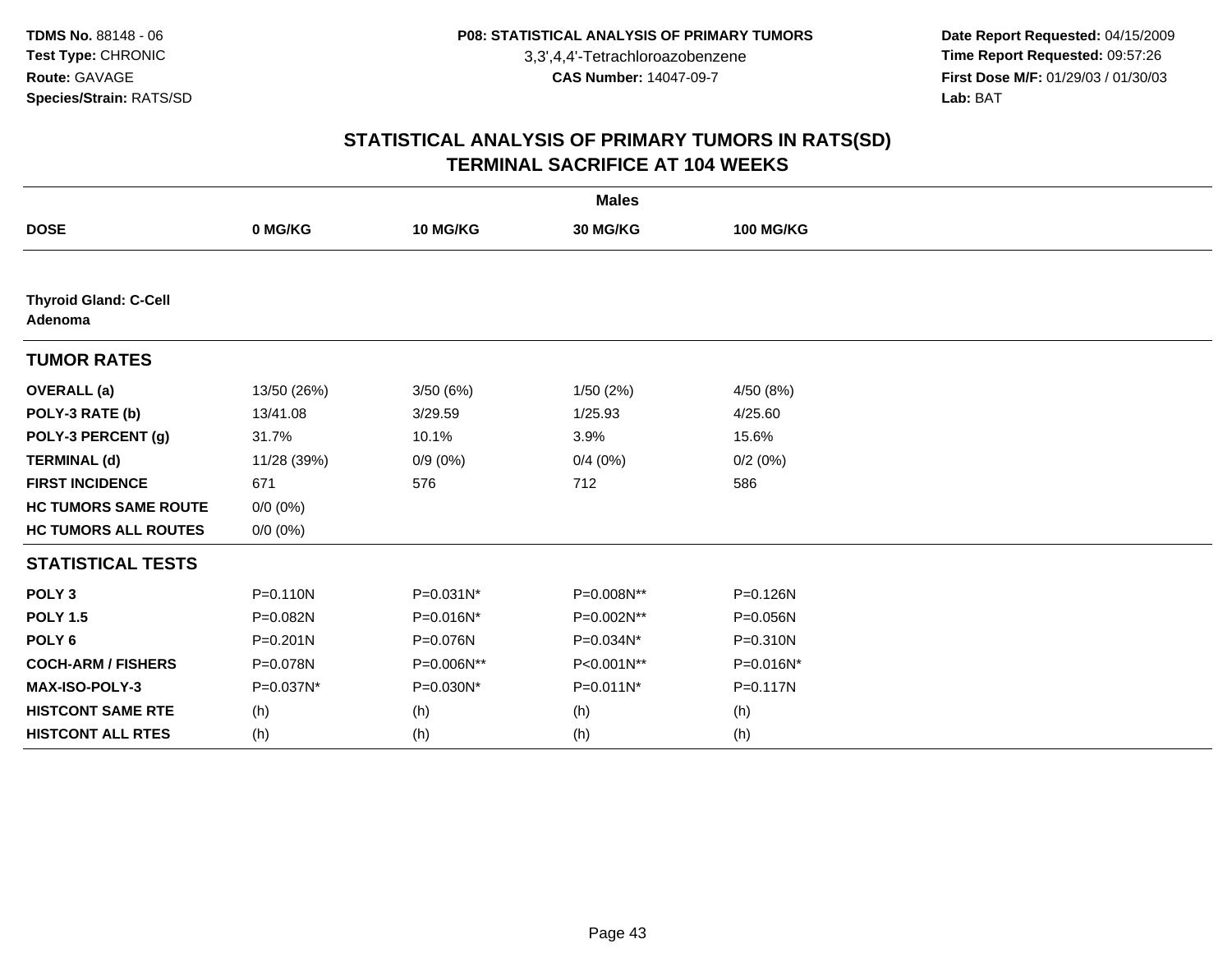**Date Report Requested:** 04/15/2009 **Time Report Requested:** 09:57:26 **First Dose M/F:** 01/29/03 / 01/30/03<br>Lab: BAT **Lab:** BAT

|                                                      |              |              | <b>Males</b> |                  |  |
|------------------------------------------------------|--------------|--------------|--------------|------------------|--|
| <b>DOSE</b>                                          | 0 MG/KG      | 10 MG/KG     | 30 MG/KG     | <b>100 MG/KG</b> |  |
|                                                      |              |              |              |                  |  |
| <b>Thyroid Gland: C-Cell</b><br>Carcinoma or Adenoma |              |              |              |                  |  |
| <b>TUMOR RATES</b>                                   |              |              |              |                  |  |
| <b>OVERALL</b> (a)                                   | 13/50 (26%)  | 4/50 (8%)    | 1/50(2%)     | 4/50 (8%)        |  |
| POLY-3 RATE (b)                                      | 13/41.08     | 4/29.59      | 1/25.93      | 4/25.60          |  |
| POLY-3 PERCENT (g)                                   | 31.7%        | 13.5%        | 3.9%         | 15.6%            |  |
| <b>TERMINAL (d)</b>                                  | 11/28 (39%)  | 1/9 (11%)    | 0/4(0%)      | 0/2(0%)          |  |
| <b>FIRST INCIDENCE</b>                               | 671          | 576          | 712          | 586              |  |
| <b>HC TUMORS SAME ROUTE</b>                          | $0/0 (0\%)$  |              |              |                  |  |
| <b>HC TUMORS ALL ROUTES</b>                          | $0/0 (0\%)$  |              |              |                  |  |
| <b>STATISTICAL TESTS</b>                             |              |              |              |                  |  |
| POLY <sub>3</sub>                                    | P=0.098N     | P=0.069N     | P=0.008N**   | P=0.126N         |  |
| <b>POLY 1.5</b>                                      | P=0.070N     | P=0.037N*    | P=0.002N**   | P=0.056N         |  |
| POLY <sub>6</sub>                                    | P=0.190N     | P=0.148N     | P=0.034N*    | P=0.310N         |  |
| <b>COCH-ARM / FISHERS</b>                            | $P = 0.063N$ | P=0.016N*    | P<0.001N**   | P=0.016N*        |  |
| MAX-ISO-POLY-3                                       | $P=0.041N^*$ | $P = 0.061N$ | P=0.011N*    | P=0.117N         |  |
| <b>HISTCONT SAME RTE</b>                             | (h)          | (h)          | (h)          | (h)              |  |
| <b>HISTCONT ALL RTES</b>                             | (h)          | (h)          | (h)          | (h)              |  |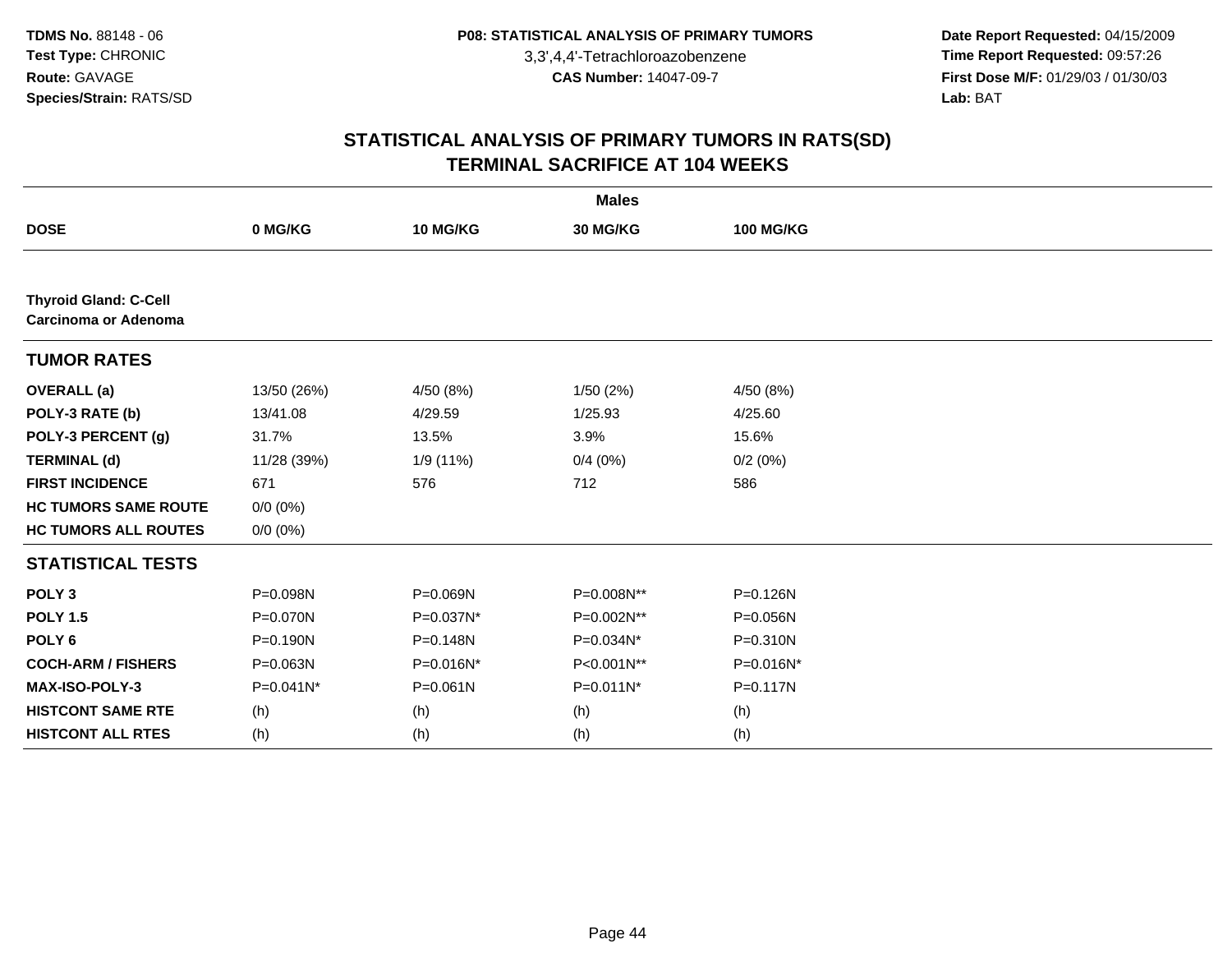**Date Report Requested:** 04/15/2009 **Time Report Requested:** 09:57:26 **First Dose M/F:** 01/29/03 / 01/30/03<br>Lab: BAT **Lab:** BAT

|                                                  |             |             | <b>Males</b> |                  |  |
|--------------------------------------------------|-------------|-------------|--------------|------------------|--|
| <b>DOSE</b>                                      | 0 MG/KG     | 10 MG/KG    | 30 MG/KG     | <b>100 MG/KG</b> |  |
|                                                  |             |             |              |                  |  |
| <b>Thyroid Gland: Follicular Cell</b><br>Adenoma |             |             |              |                  |  |
| <b>TUMOR RATES</b>                               |             |             |              |                  |  |
| <b>OVERALL</b> (a)                               | 0/50(0%)    | 3/50(6%)    | 4/50 (8%)    | 4/50(8%)         |  |
| POLY-3 RATE (b)                                  | 0/40.76     | 3/29.33     | 4/27.67      | 4/25.45          |  |
| POLY-3 PERCENT (g)                               | 0%          | 10.2%       | 14.5%        | 15.7%            |  |
| <b>TERMINAL (d)</b>                              | 0/28(0%)    | 1/9 (11%)   | $1/4$ (25%)  | 0/2(0%)          |  |
| <b>FIRST INCIDENCE</b>                           | ---         | 635         | 491          | 476              |  |
| <b>HC TUMORS SAME ROUTE</b>                      | $0/0 (0\%)$ |             |              |                  |  |
| <b>HC TUMORS ALL ROUTES</b>                      | $0/0 (0\%)$ |             |              |                  |  |
| <b>STATISTICAL TESTS</b>                         |             |             |              |                  |  |
| POLY <sub>3</sub>                                | $P=0.037*$  | $P = 0.070$ | $P=0.025*$   | $P=0.021*$       |  |
| <b>POLY 1.5</b>                                  | $P = 0.072$ | $P = 0.088$ | $P=0.036*$   | $P=0.033*$       |  |
| POLY <sub>6</sub>                                | $P=0.011*$  | $P = 0.052$ | $P=0.016*$   | $P=0.011*$       |  |
| <b>COCH-ARM / FISHERS</b>                        | $P = 0.151$ | $P = 0.121$ | $P=0.059$    | $P=0.059$        |  |
| MAX-ISO-POLY-3                                   | $P = 0.055$ | $P=0.036*$  | P=0.017*     | $P=0.017*$       |  |
| <b>HISTCONT SAME RTE</b>                         | (e)         | (e)         | (e)          | (e)              |  |
| <b>HISTCONT ALL RTES</b>                         | (e)         | (e)         | (e)          | (e)              |  |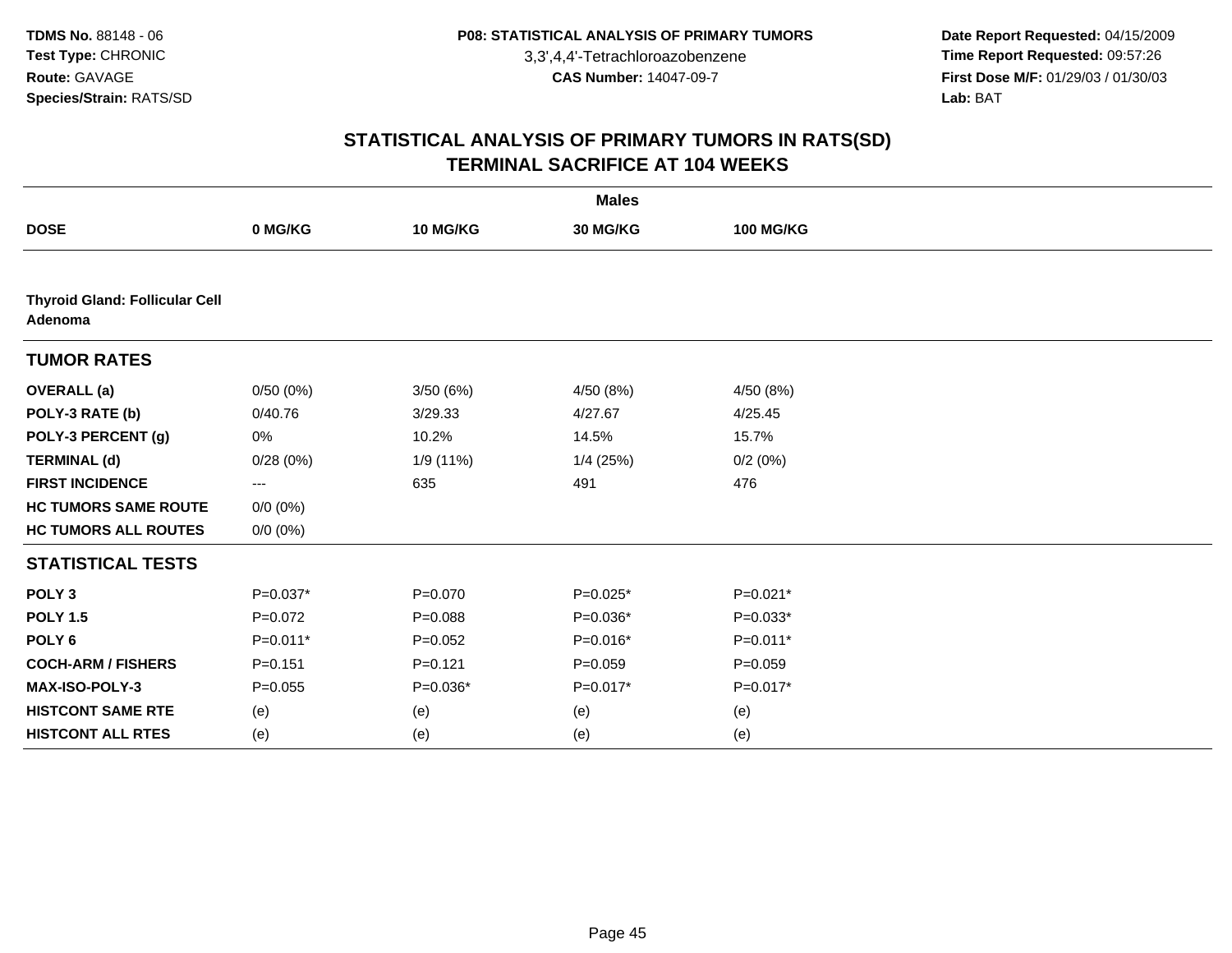**Date Report Requested:** 04/15/2009 **Time Report Requested:** 09:57:26 **First Dose M/F:** 01/29/03 / 01/30/03<br>Lab: BAT **Lab:** BAT

|                                                  |                          |                   | <b>Males</b> |                  |  |
|--------------------------------------------------|--------------------------|-------------------|--------------|------------------|--|
| <b>DOSE</b>                                      | 0 MG/KG                  | 10 MG/KG          | 30 MG/KG     | <b>100 MG/KG</b> |  |
|                                                  |                          |                   |              |                  |  |
| <b>Tissue NOS</b><br><b>Schwannoma Malignant</b> |                          |                   |              |                  |  |
| <b>TUMOR RATES</b>                               | $\#$                     | #                 | $\#$         | #                |  |
| <b>OVERALL</b> (a)                               | 0/50(0%)                 | 0/50(0%)          | 1/50(2%)     | 3/50(6%)         |  |
| POLY-3 RATE (b)                                  | 0/40.76                  | 0/28.74           | 1/25.93      | 3/26.27          |  |
| POLY-3 PERCENT (g)                               | 0%                       | 0%                | 3.9%         | 11.4%            |  |
| <b>TERMINAL (d)</b>                              | 0/28(0%)                 | $0/9(0\%)$        | 0/4(0%)      | 0/2(0%)          |  |
| <b>FIRST INCIDENCE</b>                           | $\hspace{0.05cm} \ldots$ | $\qquad \qquad -$ | 712          | 398              |  |
| <b>HC TUMORS SAME ROUTE</b>                      | $0/0 (0\%)$              |                   |              |                  |  |
| <b>HC TUMORS ALL ROUTES</b>                      | $0/0 (0\%)$              |                   |              |                  |  |
| <b>STATISTICAL TESTS</b>                         |                          |                   |              |                  |  |
| POLY <sub>3</sub>                                | P=0.010**                | (e)               | $P = 0.413$  | $P = 0.060$      |  |
| <b>POLY 1.5</b>                                  | $P=0.014*$               | (e)               | $P = 0.448$  | $P = 0.080$      |  |
| POLY <sub>6</sub>                                | P=0.006**                | (e)               | $P = 0.369$  | $P=0.040*$       |  |
| <b>COCH-ARM / FISHERS</b>                        | $P=0.022*$               | (e)               | $P = 0.500$  | $P=0.121$        |  |
| <b>MAX-ISO-POLY-3</b>                            | $P=0.016*$               | (e)               | $P = 0.157$  | $P=0.035*$       |  |
| <b>HISTCONT SAME RTE</b>                         | (e)                      | (e)               | (e)          | (e)              |  |
| <b>HISTCONT ALL RTES</b>                         | (e)                      | (e)               | (e)          | (e)              |  |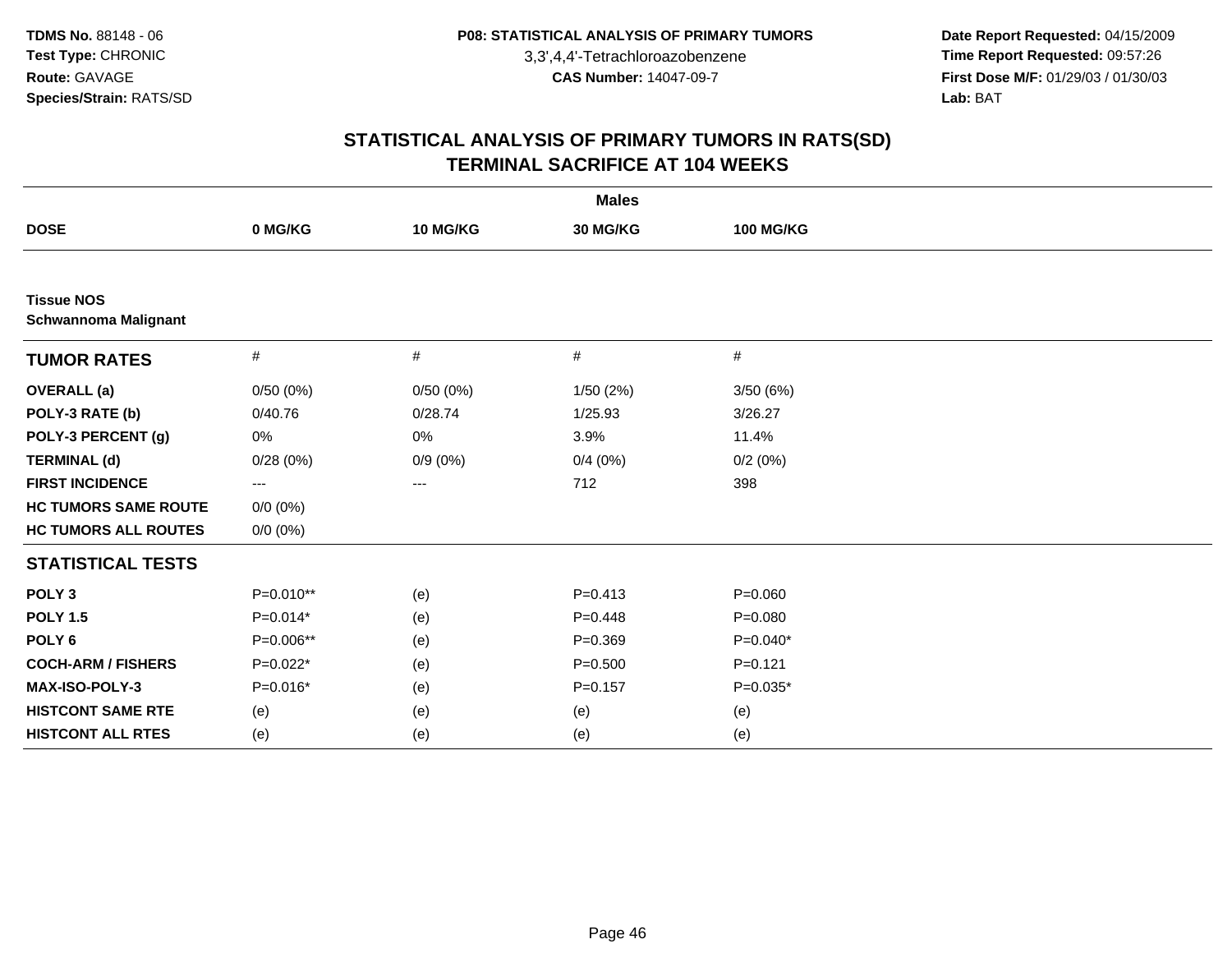**Date Report Requested:** 04/15/2009 **Time Report Requested:** 09:57:26 **First Dose M/F:** 01/29/03 / 01/30/03<br>**Lab:** BAT **Lab:** BAT

## **STATISTICAL ANALYSIS OF PRIMARY TUMORS IN RATS(SD)TERMINAL SACRIFICE AT 104 WEEKS**

|             |         |                        | <b>Males</b> |                         |
|-------------|---------|------------------------|--------------|-------------------------|
| <b>DOSE</b> | ר MG/KG | <b>G/KG</b><br>$10N-1$ | 30 MG/KC     | <b>100 MG/KG</b><br>1 N |

**All Organs**

**Malignant Lymphoma: Histiocytic, Lymphocytic, Mixed, NOS, or Undifferentiated Cell Type**

| <b>TUMOR RATES</b>          | #           | $\#$         | $\#$         | $\#$        |  |
|-----------------------------|-------------|--------------|--------------|-------------|--|
| <b>OVERALL</b> (a)          | 1/50(2%)    | 1/50(2%)     | 1/50 (2%)    | 4/50 (8%)   |  |
| POLY-3 RATE (b)             | 1/40.76     | 1/29.74      | 1/26.37      | 4/26.18     |  |
| POLY-3 PERCENT (g)          | 2.5%        | 3.4%         | 3.8%         | 15.3%       |  |
| <b>TERMINAL (d)</b>         | 1/28(4%)    | $0/9(0\%)$   | 0/4(0%)      | 0/2(0%)     |  |
| <b>FIRST INCIDENCE</b>      | 727 $(T)$   | 62           | 573          | 503         |  |
| <b>HC TUMORS SAME ROUTE</b> | $0/0 (0\%)$ |              |              |             |  |
| <b>HC TUMORS ALL ROUTES</b> | $0/0 (0\%)$ |              |              |             |  |
| <b>STATISTICAL TESTS</b>    |             |              |              |             |  |
| POLY <sub>3</sub>           | $P=0.026*$  | $P = 0.686$  | $P = 0.655$  | $P=0.077$   |  |
| <b>POLY 1.5</b>             | $P=0.037*$  | $P=0.721$    | $P = 0.700$  | $P = 0.111$ |  |
| POLY 6                      | $P=0.014*$  | $P = 0.632$  | $P = 0.588$  | $P=0.046*$  |  |
| <b>COCH-ARM / FISHERS</b>   | $P=0.057$   | $P = 0.753N$ | $P = 0.753N$ | $P = 0.181$ |  |
| <b>MAX-ISO-POLY-3</b>       | $P=0.041*$  | $P=0.422$    | $P = 0.398$  | $P = 0.056$ |  |
| <b>HISTCONT SAME RTE</b>    | (e)         | (e)          | (e)          | (e)         |  |
| <b>HISTCONT ALL RTES</b>    | (e)         | (e)          | (e)          | (e)         |  |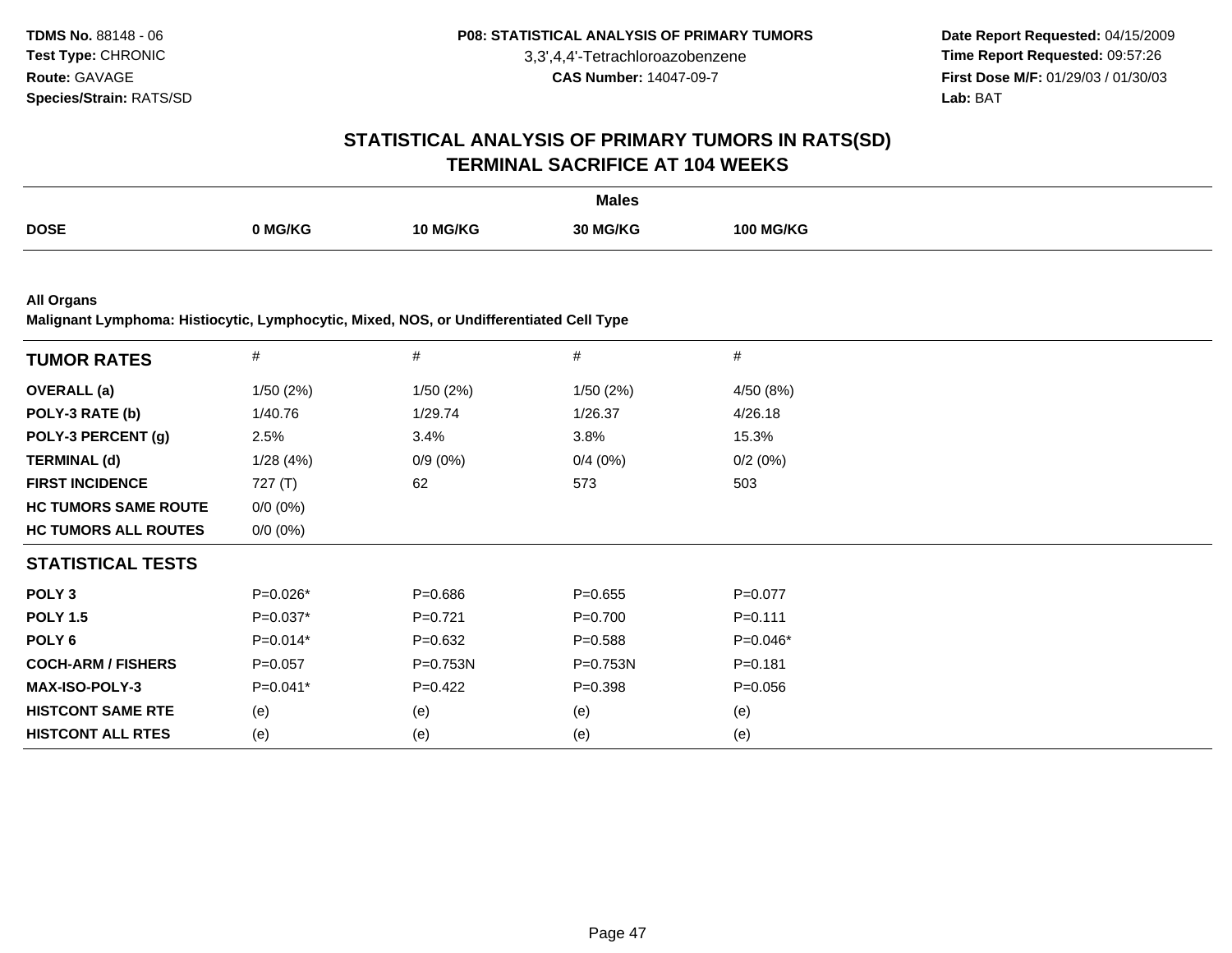**Date Report Requested:** 04/15/2009 **Time Report Requested:** 09:57:26 **First Dose M/F:** 01/29/03 / 01/30/03<br>Lab: BAT **Lab:** BAT

| <b>Males</b>                              |             |              |              |                  |  |  |  |
|-------------------------------------------|-------------|--------------|--------------|------------------|--|--|--|
| <b>DOSE</b>                               | 0 MG/KG     | 10 MG/KG     | 30 MG/KG     | <b>100 MG/KG</b> |  |  |  |
|                                           |             |              |              |                  |  |  |  |
| <b>All Organs</b><br><b>Benign Tumors</b> |             |              |              |                  |  |  |  |
| <b>TUMOR RATES</b>                        | $\#$        | $\#$         | $\#$         | $\#$             |  |  |  |
| <b>OVERALL</b> (a)                        | 40/50 (80%) | 31/50 (62%)  | 35/50 (70%)  | 41/50 (82%)      |  |  |  |
| POLY-3 RATE (b)                           | 40/45.81    | 31/38.71     | 35/38.33     | 41/42.83         |  |  |  |
| POLY-3 PERCENT (g)                        | 87.3%       | 80.1%        | 91.3%        | 95.7%            |  |  |  |
| <b>TERMINAL (d)</b>                       | 25/28 (89%) | 7/9 (78%)    | 4/4 (100%)   | 2/2(100%)        |  |  |  |
| <b>FIRST INCIDENCE</b>                    | 398         | 486          | 367          | 192              |  |  |  |
| <b>HC TUMORS SAME ROUTE</b>               | $0/0 (0\%)$ |              |              |                  |  |  |  |
| <b>HC TUMORS ALL ROUTES</b>               | $0/0 (0\%)$ |              |              |                  |  |  |  |
| <b>STATISTICAL TESTS</b>                  |             |              |              |                  |  |  |  |
| POLY <sub>3</sub>                         | $P=0.022*$  | $P = 0.241N$ | $P = 0.389$  | $P = 0.104$      |  |  |  |
| <b>POLY 1.5</b>                           | $P=0.042*$  | P=0.128N     | $P = 0.617$  | $P=0.202$        |  |  |  |
| POLY <sub>6</sub>                         | $P=0.019*$  | $P = 0.430N$ | $P=0.220$    | $P=0.073$        |  |  |  |
| <b>COCH-ARM / FISHERS</b>                 | $P=0.125$   | P=0.038N*    | $P = 0.178N$ | $P = 0.500$      |  |  |  |
| MAX-ISO-POLY-3                            | $P=0.022*$  | P=0.167N     | $P = 0.257$  | $P=0.047*$       |  |  |  |
| <b>HISTCONT SAME RTE</b>                  | (e)         | (e)          | (e)          | (e)              |  |  |  |
| <b>HISTCONT ALL RTES</b>                  | (e)         | (e)          | (e)          | (e)              |  |  |  |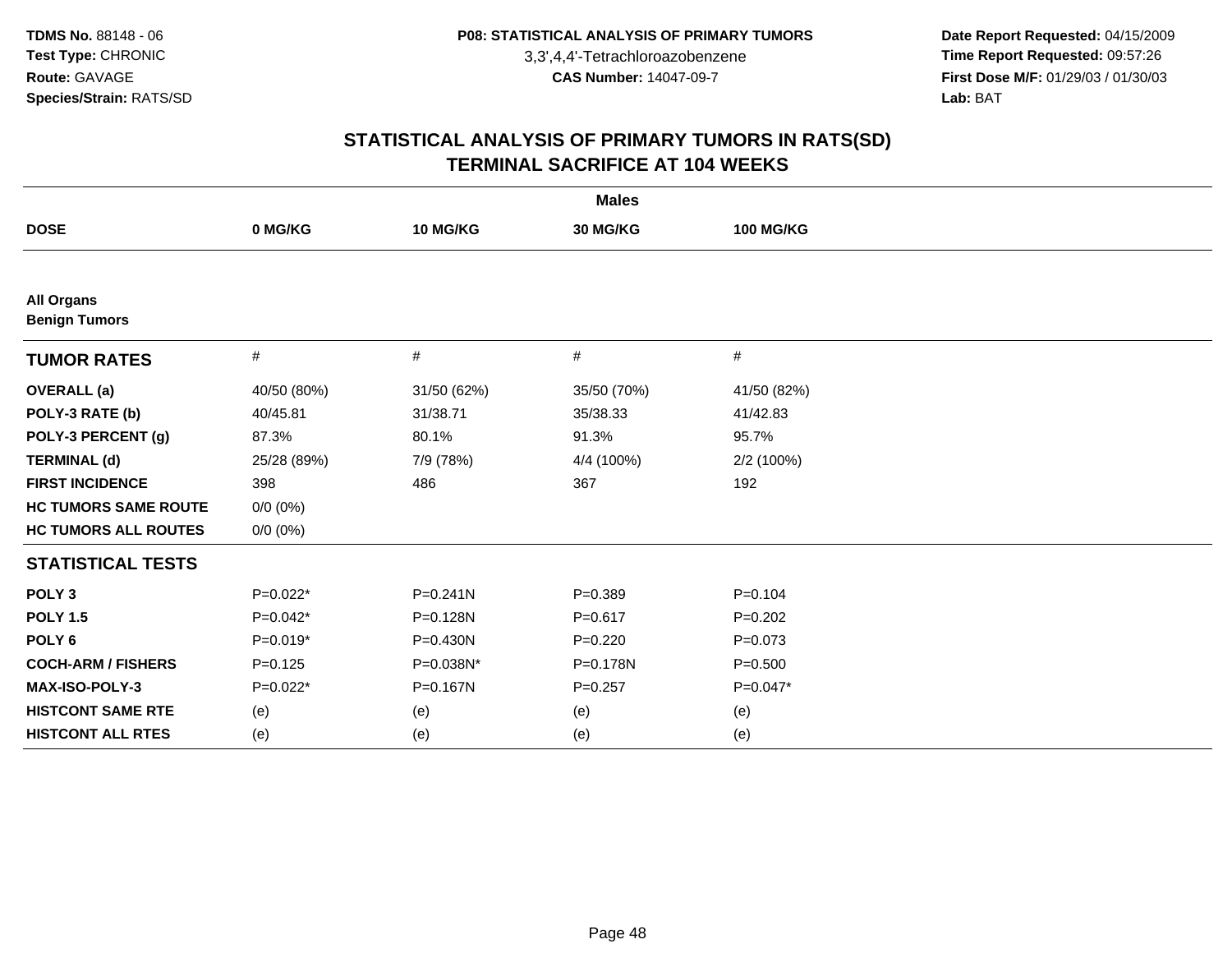**Date Report Requested:** 04/15/2009 **Time Report Requested:** 09:57:26 **First Dose M/F:** 01/29/03 / 01/30/03<br>Lab: BAT **Lab:** BAT

| <b>Males</b>                                 |             |             |             |                  |  |  |  |
|----------------------------------------------|-------------|-------------|-------------|------------------|--|--|--|
| <b>DOSE</b>                                  | 0 MG/KG     | 10 MG/KG    | 30 MG/KG    | <b>100 MG/KG</b> |  |  |  |
|                                              |             |             |             |                  |  |  |  |
| <b>All Organs</b><br><b>Malignant Tumors</b> |             |             |             |                  |  |  |  |
| <b>TUMOR RATES</b>                           | $\#$        | $\#$        | $\#$        | $\#$             |  |  |  |
| <b>OVERALL</b> (a)                           | 9/50 (18%)  | 15/50 (30%) | 13/50 (26%) | 19/50 (38%)      |  |  |  |
| POLY-3 RATE (b)                              | 9/43.53     | 15/34.36    | 13/31.87    | 19/33.68         |  |  |  |
| POLY-3 PERCENT (g)                           | 20.7%       | 43.7%       | 40.8%       | 56.4%            |  |  |  |
| <b>TERMINAL (d)</b>                          | 3/28(11%)   | 4/9 (44%)   | 0/4(0%)     | 1/2(50%)         |  |  |  |
| <b>FIRST INCIDENCE</b>                       | 274         | 62          | 438         | 387              |  |  |  |
| <b>HC TUMORS SAME ROUTE</b>                  | $0/0 (0\%)$ |             |             |                  |  |  |  |
| <b>HC TUMORS ALL ROUTES</b>                  | $0/0 (0\%)$ |             |             |                  |  |  |  |
| <b>STATISTICAL TESTS</b>                     |             |             |             |                  |  |  |  |
| POLY <sub>3</sub>                            | P=0.002**   | $P=0.023*$  | $P=0.049*$  | P<0.001**        |  |  |  |
| <b>POLY 1.5</b>                              | P=0.007**   | $P=0.050*$  | $P = 0.093$ | $P=0.003**$      |  |  |  |
| POLY <sub>6</sub>                            | P<0.001**   | P=0.007**   | $P=0.019*$  | P<0.001**        |  |  |  |
| <b>COCH-ARM / FISHERS</b>                    | $P=0.036*$  | $P = 0.121$ | $P = 0.235$ | $P=0.022*$       |  |  |  |
| MAX-ISO-POLY-3                               | P=0.002**   | $P=0.022*$  | $P=0.046*$  | P<0.001**        |  |  |  |
| <b>HISTCONT SAME RTE</b>                     | (e)         | (e)         | (e)         | (e)              |  |  |  |
| <b>HISTCONT ALL RTES</b>                     | (e)         | (e)         | (e)         | (e)              |  |  |  |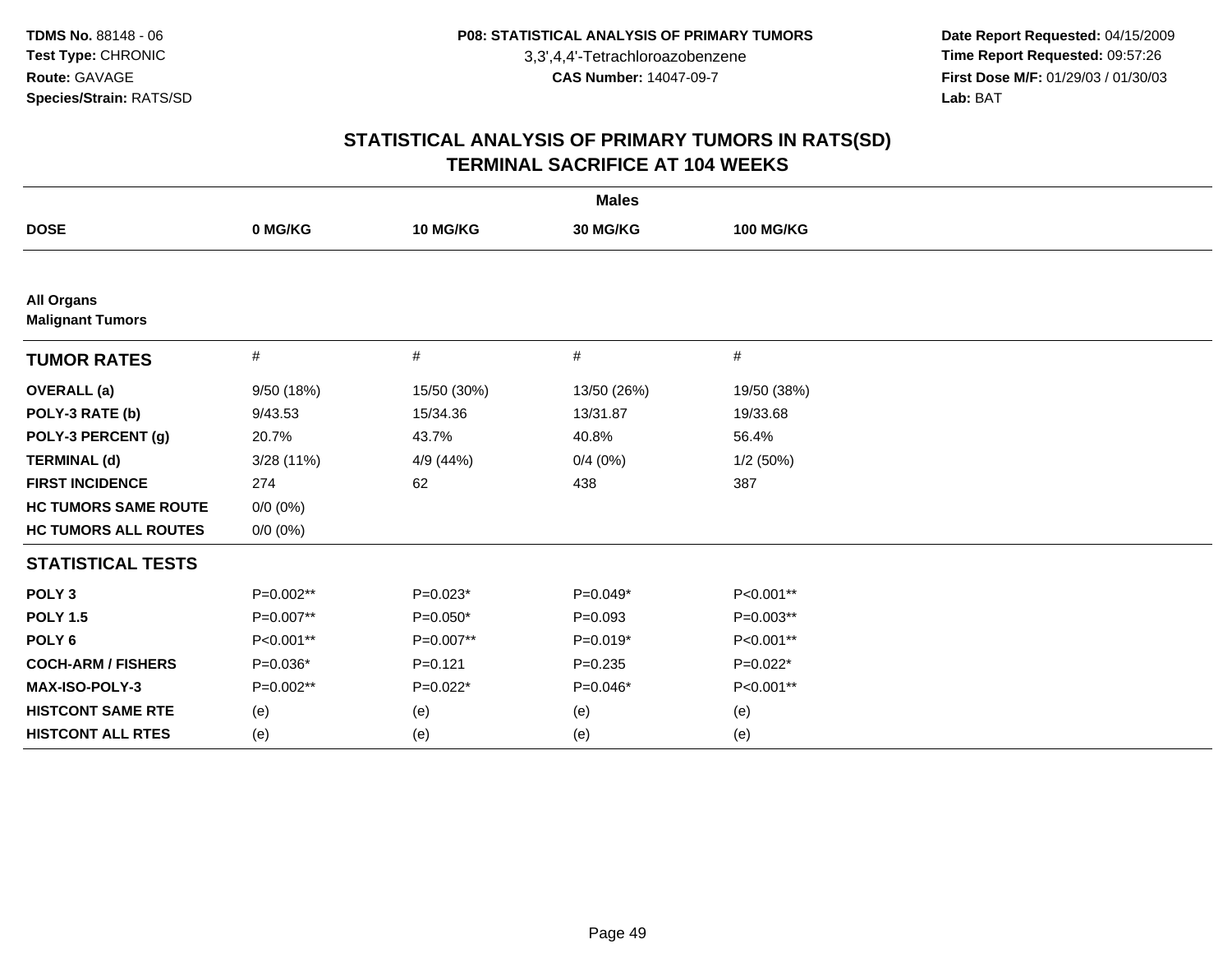**Date Report Requested:** 04/15/2009 **Time Report Requested:** 09:57:26 **First Dose M/F:** 01/29/03 / 01/30/03<br>Lab: BAT **Lab:** BAT

| <b>Males</b>                                            |             |              |              |                  |  |  |  |
|---------------------------------------------------------|-------------|--------------|--------------|------------------|--|--|--|
| <b>DOSE</b>                                             | 0 MG/KG     | 10 MG/KG     | 30 MG/KG     | <b>100 MG/KG</b> |  |  |  |
|                                                         |             |              |              |                  |  |  |  |
| <b>All Organs</b><br><b>Malignant and Benign Tumors</b> |             |              |              |                  |  |  |  |
| <b>TUMOR RATES</b>                                      | #           | #            | #            | #                |  |  |  |
| <b>OVERALL</b> (a)                                      | 44/50 (88%) | 39/50 (78%)  | 39/50 (78%)  | 46/50 (92%)      |  |  |  |
| POLY-3 RATE (b)                                         | 44/48.16    | 39/42.73     | 39/40.99     | 46/46.53         |  |  |  |
| POLY-3 PERCENT (g)                                      | 91.4%       | 91.3%        | 95.1%        | 98.9%            |  |  |  |
| <b>TERMINAL (d)</b>                                     | 25/28 (89%) | 8/9 (89%)    | 4/4 (100%)   | 2/2 (100%)       |  |  |  |
| <b>FIRST INCIDENCE</b>                                  | 274         | 62           | 367          | 192              |  |  |  |
| <b>HC TUMORS SAME ROUTE</b>                             | $0/0 (0\%)$ |              |              |                  |  |  |  |
| <b>HC TUMORS ALL ROUTES</b>                             | $0/0 (0\%)$ |              |              |                  |  |  |  |
| <b>STATISTICAL TESTS</b>                                |             |              |              |                  |  |  |  |
| POLY <sub>3</sub>                                       | $P=0.029*$  | $P = 0.662N$ | $P = 0.370$  | $P = 0.085$      |  |  |  |
| <b>POLY 1.5</b>                                         | $P=0.034*$  | $P = 0.417N$ | $P = 0.603$  | $P = 0.115$      |  |  |  |
| POLY <sub>6</sub>                                       | $P = 0.051$ | $P = 0.469$  | $P = 0.238$  | $P = 0.096$      |  |  |  |
| <b>COCH-ARM / FISHERS</b>                               | $P = 0.113$ | $P = 0.143N$ | $P = 0.143N$ | $P = 0.370$      |  |  |  |
| MAX-ISO-POLY-3                                          | $P=0.037*$  | P=0.492N     | $P=0.224$    | $P=0.030*$       |  |  |  |
| <b>HISTCONT SAME RTE</b>                                | (e)         | (e)          | (e)          | (e)              |  |  |  |
| <b>HISTCONT ALL RTES</b>                                | (e)         | (e)          | (e)          | (e)              |  |  |  |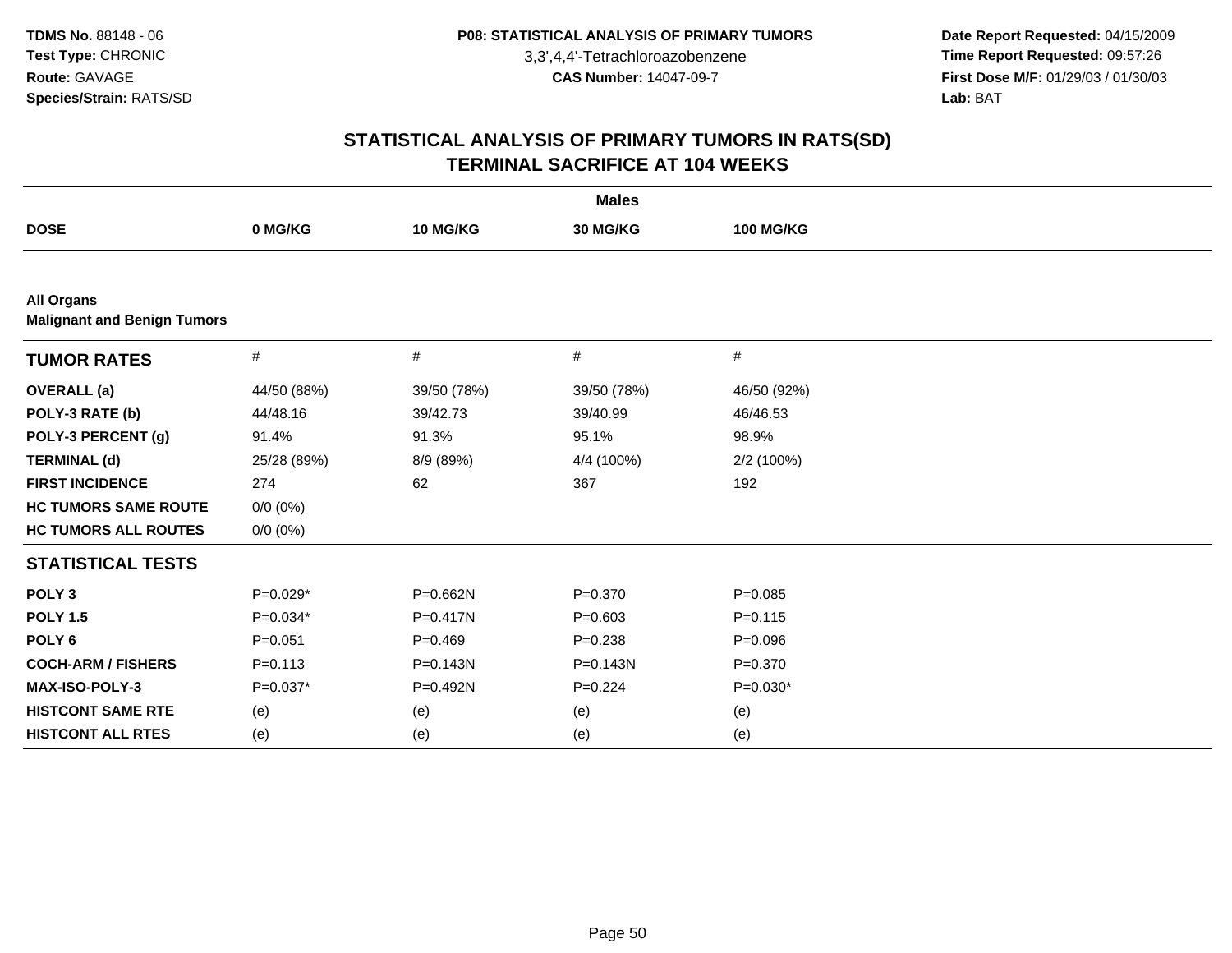**Date Report Requested:** 04/15/2009 **Time Report Requested:** 09:57:26 **First Dose M/F:** 01/29/03 / 01/30/03<br>Lab: BAT **Lab:** BAT

|                                  | <b>Females</b> |             |             |                  |  |  |  |  |  |
|----------------------------------|----------------|-------------|-------------|------------------|--|--|--|--|--|
| <b>DOSE</b>                      | 0 MG/KG        | 10 MG/KG    | 30 MG/KG    | <b>100 MG/KG</b> |  |  |  |  |  |
|                                  |                |             |             |                  |  |  |  |  |  |
| <b>Adrenal Cortex</b><br>Adenoma |                |             |             |                  |  |  |  |  |  |
| <b>TUMOR RATES</b>               |                |             |             |                  |  |  |  |  |  |
| <b>OVERALL</b> (a)               | 1/50(2%)       | 1/50 (2%)   | 3/50 (6%)   | 4/49 (8%)        |  |  |  |  |  |
| POLY-3 RATE (b)                  | 1/38.86        | 1/38.12     | 3/37.24     | 4/38.61          |  |  |  |  |  |
| POLY-3 PERCENT (g)               | 2.6%           | 2.6%        | 8.1%        | 10.4%            |  |  |  |  |  |
| <b>TERMINAL (d)</b>              | 1/25(4%)       | 1/30(3%)    | 0/19(0%)    | 1/17(6%)         |  |  |  |  |  |
| <b>FIRST INCIDENCE</b>           | 727 (T)        | 727(T)      | 649         | 590              |  |  |  |  |  |
| <b>HC TUMORS SAME ROUTE</b>      | 4/421 (1%)     |             |             |                  |  |  |  |  |  |
| <b>HC TUMORS ALL ROUTES</b>      | 4/421 (1%)     |             |             |                  |  |  |  |  |  |
| <b>STATISTICAL TESTS</b>         |                |             |             |                  |  |  |  |  |  |
| POLY <sub>3</sub>                | $P = 0.093$    | $P=0.757$   | $P = 0.289$ | $P = 0.175$      |  |  |  |  |  |
| <b>POLY 1.5</b>                  | $P = 0.095$    | $P = 0.755$ | $P = 0.296$ | $P = 0.176$      |  |  |  |  |  |
| POLY <sub>6</sub>                | $P = 0.086$    | P=0.759N    | $P=0.278$   | $P = 0.170$      |  |  |  |  |  |
| <b>COCH-ARM / FISHERS</b>        | $P = 0.090$    | P=0.753N    | $P = 0.309$ | $P = 0.175$      |  |  |  |  |  |
| MAX-ISO-POLY-3                   | $P = 0.114$    | $P=0.494$   | $P=0.147$   | $P = 0.081$      |  |  |  |  |  |
| <b>HISTCONT SAME RTE</b>         | P=0.010**      | $P = 0.390$ | $P=0.043*$  | $P=0.023*$       |  |  |  |  |  |
| <b>HISTCONT ALL RTES</b>         | $P=0.010**$    | $P = 0.390$ | $P=0.043*$  | $P=0.023*$       |  |  |  |  |  |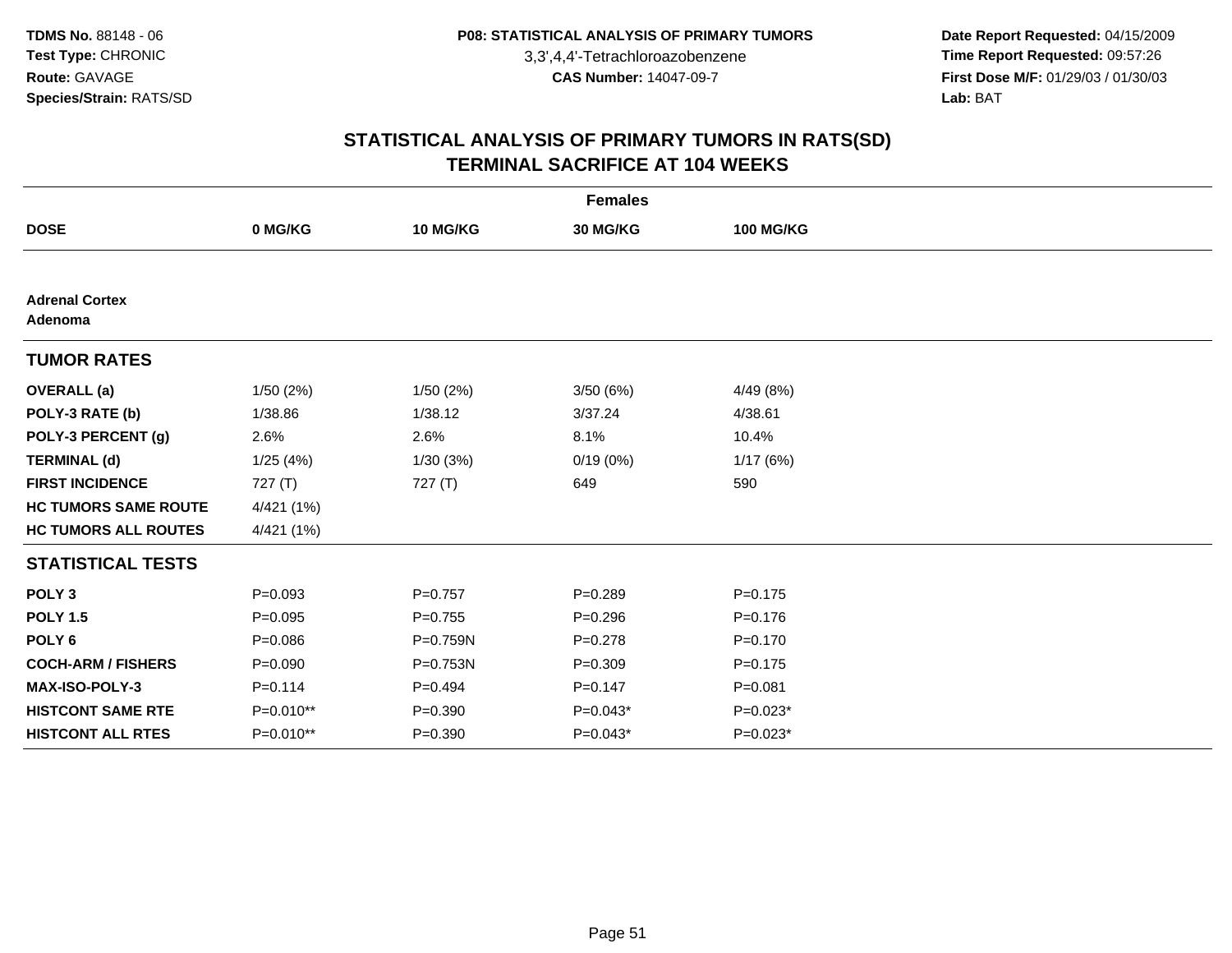**Date Report Requested:** 04/15/2009 **Time Report Requested:** 09:57:26 **First Dose M/F:** 01/29/03 / 01/30/03<br>Lab: BAT **Lab:** BAT

| <b>Females</b>                                    |             |              |              |                  |  |  |  |  |
|---------------------------------------------------|-------------|--------------|--------------|------------------|--|--|--|--|
| <b>DOSE</b>                                       | 0 MG/KG     | 10 MG/KG     | 30 MG/KG     | <b>100 MG/KG</b> |  |  |  |  |
|                                                   |             |              |              |                  |  |  |  |  |
| <b>Adrenal Medulla</b><br>Pheochromocytoma Benign |             |              |              |                  |  |  |  |  |
| <b>TUMOR RATES</b>                                |             |              |              |                  |  |  |  |  |
| <b>OVERALL</b> (a)                                | 3/50(6%)    | 2/50(4%)     | 3/50(6%)     | 1/49(2%)         |  |  |  |  |
| POLY-3 RATE (b)                                   | 3/39.02     | 2/39.00      | 3/36.94      | 1/37.87          |  |  |  |  |
| POLY-3 PERCENT (g)                                | 7.7%        | 5.1%         | 8.1%         | 2.6%             |  |  |  |  |
| <b>TERMINAL (d)</b>                               | 2/25(8%)    | 1/30(3%)     | 2/19(11%)    | 0/17(0%)         |  |  |  |  |
| <b>FIRST INCIDENCE</b>                            | 684         | 366          | 668          | 684              |  |  |  |  |
| <b>HC TUMORS SAME ROUTE</b>                       | 31/420 (7%) |              |              |                  |  |  |  |  |
| <b>HC TUMORS ALL ROUTES</b>                       | 31/420 (7%) |              |              |                  |  |  |  |  |
| <b>STATISTICAL TESTS</b>                          |             |              |              |                  |  |  |  |  |
| POLY <sub>3</sub>                                 | P=0.280N    | $P = 0.500N$ | $P = 0.638$  | $P = 0.315N$     |  |  |  |  |
| <b>POLY 1.5</b>                                   | P=0.274N    | P=0.506N     | $P = 0.649$  | $P = 0.311N$     |  |  |  |  |
| POLY <sub>6</sub>                                 | P=0.299N    | P=0.487N     | $P = 0.619$  | P=0.326N         |  |  |  |  |
| <b>COCH-ARM / FISHERS</b>                         | P=0.278N    | P=0.500N     | $P = 0.661N$ | P=0.316N         |  |  |  |  |
| MAX-ISO-POLY-3                                    | P=0.285N    | P=0.323N     | $P=0.472$    | P=0.163N         |  |  |  |  |
| <b>HISTCONT SAME RTE</b>                          | (h)         | (h)          | (h)          | (h)              |  |  |  |  |
| <b>HISTCONT ALL RTES</b>                          | (h)         | (h)          | (h)          | (h)              |  |  |  |  |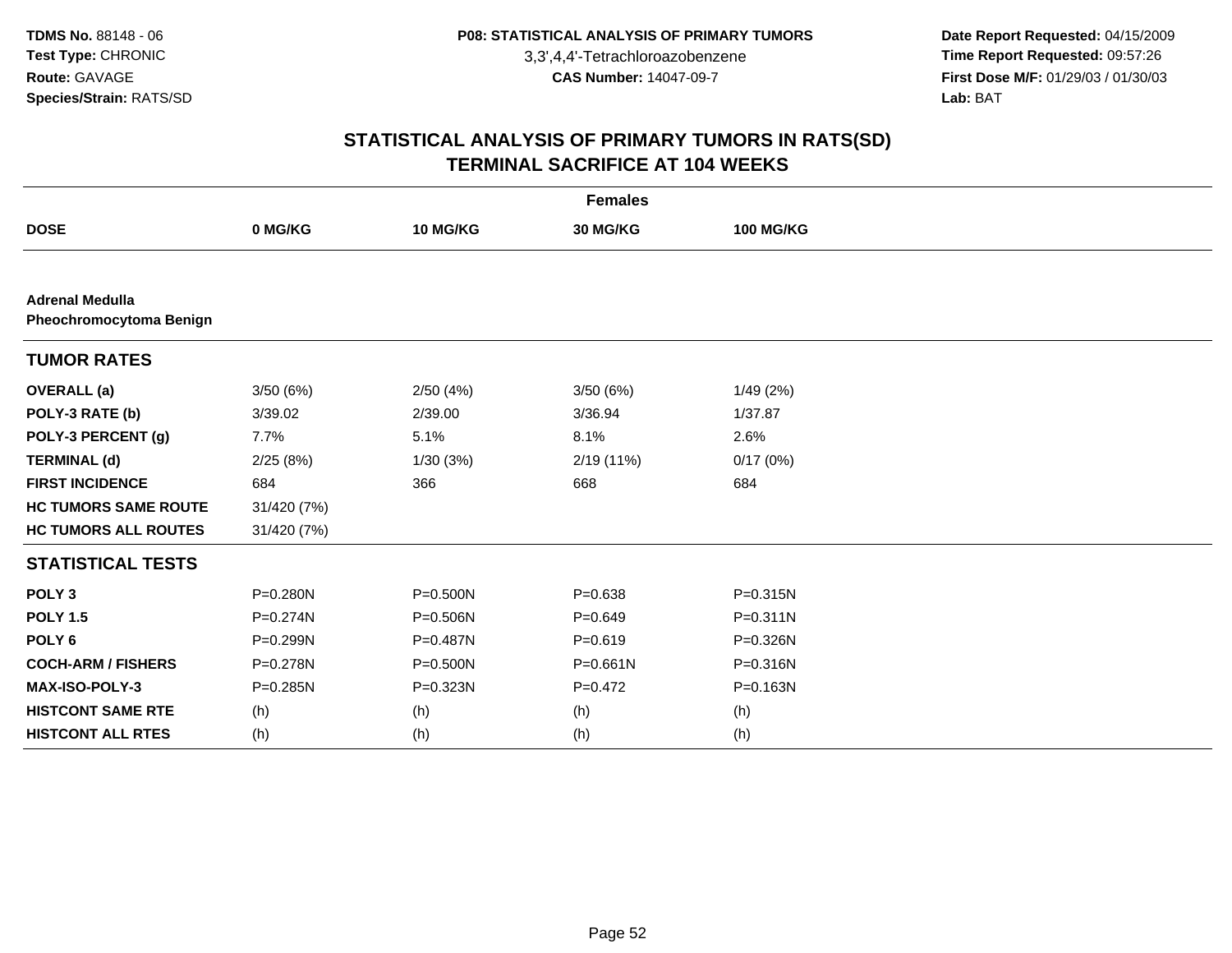**Date Report Requested:** 04/15/2009 **Time Report Requested:** 09:57:26 **First Dose M/F:** 01/29/03 / 01/30/03<br>Lab: BAT **Lab:** BAT

| <b>Females</b>                                                              |              |              |             |                  |  |  |  |  |
|-----------------------------------------------------------------------------|--------------|--------------|-------------|------------------|--|--|--|--|
| <b>DOSE</b>                                                                 | 0 MG/KG      | 10 MG/KG     | 30 MG/KG    | <b>100 MG/KG</b> |  |  |  |  |
|                                                                             |              |              |             |                  |  |  |  |  |
| <b>Adrenal Medulla</b><br>Pheochromocytoma: Benign, Complex, Malignant, NOS |              |              |             |                  |  |  |  |  |
| <b>TUMOR RATES</b>                                                          |              |              |             |                  |  |  |  |  |
| <b>OVERALL</b> (a)                                                          | 3/50(6%)     | 2/50(4%)     | 3/50(6%)    | 1/49 (2%)        |  |  |  |  |
| POLY-3 RATE (b)                                                             | 3/39.02      | 2/39.00      | 3/36.94     | 1/37.87          |  |  |  |  |
| POLY-3 PERCENT (g)                                                          | 7.7%         | 5.1%         | 8.1%        | 2.6%             |  |  |  |  |
| <b>TERMINAL (d)</b>                                                         | 2/25(8%)     | 1/30(3%)     | 2/19 (11%)  | 0/17(0%)         |  |  |  |  |
| <b>FIRST INCIDENCE</b>                                                      | 684          | 366          | 668         | 684              |  |  |  |  |
| <b>HC TUMORS SAME ROUTE</b>                                                 | 33/420 (8%)  |              |             |                  |  |  |  |  |
| <b>HC TUMORS ALL ROUTES</b>                                                 | 33/420 (8%)  |              |             |                  |  |  |  |  |
| <b>STATISTICAL TESTS</b>                                                    |              |              |             |                  |  |  |  |  |
| POLY <sub>3</sub>                                                           | $P = 0.280N$ | $P = 0.500N$ | $P = 0.638$ | P=0.315N         |  |  |  |  |
| <b>POLY 1.5</b>                                                             | $P = 0.274N$ | P=0.506N     | $P = 0.649$ | $P = 0.311N$     |  |  |  |  |
| POLY <sub>6</sub>                                                           | P=0.299N     | P=0.487N     | $P = 0.619$ | P=0.326N         |  |  |  |  |
| <b>COCH-ARM / FISHERS</b>                                                   | P=0.278N     | P=0.500N     | P=0.661N    | P=0.316N         |  |  |  |  |
| MAX-ISO-POLY-3                                                              | $P = 0.285N$ | P=0.323N     | $P=0.472$   | P=0.163N         |  |  |  |  |
| <b>HISTCONT SAME RTE</b>                                                    | (h)          | (h)          | (h)         | (h)              |  |  |  |  |
| <b>HISTCONT ALL RTES</b>                                                    | (h)          | (h)          | (h)         | (h)              |  |  |  |  |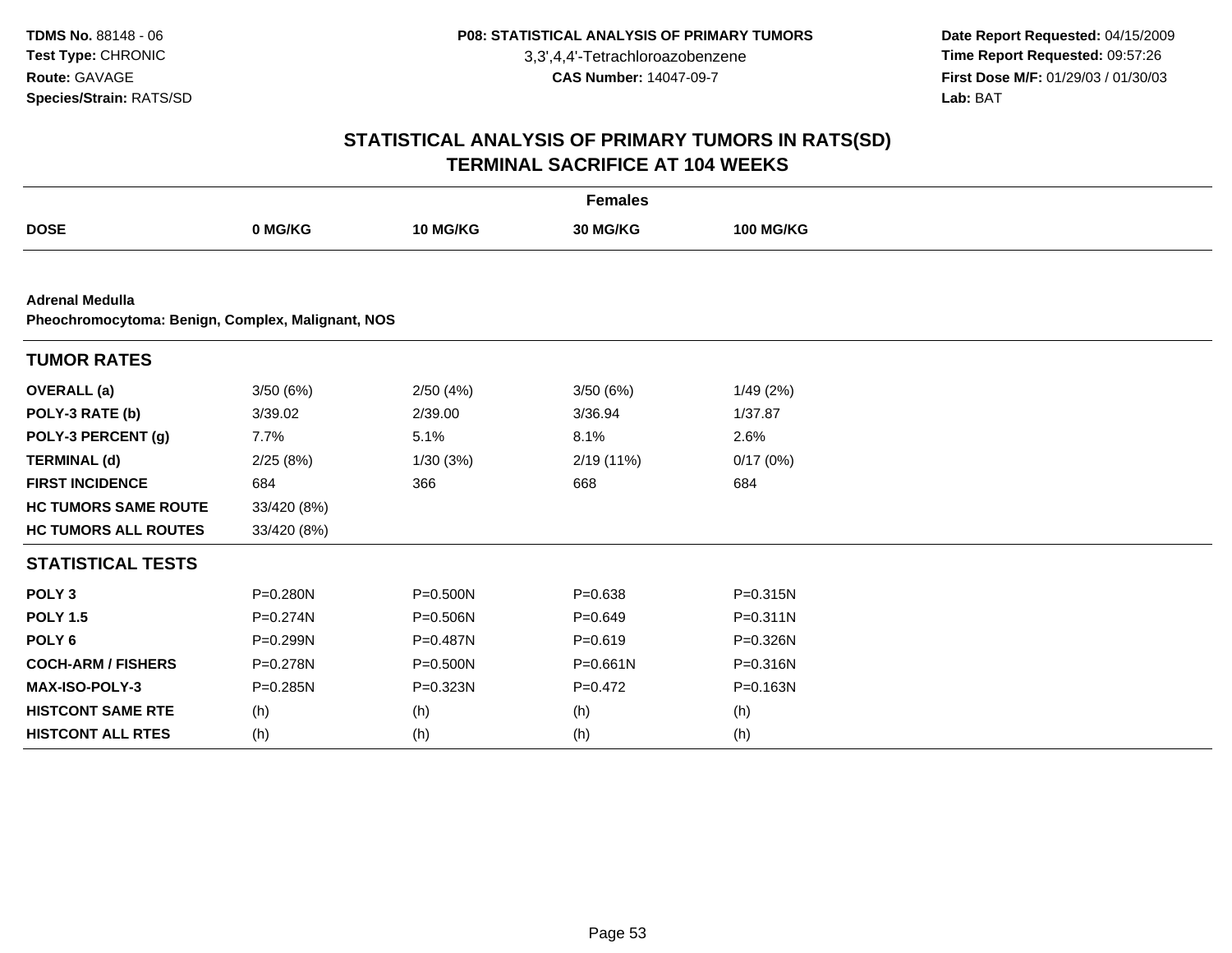**Date Report Requested:** 04/15/2009 **Time Report Requested:** 09:57:26 **First Dose M/F:** 01/29/03 / 01/30/03<br>Lab: BAT **Lab:** BAT

| <b>Females</b>                    |                   |             |          |                  |  |  |  |  |
|-----------------------------------|-------------------|-------------|----------|------------------|--|--|--|--|
| <b>DOSE</b>                       | 0 MG/KG           | 10 MG/KG    | 30 MG/KG | <b>100 MG/KG</b> |  |  |  |  |
|                                   |                   |             |          |                  |  |  |  |  |
| Heart<br><b>Schwannoma Benign</b> |                   |             |          |                  |  |  |  |  |
| <b>TUMOR RATES</b>                |                   |             |          |                  |  |  |  |  |
| <b>OVERALL</b> (a)                | 0/50(0%)          | 1/50(2%)    | 0/49(0%) | 0/49(0%)         |  |  |  |  |
| POLY-3 RATE (b)                   | 0/38.86           | 1/38.12     | 0/36.56  | 0/37.70          |  |  |  |  |
| POLY-3 PERCENT (g)                | 0%                | 2.6%        | 0%       | 0%               |  |  |  |  |
| <b>TERMINAL (d)</b>               | 0/25(0%)          | 1/30(3%)    | 0/19(0%) | 0/17(0%)         |  |  |  |  |
| <b>FIRST INCIDENCE</b>            | $\qquad \qquad -$ | 727 (T)     | ---      | ---              |  |  |  |  |
| <b>HC TUMORS SAME ROUTE</b>       | 0/421(0%)         |             |          |                  |  |  |  |  |
| <b>HC TUMORS ALL ROUTES</b>       | 0/421(0%)         |             |          |                  |  |  |  |  |
| <b>STATISTICAL TESTS</b>          |                   |             |          |                  |  |  |  |  |
| POLY <sub>3</sub>                 | P=0.606N          | $P=0.496$   | (e)      | (e)              |  |  |  |  |
| <b>POLY 1.5</b>                   | P=0.607N          | $P=0.495$   | (e)      | (e)              |  |  |  |  |
| POLY <sub>6</sub>                 | P=0.603N          | $P = 0.502$ | (e)      | (e)              |  |  |  |  |
| <b>COCH-ARM / FISHERS</b>         | P=0.605N          | $P = 0.500$ | (e)      | (e)              |  |  |  |  |
| MAX-ISO-POLY-3                    | P=0.394N          | $P = 0.158$ | (e)      | (e)              |  |  |  |  |
| <b>HISTCONT SAME RTE</b>          | (h)               | (h)         | (e)      | (e)              |  |  |  |  |
| <b>HISTCONT ALL RTES</b>          | (h)               | (h)         | (e)      | (e)              |  |  |  |  |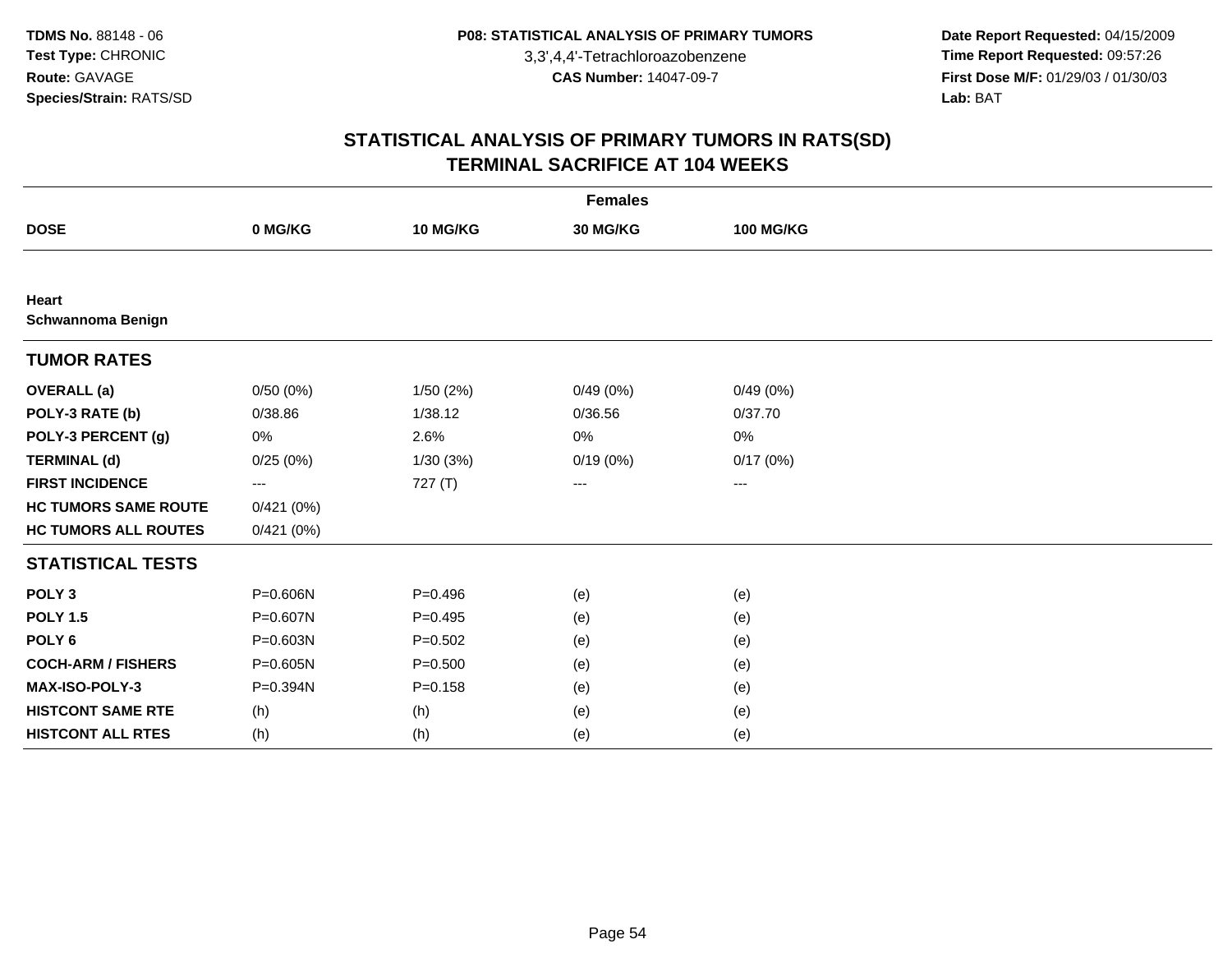**Date Report Requested:** 04/15/2009 **Time Report Requested:** 09:57:26 **First Dose M/F:** 01/29/03 / 01/30/03<br>Lab: BAT **Lab:** BAT

|                                      | <b>Females</b>    |             |             |                  |  |  |  |  |
|--------------------------------------|-------------------|-------------|-------------|------------------|--|--|--|--|
| <b>DOSE</b>                          | 0 MG/KG           | 10 MG/KG    | 30 MG/KG    | <b>100 MG/KG</b> |  |  |  |  |
|                                      |                   |             |             |                  |  |  |  |  |
| <b>Islets, Pancreatic</b><br>Adenoma |                   |             |             |                  |  |  |  |  |
| <b>TUMOR RATES</b>                   |                   |             |             |                  |  |  |  |  |
| <b>OVERALL</b> (a)                   | 0/50(0%)          | 1/50(2%)    | 1/50(2%)    | 0/49(0%)         |  |  |  |  |
| POLY-3 RATE (b)                      | 0/38.86           | 1/38.12     | 1/36.94     | 0/37.70          |  |  |  |  |
| POLY-3 PERCENT (g)                   | 0%                | 2.6%        | 2.7%        | 0%               |  |  |  |  |
| <b>TERMINAL (d)</b>                  | 0/25(0%)          | 1/30(3%)    | 0/19(0%)    | 0/17(0%)         |  |  |  |  |
| <b>FIRST INCIDENCE</b>               | $\qquad \qquad -$ | 727 (T)     | 668         | ---              |  |  |  |  |
| <b>HC TUMORS SAME ROUTE</b>          | 5/419 (1%)        |             |             |                  |  |  |  |  |
| <b>HC TUMORS ALL ROUTES</b>          | 5/419 (1%)        |             |             |                  |  |  |  |  |
| <b>STATISTICAL TESTS</b>             |                   |             |             |                  |  |  |  |  |
| POLY <sub>3</sub>                    | $P = 0.543N$      | $P = 0.496$ | $P=0.490$   | (e)              |  |  |  |  |
| <b>POLY 1.5</b>                      | P=0.540N          | $P=0.495$   | $P=0.494$   | (e)              |  |  |  |  |
| POLY <sub>6</sub>                    | $P = 0.551N$      | $P = 0.502$ | $P=0.483$   | (e)              |  |  |  |  |
| <b>COCH-ARM / FISHERS</b>            | $P = 0.541N$      | $P = 0.500$ | $P = 0.500$ | (e)              |  |  |  |  |
| MAX-ISO-POLY-3                       | $P = 0.404$       | $P = 0.158$ | $P = 0.158$ | (e)              |  |  |  |  |
| <b>HISTCONT SAME RTE</b>             | (h)               | (h)         | (h)         | (e)              |  |  |  |  |
| <b>HISTCONT ALL RTES</b>             | (h)               | (h)         | (h)         | (e)              |  |  |  |  |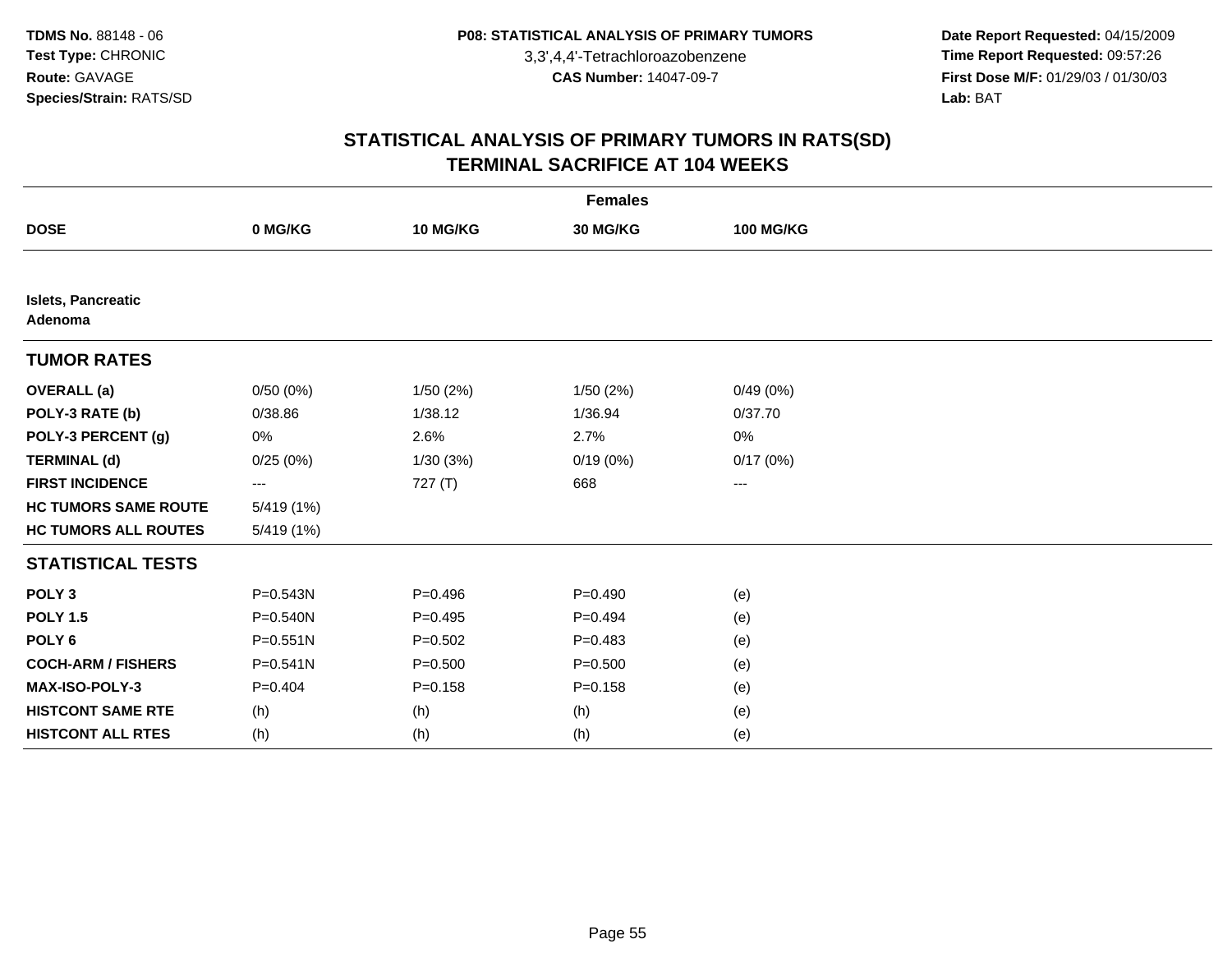**Date Report Requested:** 04/15/2009 **Time Report Requested:** 09:57:26 **First Dose M/F:** 01/29/03 / 01/30/03<br>Lab: BAT **Lab:** BAT

| <b>Females</b>              |             |              |             |                  |  |  |  |
|-----------------------------|-------------|--------------|-------------|------------------|--|--|--|
| <b>DOSE</b>                 | 0 MG/KG     | 10 MG/KG     | 30 MG/KG    | <b>100 MG/KG</b> |  |  |  |
|                             |             |              |             |                  |  |  |  |
| Liver<br>Cholangiocarcinoma |             |              |             |                  |  |  |  |
| <b>TUMOR RATES</b>          |             |              |             |                  |  |  |  |
| <b>OVERALL (a)</b>          | 1/50(2%)    | 1/50(2%)     | 1/49(2%)    | 3/49(6%)         |  |  |  |
| POLY-3 RATE (b)             | 1/39.02     | 1/38.14      | 1/36.56     | 3/38.08          |  |  |  |
| POLY-3 PERCENT (g)          | 2.6%        | 2.6%         | 2.7%        | 7.9%             |  |  |  |
| <b>TERMINAL (d)</b>         | 0/25(0%)    | 0/30(0%)     | 1/19(5%)    | 0/17(0%)         |  |  |  |
| <b>FIRST INCIDENCE</b>      | 684         | 722          | 727(T)      | 658              |  |  |  |
| <b>HC TUMORS SAME ROUTE</b> | 0/423(0%)   |              |             |                  |  |  |  |
| <b>HC TUMORS ALL ROUTES</b> | 0/423(0%)   |              |             |                  |  |  |  |
| <b>STATISTICAL TESTS</b>    |             |              |             |                  |  |  |  |
| POLY <sub>3</sub>           | $P = 0.153$ | $P = 0.756$  | $P=0.747$   | $P = 0.295$      |  |  |  |
| <b>POLY 1.5</b>             | $P = 0.156$ | $P=0.755$    | $P = 0.751$ | $P=0.299$        |  |  |  |
| POLY <sub>6</sub>           | $P = 0.144$ | $P = 0.761N$ | $P=0.737$   | $P = 0.285$      |  |  |  |
| <b>COCH-ARM / FISHERS</b>   | $P = 0.152$ | P=0.753N     | $P=0.747$   | $P = 0.301$      |  |  |  |
| MAX-ISO-POLY-3              | $P = 0.188$ | $P=0.493$    | $P = 0.481$ | $P = 0.148$      |  |  |  |
| <b>HISTCONT SAME RTE</b>    | P=0.004**   | $P=0.049*$   | $P=0.049*$  | $P=0.010**$      |  |  |  |
| <b>HISTCONT ALL RTES</b>    | P=0.004**   | $P=0.049*$   | P=0.049*    | P=0.010**        |  |  |  |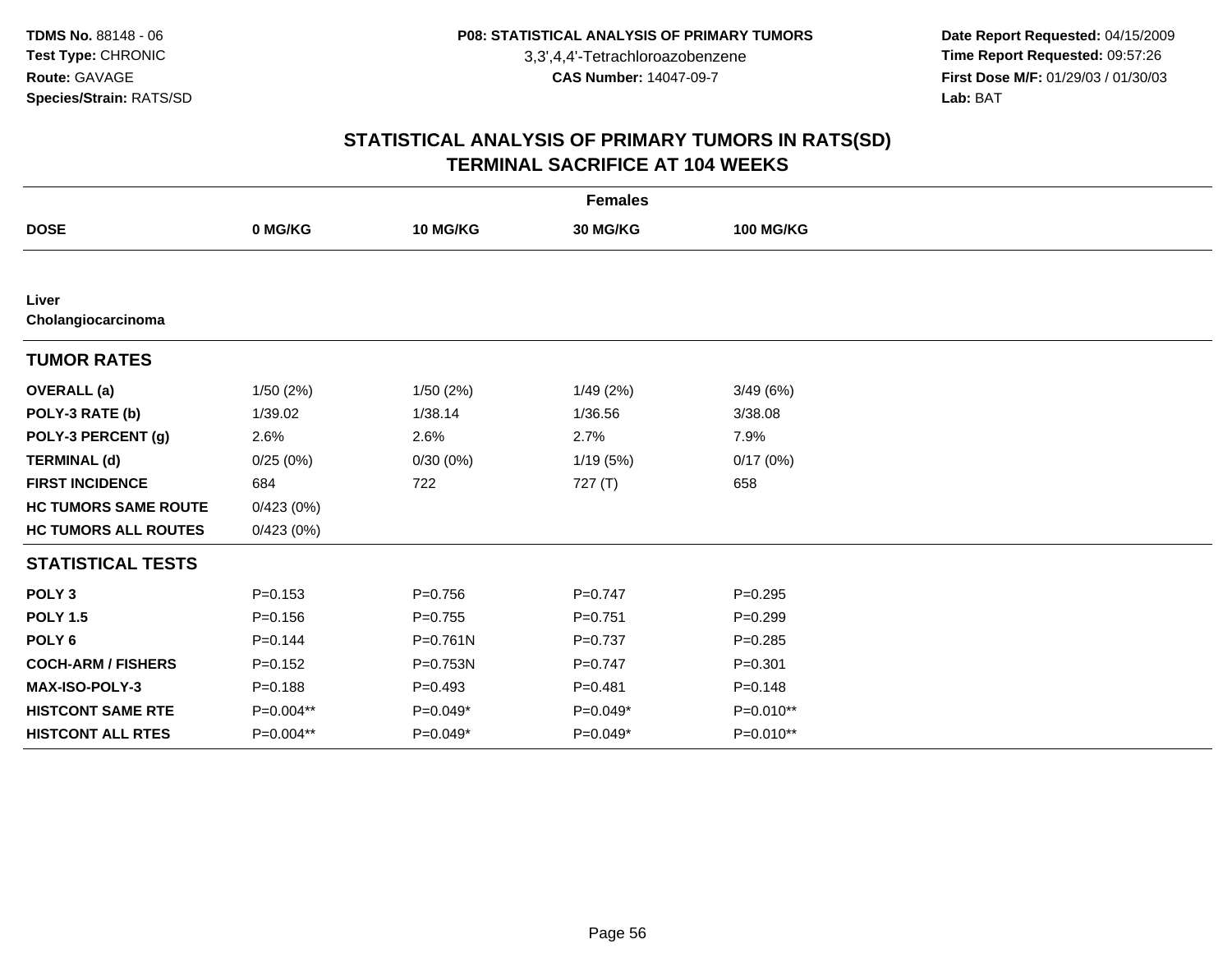**Date Report Requested:** 04/15/2009 **Time Report Requested:** 09:57:26 **First Dose M/F:** 01/29/03 / 01/30/03<br>Lab: BAT **Lab:** BAT

| <b>Females</b>                  |            |              |              |                  |  |  |  |  |
|---------------------------------|------------|--------------|--------------|------------------|--|--|--|--|
| <b>DOSE</b>                     | 0 MG/KG    | 10 MG/KG     | 30 MG/KG     | <b>100 MG/KG</b> |  |  |  |  |
|                                 |            |              |              |                  |  |  |  |  |
| Liver<br>Hepatocellular Adenoma |            |              |              |                  |  |  |  |  |
| <b>TUMOR RATES</b>              |            |              |              |                  |  |  |  |  |
| <b>OVERALL</b> (a)              | 2/50(4%)   | 0/50(0%)     | 1/49(2%)     | 1/49 (2%)        |  |  |  |  |
| POLY-3 RATE (b)                 | 2/38.86    | 0/38.12      | 1/36.56      | 1/37.70          |  |  |  |  |
| POLY-3 PERCENT (g)              | 5.2%       | 0%           | 2.7%         | 2.7%             |  |  |  |  |
| <b>TERMINAL (d)</b>             | 2/25(8%)   | 0/30(0%)     | 1/19(5%)     | 1/17(6%)         |  |  |  |  |
| <b>FIRST INCIDENCE</b>          | 727 (T)    | ---          | 727 (T)      | 727 (T)          |  |  |  |  |
| <b>HC TUMORS SAME ROUTE</b>     | 4/423 (1%) |              |              |                  |  |  |  |  |
| <b>HC TUMORS ALL ROUTES</b>     | 4/423 (1%) |              |              |                  |  |  |  |  |
| <b>STATISTICAL TESTS</b>        |            |              |              |                  |  |  |  |  |
| POLY <sub>3</sub>               | P=0.630N   | $P = 0.241N$ | $P = 0.521N$ | $P = 0.511N$     |  |  |  |  |
| <b>POLY 1.5</b>                 | P=0.626N   | $P = 0.243N$ | $P = 0.514N$ | $P = 0.506N$     |  |  |  |  |
| POLY <sub>6</sub>               | P=0.644N   | P=0.234N     | $P = 0.535N$ | P=0.522N         |  |  |  |  |
| <b>COCH-ARM / FISHERS</b>       | P=0.633N   | $P = 0.247N$ | P=0.508N     | P=0.508N         |  |  |  |  |
| <b>MAX-ISO-POLY-3</b>           | P=0.295N   | P=0.079N     | P=0.302N     | P=0.290N         |  |  |  |  |
| <b>HISTCONT SAME RTE</b>        | (h)        | (h)          | (h)          | (h)              |  |  |  |  |
| <b>HISTCONT ALL RTES</b>        | (h)        | (h)          | (h)          | (h)              |  |  |  |  |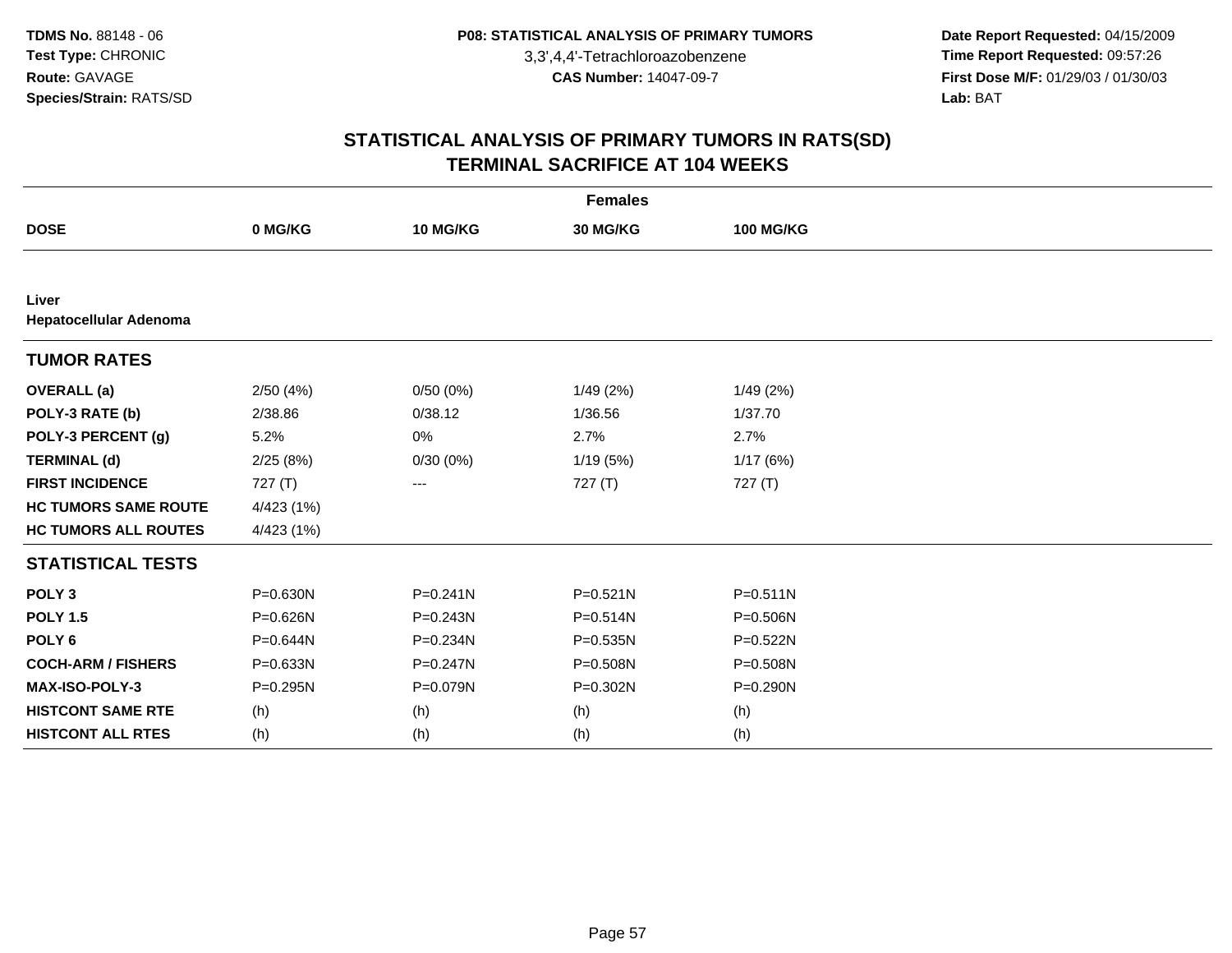**Date Report Requested:** 04/15/2009 **Time Report Requested:** 09:57:26 **First Dose M/F:** 01/29/03 / 01/30/03<br>Lab: BAT **Lab:** BAT

|                                                             | <b>Females</b> |              |                 |                  |  |  |  |  |  |
|-------------------------------------------------------------|----------------|--------------|-----------------|------------------|--|--|--|--|--|
| <b>DOSE</b>                                                 | 0 MG/KG        | 10 MG/KG     | <b>30 MG/KG</b> | <b>100 MG/KG</b> |  |  |  |  |  |
|                                                             |                |              |                 |                  |  |  |  |  |  |
| Liver<br>Hepatocellular Carcinoma or Hepatocellular Adenoma |                |              |                 |                  |  |  |  |  |  |
| <b>TUMOR RATES</b>                                          |                |              |                 |                  |  |  |  |  |  |
| <b>OVERALL</b> (a)                                          | 2/50(4%)       | 1/50 (2%)    | 1/49(2%)        | 1/49(2%)         |  |  |  |  |  |
| POLY-3 RATE (b)                                             | 2/38.86        | 1/38.74      | 1/36.56         | 1/37.70          |  |  |  |  |  |
| POLY-3 PERCENT (g)                                          | 5.2%           | 2.6%         | 2.7%            | 2.7%             |  |  |  |  |  |
| <b>TERMINAL (d)</b>                                         | 2/25(8%)       | 0/30(0%)     | 1/19(5%)        | 1/17(6%)         |  |  |  |  |  |
| <b>FIRST INCIDENCE</b>                                      | 727 (T)        | 527          | 727(T)          | 727(T)           |  |  |  |  |  |
| <b>HC TUMORS SAME ROUTE</b>                                 | 4/423(1%)      |              |                 |                  |  |  |  |  |  |
| <b>HC TUMORS ALL ROUTES</b>                                 | 4/423(1%)      |              |                 |                  |  |  |  |  |  |
| <b>STATISTICAL TESTS</b>                                    |                |              |                 |                  |  |  |  |  |  |
| POLY <sub>3</sub>                                           | P=0.508N       | $P = 0.501N$ | $P = 0.521N$    | $P = 0.511N$     |  |  |  |  |  |
| <b>POLY 1.5</b>                                             | $P = 0.503N$   | $P = 0.506N$ | P=0.514N        | P=0.506N         |  |  |  |  |  |
| POLY <sub>6</sub>                                           | P=0.523N       | P=0.488N     | P=0.535N        | P=0.522N         |  |  |  |  |  |
| <b>COCH-ARM / FISHERS</b>                                   | P=0.507N       | $P = 0.500N$ | P=0.508N        | P=0.508N         |  |  |  |  |  |
| MAX-ISO-POLY-3                                              | $P = 0.440N$   | $P = 0.281N$ | P=0.302N        | $P = 0.290N$     |  |  |  |  |  |
| <b>HISTCONT SAME RTE</b>                                    | (h)            | (h)          | (h)             | (h)              |  |  |  |  |  |
| <b>HISTCONT ALL RTES</b>                                    | (h)            | (h)          | (h)             | (h)              |  |  |  |  |  |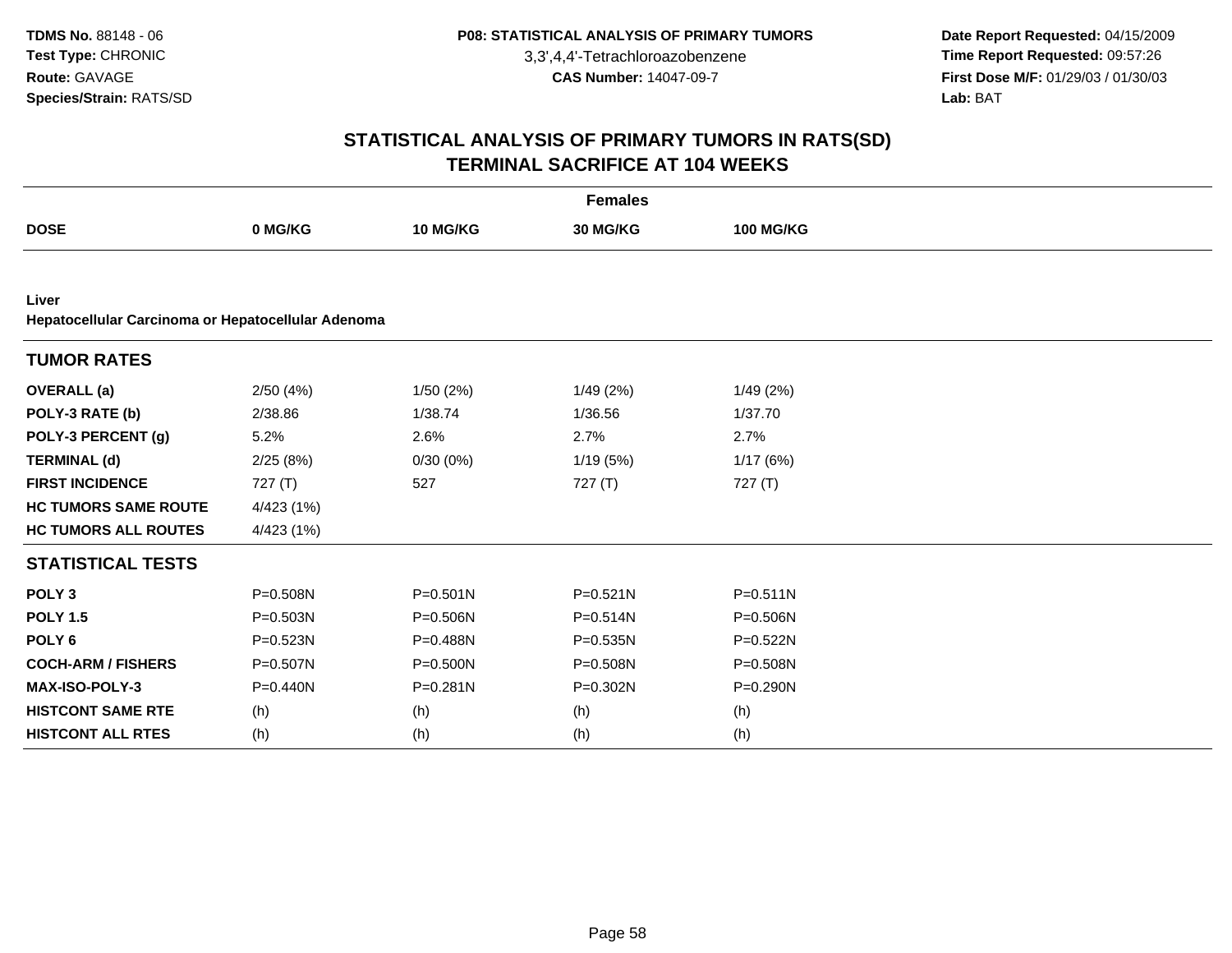**Date Report Requested:** 04/15/2009 **Time Report Requested:** 09:57:26 **First Dose M/F:** 01/29/03 / 01/30/03<br>Lab: BAT **Lab:** BAT

| <b>Females</b>                                                               |              |              |              |                  |  |  |  |
|------------------------------------------------------------------------------|--------------|--------------|--------------|------------------|--|--|--|
| <b>DOSE</b>                                                                  | 0 MG/KG      | 10 MG/KG     | 30 MG/KG     | <b>100 MG/KG</b> |  |  |  |
|                                                                              |              |              |              |                  |  |  |  |
| Liver<br>Hepatocellular Carcinoma, Hepatocellular Adenoma, or Hepatoblastoma |              |              |              |                  |  |  |  |
| <b>TUMOR RATES</b>                                                           |              |              |              |                  |  |  |  |
| <b>OVERALL</b> (a)                                                           | 2/50(4%)     | 1/50 (2%)    | 1/49(2%)     | 1/49(2%)         |  |  |  |
| POLY-3 RATE (b)                                                              | 2/38.86      | 1/38.74      | 1/36.56      | 1/37.70          |  |  |  |
| POLY-3 PERCENT (g)                                                           | 5.2%         | 2.6%         | 2.7%         | 2.7%             |  |  |  |
| <b>TERMINAL (d)</b>                                                          | 2/25(8%)     | 0/30(0%)     | 1/19(5%)     | 1/17(6%)         |  |  |  |
| <b>FIRST INCIDENCE</b>                                                       | 727(T)       | 527          | 727(T)       | 727(T)           |  |  |  |
| <b>HC TUMORS SAME ROUTE</b>                                                  | 4/423 (1%)   |              |              |                  |  |  |  |
| <b>HC TUMORS ALL ROUTES</b>                                                  | 4/423 (1%)   |              |              |                  |  |  |  |
| <b>STATISTICAL TESTS</b>                                                     |              |              |              |                  |  |  |  |
| POLY <sub>3</sub>                                                            | P=0.508N     | $P = 0.501N$ | $P = 0.521N$ | $P = 0.511N$     |  |  |  |
| <b>POLY 1.5</b>                                                              | $P = 0.503N$ | P=0.506N     | $P = 0.514N$ | P=0.506N         |  |  |  |
| POLY <sub>6</sub>                                                            | P=0.523N     | P=0.488N     | P=0.535N     | P=0.522N         |  |  |  |
| <b>COCH-ARM / FISHERS</b>                                                    | P=0.507N     | $P = 0.500N$ | P=0.508N     | P=0.508N         |  |  |  |
| MAX-ISO-POLY-3                                                               | $P = 0.440N$ | $P = 0.281N$ | P=0.302N     | $P = 0.290N$     |  |  |  |
| <b>HISTCONT SAME RTE</b>                                                     | (h)          | (h)          | (h)          | (h)              |  |  |  |
| <b>HISTCONT ALL RTES</b>                                                     | (h)          | (h)          | (h)          | (h)              |  |  |  |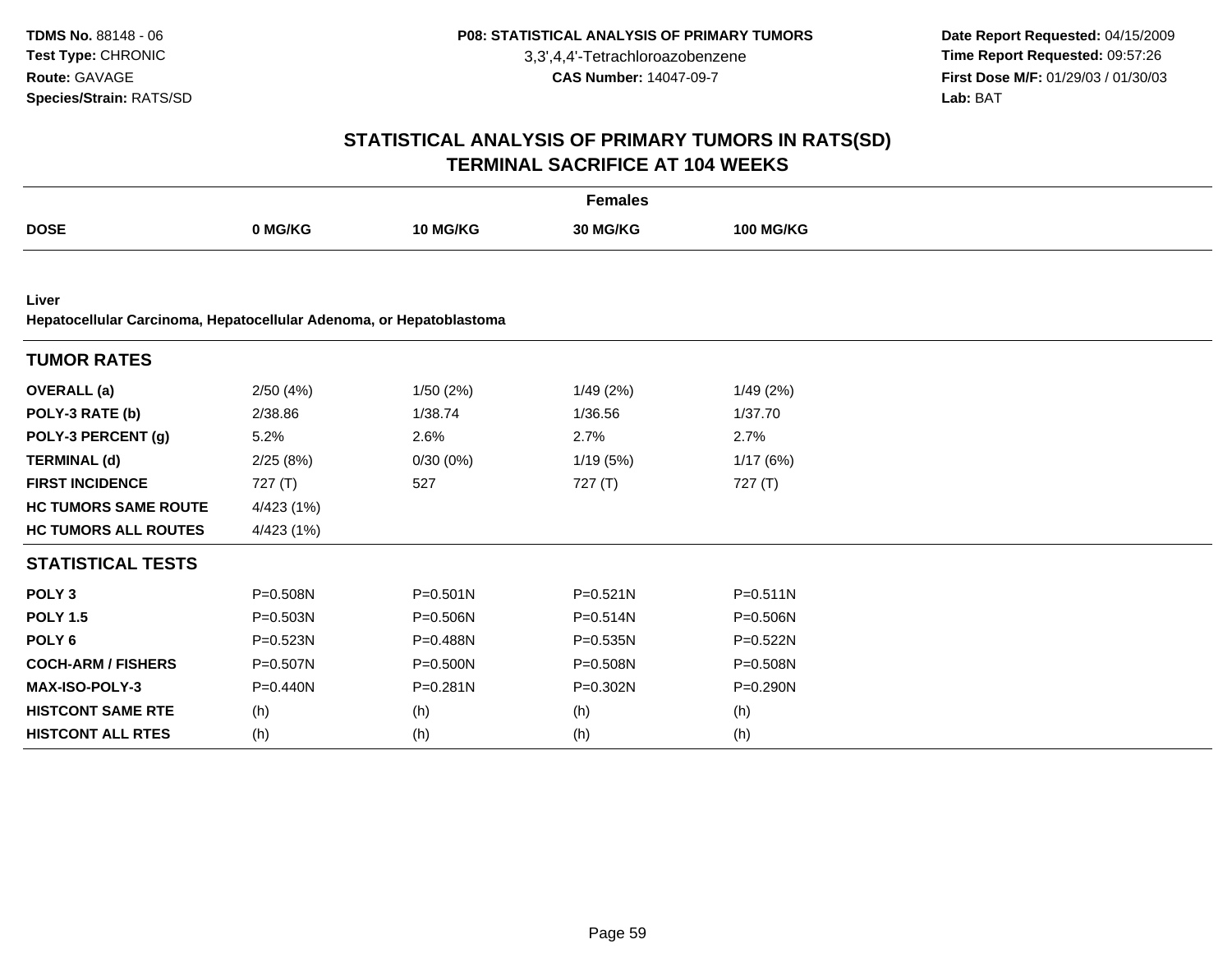**Date Report Requested:** 04/15/2009 **Time Report Requested:** 09:57:26 **First Dose M/F:** 01/29/03 / 01/30/03<br>Lab: BAT **Lab:** BAT

| <b>Females</b>                                                         |            |          |          |                  |  |  |  |
|------------------------------------------------------------------------|------------|----------|----------|------------------|--|--|--|
| <b>DOSE</b>                                                            | 0 MG/KG    | 10 MG/KG | 30 MG/KG | <b>100 MG/KG</b> |  |  |  |
|                                                                        |            |          |          |                  |  |  |  |
| Lung<br>Alveolar/Bronchiolar Carcinoma or Alveolar/Bronchiolar Adenoma |            |          |          |                  |  |  |  |
| <b>TUMOR RATES</b>                                                     |            |          |          |                  |  |  |  |
| <b>OVERALL</b> (a)                                                     | 0/50(0%)   | 0/50(0%) | 0/49(0%) | 0/49(0%)         |  |  |  |
| POLY-3 RATE (b)                                                        | 0/38.86    | 0/38.12  | 0/36.56  | 0/37.70          |  |  |  |
| POLY-3 PERCENT (g)                                                     | 0%         | 0%       | 0%       | 0%               |  |  |  |
| <b>TERMINAL (d)</b>                                                    | 0/25(0%)   | 0/30(0%) | 0/19(0%) | 0/17(0%)         |  |  |  |
| <b>FIRST INCIDENCE</b>                                                 | $--$       | ---      | ---      | $---$            |  |  |  |
| <b>HC TUMORS SAME ROUTE</b>                                            | 2/421 (1%) |          |          |                  |  |  |  |
| <b>HC TUMORS ALL ROUTES</b>                                            | 2/421 (1%) |          |          |                  |  |  |  |
| <b>STATISTICAL TESTS</b>                                               |            |          |          |                  |  |  |  |
| POLY <sub>3</sub>                                                      | (e)        | (e)      | (e)      | (e)              |  |  |  |
| <b>POLY 1.5</b>                                                        | (e)        | (e)      | (e)      | (e)              |  |  |  |
| POLY <sub>6</sub>                                                      | (e)        | (e)      | (e)      | (e)              |  |  |  |
| <b>COCH-ARM / FISHERS</b>                                              | (e)        | (e)      | (e)      | (e)              |  |  |  |
| <b>MAX-ISO-POLY-3</b>                                                  | (e)        | (e)      | (e)      | (e)              |  |  |  |
| <b>HISTCONT SAME RTE</b>                                               | (e)        | (e)      | (e)      | (e)              |  |  |  |
| <b>HISTCONT ALL RTES</b>                                               | (e)        | (e)      | (e)      | (e)              |  |  |  |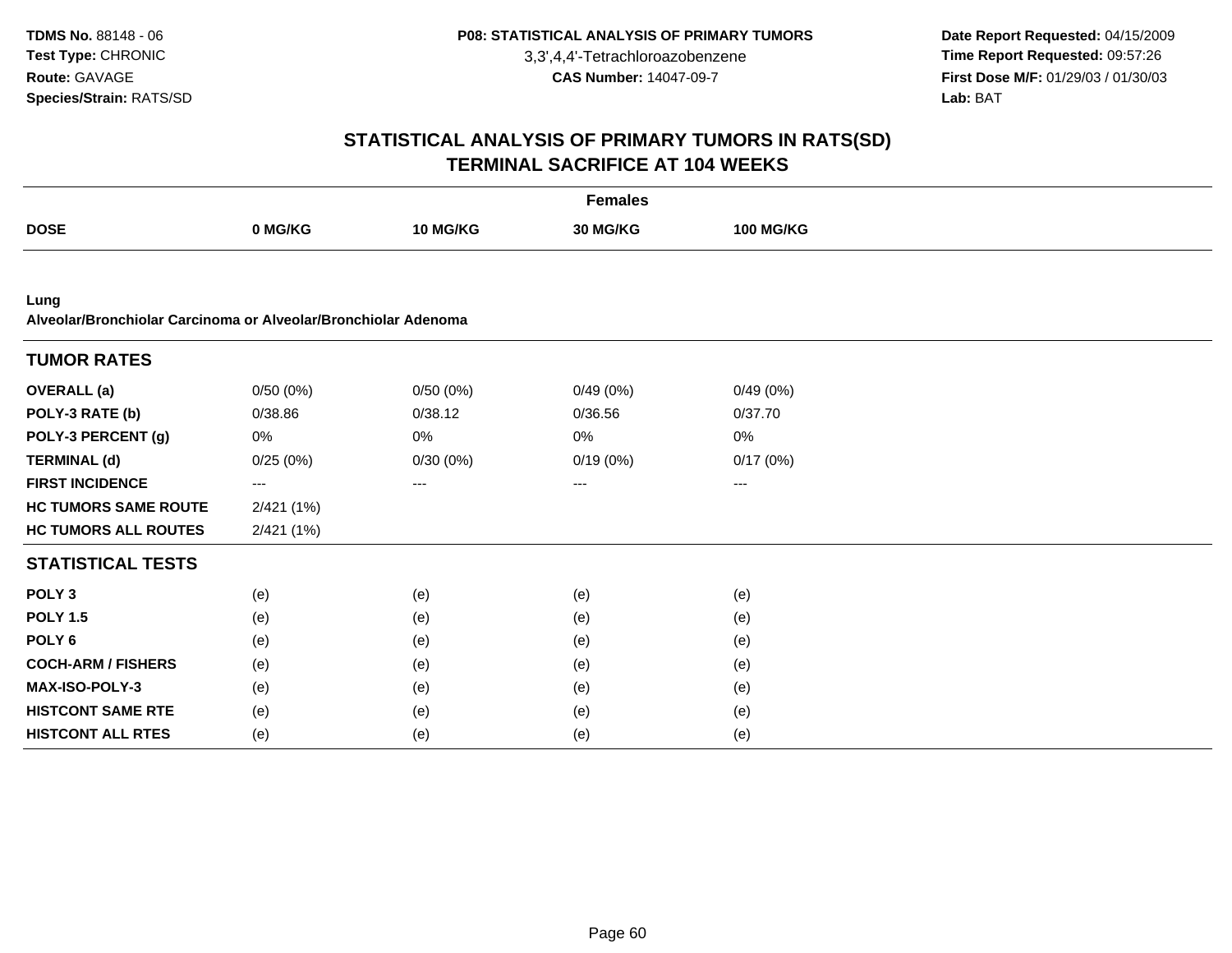**Date Report Requested:** 04/15/2009 **Time Report Requested:** 09:57:26 **First Dose M/F:** 01/29/03 / 01/30/03<br>Lab: BAT **Lab:** BAT

| <b>Females</b>                                 |                   |              |             |                  |  |  |  |
|------------------------------------------------|-------------------|--------------|-------------|------------------|--|--|--|
| <b>DOSE</b>                                    | 0 MG/KG           | 10 MG/KG     | 30 MG/KG    | <b>100 MG/KG</b> |  |  |  |
|                                                |                   |              |             |                  |  |  |  |
| Lung<br><b>Cystic Keratinizing Epithelioma</b> |                   |              |             |                  |  |  |  |
| <b>TUMOR RATES</b>                             |                   |              |             |                  |  |  |  |
| <b>OVERALL</b> (a)                             | 0/50(0%)          | 6/50 (12%)   | 26/49 (53%) | 39/49 (80%)      |  |  |  |
| POLY-3 RATE (b)                                | 0/38.86           | 6/38.61      | 26/41.54    | 39/43.57         |  |  |  |
| POLY-3 PERCENT (g)                             | 0%                | 15.5%        | 62.6%       | 89.5%            |  |  |  |
| <b>TERMINAL (d)</b>                            | 0/25(0%)          | 4/30 (13%)   | 9/19 (47%)  | 17/17 (100%)     |  |  |  |
| <b>FIRST INCIDENCE</b>                         | $\qquad \qquad -$ | 589          | 540         | 481              |  |  |  |
| <b>HC TUMORS SAME ROUTE</b>                    | 0/421(0%)         |              |             |                  |  |  |  |
| <b>HC TUMORS ALL ROUTES</b>                    | 0/421(0%)         |              |             |                  |  |  |  |
| <b>STATISTICAL TESTS</b>                       |                   |              |             |                  |  |  |  |
| POLY <sub>3</sub>                              | P<0.001**         | $P=0.014*$   | P<0.001**   | P<0.001**        |  |  |  |
| <b>POLY 1.5</b>                                | P<0.001**         | $P=0.014*$   | P<0.001**   | P<0.001**        |  |  |  |
| POLY <sub>6</sub>                              | P<0.001**         | $P=0.016*$   | P<0.001**   | P<0.001**        |  |  |  |
| <b>COCH-ARM / FISHERS</b>                      | P<0.001**         | $P=0.013*$   | P<0.001**   | P<0.001**        |  |  |  |
| <b>MAX-ISO-POLY-3</b>                          | P<0.001**         | $P=0.004***$ | P<0.001**   | P<0.001**        |  |  |  |
| <b>HISTCONT SAME RTE</b>                       | P<0.001**         | P=0.004**    | P<0.001**   | P<0.001**        |  |  |  |
| <b>HISTCONT ALL RTES</b>                       | P<0.001**         | $P=0.004***$ | P<0.001**   | P<0.001**        |  |  |  |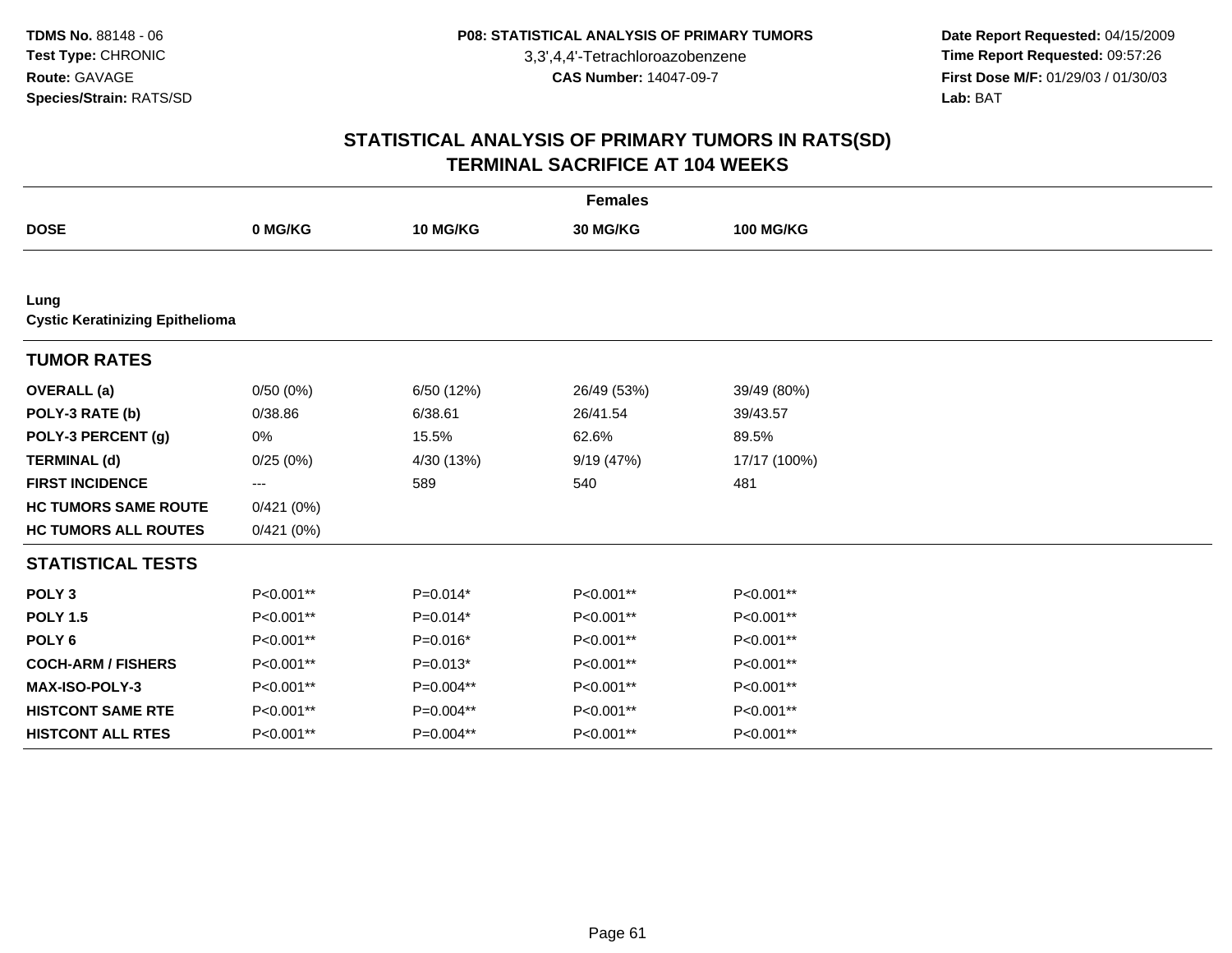**Date Report Requested:** 04/15/2009 **Time Report Requested:** 09:57:26 **First Dose M/F:** 01/29/03 / 01/30/03<br>Lab: BAT **Lab:** BAT

| <b>Females</b>                    |              |              |           |                  |  |  |  |
|-----------------------------------|--------------|--------------|-----------|------------------|--|--|--|
| <b>DOSE</b>                       | 0 MG/KG      | 10 MG/KG     | 30 MG/KG  | <b>100 MG/KG</b> |  |  |  |
|                                   |              |              |           |                  |  |  |  |
| <b>Mammary Gland</b><br>Carcinoma |              |              |           |                  |  |  |  |
| <b>TUMOR RATES</b>                | $\#$         | #            | #         | $\#$             |  |  |  |
| <b>OVERALL</b> (a)                | 4/50 (8%)    | 1/50(2%)     | 0/50(0%)  | 0/50(0%)         |  |  |  |
| POLY-3 RATE (b)                   | 4/40.69      | 1/38.12      | 0/36.72   | 0/37.78          |  |  |  |
| POLY-3 PERCENT (g)                | 9.8%         | 2.6%         | 0%        | 0%               |  |  |  |
| <b>TERMINAL (d)</b>               | 0/25(0%)     | 1/30(3%)     | 0/19(0%)  | 0/17(0%)         |  |  |  |
| <b>FIRST INCIDENCE</b>            | 372          | 727(T)       | ---       | $--$             |  |  |  |
| <b>HC TUMORS SAME ROUTE</b>       | 44/423 (10%) |              |           |                  |  |  |  |
| <b>HC TUMORS ALL ROUTES</b>       | 44/423 (10%) |              |           |                  |  |  |  |
| <b>STATISTICAL TESTS</b>          |              |              |           |                  |  |  |  |
| POLY <sub>3</sub>                 | $P = 0.060N$ | P=0.198N     | P=0.073N  | P=0.069N         |  |  |  |
| <b>POLY 1.5</b>                   | $P = 0.060N$ | P=0.194N     | P=0.068N  | $P = 0.065N$     |  |  |  |
| POLY <sub>6</sub>                 | $P = 0.063N$ | P=0.195N     | P=0.083N  | P=0.077N         |  |  |  |
| <b>COCH-ARM / FISHERS</b>         | P=0.066N     | $P = 0.181N$ | P=0.059N  | P=0.059N         |  |  |  |
| <b>MAX-ISO-POLY-3</b>             | P=0.012N*    | $P = 0.101N$ | P=0.030N* | P=0.027N*        |  |  |  |
| <b>HISTCONT SAME RTE</b>          | (h)          | (h)          | (h)       | (h)              |  |  |  |
| <b>HISTCONT ALL RTES</b>          | (h)          | (h)          | (h)       | (h)              |  |  |  |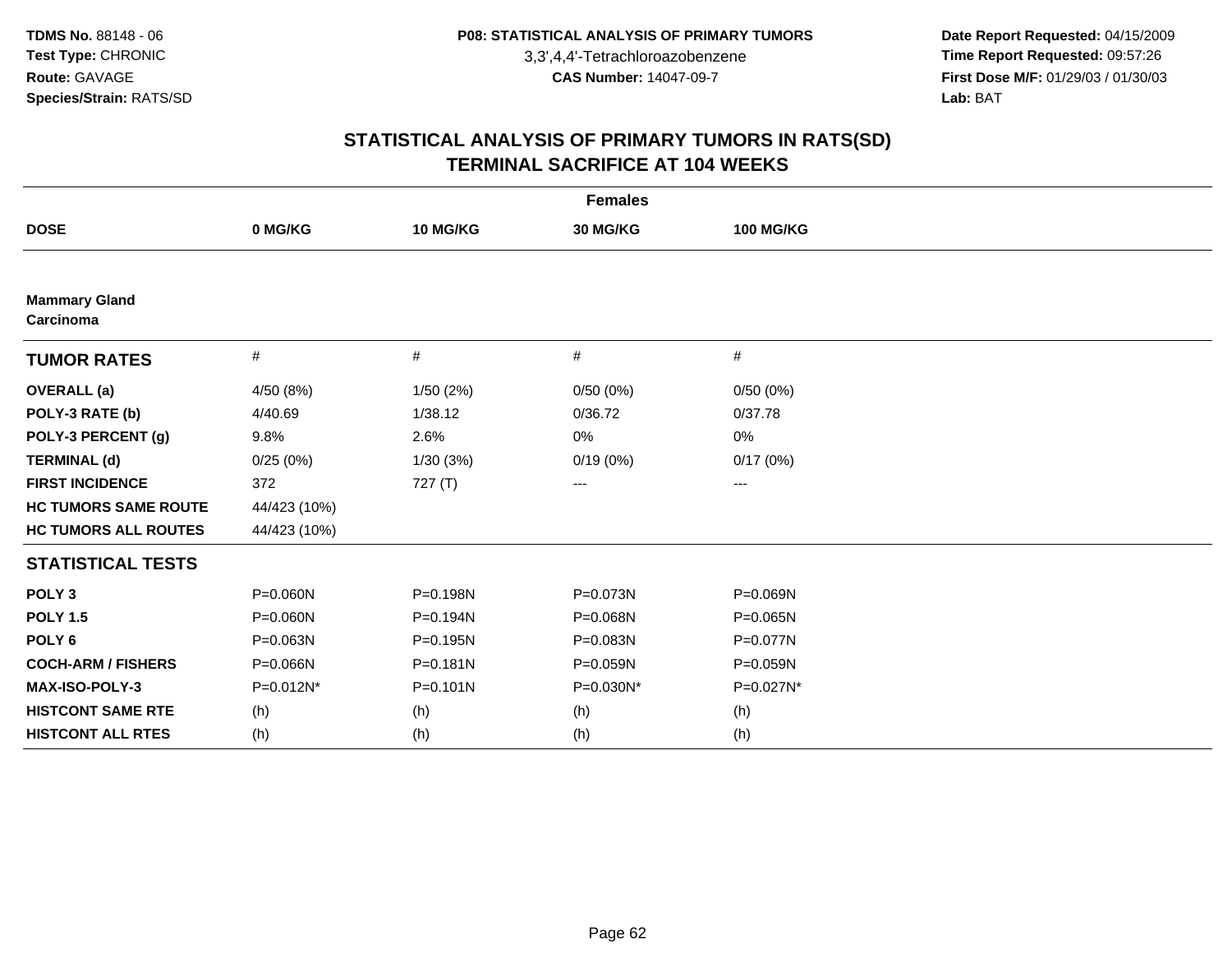**Date Report Requested:** 04/15/2009 **Time Report Requested:** 09:57:26 **First Dose M/F:** 01/29/03 / 01/30/03<br>Lab: BAT **Lab:** BAT

| <b>Females</b>                               |              |          |           |                     |  |  |  |
|----------------------------------------------|--------------|----------|-----------|---------------------|--|--|--|
| <b>DOSE</b>                                  | 0 MG/KG      | 10 MG/KG | 30 MG/KG  | <b>100 MG/KG</b>    |  |  |  |
|                                              |              |          |           |                     |  |  |  |
| <b>Mammary Gland</b><br>Carcinoma or Adenoma |              |          |           |                     |  |  |  |
| <b>TUMOR RATES</b>                           | #            | #        | #         | $\#$                |  |  |  |
| <b>OVERALL</b> (a)                           | 5/50 (10%)   | 2/50(4%) | 0/50(0%)  | 0/50(0%)            |  |  |  |
| POLY-3 RATE (b)                              | 5/40.89      | 2/38.12  | 0/36.72   | 0/37.78             |  |  |  |
| POLY-3 PERCENT (g)                           | 12.2%        | 5.3%     | 0%        | 0%                  |  |  |  |
| <b>TERMINAL (d)</b>                          | 0/25(0%)     | 2/30(7%) | 0/19(0%)  | 0/17(0%)            |  |  |  |
| <b>FIRST INCIDENCE</b>                       | 372          | 727(T)   | ---       | $\qquad \qquad - -$ |  |  |  |
| <b>HC TUMORS SAME ROUTE</b>                  | 52/423 (12%) |          |           |                     |  |  |  |
| <b>HC TUMORS ALL ROUTES</b>                  | 52/423 (12%) |          |           |                     |  |  |  |
| <b>STATISTICAL TESTS</b>                     |              |          |           |                     |  |  |  |
| POLY <sub>3</sub>                            | P=0.027N*    | P=0.244N | P=0.040N* | P=0.037N*           |  |  |  |
| <b>POLY 1.5</b>                              | P=0.027N*    | P=0.238N | P=0.036N* | P=0.034N*           |  |  |  |
| POLY <sub>6</sub>                            | P=0.030N*    | P=0.243N | P=0.047N* | P=0.043N*           |  |  |  |
| <b>COCH-ARM / FISHERS</b>                    | P=0.031N*    | P=0.218N | P=0.028N* | P=0.028N*           |  |  |  |
| MAX-ISO-POLY-3                               | P=0.008N**   | P=0.145N | P=0.017N* | P=0.015N*           |  |  |  |
| <b>HISTCONT SAME RTE</b>                     | (h)          | (h)      | (h)       | (h)                 |  |  |  |
| <b>HISTCONT ALL RTES</b>                     | (h)          | (h)      | (h)       | (h)                 |  |  |  |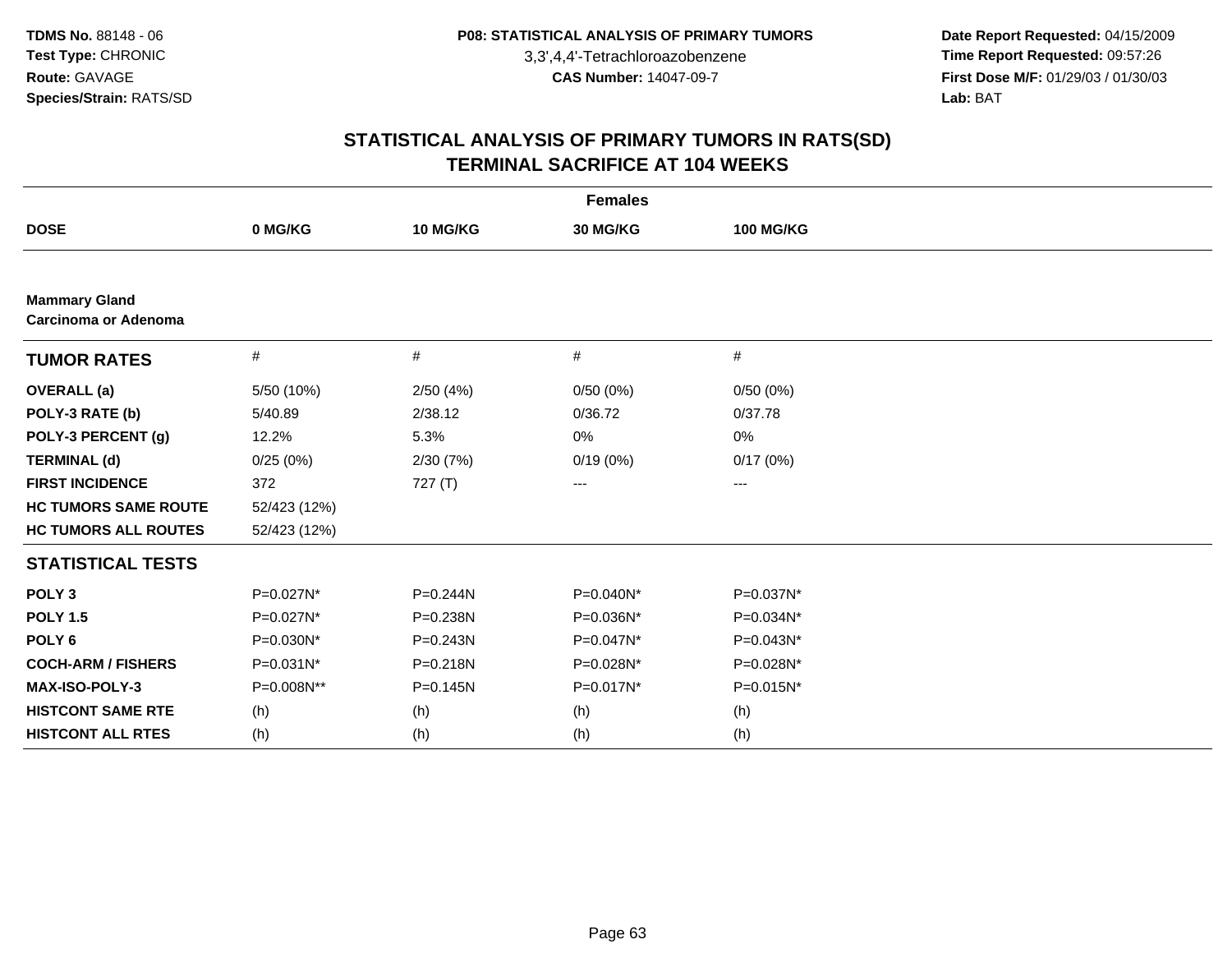**Date Report Requested:** 04/15/2009 **Time Report Requested:** 09:57:26 **First Dose M/F:** 01/29/03 / 01/30/03<br>Lab: BAT **Lab:** BAT

| <b>Females</b>                       |               |             |              |                  |  |  |  |
|--------------------------------------|---------------|-------------|--------------|------------------|--|--|--|
| <b>DOSE</b>                          | 0 MG/KG       | 10 MG/KG    | 30 MG/KG     | <b>100 MG/KG</b> |  |  |  |
|                                      |               |             |              |                  |  |  |  |
| <b>Mammary Gland</b><br>Fibroadenoma |               |             |              |                  |  |  |  |
| <b>TUMOR RATES</b>                   | $\#$          | #           | #            | $\#$             |  |  |  |
| <b>OVERALL</b> (a)                   | 31/50 (62%)   | 30/50 (60%) | 24/50 (48%)  | 20/50 (40%)      |  |  |  |
| POLY-3 RATE (b)                      | 31/45.03      | 30/43.02    | 24/42.46     | 20/42.27         |  |  |  |
| POLY-3 PERCENT (g)                   | 68.9%         | 69.7%       | 56.5%        | 47.3%            |  |  |  |
| <b>TERMINAL (d)</b>                  | 14/25 (56%)   | 20/30 (67%) | 11/19 (58%)  | 6/17(35%)        |  |  |  |
| <b>FIRST INCIDENCE</b>               | 478           | 335         | 273          | 467              |  |  |  |
| <b>HC TUMORS SAME ROUTE</b>          | 288/423 (68%) |             |              |                  |  |  |  |
| <b>HC TUMORS ALL ROUTES</b>          | 288/423 (68%) |             |              |                  |  |  |  |
| <b>STATISTICAL TESTS</b>             |               |             |              |                  |  |  |  |
| POLY <sub>3</sub>                    | P=0.010N**    | $P = 0.558$ | $P = 0.155N$ | P=0.028N*        |  |  |  |
| <b>POLY 1.5</b>                      | P=0.009N**    | $P = 0.585$ | P=0.126N     | P=0.022N*        |  |  |  |
| POLY <sub>6</sub>                    | P=0.016N*     | $P = 0.538$ | $P = 0.225N$ | P=0.042N*        |  |  |  |
| <b>COCH-ARM / FISHERS</b>            | P=0.012N*     | P=0.500N    | $P = 0.114N$ | P=0.022N*        |  |  |  |
| MAX-ISO-POLY-3                       | P=0.017N*     | $P=0.463$   | $P = 0.113N$ | P=0.019N*        |  |  |  |
| <b>HISTCONT SAME RTE</b>             | (h)           | (h)         | (h)          | (h)              |  |  |  |
| <b>HISTCONT ALL RTES</b>             | (h)           | (h)         | (h)          | (h)              |  |  |  |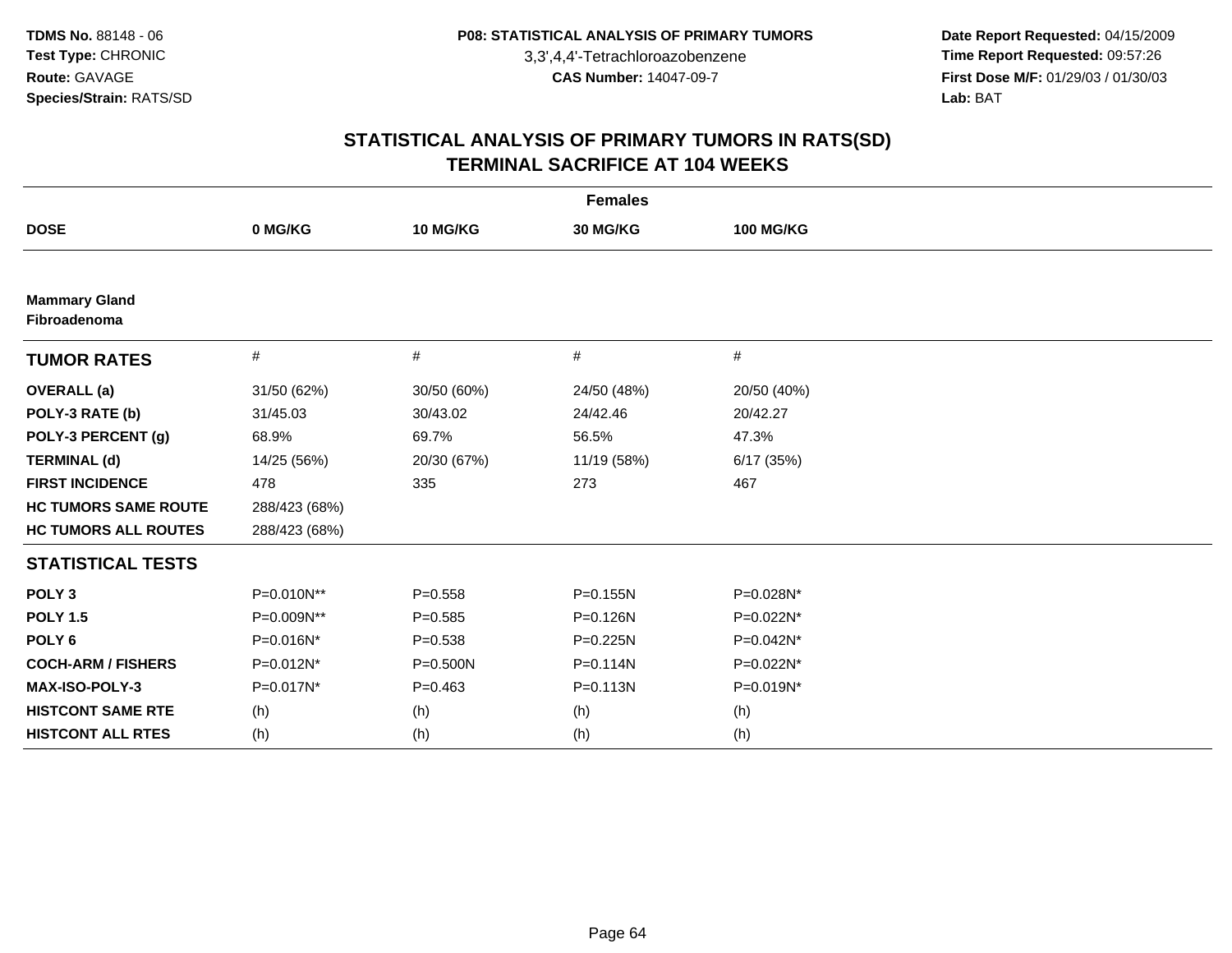**Date Report Requested:** 04/15/2009 **Time Report Requested:** 09:57:26 **First Dose M/F:** 01/29/03 / 01/30/03<br>Lab: BAT **Lab:** BAT

| <b>Females</b>              |                                  |             |              |                  |  |  |  |  |  |
|-----------------------------|----------------------------------|-------------|--------------|------------------|--|--|--|--|--|
| <b>DOSE</b>                 | 0 MG/KG                          | 10 MG/KG    | 30 MG/KG     | <b>100 MG/KG</b> |  |  |  |  |  |
|                             |                                  |             |              |                  |  |  |  |  |  |
| <b>Mammary Gland</b>        | Fibroma, Fibroadenoma or Adenoma |             |              |                  |  |  |  |  |  |
| <b>TUMOR RATES</b>          | $\#$                             | #           | #            | $\#$             |  |  |  |  |  |
| <b>OVERALL</b> (a)          | 31/50 (62%)                      | 31/50 (62%) | 24/50 (48%)  | 20/50 (40%)      |  |  |  |  |  |
| POLY-3 RATE (b)             | 31/45.03                         | 31/43.02    | 24/42.46     | 20/42.27         |  |  |  |  |  |
| POLY-3 PERCENT (g)          | 68.9%                            | 72.1%       | 56.5%        | 47.3%            |  |  |  |  |  |
| <b>TERMINAL (d)</b>         | 14/25 (56%)                      | 21/30 (70%) | 11/19 (58%)  | 6/17(35%)        |  |  |  |  |  |
| <b>FIRST INCIDENCE</b>      | 478                              | 335         | 273          | 467              |  |  |  |  |  |
| <b>HC TUMORS SAME ROUTE</b> | 292/423 (69%)                    |             |              |                  |  |  |  |  |  |
| <b>HC TUMORS ALL ROUTES</b> | 292/423 (69%)                    |             |              |                  |  |  |  |  |  |
| <b>STATISTICAL TESTS</b>    |                                  |             |              |                  |  |  |  |  |  |
| POLY <sub>3</sub>           | P=0.008N**                       | $P=0.460$   | P=0.155N     | P=0.028N*        |  |  |  |  |  |
| <b>POLY 1.5</b>             | P=0.007N**                       | $P=0.492$   | $P = 0.126N$ | P=0.022N*        |  |  |  |  |  |
| POLY <sub>6</sub>           | P=0.012N*                        | $P=0.437$   | $P = 0.225N$ | P=0.042N*        |  |  |  |  |  |
| <b>COCH-ARM / FISHERS</b>   | P=0.010N**                       | P=0.582N    | $P = 0.114N$ | P=0.022N*        |  |  |  |  |  |
| <b>MAX-ISO-POLY-3</b>       | P=0.012N*                        | $P = 0.368$ | $P = 0.113N$ | P=0.019N*        |  |  |  |  |  |
| <b>HISTCONT SAME RTE</b>    | (h)                              | (h)         | (h)          | (h)              |  |  |  |  |  |
| <b>HISTCONT ALL RTES</b>    | (h)                              | (h)         | (h)          | (h)              |  |  |  |  |  |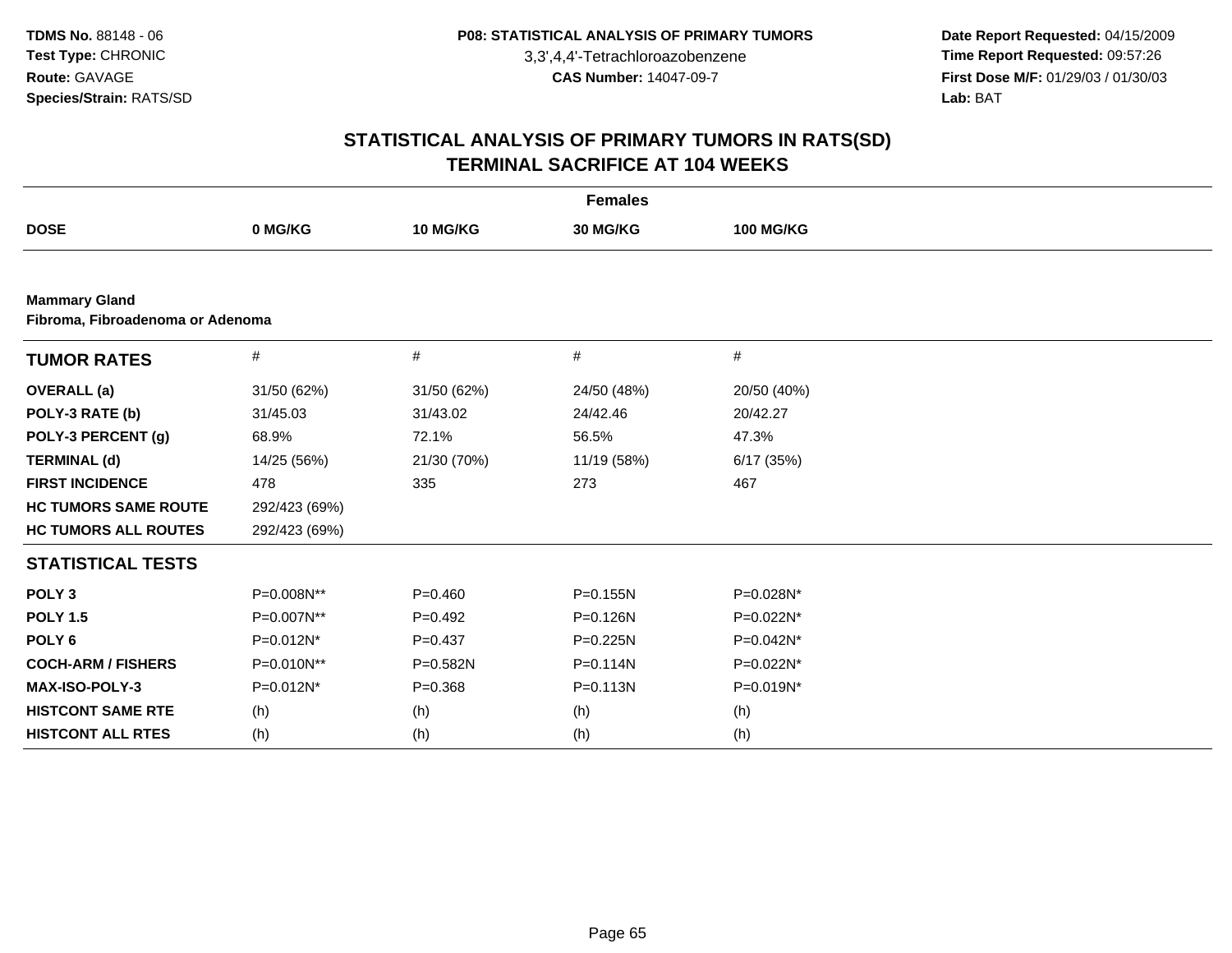**Date Report Requested:** 04/15/2009 **Time Report Requested:** 09:57:26 **First Dose M/F:** 01/29/03 / 01/30/03<br>Lab: BAT **Lab:** BAT

| <b>Females</b>              |                                              |              |              |                  |  |  |  |  |  |  |
|-----------------------------|----------------------------------------------|--------------|--------------|------------------|--|--|--|--|--|--|
| <b>DOSE</b>                 | 0 MG/KG                                      | 10 MG/KG     | 30 MG/KG     | <b>100 MG/KG</b> |  |  |  |  |  |  |
|                             |                                              |              |              |                  |  |  |  |  |  |  |
| <b>Mammary Gland</b>        | Fibroma, Fibroadenoma, Carcinoma, or Adenoma |              |              |                  |  |  |  |  |  |  |
| <b>TUMOR RATES</b>          | #                                            | #            | #            | #                |  |  |  |  |  |  |
| <b>OVERALL</b> (a)          | 32/50 (64%)                                  | 31/50 (62%)  | 24/50 (48%)  | 20/50 (40%)      |  |  |  |  |  |  |
| POLY-3 RATE (b)             | 32/45.89                                     | 31/43.02     | 24/42.46     | 20/42.27         |  |  |  |  |  |  |
| POLY-3 PERCENT (g)          | 69.7%                                        | 72.1%        | 56.5%        | 47.3%            |  |  |  |  |  |  |
| <b>TERMINAL (d)</b>         | 14/25 (56%)                                  | 21/30 (70%)  | 11/19 (58%)  | 6/17(35%)        |  |  |  |  |  |  |
| <b>FIRST INCIDENCE</b>      | 372                                          | 335          | 273          | 467              |  |  |  |  |  |  |
| <b>HC TUMORS SAME ROUTE</b> | 306/423 (72%)                                |              |              |                  |  |  |  |  |  |  |
| <b>HC TUMORS ALL ROUTES</b> | 306/423 (72%)                                |              |              |                  |  |  |  |  |  |  |
| <b>STATISTICAL TESTS</b>    |                                              |              |              |                  |  |  |  |  |  |  |
| POLY <sub>3</sub>           | P=0.006N**                                   | $P=0.497$    | P=0.133N     | P=0.022N*        |  |  |  |  |  |  |
| <b>POLY 1.5</b>             | P=0.005N**                                   | $P=0.544$    | $P = 0.100N$ | P=0.016N*        |  |  |  |  |  |  |
| POLY <sub>6</sub>           | $P=0.010N**$                                 | $P=0.464$    | $P = 0.202N$ | P=0.035N*        |  |  |  |  |  |  |
| <b>COCH-ARM / FISHERS</b>   | P=0.007N**                                   | $P = 0.500N$ | P=0.079N     | P=0.014N*        |  |  |  |  |  |  |
| MAX-ISO-POLY-3              | P=0.010N**                                   | $P=0.402$    | P=0.098N     | P=0.015N*        |  |  |  |  |  |  |
| <b>HISTCONT SAME RTE</b>    | (h)                                          | (h)          | (h)          | (h)              |  |  |  |  |  |  |
| <b>HISTCONT ALL RTES</b>    | (h)                                          | (h)          | (h)          | (h)              |  |  |  |  |  |  |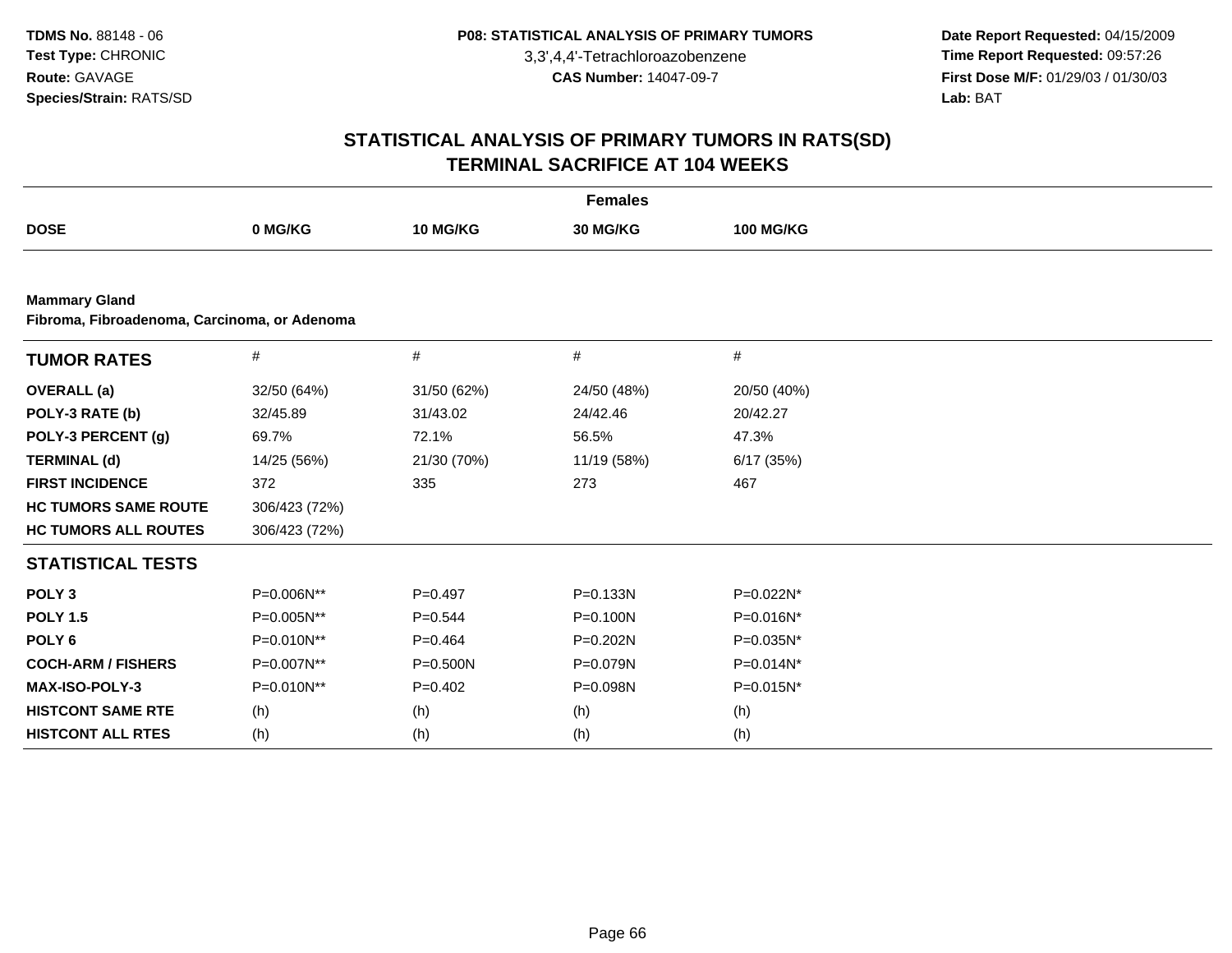**Date Report Requested:** 04/15/2009 **Time Report Requested:** 09:57:26 **First Dose M/F:** 01/29/03 / 01/30/03<br>Lab: BAT **Lab:** BAT

| <b>Females</b>                                                                               |             |                 |             |                  |  |  |  |
|----------------------------------------------------------------------------------------------|-------------|-----------------|-------------|------------------|--|--|--|
| <b>DOSE</b>                                                                                  | 0 MG/KG     | <b>10 MG/KG</b> | 30 MG/KG    | <b>100 MG/KG</b> |  |  |  |
|                                                                                              |             |                 |             |                  |  |  |  |
| Oral Cavity (Oral Mucosa, Tongue, Pharynx, Tooth, Gingiva)<br><b>Squamous Cell Carcinoma</b> |             |                 |             |                  |  |  |  |
| <b>TUMOR RATES</b>                                                                           | $\#$        | #               | #           | #                |  |  |  |
| <b>OVERALL</b> (a)                                                                           | 0/50(0%)    | 0/50(0%)        | 4/50 (8%)   | 6/50 (12%)       |  |  |  |
| POLY-3 RATE (b)                                                                              | 0/38.86     | 0/38.12         | 4/37.73     | 6/39.07          |  |  |  |
| POLY-3 PERCENT (g)                                                                           | 0%          | 0%              | 10.6%       | 15.4%            |  |  |  |
| <b>TERMINAL (d)</b>                                                                          | 0/25(0%)    | 0/30(0%)        | 1/19(5%)    | 1/17(6%)         |  |  |  |
| <b>FIRST INCIDENCE</b>                                                                       | ---         | ---             | 574         | 551              |  |  |  |
| <b>HC TUMORS SAME ROUTE</b>                                                                  | 4/423 (1%)  |                 |             |                  |  |  |  |
| <b>HC TUMORS ALL ROUTES</b>                                                                  | 4/423 (1%)  |                 |             |                  |  |  |  |
| <b>STATISTICAL TESTS</b>                                                                     |             |                 |             |                  |  |  |  |
| POLY <sub>3</sub>                                                                            | P=0.002**   | (e)             | $P = 0.055$ | $P=0.015*$       |  |  |  |
| <b>POLY 1.5</b>                                                                              | P=0.002**   | (e)             | $P = 0.057$ | $P=0.015*$       |  |  |  |
| POLY <sub>6</sub>                                                                            | P=0.002**   | (e)             | $P=0.052$   | $P=0.014*$       |  |  |  |
| <b>COCH-ARM / FISHERS</b>                                                                    | $P=0.003**$ | (e)             | $P = 0.059$ | $P=0.013*$       |  |  |  |
| <b>MAX-ISO-POLY-3</b>                                                                        | P=0.004**   | (e)             | $P=0.019*$  | P=0.004**        |  |  |  |
| <b>HISTCONT SAME RTE</b>                                                                     | P=0.004**   | (e)             | $P=0.019*$  | P=0.005**        |  |  |  |
| <b>HISTCONT ALL RTES</b>                                                                     | P=0.004**   | (e)             | $P=0.019*$  | P=0.005**        |  |  |  |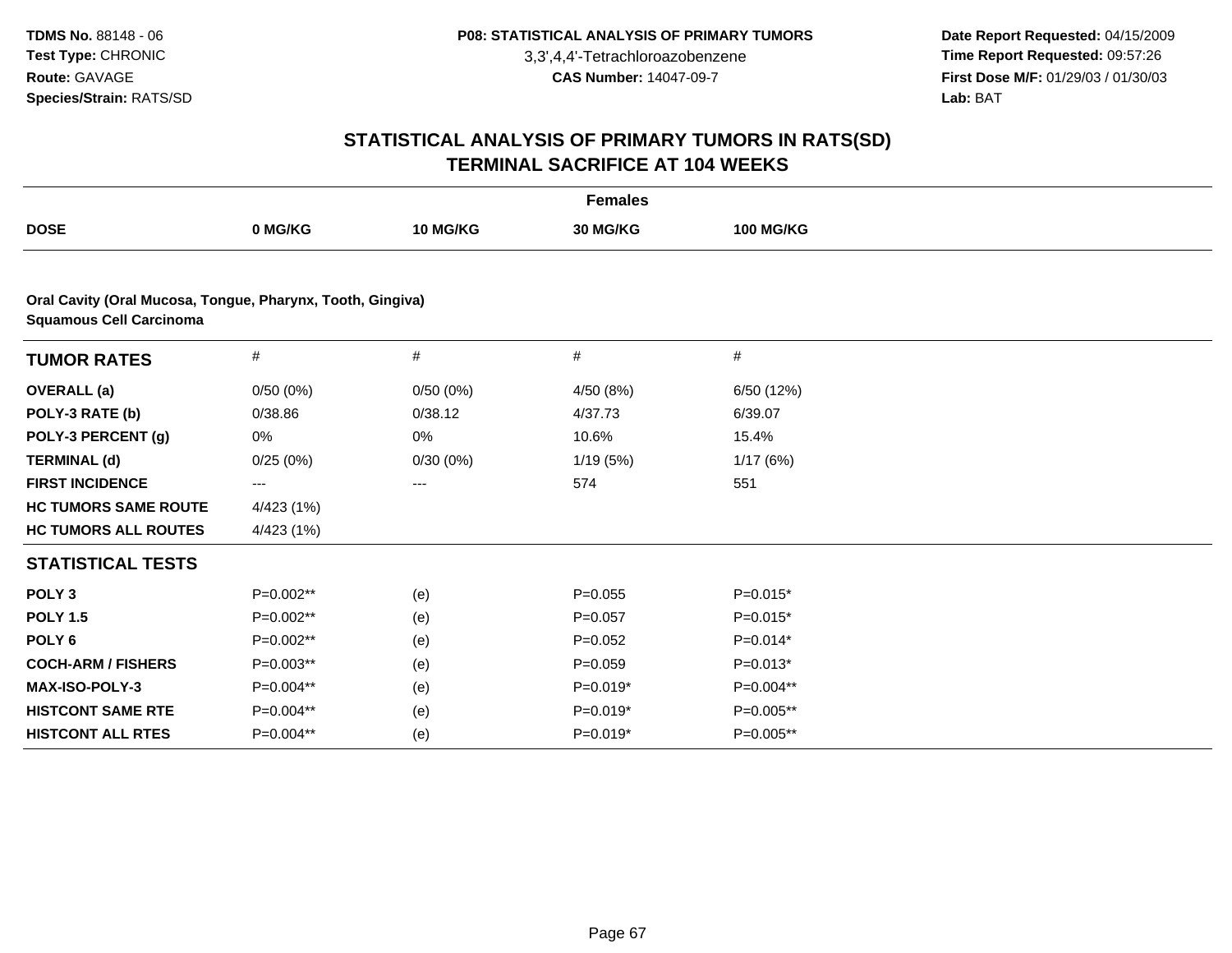**Date Report Requested:** 04/15/2009 **Time Report Requested:** 09:57:26 **First Dose M/F:** 01/29/03 / 01/30/03<br>Lab: BAT **Lab:** BAT

| <b>Females</b>                                                                                                          |             |                 |             |                  |  |  |  |
|-------------------------------------------------------------------------------------------------------------------------|-------------|-----------------|-------------|------------------|--|--|--|
| <b>DOSE</b>                                                                                                             | 0 MG/KG     | <b>10 MG/KG</b> | 30 MG/KG    | <b>100 MG/KG</b> |  |  |  |
|                                                                                                                         |             |                 |             |                  |  |  |  |
| Oral Cavity (Oral Mucosa, Tongue, Pharynx, Tooth, Gingiva)<br>Squamous Cell Carcinoma, Papilloma Squamous, or Papilloma |             |                 |             |                  |  |  |  |
| <b>TUMOR RATES</b>                                                                                                      | $\#$        | #               | $\#$        | $\#$             |  |  |  |
| <b>OVERALL</b> (a)                                                                                                      | 0/50(0%)    | 0/50(0%)        | 4/50 (8%)   | 6/50 (12%)       |  |  |  |
| POLY-3 RATE (b)                                                                                                         | 0/38.86     | 0/38.12         | 4/37.73     | 6/39.07          |  |  |  |
| POLY-3 PERCENT (g)                                                                                                      | 0%          | 0%              | 10.6%       | 15.4%            |  |  |  |
| <b>TERMINAL (d)</b>                                                                                                     | 0/25(0%)    | 0/30(0%)        | 1/19(5%)    | 1/17(6%)         |  |  |  |
| <b>FIRST INCIDENCE</b>                                                                                                  | ---         | ---             | 574         | 551              |  |  |  |
| <b>HC TUMORS SAME ROUTE</b>                                                                                             | 4/423 (1%)  |                 |             |                  |  |  |  |
| <b>HC TUMORS ALL ROUTES</b>                                                                                             | 4/423 (1%)  |                 |             |                  |  |  |  |
| <b>STATISTICAL TESTS</b>                                                                                                |             |                 |             |                  |  |  |  |
| POLY <sub>3</sub>                                                                                                       | $P=0.002**$ | (e)             | $P=0.055$   | $P=0.015*$       |  |  |  |
| <b>POLY 1.5</b>                                                                                                         | P=0.002**   | (e)             | $P=0.057$   | $P=0.015*$       |  |  |  |
| POLY <sub>6</sub>                                                                                                       | P=0.002**   | (e)             | $P=0.052$   | $P=0.014*$       |  |  |  |
| <b>COCH-ARM / FISHERS</b>                                                                                               | P=0.003**   | (e)             | $P = 0.059$ | $P=0.013*$       |  |  |  |
| <b>MAX-ISO-POLY-3</b>                                                                                                   | P=0.004**   | (e)             | $P=0.019*$  | P=0.004**        |  |  |  |
| <b>HISTCONT SAME RTE</b>                                                                                                | P=0.004**   | (e)             | $P=0.019*$  | $P=0.005**$      |  |  |  |
| <b>HISTCONT ALL RTES</b>                                                                                                | P=0.004**   | (e)             | $P=0.019*$  | P=0.005**        |  |  |  |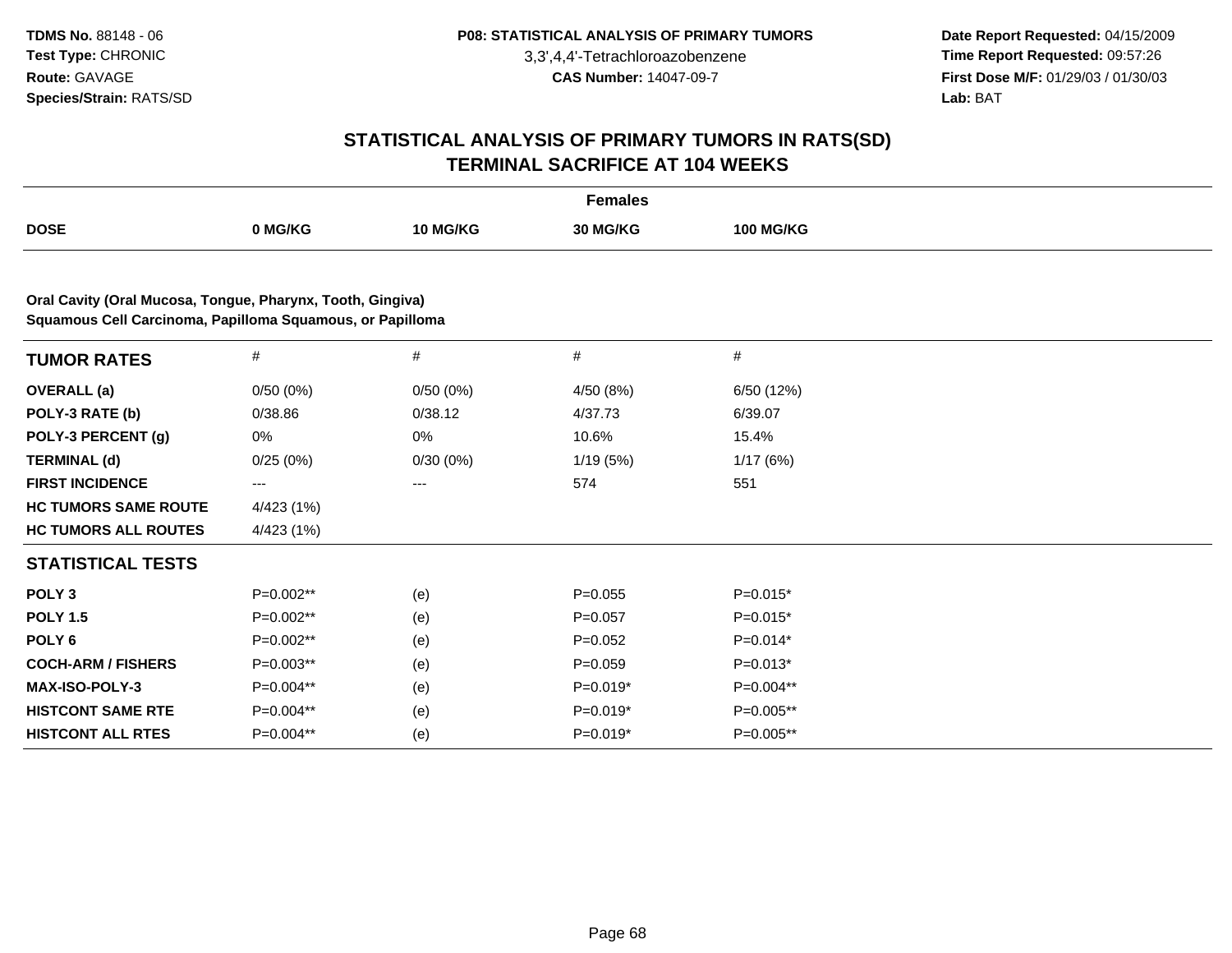**Date Report Requested:** 04/15/2009 **Time Report Requested:** 09:57:26 **First Dose M/F:** 01/29/03 / 01/30/03<br>Lab: BAT **Lab:** BAT

| <b>Females</b>                                       |            |          |             |                  |  |  |  |
|------------------------------------------------------|------------|----------|-------------|------------------|--|--|--|
| <b>DOSE</b>                                          | 0 MG/KG    | 10 MG/KG | 30 MG/KG    | <b>100 MG/KG</b> |  |  |  |
|                                                      |            |          |             |                  |  |  |  |
| <b>Oral Mucosa</b><br><b>Squamous Cell Carcinoma</b> |            |          |             |                  |  |  |  |
| <b>TUMOR RATES</b>                                   | $\#$       | #        | #           | #                |  |  |  |
| <b>OVERALL (a)</b>                                   | 0/50(0%)   | 0/50(0%) | 4/50 (8%)   | 6/50 (12%)       |  |  |  |
| POLY-3 RATE (b)                                      | 0/38.86    | 0/38.12  | 4/37.73     | 6/39.07          |  |  |  |
| POLY-3 PERCENT (g)                                   | 0%         | 0%       | 10.6%       | 15.4%            |  |  |  |
| <b>TERMINAL (d)</b>                                  | 0/25(0%)   | 0/30(0%) | 1/19 (5%)   | 1/17(6%)         |  |  |  |
| <b>FIRST INCIDENCE</b>                               | ---        | $---$    | 574         | 551              |  |  |  |
| <b>HC TUMORS SAME ROUTE</b>                          | 4/423 (1%) |          |             |                  |  |  |  |
| <b>HC TUMORS ALL ROUTES</b>                          | 4/423 (1%) |          |             |                  |  |  |  |
| <b>STATISTICAL TESTS</b>                             |            |          |             |                  |  |  |  |
| POLY <sub>3</sub>                                    | P=0.002**  | (e)      | $P=0.055$   | $P=0.015*$       |  |  |  |
| <b>POLY 1.5</b>                                      | P=0.002**  | (e)      | $P = 0.057$ | $P=0.015*$       |  |  |  |
| POLY <sub>6</sub>                                    | P=0.002**  | (e)      | $P=0.052$   | $P=0.014*$       |  |  |  |
| <b>COCH-ARM / FISHERS</b>                            | P=0.003**  | (e)      | $P=0.059$   | $P=0.013*$       |  |  |  |
| MAX-ISO-POLY-3                                       | P=0.004**  | (e)      | $P=0.019*$  | P=0.004**        |  |  |  |
| <b>HISTCONT SAME RTE</b>                             | P=0.004**  | (e)      | $P=0.019*$  | P=0.005**        |  |  |  |
| <b>HISTCONT ALL RTES</b>                             | P=0.004**  | (e)      | $P=0.019*$  | P=0.005**        |  |  |  |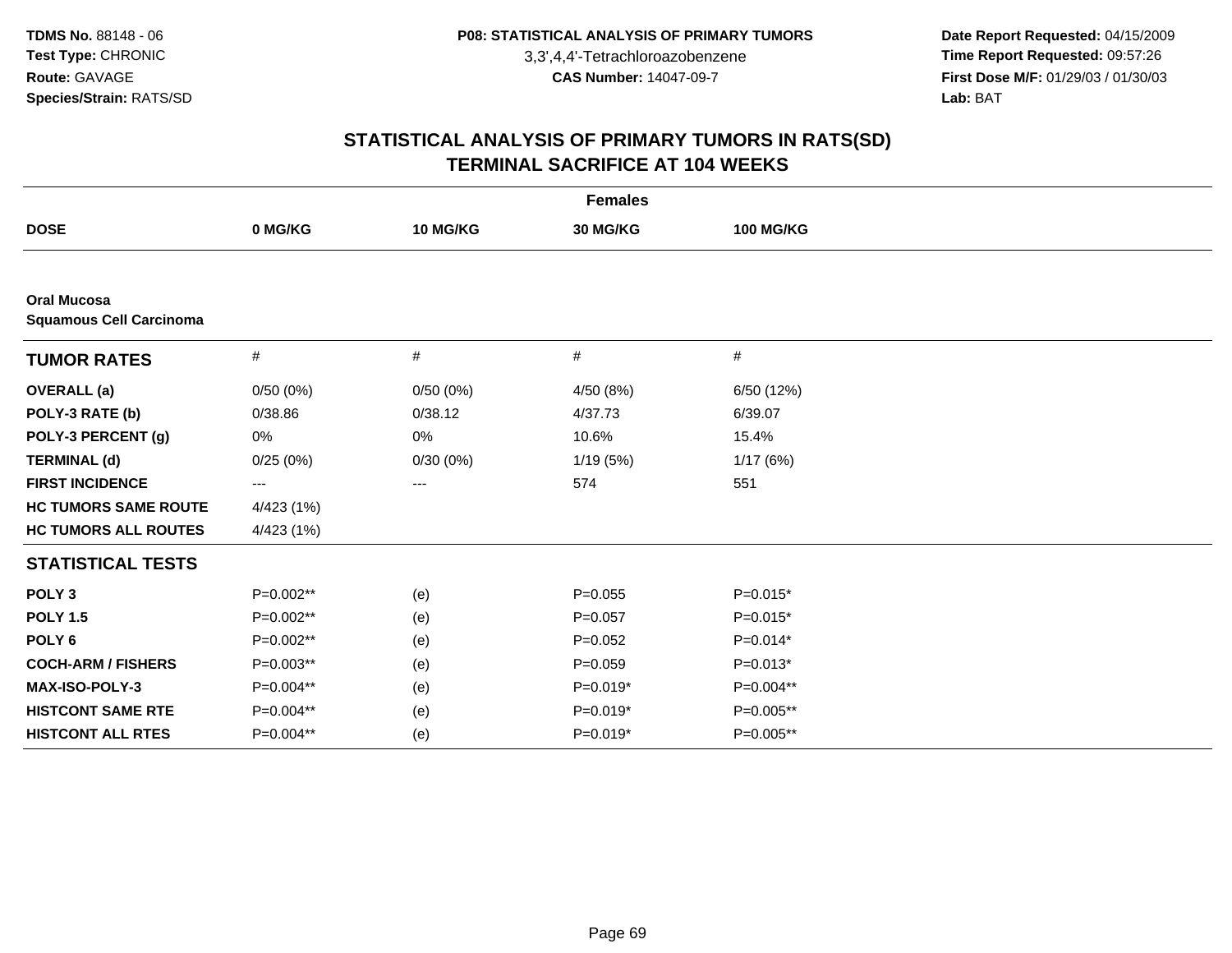**Date Report Requested:** 04/15/2009 **Time Report Requested:** 09:57:26 **First Dose M/F:** 01/29/03 / 01/30/03<br>Lab: BAT **Lab:** BAT

| <b>Females</b>                 |              |             |             |                  |  |  |  |
|--------------------------------|--------------|-------------|-------------|------------------|--|--|--|
| <b>DOSE</b>                    | 0 MG/KG      | 10 MG/KG    | 30 MG/KG    | <b>100 MG/KG</b> |  |  |  |
|                                |              |             |             |                  |  |  |  |
| Ovary<br><b>Thecoma Benign</b> |              |             |             |                  |  |  |  |
| <b>TUMOR RATES</b>             |              |             |             |                  |  |  |  |
| <b>OVERALL</b> (a)             | 0/50(0%)     | 1/50(2%)    | 2/50(4%)    | 0/50(0%)         |  |  |  |
| POLY-3 RATE (b)                | 0/38.86      | 1/38.12     | 2/36.72     | 0/37.78          |  |  |  |
| POLY-3 PERCENT (g)             | 0%           | 2.6%        | 5.5%        | 0%               |  |  |  |
| <b>TERMINAL (d)</b>            | 0/25(0%)     | 1/30(3%)    | 2/19 (11%)  | 0/17(0%)         |  |  |  |
| <b>FIRST INCIDENCE</b>         | $\cdots$     | 727(T)      | 727(T)      | ---              |  |  |  |
| <b>HC TUMORS SAME ROUTE</b>    | 0/419(0%)    |             |             |                  |  |  |  |
| <b>HC TUMORS ALL ROUTES</b>    | 0/419(0%)    |             |             |                  |  |  |  |
| <b>STATISTICAL TESTS</b>       |              |             |             |                  |  |  |  |
| POLY <sub>3</sub>              | P=0.509N     | $P=0.496$   | $P = 0.224$ | (e)              |  |  |  |
| <b>POLY 1.5</b>                | $P = 0.502N$ | $P=0.495$   | $P = 0.230$ | (e)              |  |  |  |
| POLY <sub>6</sub>              | P=0.525N     | $P = 0.502$ | $P = 0.214$ | (e)              |  |  |  |
| <b>COCH-ARM / FISHERS</b>      | P=0.500N     | $P = 0.500$ | $P=0.247$   | (e)              |  |  |  |
| <b>MAX-ISO-POLY-3</b>          | $P = 0.327$  | $P = 0.158$ | $P = 0.075$ | (e)              |  |  |  |
| <b>HISTCONT SAME RTE</b>       | (h)          | (h)         | (h)         | (e)              |  |  |  |
| <b>HISTCONT ALL RTES</b>       | (h)          | (h)         | (h)         | (e)              |  |  |  |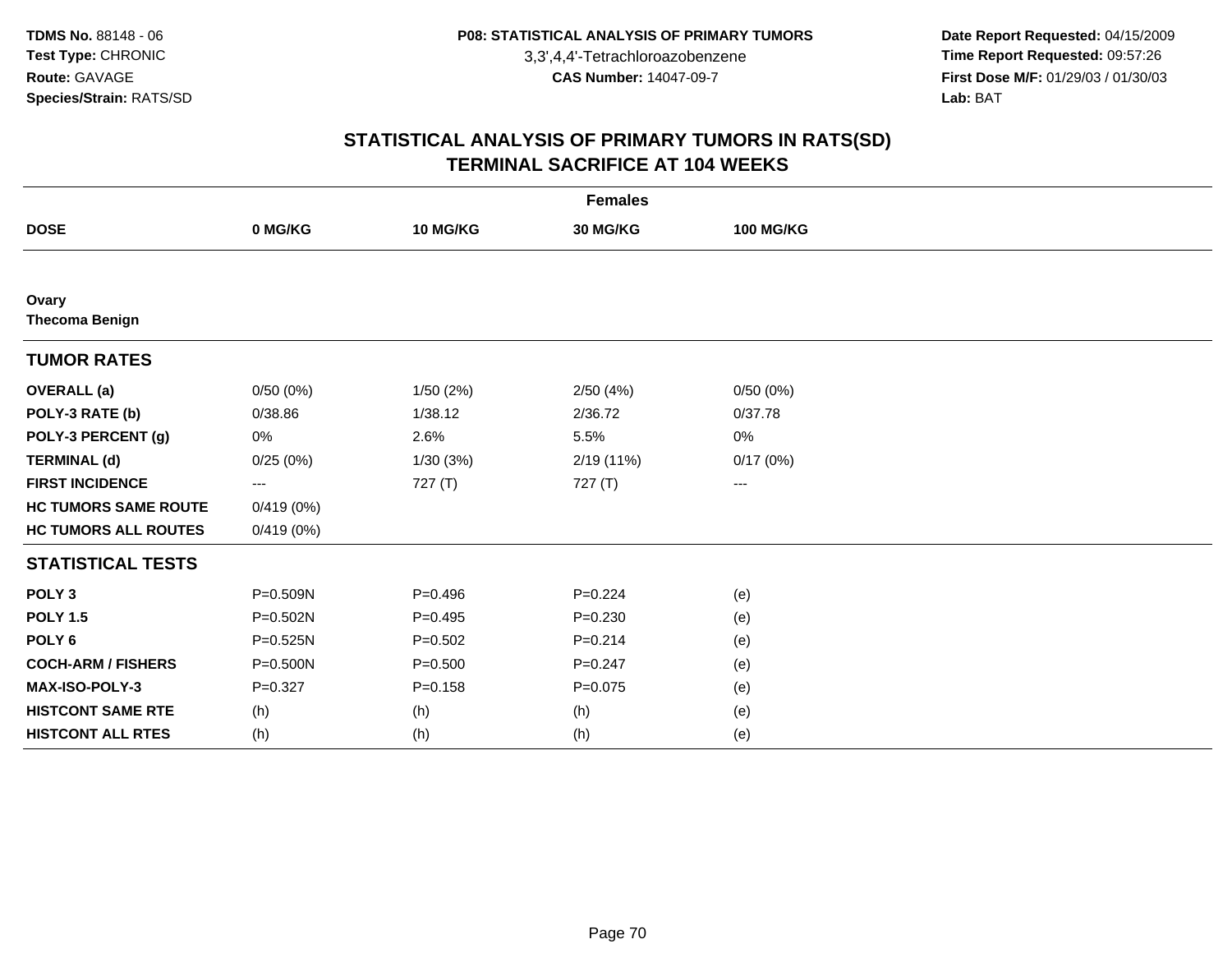**Date Report Requested:** 04/15/2009 **Time Report Requested:** 09:57:26 **First Dose M/F:** 01/29/03 / 01/30/03<br>Lab: BAT **Lab:** BAT

| <b>Females</b>              |                        |          |          |                        |  |  |  |  |  |
|-----------------------------|------------------------|----------|----------|------------------------|--|--|--|--|--|
| <b>DOSE</b>                 | 0 MG/KG                | 10 MG/KG | 30 MG/KG | <b>100 MG/KG</b>       |  |  |  |  |  |
|                             |                        |          |          |                        |  |  |  |  |  |
| <b>Pancreas</b><br>Adenoma  |                        |          |          |                        |  |  |  |  |  |
| <b>TUMOR RATES</b>          |                        |          |          |                        |  |  |  |  |  |
| <b>OVERALL</b> (a)          | 0/50(0%)               | 0/49(0%) | 0/49(0%) | 0/49(0%)               |  |  |  |  |  |
| POLY-3 RATE (b)             | 0/38.86                | 0/38.11  | 0/36.56  | 0/37.70                |  |  |  |  |  |
| POLY-3 PERCENT (g)          | 0%                     | 0%       | $0\%$    | 0%                     |  |  |  |  |  |
| <b>TERMINAL (d)</b>         | 0/25(0%)               | 0/30(0%) | 0/19(0%) | 0/17(0%)               |  |  |  |  |  |
| <b>FIRST INCIDENCE</b>      | $\qquad \qquad \cdots$ | $\cdots$ | ---      | $\qquad \qquad \cdots$ |  |  |  |  |  |
| <b>HC TUMORS SAME ROUTE</b> | 1/418(0%)              |          |          |                        |  |  |  |  |  |
| <b>HC TUMORS ALL ROUTES</b> | 1/418(0%)              |          |          |                        |  |  |  |  |  |
| <b>STATISTICAL TESTS</b>    |                        |          |          |                        |  |  |  |  |  |
| POLY <sub>3</sub>           | (e)                    | (e)      | (e)      | (e)                    |  |  |  |  |  |
| <b>POLY 1.5</b>             | (e)                    | (e)      | (e)      | (e)                    |  |  |  |  |  |
| POLY <sub>6</sub>           | (e)                    | (e)      | (e)      | (e)                    |  |  |  |  |  |
| <b>COCH-ARM / FISHERS</b>   | (e)                    | (e)      | (e)      | (e)                    |  |  |  |  |  |
| MAX-ISO-POLY-3              | (e)                    | (e)      | (e)      | (e)                    |  |  |  |  |  |
| <b>HISTCONT SAME RTE</b>    | (e)                    | (e)      | (e)      | (e)                    |  |  |  |  |  |
| <b>HISTCONT ALL RTES</b>    | (e)                    | (e)      | (e)      | (e)                    |  |  |  |  |  |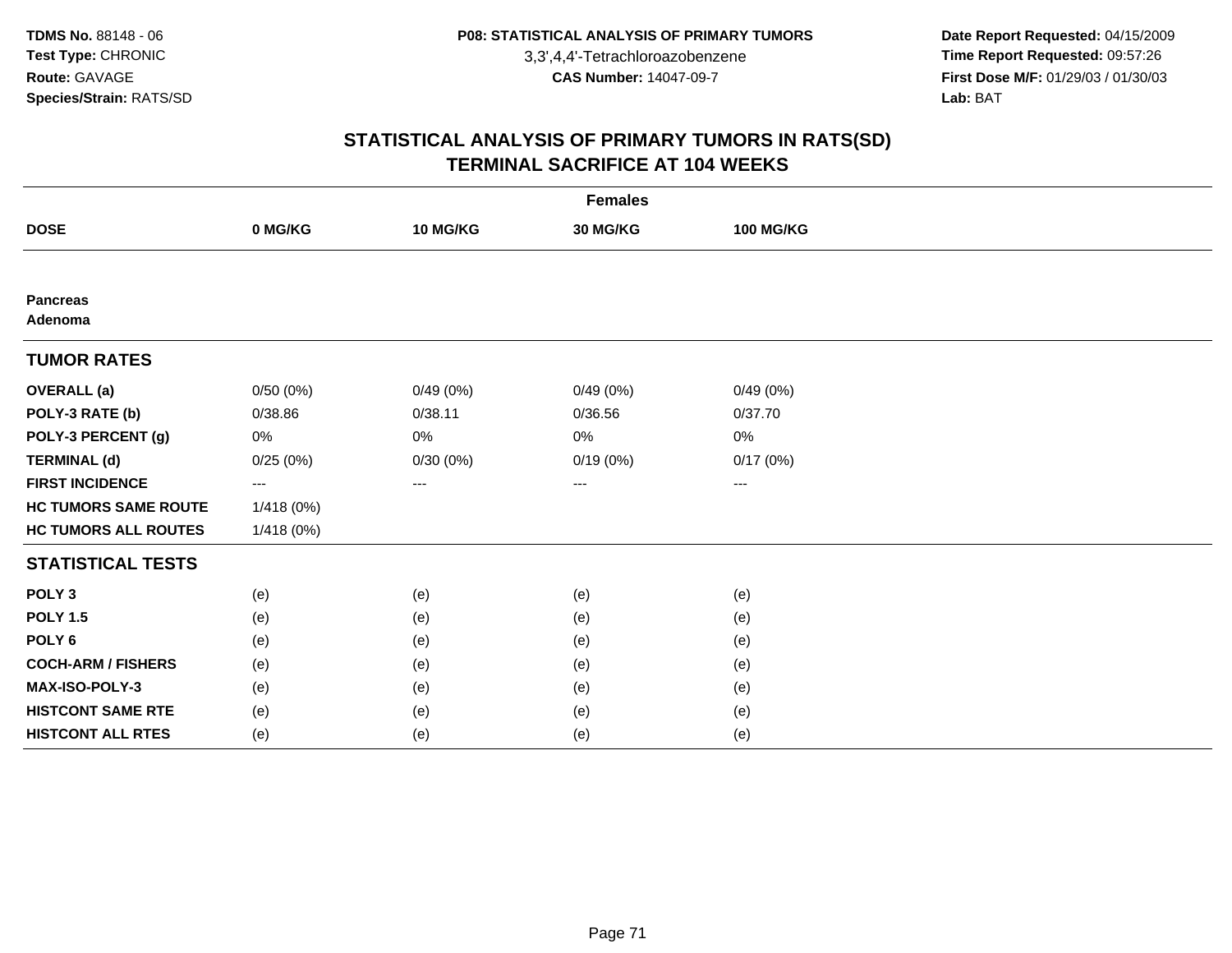**Date Report Requested:** 04/15/2009 **Time Report Requested:** 09:57:26 **First Dose M/F:** 01/29/03 / 01/30/03<br>Lab: BAT **Lab:** BAT

| <b>Females</b>                                 |            |              |             |                  |  |  |  |  |
|------------------------------------------------|------------|--------------|-------------|------------------|--|--|--|--|
| <b>DOSE</b>                                    | 0 MG/KG    | 10 MG/KG     | 30 MG/KG    | <b>100 MG/KG</b> |  |  |  |  |
|                                                |            |              |             |                  |  |  |  |  |
| <b>Pancreas</b><br><b>Carcinoma or Adenoma</b> |            |              |             |                  |  |  |  |  |
| <b>TUMOR RATES</b>                             |            |              |             |                  |  |  |  |  |
| <b>OVERALL</b> (a)                             | 1/50(2%)   | 0/49(0%)     | 1/49(2%)    | 0/49(0%)         |  |  |  |  |
| POLY-3 RATE (b)                                | 1/38.86    | 0/38.11      | 1/37.02     | 0/37.70          |  |  |  |  |
| POLY-3 PERCENT (g)                             | 2.6%       | 0%           | 2.7%        | 0%               |  |  |  |  |
| <b>TERMINAL (d)</b>                            | 1/25(4%)   | 0/30(0%)     | 0/19(0%)    | 0/17(0%)         |  |  |  |  |
| <b>FIRST INCIDENCE</b>                         | 727 (T)    | ---          | 593         | ---              |  |  |  |  |
| <b>HC TUMORS SAME ROUTE</b>                    | 1/418 (0%) |              |             |                  |  |  |  |  |
| <b>HC TUMORS ALL ROUTES</b>                    | 1/418(0%)  |              |             |                  |  |  |  |  |
| <b>STATISTICAL TESTS</b>                       |            |              |             |                  |  |  |  |  |
| POLY <sub>3</sub>                              | P=0.468N   | P=0.504N     | $P = 0.751$ | P=0.506N         |  |  |  |  |
| <b>POLY 1.5</b>                                | P=0.464N   | P=0.506N     | $P=0.753$   | $P = 0.504N$     |  |  |  |  |
| POLY <sub>6</sub>                              | P=0.480N   | P=0.498N     | $P=0.744$   | $P = 0.513N$     |  |  |  |  |
| <b>COCH-ARM / FISHERS</b>                      | P=0.466N   | P=0.505N     | $P=0.747$   | $P = 0.505N$     |  |  |  |  |
| MAX-ISO-POLY-3                                 | P=0.268N   | $P = 0.162N$ | $P=0.486$   | P=0.164N         |  |  |  |  |
| <b>HISTCONT SAME RTE</b>                       | (h)        | (h)          | (h)         | (h)              |  |  |  |  |
| <b>HISTCONT ALL RTES</b>                       | (h)        | (h)          | (h)         | (h)              |  |  |  |  |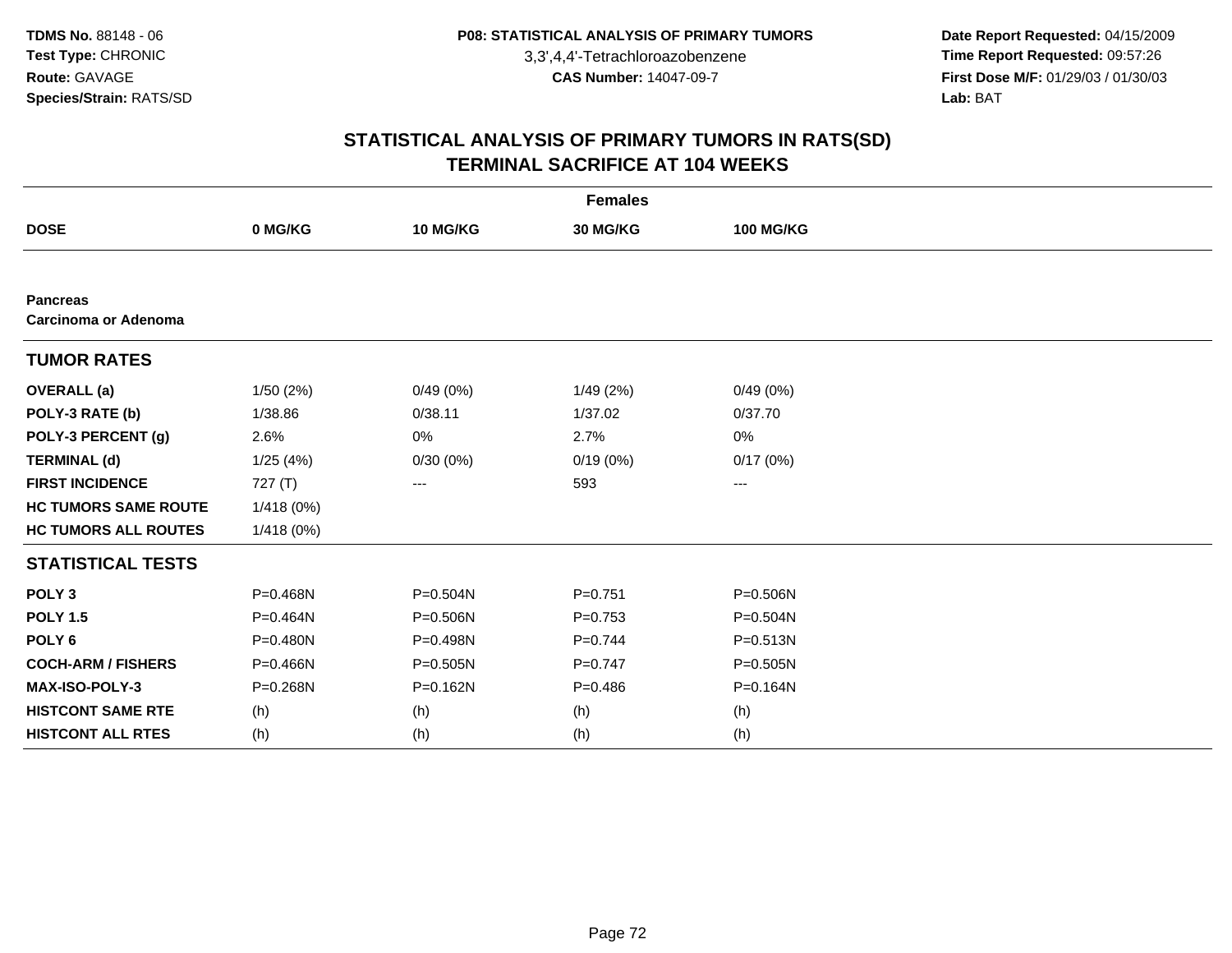**Date Report Requested:** 04/15/2009 **Time Report Requested:** 09:57:26 **First Dose M/F:** 01/29/03 / 01/30/03<br>Lab: BAT **Lab:** BAT

| <b>Females</b>                                                       |               |             |              |                  |  |  |
|----------------------------------------------------------------------|---------------|-------------|--------------|------------------|--|--|
| <b>DOSE</b>                                                          | 0 MG/KG       | 10 MG/KG    | 30 MG/KG     | <b>100 MG/KG</b> |  |  |
|                                                                      |               |             |              |                  |  |  |
| <b>Pituitary Gland: Pars Distalis or Unspecified Site</b><br>Adenoma |               |             |              |                  |  |  |
| <b>TUMOR RATES</b>                                                   |               |             |              |                  |  |  |
| <b>OVERALL</b> (a)                                                   | 13/50 (26%)   | 11/50 (22%) | 4/50 (8%)    | 6/50 (12%)       |  |  |
| POLY-3 RATE (b)                                                      | 13/39.56      | 11/38.21    | 4/37.40      | 6/38.41          |  |  |
| POLY-3 PERCENT (g)                                                   | 32.9%         | 28.8%       | 10.7%        | 15.6%            |  |  |
| <b>TERMINAL (d)</b>                                                  | 10/25 (40%)   | 10/30 (33%) | 1/19(5%)     | 4/17(24%)        |  |  |
| <b>FIRST INCIDENCE</b>                                               | 636           | 705         | 611          | 608              |  |  |
| <b>HC TUMORS SAME ROUTE</b>                                          | 170/421 (40%) |             |              |                  |  |  |
| <b>HC TUMORS ALL ROUTES</b>                                          | 170/421 (40%) |             |              |                  |  |  |
| <b>STATISTICAL TESTS</b>                                             |               |             |              |                  |  |  |
| POLY <sub>3</sub>                                                    | P=0.050N*     | $P=0.442N$  | P=0.016N*    | $P = 0.061N$     |  |  |
| <b>POLY 1.5</b>                                                      | P=0.050N*     | P=0.442N    | P=0.015N*    | P=0.059N         |  |  |
| POLY <sub>6</sub>                                                    | $P = 0.057N$  | $P=0.424N$  | $P=0.019N^*$ | P=0.068N         |  |  |
| <b>COCH-ARM / FISHERS</b>                                            | P=0.059N      | P=0.408N    | P=0.016N*    | P=0.062N         |  |  |
| MAX-ISO-POLY-3                                                       | P=0.026N*     | P=0.348N    | P=0.009N**   | P=0.036N*        |  |  |
| <b>HISTCONT SAME RTE</b>                                             | (h)           | (h)         | (h)          | (h)              |  |  |
| <b>HISTCONT ALL RTES</b>                                             | (h)           | (h)         | (h)          | (h)              |  |  |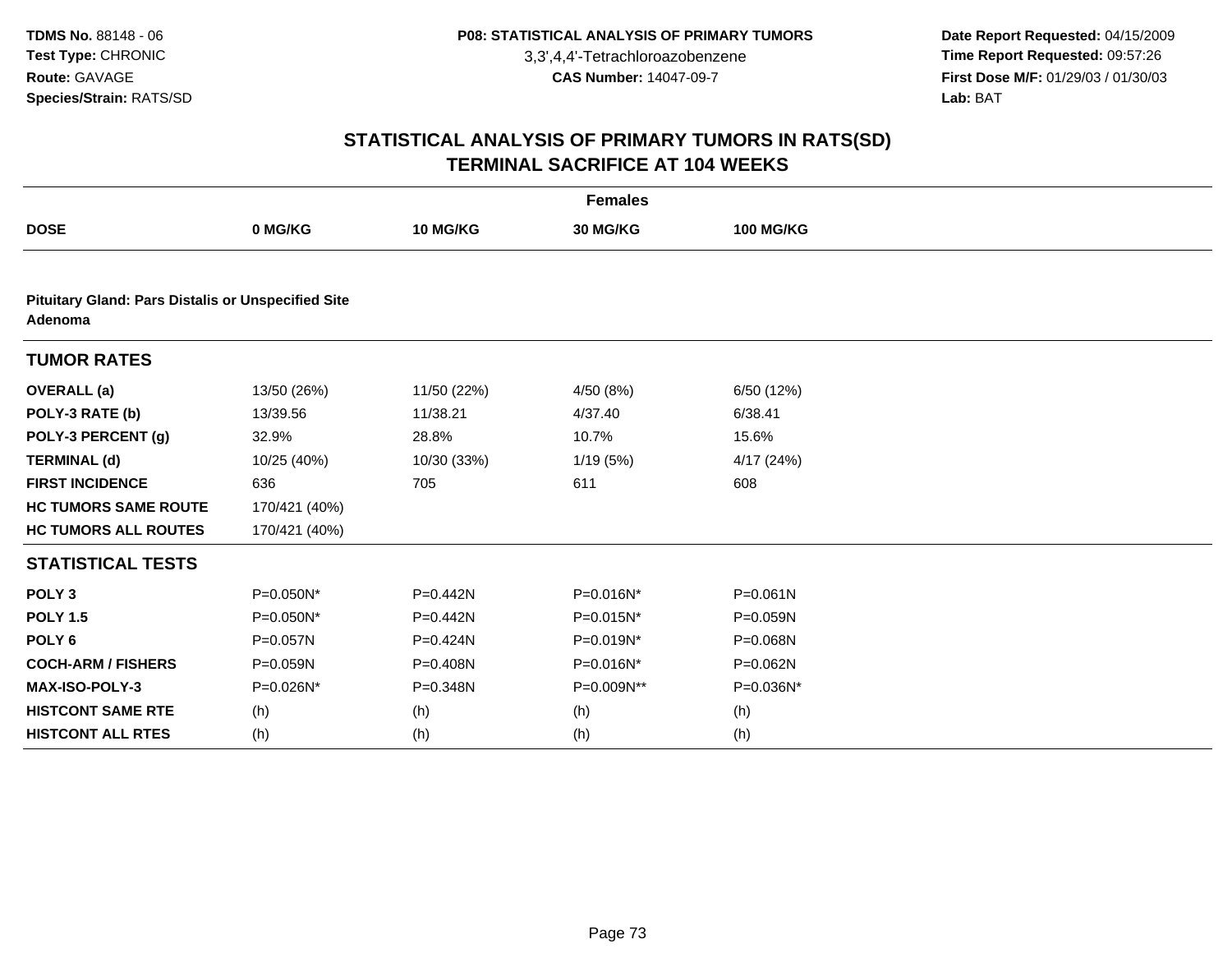**Date Report Requested:** 04/15/2009 **Time Report Requested:** 09:57:26 **First Dose M/F:** 01/29/03 / 01/30/03<br>Lab: BAT **Lab:** BAT

| <b>Females</b>                                        |           |          |          |                  |  |  |  |
|-------------------------------------------------------|-----------|----------|----------|------------------|--|--|--|
| <b>DOSE</b>                                           | 0 MG/KG   | 10 MG/KG | 30 MG/KG | <b>100 MG/KG</b> |  |  |  |
|                                                       |           |          |          |                  |  |  |  |
| <b>Salivary Glands</b><br><b>Schwannoma Malignant</b> |           |          |          |                  |  |  |  |
| <b>TUMOR RATES</b>                                    |           |          |          |                  |  |  |  |
| <b>OVERALL</b> (a)                                    | 0/50(0%)  | 0/49(0%) | 0/50(0%) | 0/49(0%)         |  |  |  |
| POLY-3 RATE (b)                                       | 0/38.86   | 0/38.00  | 0/36.72  | 0/36.78          |  |  |  |
| POLY-3 PERCENT (g)                                    | 0%        | 0%       | 0%       | 0%               |  |  |  |
| <b>TERMINAL (d)</b>                                   | 0/25(0%)  | 0/30(0%) | 0/19(0%) | 0/16(0%)         |  |  |  |
| <b>FIRST INCIDENCE</b>                                | $\cdots$  | ---      | $---$    | $\cdots$         |  |  |  |
| <b>HC TUMORS SAME ROUTE</b>                           | 0/416(0%) |          |          |                  |  |  |  |
| <b>HC TUMORS ALL ROUTES</b>                           | 0/416(0%) |          |          |                  |  |  |  |
| <b>STATISTICAL TESTS</b>                              |           |          |          |                  |  |  |  |
| POLY <sub>3</sub>                                     | (e)       | (e)      | (e)      | (e)              |  |  |  |
| <b>POLY 1.5</b>                                       | (e)       | (e)      | (e)      | (e)              |  |  |  |
| POLY <sub>6</sub>                                     | (e)       | (e)      | (e)      | (e)              |  |  |  |
| <b>COCH-ARM / FISHERS</b>                             | (e)       | (e)      | (e)      | (e)              |  |  |  |
| MAX-ISO-POLY-3                                        | (e)       | (e)      | (e)      | (e)              |  |  |  |
| <b>HISTCONT SAME RTE</b>                              | (e)       | (e)      | (e)      | (e)              |  |  |  |
| <b>HISTCONT ALL RTES</b>                              | (e)       | (e)      | (e)      | (e)              |  |  |  |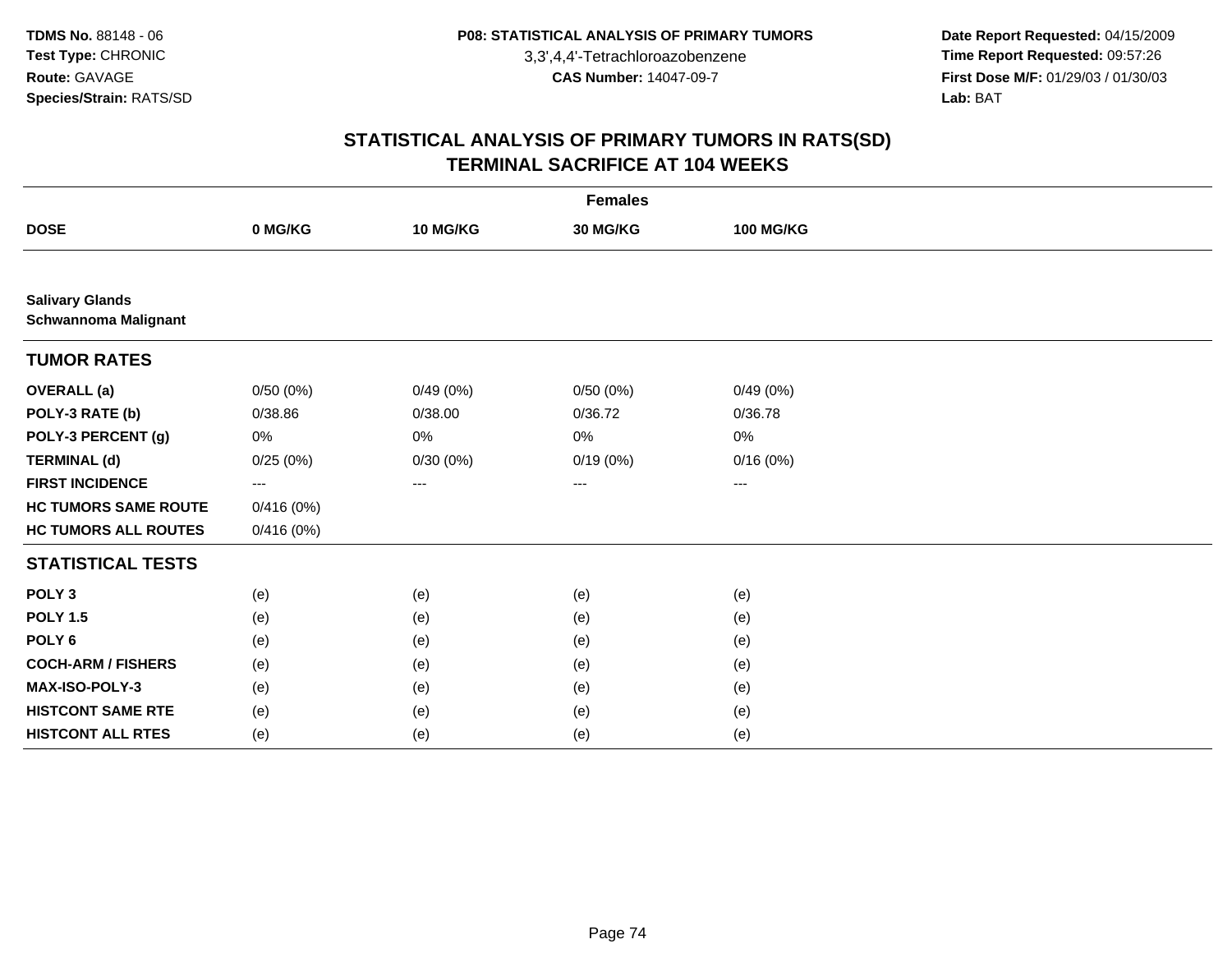**Date Report Requested:** 04/15/2009 **Time Report Requested:** 09:57:26 **First Dose M/F:** 01/29/03 / 01/30/03<br>Lab: BAT **Lab:** BAT

| <b>Females</b>                           |             |          |          |                  |  |  |
|------------------------------------------|-------------|----------|----------|------------------|--|--|
| <b>DOSE</b>                              | 0 MG/KG     | 10 MG/KG | 30 MG/KG | <b>100 MG/KG</b> |  |  |
|                                          |             |          |          |                  |  |  |
| <b>Skin</b><br><b>Basal Cell Adenoma</b> |             |          |          |                  |  |  |
| <b>TUMOR RATES</b>                       | $\#$        | #        | $\#$     | #                |  |  |
| <b>OVERALL</b> (a)                       | 0/50(0%)    | 0/50(0%) | 0/50(0%) | 1/50(2%)         |  |  |
| POLY-3 RATE (b)                          | 0/38.86     | 0/38.12  | 0/36.72  | 1/37.87          |  |  |
| POLY-3 PERCENT (g)                       | 0%          | 0%       | $0\%$    | 2.6%             |  |  |
| <b>TERMINAL (d)</b>                      | 0/25(0%)    | 0/30(0%) | 0/19(0%) | 0/17(0%)         |  |  |
| <b>FIRST INCIDENCE</b>                   | $---$       | ---      | ---      | 705              |  |  |
| <b>HC TUMORS SAME ROUTE</b>              | 1/423(0%)   |          |          |                  |  |  |
| <b>HC TUMORS ALL ROUTES</b>              | 1/423(0%)   |          |          |                  |  |  |
| <b>STATISTICAL TESTS</b>                 |             |          |          |                  |  |  |
| POLY <sub>3</sub>                        | $P = 0.218$ | (e)      | (e)      | $P=0.495$        |  |  |
| <b>POLY 1.5</b>                          | $P = 0.221$ | (e)      | (e)      | $P=0.498$        |  |  |
| POLY <sub>6</sub>                        | $P = 0.211$ | (e)      | (e)      | $P=0.489$        |  |  |
| <b>COCH-ARM / FISHERS</b>                | $P=0.221$   | (e)      | (e)      | $P = 0.500$      |  |  |
| MAX-ISO-POLY-3                           | $P = 0.126$ | (e)      | (e)      | $P = 0.158$      |  |  |
| <b>HISTCONT SAME RTE</b>                 | (e)         | (e)      | (e)      | (e)              |  |  |
| <b>HISTCONT ALL RTES</b>                 | (e)         | (e)      | (e)      | (e)              |  |  |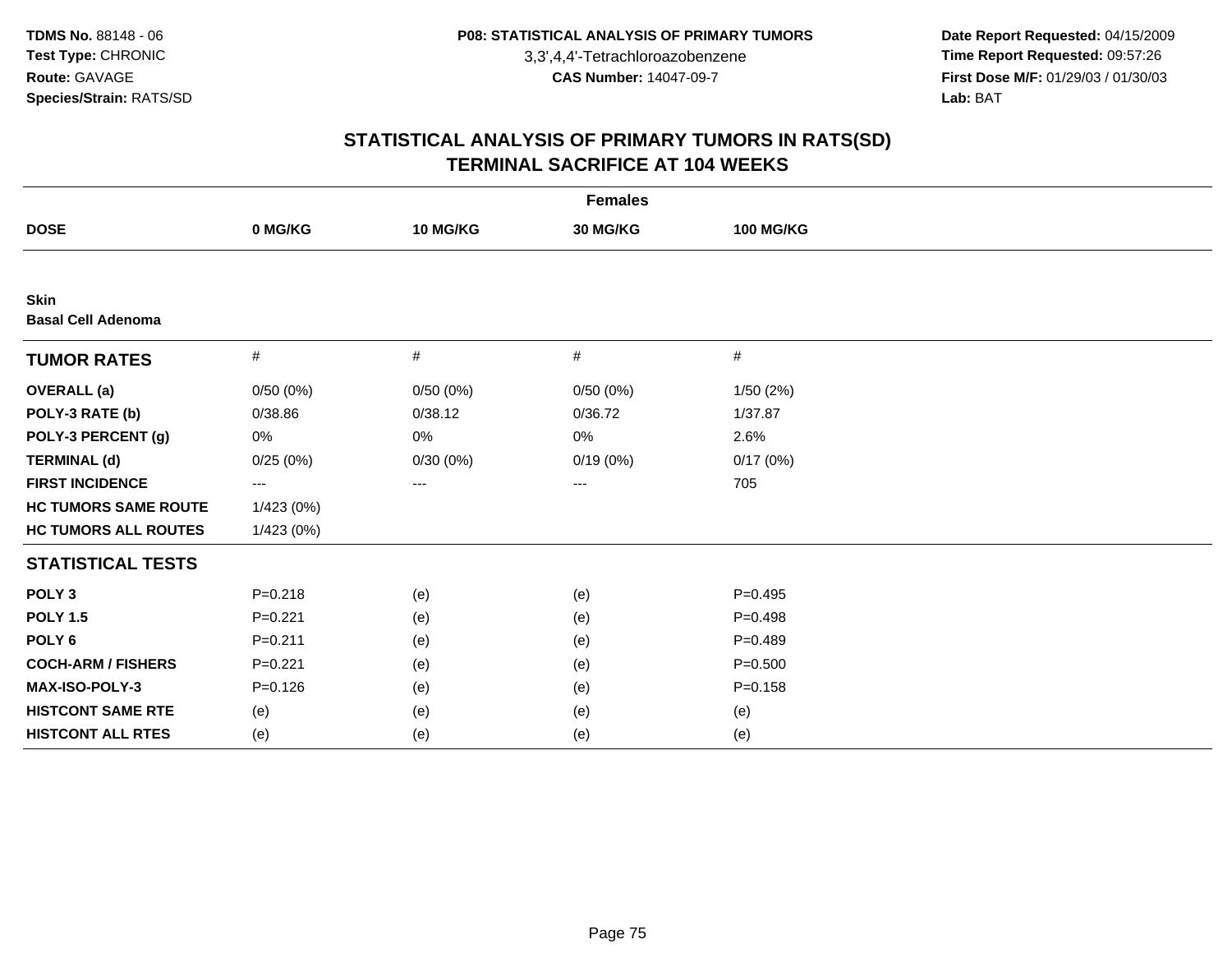**Date Report Requested:** 04/15/2009 **Time Report Requested:** 09:57:26 **First Dose M/F:** 01/29/03 / 01/30/03<br>Lab: BAT **Lab:** BAT

|                                                                                    |             |          | <b>Females</b> |                  |  |
|------------------------------------------------------------------------------------|-------------|----------|----------------|------------------|--|
| <b>DOSE</b>                                                                        | 0 MG/KG     | 10 MG/KG | 30 MG/KG       | <b>100 MG/KG</b> |  |
|                                                                                    |             |          |                |                  |  |
| <b>Skin</b><br>Basal Cell Adenoma, Basosquamous Tumor Benign, or Trichoepithelioma |             |          |                |                  |  |
| <b>TUMOR RATES</b>                                                                 | $\#$        | $\#$     | $\#$           | $\#$             |  |
| <b>OVERALL</b> (a)                                                                 | 0/50(0%)    | 0/50(0%) | 0/50(0%)       | 1/50(2%)         |  |
| POLY-3 RATE (b)                                                                    | 0/38.86     | 0/38.12  | 0/36.72        | 1/37.87          |  |
| POLY-3 PERCENT (g)                                                                 | 0%          | 0%       | 0%             | 2.6%             |  |
| <b>TERMINAL (d)</b>                                                                | 0/25(0%)    | 0/30(0%) | 0/19(0%)       | 0/17(0%)         |  |
| <b>FIRST INCIDENCE</b>                                                             | $--$        | $---$    | $---$          | 705              |  |
| <b>HC TUMORS SAME ROUTE</b>                                                        | 1/423 (0%)  |          |                |                  |  |
| <b>HC TUMORS ALL ROUTES</b>                                                        | 1/423 (0%)  |          |                |                  |  |
| <b>STATISTICAL TESTS</b>                                                           |             |          |                |                  |  |
| POLY <sub>3</sub>                                                                  | $P = 0.218$ | (e)      | (e)            | $P=0.495$        |  |
| <b>POLY 1.5</b>                                                                    | $P=0.221$   | (e)      | (e)            | $P = 0.498$      |  |
| POLY <sub>6</sub>                                                                  | $P = 0.211$ | (e)      | (e)            | $P=0.489$        |  |
| <b>COCH-ARM / FISHERS</b>                                                          | $P=0.221$   | (e)      | (e)            | $P = 0.500$      |  |
| MAX-ISO-POLY-3                                                                     | $P = 0.126$ | (e)      | (e)            | $P = 0.158$      |  |
| <b>HISTCONT SAME RTE</b>                                                           | (e)         | (e)      | (e)            | (e)              |  |
| <b>HISTCONT ALL RTES</b>                                                           | (e)         | (e)      | (e)            | (e)              |  |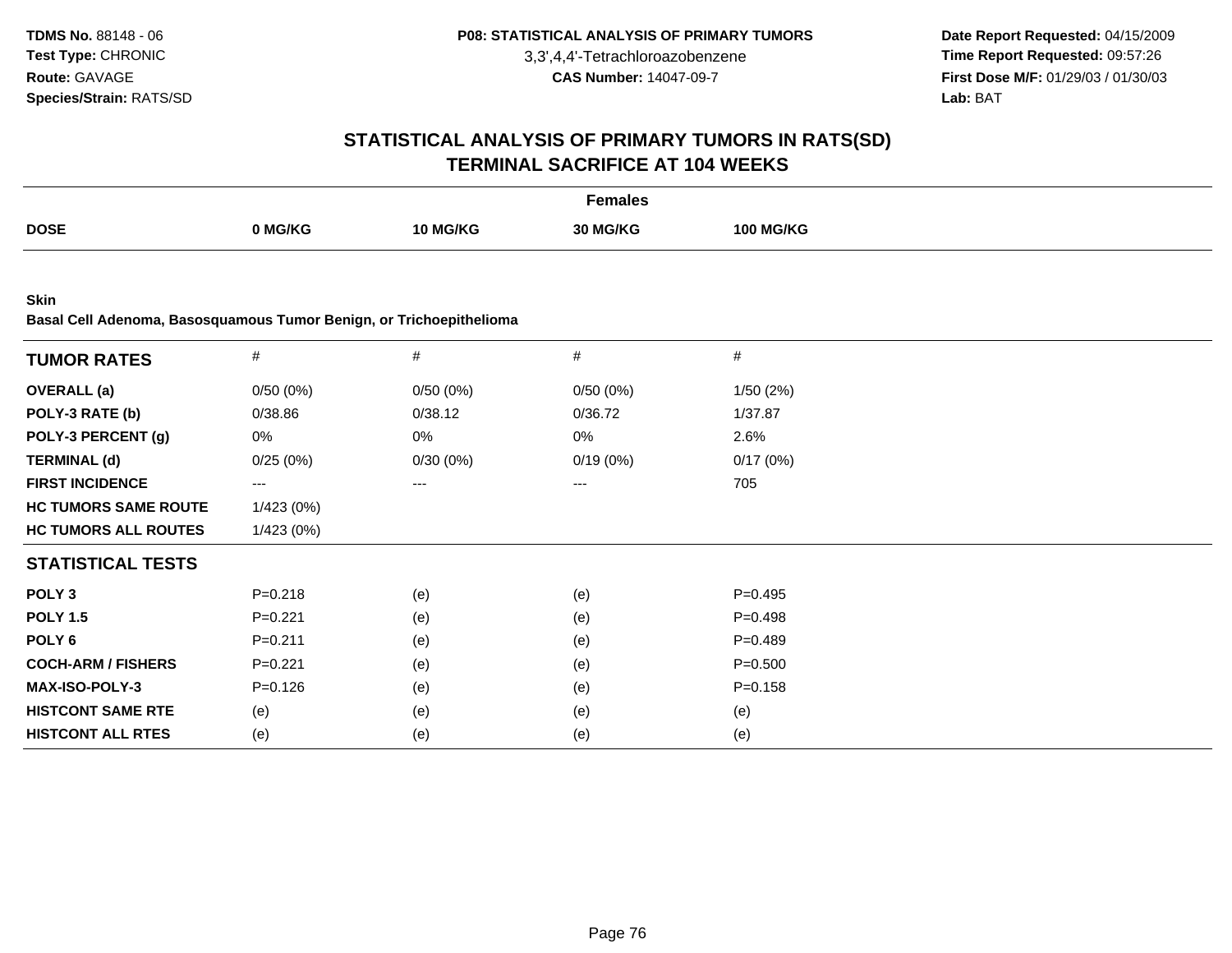**Date Report Requested:** 04/15/2009 **Time Report Requested:** 09:57:26 **First Dose M/F:** 01/29/03 / 01/30/03 Lab: BAT **Lab:** BAT

#### **STATISTICAL ANALYSIS OF PRIMARY TUMORS IN RATS(SD)TERMINAL SACRIFICE AT 104 WEEKS**

|             |         |          | <del>-</del> emales |                  |
|-------------|---------|----------|---------------------|------------------|
| <b>DOSE</b> | 0 MG/KG | 10 MG/KG | <b>30 MG/KG</b>     | <b>100 MG/KG</b> |
|             |         |          |                     |                  |

**Skin**

**Basal Cell Carcinoma, Basal Cell Adenoma, Basosquamous Tumor (benign, malignant or NOS), or Trichoepithelioma**

| <b>TUMOR RATES</b>          | $\#$                   | $\#$     | #                 | #           |
|-----------------------------|------------------------|----------|-------------------|-------------|
| <b>OVERALL</b> (a)          | 0/50(0%)               | 0/50(0%) | 0/50(0%)          | 1/50(2%)    |
| POLY-3 RATE (b)             | 0/38.86                | 0/38.12  | 0/36.72           | 1/37.87     |
| POLY-3 PERCENT (g)          | 0%                     | 0%       | 0%                | 2.6%        |
| <b>TERMINAL (d)</b>         | 0/25(0%)               | 0/30(0%) | 0/19(0%)          | 0/17(0%)    |
| <b>FIRST INCIDENCE</b>      | $\qquad \qquad \cdots$ | $---$    | $\qquad \qquad -$ | 705         |
| <b>HC TUMORS SAME ROUTE</b> | 2/423(1%)              |          |                   |             |
| <b>HC TUMORS ALL ROUTES</b> | 2/423(1%)              |          |                   |             |
| <b>STATISTICAL TESTS</b>    |                        |          |                   |             |
| POLY <sub>3</sub>           | $P = 0.218$            | (e)      | (e)               | $P=0.495$   |
| <b>POLY 1.5</b>             | $P=0.221$              | (e)      | (e)               | $P = 0.498$ |
| POLY 6                      | $P=0.211$              | (e)      | (e)               | $P=0.489$   |
| <b>COCH-ARM / FISHERS</b>   | $P=0.221$              | (e)      | (e)               | $P = 0.500$ |
| <b>MAX-ISO-POLY-3</b>       | $P = 0.126$            | (e)      | (e)               | $P = 0.158$ |
| <b>HISTCONT SAME RTE</b>    | (e)                    | (e)      | (e)               | (e)         |
| <b>HISTCONT ALL RTES</b>    | (e)                    | (e)      | (e)               | (e)         |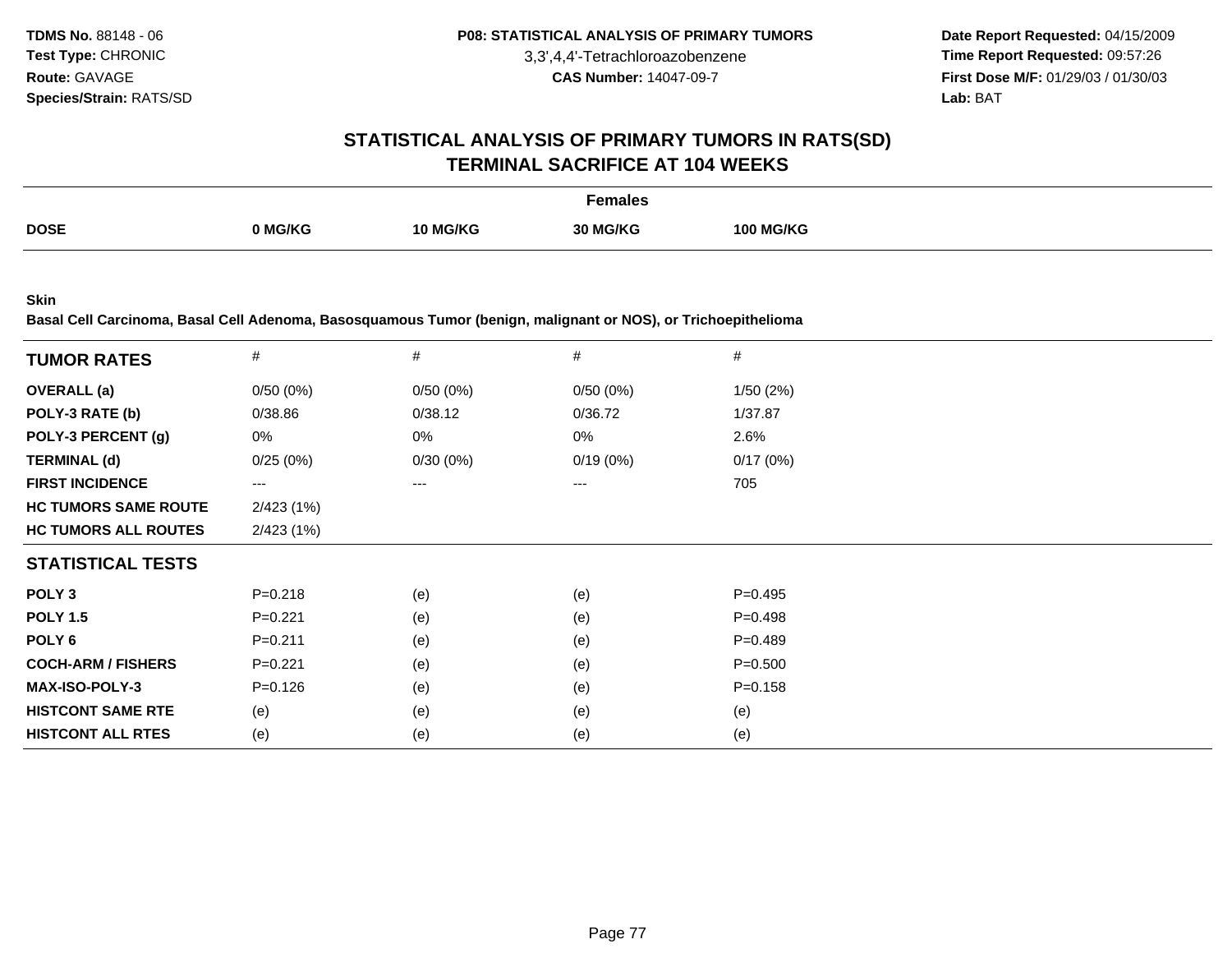**Date Report Requested:** 04/15/2009 **Time Report Requested:** 09:57:26 **First Dose M/F:** 01/29/03 / 01/30/03 Lab: BAT **Lab:** BAT

#### **STATISTICAL ANALYSIS OF PRIMARY TUMORS IN RATS(SD)TERMINAL SACRIFICE AT 104 WEEKS**

|             |         |                 | Females         |                  |
|-------------|---------|-----------------|-----------------|------------------|
| <b>DOSE</b> | 0 MG/KG | <b>10 MG/KG</b> | <b>30 MG/KG</b> | <b>100 MG/KG</b> |

**Skin**

**Basal or Sq. Cell Carcinoma, Carcinoma, Basosq. Tumor (M or B), Basal Cell Adenoma, Adenoma, Papilloma, Sq Papilloma, Keratoacanthoma, Trichoepithelioma**

| <b>TUMOR RATES</b>          | #           | #        | #        | #           |  |
|-----------------------------|-------------|----------|----------|-------------|--|
| <b>OVERALL</b> (a)          | 0/50(0%)    | 0/50(0%) | 0/50(0%) | 1/50(2%)    |  |
| POLY-3 RATE (b)             | 0/38.86     | 0/38.12  | 0/36.72  | 1/37.87     |  |
| POLY-3 PERCENT (g)          | 0%          | 0%       | 0%       | 2.6%        |  |
| <b>TERMINAL (d)</b>         | 0/25(0%)    | 0/30(0%) | 0/19(0%) | 0/17(0%)    |  |
| <b>FIRST INCIDENCE</b>      | ---         | ---      | ---      | 705         |  |
| <b>HC TUMORS SAME ROUTE</b> | 5/423 (1%)  |          |          |             |  |
| <b>HC TUMORS ALL ROUTES</b> | 5/423 (1%)  |          |          |             |  |
| <b>STATISTICAL TESTS</b>    |             |          |          |             |  |
| POLY <sub>3</sub>           | $P = 0.218$ | (e)      | (e)      | $P = 0.495$ |  |
| <b>POLY 1.5</b>             | $P=0.221$   | (e)      | (e)      | $P = 0.498$ |  |
| POLY 6                      | $P = 0.211$ | (e)      | (e)      | $P = 0.489$ |  |
| <b>COCH-ARM / FISHERS</b>   | $P=0.221$   | (e)      | (e)      | $P = 0.500$ |  |
| <b>MAX-ISO-POLY-3</b>       | $P = 0.126$ | (e)      | (e)      | $P = 0.158$ |  |
| <b>HISTCONT SAME RTE</b>    | (e)         | (e)      | (e)      | (e)         |  |
| <b>HISTCONT ALL RTES</b>    | (e)         | (e)      | (e)      | (e)         |  |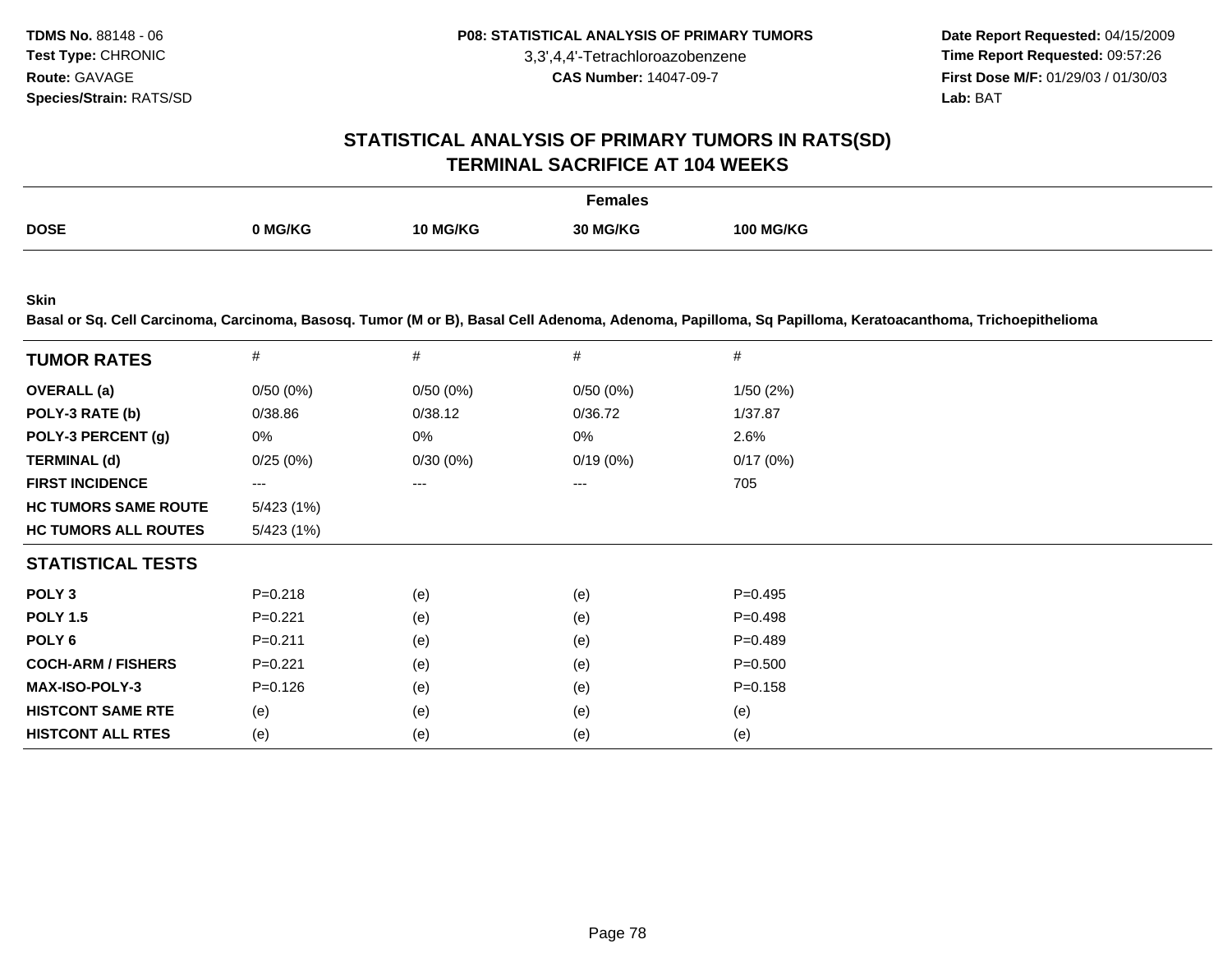**Date Report Requested:** 04/15/2009 **Time Report Requested:** 09:57:26 **First Dose M/F:** 01/29/03 / 01/30/03<br>Lab: BAT **Lab:** BAT

| <b>Females</b>              |                         |                                          |          |                  |  |  |  |
|-----------------------------|-------------------------|------------------------------------------|----------|------------------|--|--|--|
| <b>DOSE</b>                 | 0 MG/KG                 | 10 MG/KG                                 | 30 MG/KG | <b>100 MG/KG</b> |  |  |  |
|                             |                         |                                          |          |                  |  |  |  |
| <b>Skin</b><br>Fibroma      |                         |                                          |          |                  |  |  |  |
| <b>TUMOR RATES</b>          | $\#$                    | #                                        | $\#$     | #                |  |  |  |
| <b>OVERALL</b> (a)          | 0/50(0%)                | 0/50(0%)                                 | 0/50(0%) | 0/50(0%)         |  |  |  |
| POLY-3 RATE (b)             | 0/38.86                 | 0/38.12                                  | 0/36.72  | 0/37.78          |  |  |  |
| POLY-3 PERCENT (g)          | 0%                      | 0%                                       | 0%       | 0%               |  |  |  |
| <b>TERMINAL (d)</b>         | 0/25(0%)                | 0/30(0%)                                 | 0/19(0%) | 0/17(0%)         |  |  |  |
| <b>FIRST INCIDENCE</b>      | $\qquad \qquad -\qquad$ | $\hspace{0.05cm} \ldots \hspace{0.05cm}$ | $\cdots$ | $---$            |  |  |  |
| <b>HC TUMORS SAME ROUTE</b> | 8/423 (2%)              |                                          |          |                  |  |  |  |
| <b>HC TUMORS ALL ROUTES</b> | 8/423 (2%)              |                                          |          |                  |  |  |  |
| <b>STATISTICAL TESTS</b>    |                         |                                          |          |                  |  |  |  |
| POLY <sub>3</sub>           | (e)                     | (e)                                      | (e)      | (e)              |  |  |  |
| <b>POLY 1.5</b>             | (e)                     | (e)                                      | (e)      | (e)              |  |  |  |
| POLY <sub>6</sub>           | (e)                     | (e)                                      | (e)      | (e)              |  |  |  |
| <b>COCH-ARM / FISHERS</b>   | (e)                     | (e)                                      | (e)      | (e)              |  |  |  |
| MAX-ISO-POLY-3              | (e)                     | (e)                                      | (e)      | (e)              |  |  |  |
| <b>HISTCONT SAME RTE</b>    | (e)                     | (e)                                      | (e)      | (e)              |  |  |  |
| <b>HISTCONT ALL RTES</b>    | (e)                     | (e)                                      | (e)      | (e)              |  |  |  |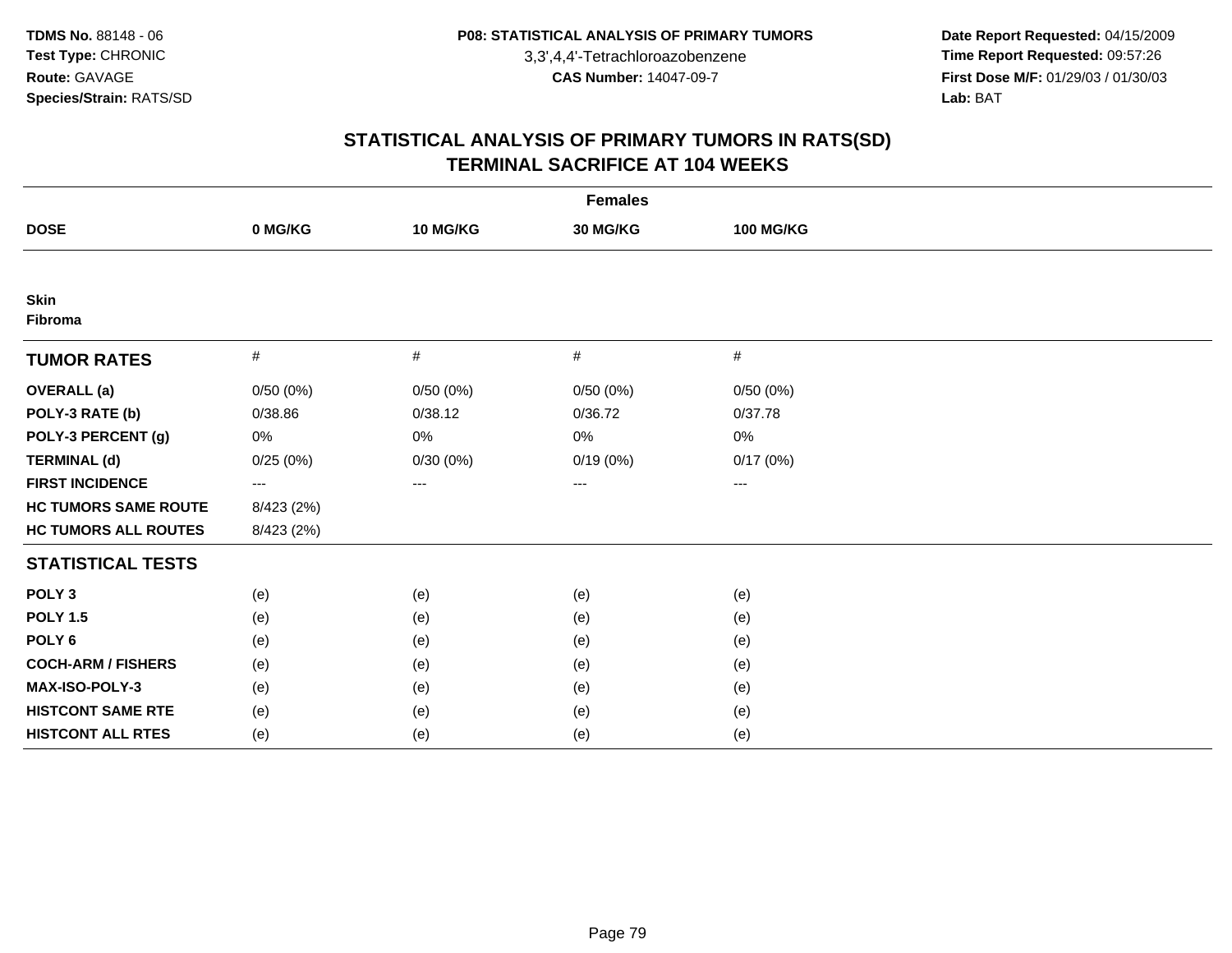**Date Report Requested:** 04/15/2009 **Time Report Requested:** 09:57:26 **First Dose M/F:** 01/29/03 / 01/30/03 Lab: BAT **Lab:** BAT

#### **STATISTICAL ANALYSIS OF PRIMARY TUMORS IN RATS(SD)TERMINAL SACRIFICE AT 104 WEEKS**

|             |         |                 | Females  |                  |
|-------------|---------|-----------------|----------|------------------|
| <b>DOSE</b> | 0 MG/KG | <b>10 MG/KG</b> | 30 MG/KG | <b>100 MG/KG</b> |

**Skin**

**Fibroma, Fibrosarcoma, Sarcoma, Myxoma, Myxosarcoma, or Fibrous Histiocytoma**

| <b>TUMOR RATES</b>          | $\#$                   | $\#$     | $\#$     | $\#$        |  |
|-----------------------------|------------------------|----------|----------|-------------|--|
| <b>OVERALL</b> (a)          | 0/50(0%)               | 0/50(0%) | 0/50(0%) | 1/50(2%)    |  |
| POLY-3 RATE (b)             | 0/38.86                | 0/38.12  | 0/36.72  | 1/38.00     |  |
| POLY-3 PERCENT (g)          | 0%                     | 0%       | 0%       | 2.6%        |  |
| <b>TERMINAL (d)</b>         | 0/25(0%)               | 0/30(0%) | 0/19(0%) | 0/17(0%)    |  |
| <b>FIRST INCIDENCE</b>      | $\qquad \qquad \cdots$ | ---      | ---      | 671         |  |
| <b>HC TUMORS SAME ROUTE</b> | 9/423(2%)              |          |          |             |  |
| <b>HC TUMORS ALL ROUTES</b> | 9/423(2%)              |          |          |             |  |
| <b>STATISTICAL TESTS</b>    |                        |          |          |             |  |
| POLY <sub>3</sub>           | $P = 0.219$            | (e)      | (e)      | $P = 0.496$ |  |
| <b>POLY 1.5</b>             | $P=0.221$              | (e)      | (e)      | $P=0.498$   |  |
| POLY 6                      | $P=0.212$              | (e)      | (e)      | $P = 0.490$ |  |
| <b>COCH-ARM / FISHERS</b>   | $P=0.221$              | (e)      | (e)      | $P = 0.500$ |  |
| <b>MAX-ISO-POLY-3</b>       | $P = 0.126$            | (e)      | (e)      | $P = 0.158$ |  |
| <b>HISTCONT SAME RTE</b>    | (e)                    | (e)      | (e)      | (e)         |  |
| <b>HISTCONT ALL RTES</b>    | (e)                    | (e)      | (e)      | (e)         |  |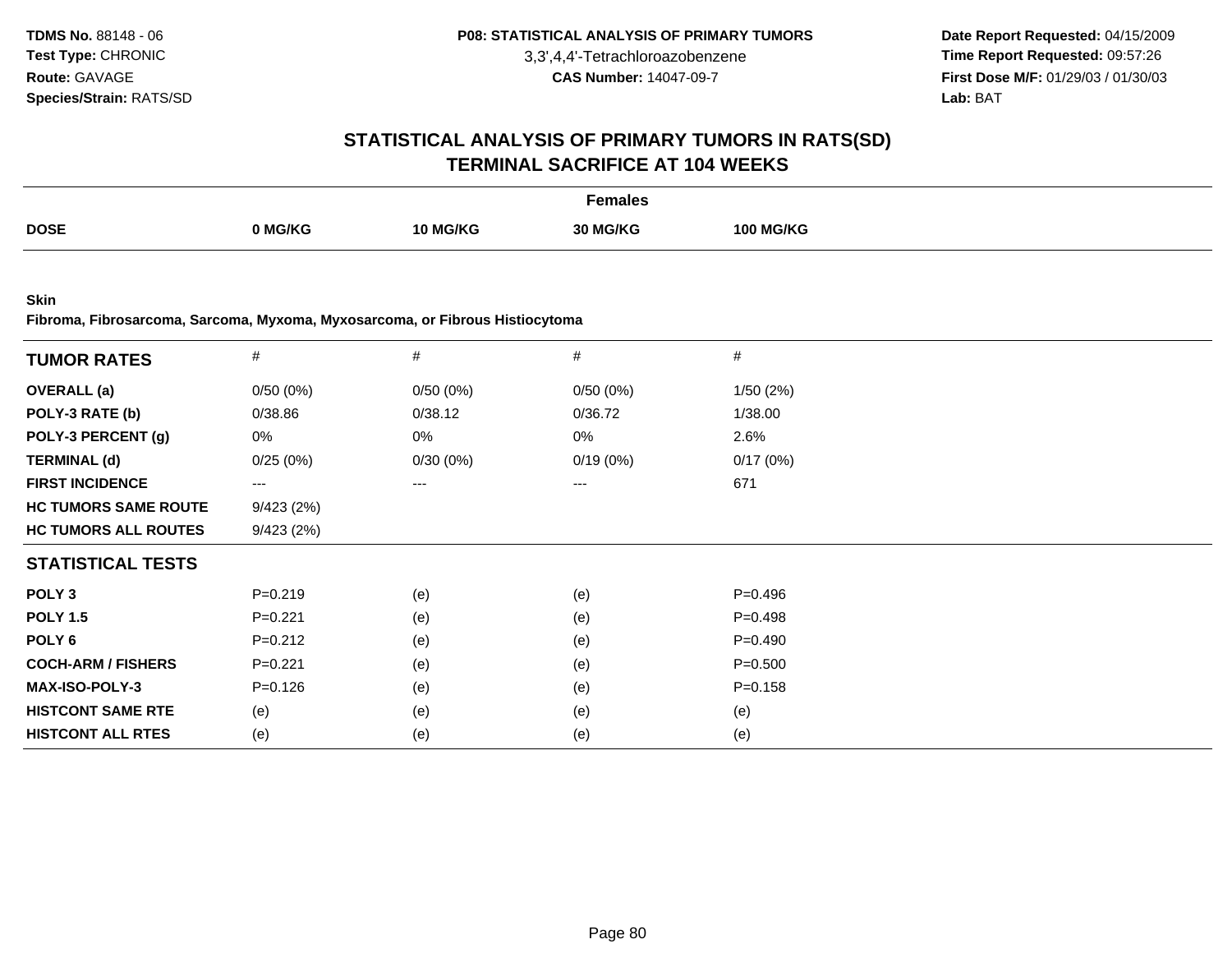**Date Report Requested:** 04/15/2009 **Time Report Requested:** 09:57:26 **First Dose M/F:** 01/29/03 / 01/30/03<br>Lab: BAT **Lab:** BAT

| <b>Females</b>              |           |          |          |                        |  |  |  |
|-----------------------------|-----------|----------|----------|------------------------|--|--|--|
| <b>DOSE</b>                 | 0 MG/KG   | 10 MG/KG | 30 MG/KG | <b>100 MG/KG</b>       |  |  |  |
|                             |           |          |          |                        |  |  |  |
| Skin<br>Keratoacanthoma     |           |          |          |                        |  |  |  |
| <b>TUMOR RATES</b>          | $\#$      | $\#$     | #        | #                      |  |  |  |
| <b>OVERALL</b> (a)          | 0/50(0%)  | 0/50(0%) | 0/50(0%) | 0/50(0%)               |  |  |  |
| POLY-3 RATE (b)             | 0/38.86   | 0/38.12  | 0/36.72  | 0/37.78                |  |  |  |
| POLY-3 PERCENT (g)          | 0%        | $0\%$    | $0\%$    | 0%                     |  |  |  |
| <b>TERMINAL (d)</b>         | 0/25(0%)  | 0/30(0%) | 0/19(0%) | 0/17(0%)               |  |  |  |
| <b>FIRST INCIDENCE</b>      | ---       | $---$    | ---      | $\qquad \qquad \cdots$ |  |  |  |
| <b>HC TUMORS SAME ROUTE</b> | 2/423(1%) |          |          |                        |  |  |  |
| <b>HC TUMORS ALL ROUTES</b> | 2/423(1%) |          |          |                        |  |  |  |
| <b>STATISTICAL TESTS</b>    |           |          |          |                        |  |  |  |
| POLY <sub>3</sub>           | (e)       | (e)      | (e)      | (e)                    |  |  |  |
| <b>POLY 1.5</b>             | (e)       | (e)      | (e)      | (e)                    |  |  |  |
| POLY <sub>6</sub>           | (e)       | (e)      | (e)      | (e)                    |  |  |  |
| <b>COCH-ARM / FISHERS</b>   | (e)       | (e)      | (e)      | (e)                    |  |  |  |
| MAX-ISO-POLY-3              | (e)       | (e)      | (e)      | (e)                    |  |  |  |
| <b>HISTCONT SAME RTE</b>    | (e)       | (e)      | (e)      | (e)                    |  |  |  |
| <b>HISTCONT ALL RTES</b>    | (e)       | (e)      | (e)      | (e)                    |  |  |  |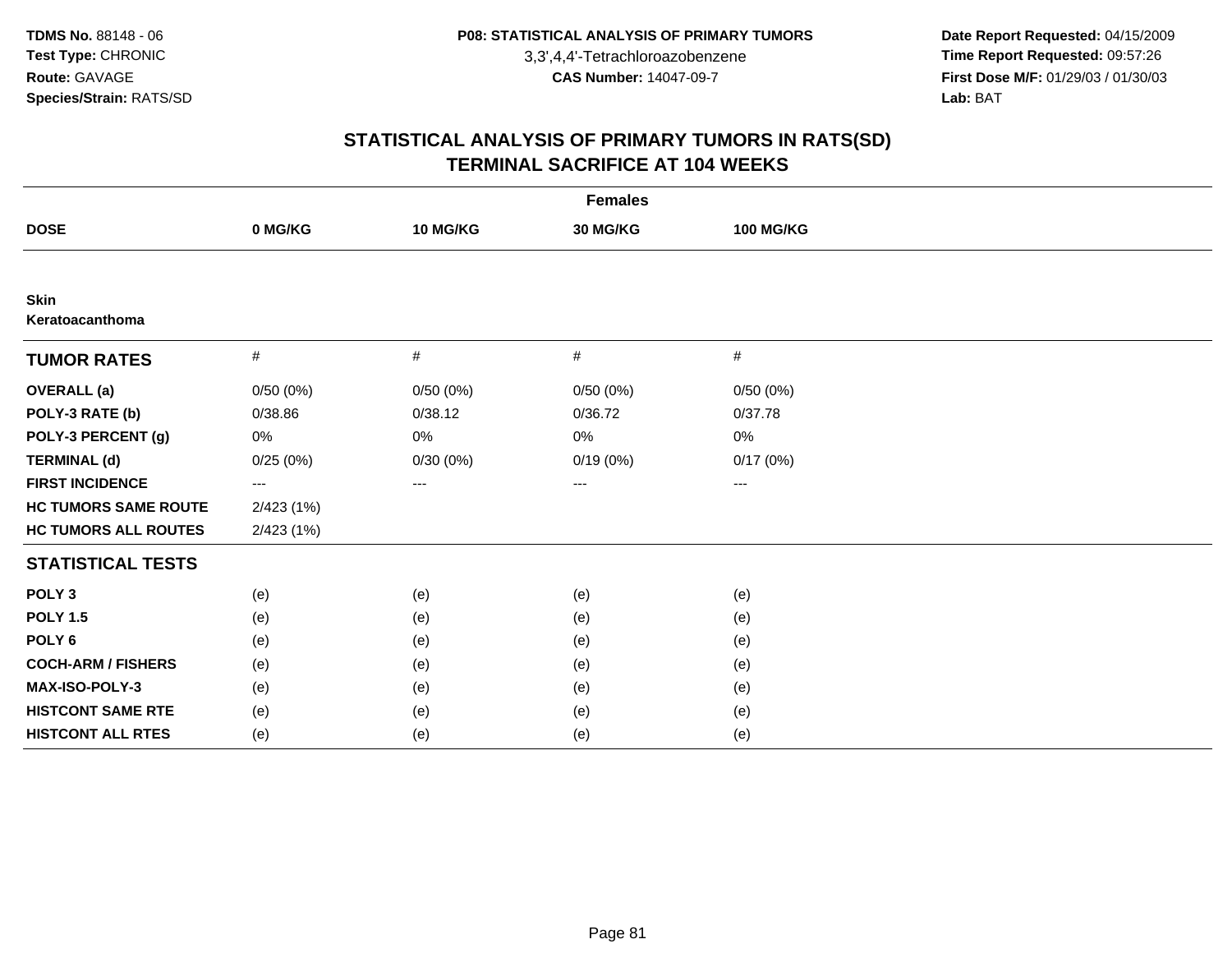**Date Report Requested:** 04/15/2009 **Time Report Requested:** 09:57:26 **First Dose M/F:** 01/29/03 / 01/30/03 Lab: BAT **Lab:** BAT

#### **STATISTICAL ANALYSIS OF PRIMARY TUMORS IN RATS(SD)TERMINAL SACRIFICE AT 104 WEEKS**

|             |         |                 | <sup>=</sup> emales<br>. |                  |
|-------------|---------|-----------------|--------------------------|------------------|
| <b>DOSE</b> | 0 MG/KG | <b>10 MG/KG</b> | 30 MG/KG                 | <b>100 MG/KG</b> |
|             |         |                 |                          |                  |

**Skin**

**Squamous Cell Papilloma, Papilloma, Squamous Cell Carcinoma or Keratoacanthoma**

| <b>TUMOR RATES</b>          | $\#$                   | $\#$     | $\#$     | $\#$     |  |
|-----------------------------|------------------------|----------|----------|----------|--|
| <b>OVERALL</b> (a)          | 0/50(0%)               | 0/50(0%) | 0/50(0%) | 0/50(0%) |  |
| POLY-3 RATE (b)             | 0/38.86                | 0/38.12  | 0/36.72  | 0/37.78  |  |
| POLY-3 PERCENT (g)          | 0%                     | 0%       | 0%       | 0%       |  |
| <b>TERMINAL (d)</b>         | 0/25(0%)               | 0/30(0%) | 0/19(0%) | 0/17(0%) |  |
| <b>FIRST INCIDENCE</b>      | $\qquad \qquad \cdots$ | ---      | ---      | $---$    |  |
| <b>HC TUMORS SAME ROUTE</b> | 3/423(1%)              |          |          |          |  |
| <b>HC TUMORS ALL ROUTES</b> | 3/423(1%)              |          |          |          |  |
| <b>STATISTICAL TESTS</b>    |                        |          |          |          |  |
| POLY <sub>3</sub>           | (e)                    | (e)      | (e)      | (e)      |  |
| <b>POLY 1.5</b>             | (e)                    | (e)      | (e)      | (e)      |  |
| POLY 6                      | (e)                    | (e)      | (e)      | (e)      |  |
| <b>COCH-ARM / FISHERS</b>   | (e)                    | (e)      | (e)      | (e)      |  |
| <b>MAX-ISO-POLY-3</b>       | (e)                    | (e)      | (e)      | (e)      |  |
| <b>HISTCONT SAME RTE</b>    | (e)                    | (e)      | (e)      | (e)      |  |
| <b>HISTCONT ALL RTES</b>    | (e)                    | (e)      | (e)      | (e)      |  |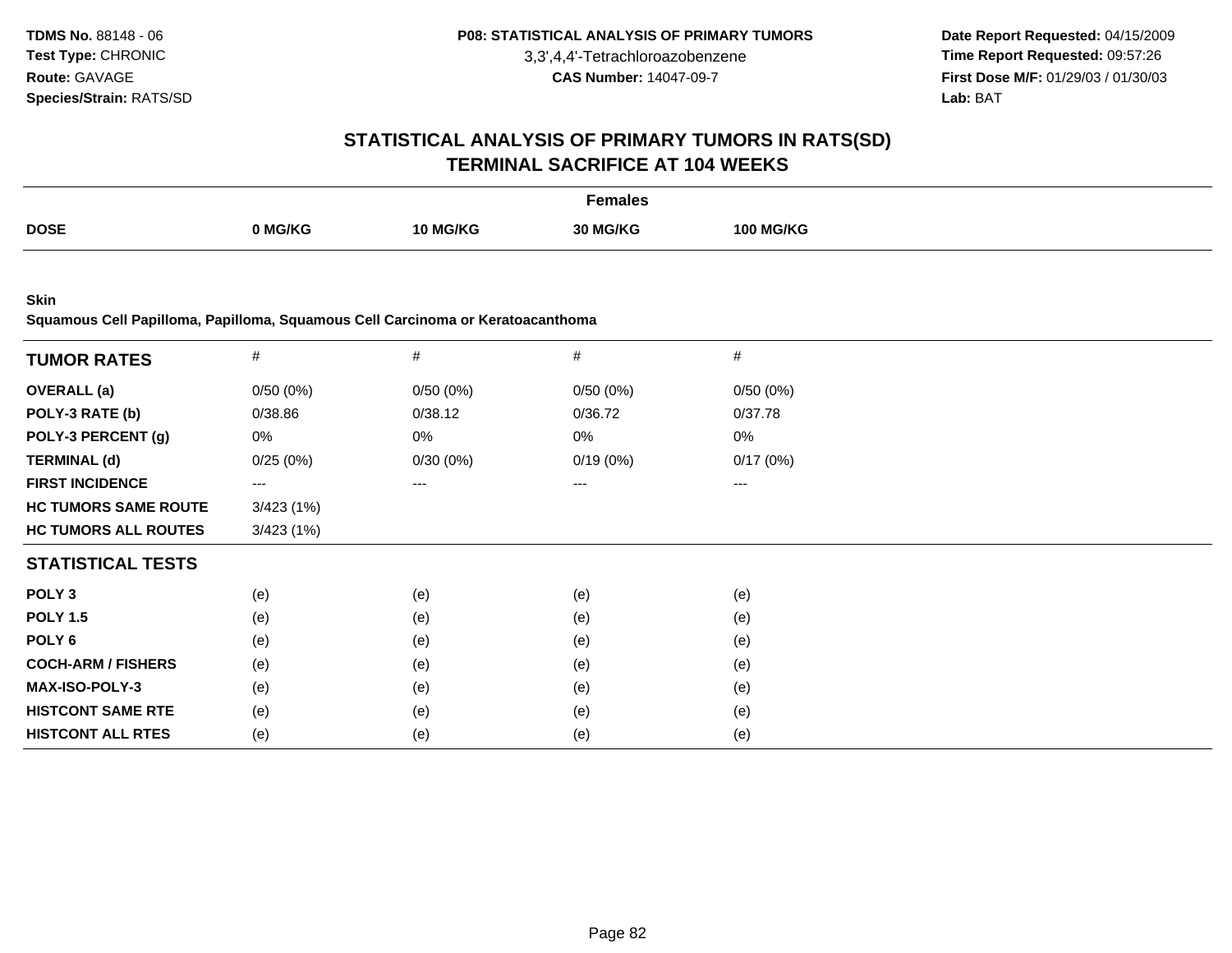**Date Report Requested:** 04/15/2009 **Time Report Requested:** 09:57:26 **First Dose M/F:** 01/29/03 / 01/30/03<br>Lab: BAT **Lab:** BAT

|                                                                       | <b>Females</b> |          |          |                  |  |  |  |  |
|-----------------------------------------------------------------------|----------------|----------|----------|------------------|--|--|--|--|
| <b>DOSE</b>                                                           | 0 MG/KG        | 10 MG/KG | 30 MG/KG | <b>100 MG/KG</b> |  |  |  |  |
|                                                                       |                |          |          |                  |  |  |  |  |
| <b>Skin</b><br>Squamous Cell Papilloma, Papilloma, or Keratoacanthoma |                |          |          |                  |  |  |  |  |
| <b>TUMOR RATES</b>                                                    | $\#$           | $\#$     | $\#$     | $\#$             |  |  |  |  |
| <b>OVERALL</b> (a)                                                    | 0/50(0%)       | 0/50(0%) | 0/50(0%) | 0/50(0%)         |  |  |  |  |
| POLY-3 RATE (b)                                                       | 0/38.86        | 0/38.12  | 0/36.72  | 0/37.78          |  |  |  |  |
| POLY-3 PERCENT (g)                                                    | 0%             | 0%       | 0%       | $0\%$            |  |  |  |  |
| <b>TERMINAL (d)</b>                                                   | 0/25(0%)       | 0/30(0%) | 0/19(0%) | 0/17(0%)         |  |  |  |  |
| <b>FIRST INCIDENCE</b>                                                | ---            | ---      |          | ---              |  |  |  |  |
| <b>HC TUMORS SAME ROUTE</b>                                           | 3/423(1%)      |          |          |                  |  |  |  |  |
| <b>HC TUMORS ALL ROUTES</b>                                           | 3/423(1%)      |          |          |                  |  |  |  |  |
| <b>STATISTICAL TESTS</b>                                              |                |          |          |                  |  |  |  |  |
| POLY <sub>3</sub>                                                     | (e)            | (e)      | (e)      | (e)              |  |  |  |  |
| <b>POLY 1.5</b>                                                       | (e)            | (e)      | (e)      | (e)              |  |  |  |  |
| POLY <sub>6</sub>                                                     | (e)            | (e)      | (e)      | (e)              |  |  |  |  |
| <b>COCH-ARM / FISHERS</b>                                             | (e)            | (e)      | (e)      | (e)              |  |  |  |  |
| MAX-ISO-POLY-3                                                        | (e)            | (e)      | (e)      | (e)              |  |  |  |  |
| <b>HISTCONT SAME RTE</b>                                              | (e)            | (e)      | (e)      | (e)              |  |  |  |  |
| <b>HISTCONT ALL RTES</b>                                              | (e)            | (e)      | (e)      | (e)              |  |  |  |  |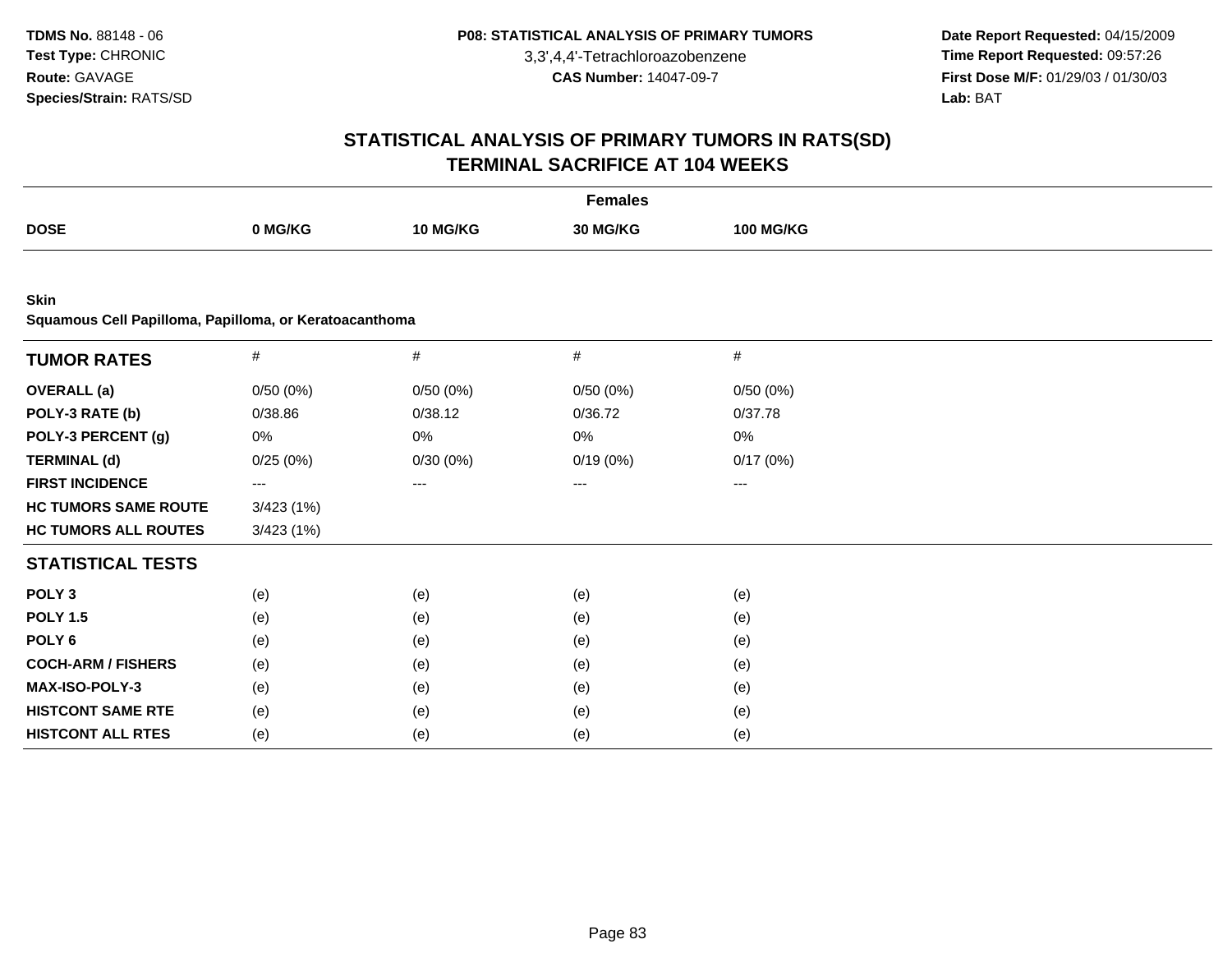**Date Report Requested:** 04/15/2009 **Time Report Requested:** 09:57:26 **First Dose M/F:** 01/29/03 / 01/30/03<br>Lab: BAT **Lab:** BAT

| <b>Females</b>                                                               |             |             |          |                  |  |  |  |
|------------------------------------------------------------------------------|-------------|-------------|----------|------------------|--|--|--|
| <b>DOSE</b>                                                                  | 0 MG/KG     | 10 MG/KG    | 30 MG/KG | <b>100 MG/KG</b> |  |  |  |
|                                                                              |             |             |          |                  |  |  |  |
| Stomach, Forestomach<br><b>Squamous Cell Carcinoma or Papilloma Squamous</b> |             |             |          |                  |  |  |  |
| <b>TUMOR RATES</b>                                                           | #           | #           | #        | $\#$             |  |  |  |
| <b>OVERALL</b> (a)                                                           | 0/50(0%)    | 1/50(2%)    | 0/50(0%) | 4/50 (8%)        |  |  |  |
| POLY-3 RATE (b)                                                              | 0/38.86     | 1/38.12     | 0/36.72  | 4/38.84          |  |  |  |
| POLY-3 PERCENT (g)                                                           | 0%          | 2.6%        | 0%       | 10.3%            |  |  |  |
| <b>TERMINAL (d)</b>                                                          | 0/25(0%)    | 1/30(3%)    | 0/19(0%) | 0/17(0%)         |  |  |  |
| <b>FIRST INCIDENCE</b>                                                       | ---         | 727(T)      | ---      | 590              |  |  |  |
| <b>HC TUMORS SAME ROUTE</b>                                                  | 2/423 (1%)  |             |          |                  |  |  |  |
| <b>HC TUMORS ALL ROUTES</b>                                                  | 2/423 (1%)  |             |          |                  |  |  |  |
| <b>STATISTICAL TESTS</b>                                                     |             |             |          |                  |  |  |  |
| POLY <sub>3</sub>                                                            | P=0.009**   | $P=0.496$   | (e)      | $P = 0.059$      |  |  |  |
| <b>POLY 1.5</b>                                                              | P=0.009**   | $P=0.495$   | (e)      | $P = 0.060$      |  |  |  |
| POLY <sub>6</sub>                                                            | P=0.009**   | $P=0.502$   | (e)      | $P=0.057$        |  |  |  |
| <b>COCH-ARM / FISHERS</b>                                                    | $P=0.010**$ | $P = 0.500$ | (e)      | $P = 0.059$      |  |  |  |
| MAX-ISO-POLY-3                                                               | P=0.008**   | $P = 0.158$ | (e)      | P=0.019*         |  |  |  |
| <b>HISTCONT SAME RTE</b>                                                     | P=0.007**   | $P=0.147$   | (e)      | $P=0.014*$       |  |  |  |
| <b>HISTCONT ALL RTES</b>                                                     | P=0.007**   | $P=0.147$   | (e)      | $P=0.014*$       |  |  |  |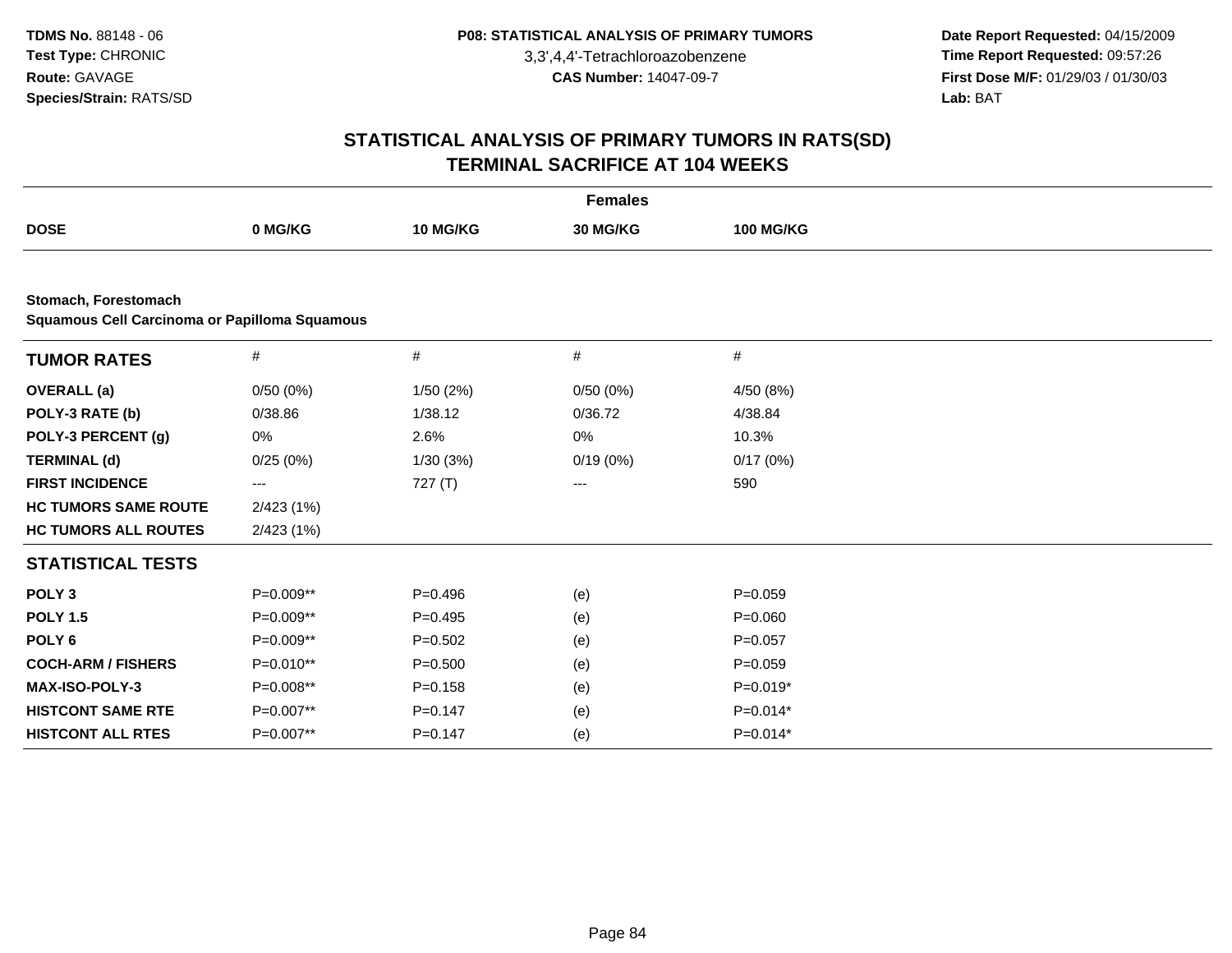**Date Report Requested:** 04/15/2009 **Time Report Requested:** 09:57:26 **First Dose M/F:** 01/29/03 / 01/30/03<br>Lab: BAT **Lab:** BAT

|                                                        | <b>Females</b> |          |          |                  |  |  |  |  |
|--------------------------------------------------------|----------------|----------|----------|------------------|--|--|--|--|
| <b>DOSE</b>                                            | 0 MG/KG        | 10 MG/KG | 30 MG/KG | <b>100 MG/KG</b> |  |  |  |  |
|                                                        |                |          |          |                  |  |  |  |  |
| Stomach, Forestomach<br><b>Squamous Cell Papilloma</b> |                |          |          |                  |  |  |  |  |
| <b>TUMOR RATES</b>                                     | $\#$           | #        | $\#$     | $\#$             |  |  |  |  |
| <b>OVERALL</b> (a)                                     | 0/50(0%)       | 0/50(0%) | 0/50(0%) | 3/50(6%)         |  |  |  |  |
| POLY-3 RATE (b)                                        | 0/38.86        | 0/38.12  | 0/36.72  | 3/38.44          |  |  |  |  |
| POLY-3 PERCENT (g)                                     | 0%             | 0%       | 0%       | 7.8%             |  |  |  |  |
| <b>TERMINAL (d)</b>                                    | 0/25(0%)       | 0/30(0%) | 0/19(0%) | 0/17(0%)         |  |  |  |  |
| <b>FIRST INCIDENCE</b>                                 | ---            | ---      | ---      | 590              |  |  |  |  |
| <b>HC TUMORS SAME ROUTE</b>                            | 0/423(0%)      |          |          |                  |  |  |  |  |
| <b>HC TUMORS ALL ROUTES</b>                            | 0/423(0%)      |          |          |                  |  |  |  |  |
| <b>STATISTICAL TESTS</b>                               |                |          |          |                  |  |  |  |  |
| POLY <sub>3</sub>                                      | P=0.008**      | (e)      | (e)      | $P = 0.116$      |  |  |  |  |
| <b>POLY 1.5</b>                                        | P=0.008**      | (e)      | (e)      | $P = 0.118$      |  |  |  |  |
| POLY <sub>6</sub>                                      | P=0.007**      | (e)      | (e)      | $P = 0.111$      |  |  |  |  |
| <b>COCH-ARM / FISHERS</b>                              | P=0.009**      | (e)      | (e)      | $P = 0.121$      |  |  |  |  |
| <b>MAX-ISO-POLY-3</b>                                  | P=0.010**      | (e)      | (e)      | $P=0.037*$       |  |  |  |  |
| <b>HISTCONT SAME RTE</b>                               | P=0.004**      | (e)      | (e)      | P=0.009**        |  |  |  |  |
| <b>HISTCONT ALL RTES</b>                               | P=0.004**      | (e)      | (e)      | P=0.009**        |  |  |  |  |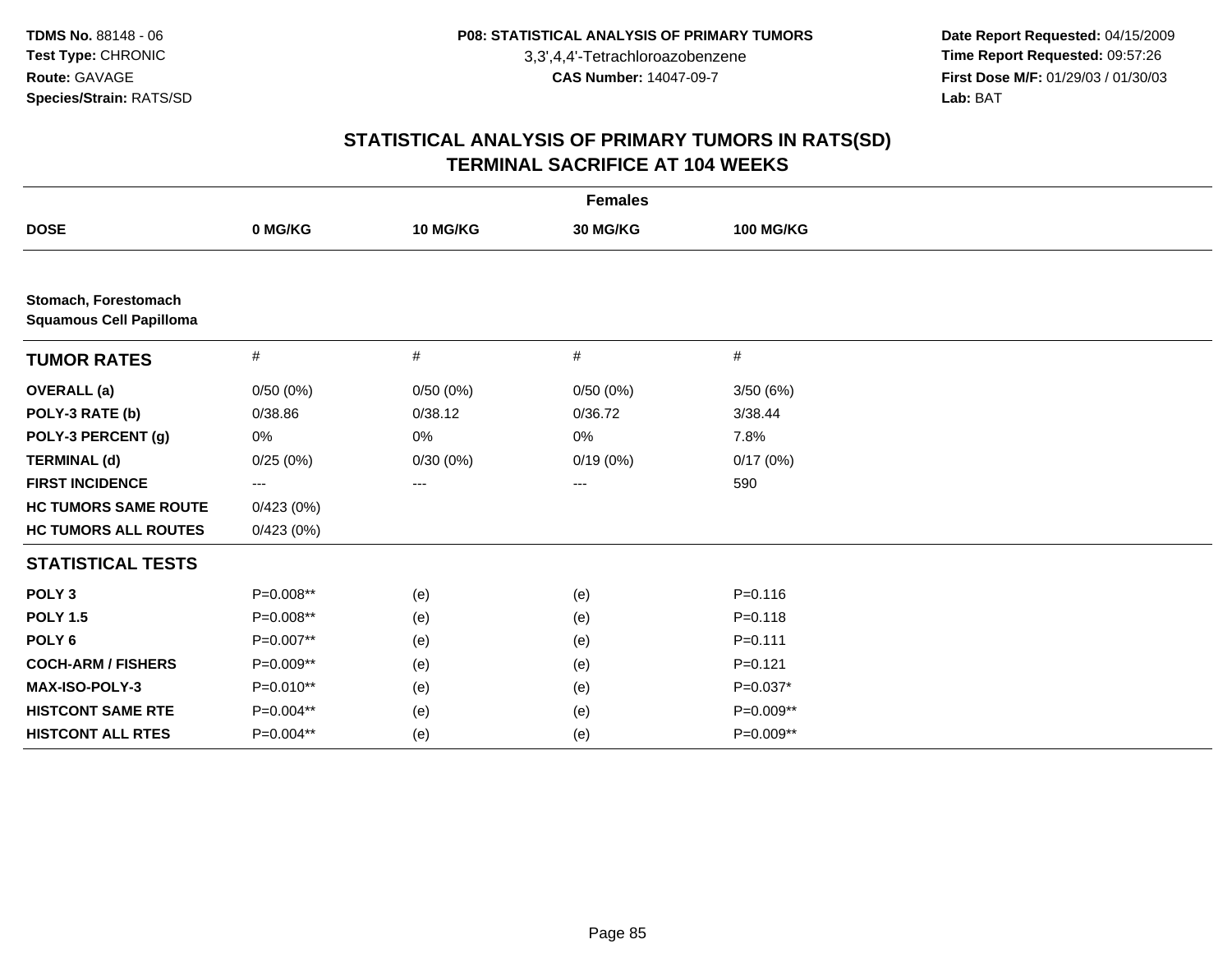**Date Report Requested:** 04/15/2009 **Time Report Requested:** 09:57:26 **First Dose M/F:** 01/29/03 / 01/30/03<br>Lab: BAT **Lab:** BAT

| <b>Females</b>                          |               |              |             |                  |  |  |  |
|-----------------------------------------|---------------|--------------|-------------|------------------|--|--|--|
| <b>DOSE</b>                             | 0 MG/KG       | 10 MG/KG     | 30 MG/KG    | <b>100 MG/KG</b> |  |  |  |
|                                         |               |              |             |                  |  |  |  |
| <b>Thyroid Gland: C-Cell</b><br>Adenoma |               |              |             |                  |  |  |  |
| <b>TUMOR RATES</b>                      |               |              |             |                  |  |  |  |
| <b>OVERALL (a)</b>                      | 10/50 (20%)   | 9/49 (18%)   | 11/50 (22%) | 1/50(2%)         |  |  |  |
| POLY-3 RATE (b)                         | 10/40.05      | 9/38.00      | 11/37.94    | 1/37.78          |  |  |  |
| POLY-3 PERCENT (g)                      | 25%           | 23.7%        | 29%         | 2.7%             |  |  |  |
| <b>TERMINAL (d)</b>                     | 7/25 (28%)    | 9/30 (30%)   | 5/19 (26%)  | 1/17(6%)         |  |  |  |
| <b>FIRST INCIDENCE</b>                  | 587           | 727(T)       | 540         | 727(T)           |  |  |  |
| <b>HC TUMORS SAME ROUTE</b>             | 109/418 (26%) |              |             |                  |  |  |  |
| <b>HC TUMORS ALL ROUTES</b>             | 109/418 (26%) |              |             |                  |  |  |  |
| <b>STATISTICAL TESTS</b>                |               |              |             |                  |  |  |  |
| POLY <sub>3</sub>                       | P=0.003N**    | P=0.553N     | $P=0.442$   | P=0.005N**       |  |  |  |
| <b>POLY 1.5</b>                         | P=0.003N**    | $P = 0.549N$ | $P = 0.468$ | P=0.004N**       |  |  |  |
| POLY <sub>6</sub>                       | P=0.005N**    | $P = 0.545N$ | $P = 0.399$ | P=0.006N**       |  |  |  |
| <b>COCH-ARM / FISHERS</b>               | P=0.004N**    | P=0.520N     | $P = 0.500$ | P=0.004N**       |  |  |  |
| <b>MAX-ISO-POLY-3</b>                   | P=0.006N**    | P=0.447N     | $P = 0.346$ | P=0.002N**       |  |  |  |
| <b>HISTCONT SAME RTE</b>                | (h)           | (h)          | (h)         | (h)              |  |  |  |
| <b>HISTCONT ALL RTES</b>                | (h)           | (h)          | (h)         | (h)              |  |  |  |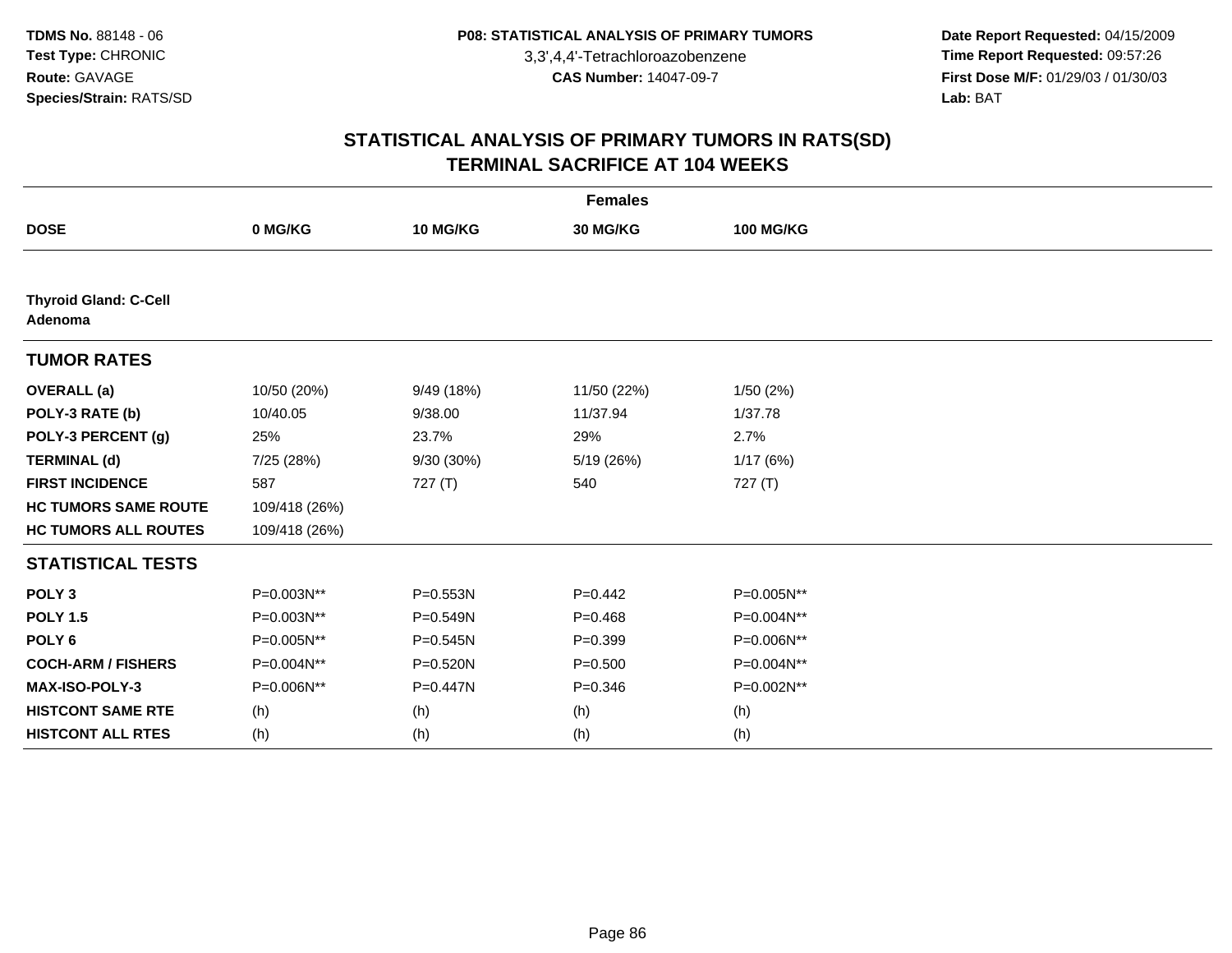**Date Report Requested:** 04/15/2009 **Time Report Requested:** 09:57:26 **First Dose M/F:** 01/29/03 / 01/30/03<br>Lab: BAT **Lab:** BAT

| <b>Females</b>                                       |               |              |              |                  |  |  |  |
|------------------------------------------------------|---------------|--------------|--------------|------------------|--|--|--|
| <b>DOSE</b>                                          | 0 MG/KG       | 10 MG/KG     | 30 MG/KG     | <b>100 MG/KG</b> |  |  |  |
|                                                      |               |              |              |                  |  |  |  |
| <b>Thyroid Gland: C-Cell</b><br>Carcinoma or Adenoma |               |              |              |                  |  |  |  |
| <b>TUMOR RATES</b>                                   |               |              |              |                  |  |  |  |
| <b>OVERALL</b> (a)                                   | 11/50 (22%)   | 9/49 (18%)   | 11/50 (22%)  | 1/50(2%)         |  |  |  |
| POLY-3 RATE (b)                                      | 11/40.05      | 9/38.00      | 11/37.94     | 1/37.78          |  |  |  |
| POLY-3 PERCENT (g)                                   | 27.5%         | 23.7%        | 29%          | 2.7%             |  |  |  |
| <b>TERMINAL (d)</b>                                  | 8/25 (32%)    | 9/30 (30%)   | 5/19 (26%)   | 1/17(6%)         |  |  |  |
| <b>FIRST INCIDENCE</b>                               | 587           | 727(T)       | 540          | 727(T)           |  |  |  |
| <b>HC TUMORS SAME ROUTE</b>                          | 124/418 (30%) |              |              |                  |  |  |  |
| <b>HC TUMORS ALL ROUTES</b>                          | 124/418 (30%) |              |              |                  |  |  |  |
| <b>STATISTICAL TESTS</b>                             |               |              |              |                  |  |  |  |
| POLY <sub>3</sub>                                    | P=0.002N**    | $P = 0.451N$ | $P = 0.541$  | P=0.002N**       |  |  |  |
| <b>POLY 1.5</b>                                      | P=0.002N**    | P=0.449N     | $P = 0.566$  | P=0.002N**       |  |  |  |
| POLY <sub>6</sub>                                    | P=0.003N**    | $P = 0.441N$ | $P=0.499$    | P=0.003N**       |  |  |  |
| <b>COCH-ARM / FISHERS</b>                            | P=0.002N**    | $P = 0.421N$ | $P = 0.595N$ | P=0.002N**       |  |  |  |
| MAX-ISO-POLY-3                                       | P=0.004N**    | P=0.352N     | $P=0.440$    | P<0.001N**       |  |  |  |
| <b>HISTCONT SAME RTE</b>                             | (h)           | (h)          | (h)          | (h)              |  |  |  |
| <b>HISTCONT ALL RTES</b>                             | (h)           | (h)          | (h)          | (h)              |  |  |  |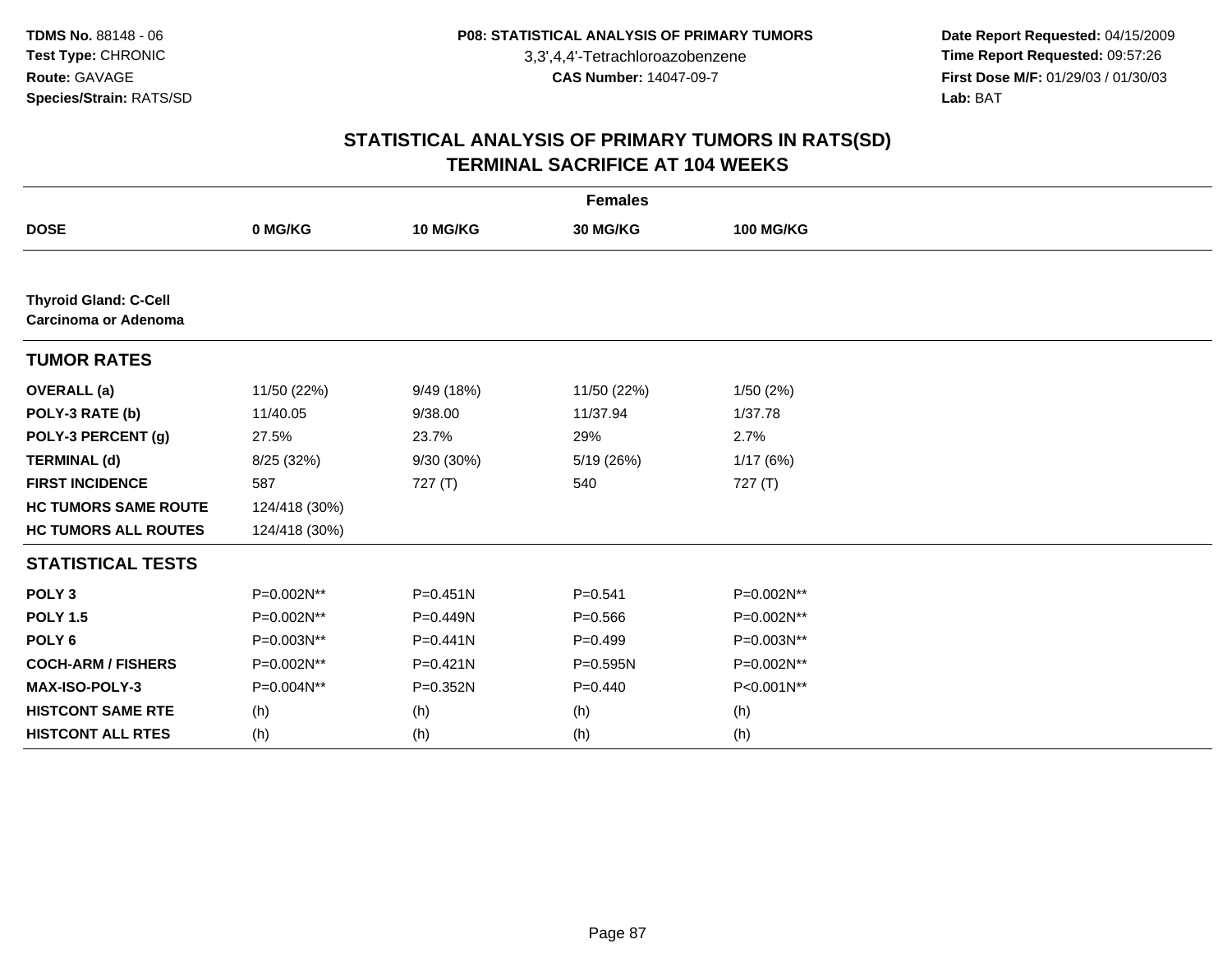**Date Report Requested:** 04/15/2009 **Time Report Requested:** 09:57:26 **First Dose M/F:** 01/29/03 / 01/30/03<br>Lab: BAT **Lab:** BAT

| <b>Females</b>                                   |             |          |          |                  |  |  |  |
|--------------------------------------------------|-------------|----------|----------|------------------|--|--|--|
| <b>DOSE</b>                                      | 0 MG/KG     | 10 MG/KG | 30 MG/KG | <b>100 MG/KG</b> |  |  |  |
|                                                  |             |          |          |                  |  |  |  |
| <b>Thyroid Gland: Follicular Cell</b><br>Adenoma |             |          |          |                  |  |  |  |
| <b>TUMOR RATES</b>                               |             |          |          |                  |  |  |  |
| <b>OVERALL</b> (a)                               | 0/50(0%)    | 0/49(0%) | 0/50(0%) | 1/50(2%)         |  |  |  |
| POLY-3 RATE (b)                                  | 0/38.86     | 0/38.00  | 0/36.72  | 1/37.78          |  |  |  |
| POLY-3 PERCENT (g)                               | 0%          | 0%       | 0%       | 2.7%             |  |  |  |
| <b>TERMINAL (d)</b>                              | 0/25(0%)    | 0/30(0%) | 0/19(0%) | 1/17(6%)         |  |  |  |
| <b>FIRST INCIDENCE</b>                           | ---         | ---      | ---      | 727 (T)          |  |  |  |
| <b>HC TUMORS SAME ROUTE</b>                      | 2/418 (1%)  |          |          |                  |  |  |  |
| <b>HC TUMORS ALL ROUTES</b>                      | 2/418(1%)   |          |          |                  |  |  |  |
| <b>STATISTICAL TESTS</b>                         |             |          |          |                  |  |  |  |
| POLY <sub>3</sub>                                | $P = 0.218$ | (e)      | (e)      | $P=0.494$        |  |  |  |
| <b>POLY 1.5</b>                                  | $P = 0.221$ | (e)      | (e)      | $P=0.498$        |  |  |  |
| POLY <sub>6</sub>                                | $P = 0.210$ | (e)      | (e)      | $P=0.487$        |  |  |  |
| <b>COCH-ARM / FISHERS</b>                        | $P=0.222$   | (e)      | (e)      | $P = 0.500$      |  |  |  |
| MAX-ISO-POLY-3                                   | $P = 0.127$ | (e)      | (e)      | $P = 0.158$      |  |  |  |
| <b>HISTCONT SAME RTE</b>                         | (e)         | (e)      | (e)      | (e)              |  |  |  |
| <b>HISTCONT ALL RTES</b>                         | (e)         | (e)      | (e)      | (e)              |  |  |  |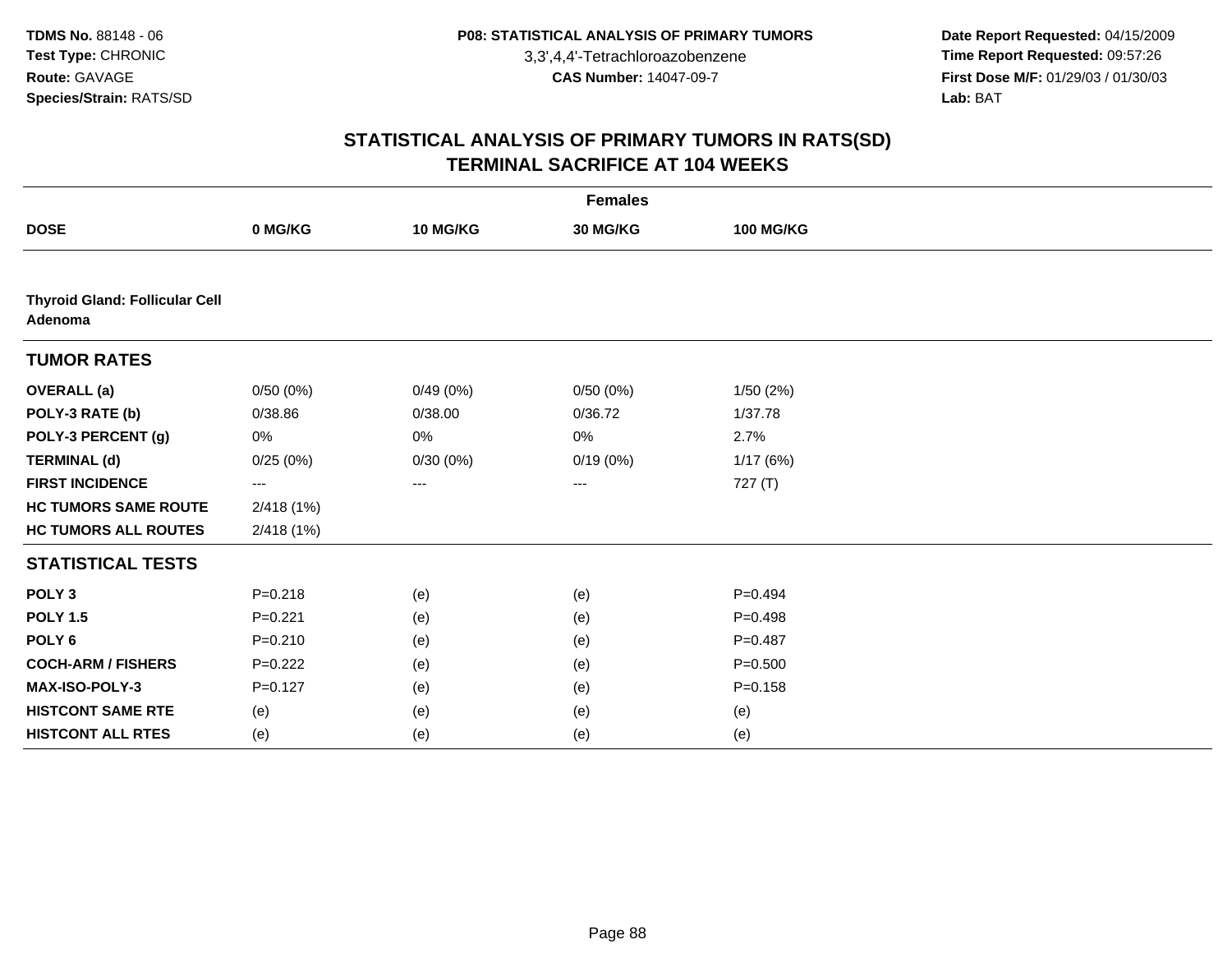**Date Report Requested:** 04/15/2009 **Time Report Requested:** 09:57:26 **First Dose M/F:** 01/29/03 / 01/30/03<br>Lab: BAT **Lab:** BAT

| <b>Females</b>                                   |           |          |          |                  |  |  |  |
|--------------------------------------------------|-----------|----------|----------|------------------|--|--|--|
| <b>DOSE</b>                                      | 0 MG/KG   | 10 MG/KG | 30 MG/KG | <b>100 MG/KG</b> |  |  |  |
|                                                  |           |          |          |                  |  |  |  |
| <b>Tissue NOS</b><br><b>Schwannoma Malignant</b> |           |          |          |                  |  |  |  |
| <b>TUMOR RATES</b>                               | $\#$      | #        | $\#$     | #                |  |  |  |
| <b>OVERALL</b> (a)                               | 0/50(0%)  | 0/50(0%) | 0/50(0%) | 0/50(0%)         |  |  |  |
| POLY-3 RATE (b)                                  | 0/38.86   | 0/38.12  | 0/36.72  | 0/37.78          |  |  |  |
| POLY-3 PERCENT (g)                               | 0%        | $0\%$    | 0%       | 0%               |  |  |  |
| <b>TERMINAL (d)</b>                              | 0/25(0%)  | 0/30(0%) | 0/19(0%) | 0/17(0%)         |  |  |  |
| <b>FIRST INCIDENCE</b>                           | $--$      | ---      | ---      | ---              |  |  |  |
| <b>HC TUMORS SAME ROUTE</b>                      | 0/423(0%) |          |          |                  |  |  |  |
| <b>HC TUMORS ALL ROUTES</b>                      | 0/423(0%) |          |          |                  |  |  |  |
| <b>STATISTICAL TESTS</b>                         |           |          |          |                  |  |  |  |
| POLY <sub>3</sub>                                | (e)       | (e)      | (e)      | (e)              |  |  |  |
| <b>POLY 1.5</b>                                  | (e)       | (e)      | (e)      | (e)              |  |  |  |
| POLY <sub>6</sub>                                | (e)       | (e)      | (e)      | (e)              |  |  |  |
| <b>COCH-ARM / FISHERS</b>                        | (e)       | (e)      | (e)      | (e)              |  |  |  |
| MAX-ISO-POLY-3                                   | (e)       | (e)      | (e)      | (e)              |  |  |  |
| <b>HISTCONT SAME RTE</b>                         | (e)       | (e)      | (e)      | (e)              |  |  |  |
| <b>HISTCONT ALL RTES</b>                         | (e)       | (e)      | (e)      | (e)              |  |  |  |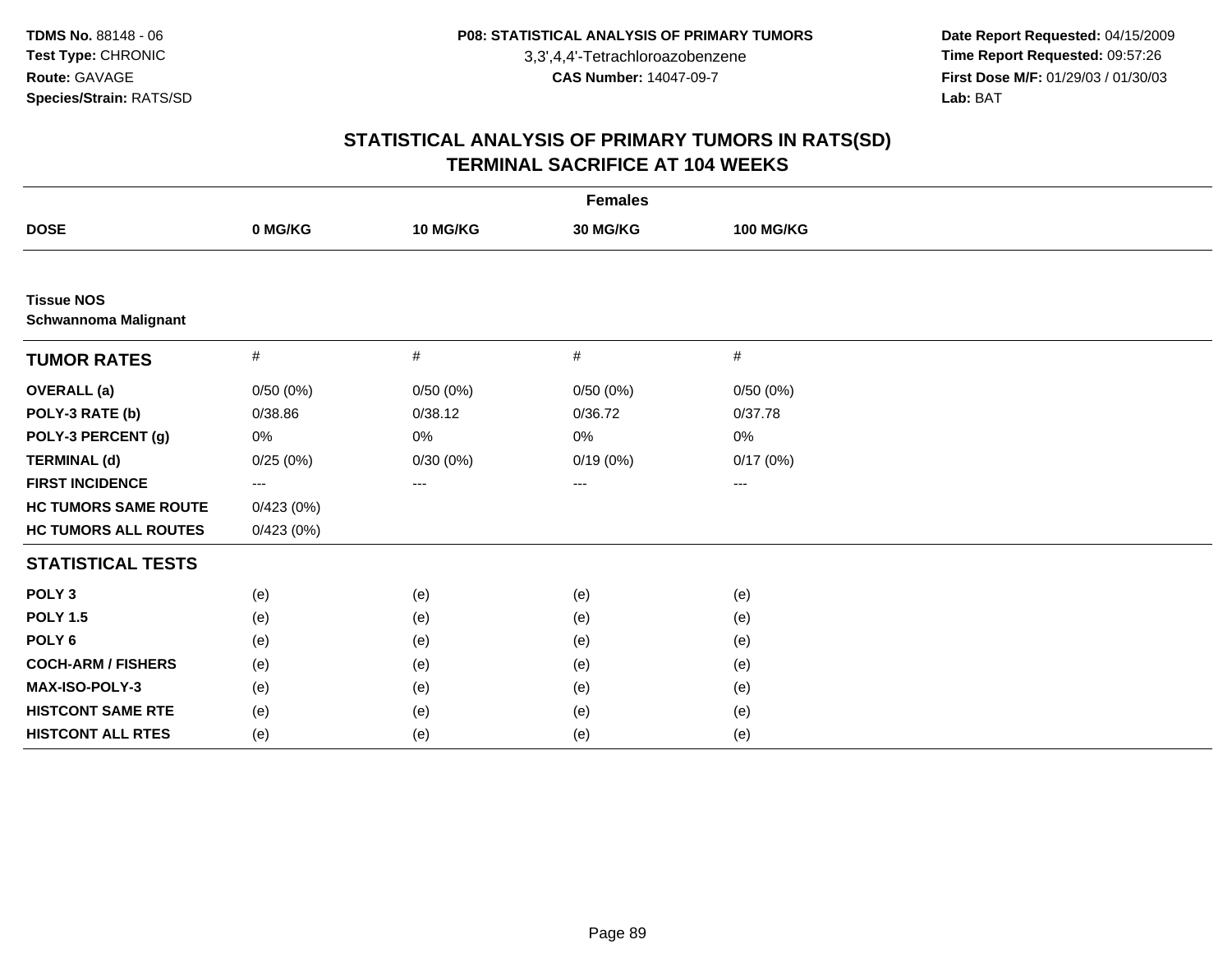**Date Report Requested:** 04/15/2009 **Time Report Requested:** 09:57:26 **First Dose M/F:** 01/29/03 / 01/30/03<br>Lab: BAT **Lab:** BAT

| <b>Females</b>              |             |              |             |                  |  |  |  |
|-----------------------------|-------------|--------------|-------------|------------------|--|--|--|
| <b>DOSE</b>                 | 0 MG/KG     | 10 MG/KG     | 30 MG/KG    | <b>100 MG/KG</b> |  |  |  |
|                             |             |              |             |                  |  |  |  |
| <b>Uterus</b><br>Carcinoma  |             |              |             |                  |  |  |  |
| <b>TUMOR RATES</b>          | $\#$        | $\#$         | #           | #                |  |  |  |
| <b>OVERALL</b> (a)          | 1/50 (2%)   | 1/50 (2%)    | 2/50(4%)    | 2/50(4%)         |  |  |  |
| POLY-3 RATE (b)             | 1/38.86     | 1/38.12      | 2/37.16     | 2/38.13          |  |  |  |
| POLY-3 PERCENT (g)          | 2.6%        | 2.6%         | 5.4%        | 5.3%             |  |  |  |
| <b>TERMINAL (d)</b>         | 1/25(4%)    | 1/30(3%)     | 1/19(5%)    | 1/17(6%)         |  |  |  |
| <b>FIRST INCIDENCE</b>      | 727 (T)     | 727(T)       | 597         | 632              |  |  |  |
| <b>HC TUMORS SAME ROUTE</b> | 5/423 (1%)  |              |             |                  |  |  |  |
| <b>HC TUMORS ALL ROUTES</b> | 5/423(1%)   |              |             |                  |  |  |  |
| <b>STATISTICAL TESTS</b>    |             |              |             |                  |  |  |  |
| POLY <sub>3</sub>           | $P = 0.391$ | $P = 0.757$  | $P=0.484$   | $P=0.493$        |  |  |  |
| <b>POLY 1.5</b>             | $P = 0.398$ | $P=0.755$    | $P=0.491$   | $P=0.498$        |  |  |  |
| POLY <sub>6</sub>           | $P=0.373$   | $P = 0.759N$ | $P=0.473$   | $P=0.484$        |  |  |  |
| <b>COCH-ARM / FISHERS</b>   | $P=0.395$   | $P = 0.753N$ | $P = 0.500$ | $P = 0.500$      |  |  |  |
| MAX-ISO-POLY-3              | $P = 0.436$ | $P=0.494$    | $P = 0.271$ | $P = 0.276$      |  |  |  |
| <b>HISTCONT SAME RTE</b>    | $P = 0.151$ | $P=0.444$    | $P=0.124$   | $P=0.125$        |  |  |  |
| <b>HISTCONT ALL RTES</b>    | $P = 0.151$ | $P=0.444$    | $P=0.124$   | $P = 0.125$      |  |  |  |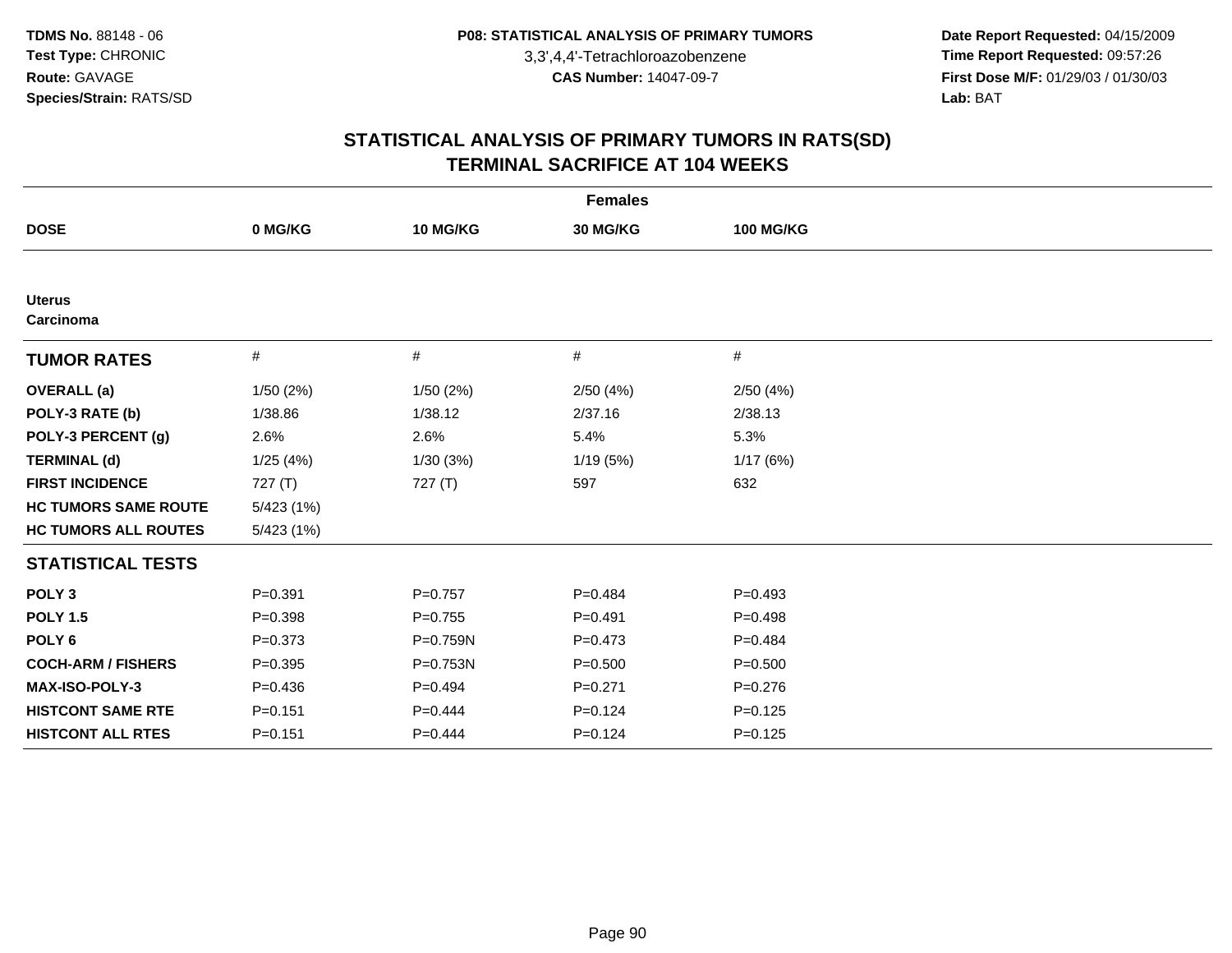**Date Report Requested:** 04/15/2009 **Time Report Requested:** 09:57:26 **First Dose M/F:** 01/29/03 / 01/30/03<br>Lab: BAT **Lab:** BAT

| <b>Females</b>                        |              |             |             |                  |  |  |  |
|---------------------------------------|--------------|-------------|-------------|------------------|--|--|--|
| <b>DOSE</b>                           | 0 MG/KG      | 10 MG/KG    | 30 MG/KG    | <b>100 MG/KG</b> |  |  |  |
|                                       |              |             |             |                  |  |  |  |
| <b>Uterus</b><br><b>Polyp Stromal</b> |              |             |             |                  |  |  |  |
| <b>TUMOR RATES</b>                    | #            | #           | #           | #                |  |  |  |
| <b>OVERALL</b> (a)                    | 8/50 (16%)   | 11/50 (22%) | 10/50 (20%) | 10/50 (20%)      |  |  |  |
| POLY-3 RATE (b)                       | 8/39.85      | 11/38.67    | 10/38.16    | 10/38.72         |  |  |  |
| POLY-3 PERCENT (g)                    | 20.1%        | 28.5%       | 26.2%       | 25.8%            |  |  |  |
| <b>TERMINAL (d)</b>                   | 6/25(24%)    | 10/30 (33%) | 5/19 (26%)  | 7/17 (41%)       |  |  |  |
| <b>FIRST INCIDENCE</b>                | 504          | 560         | 560         | 608              |  |  |  |
| <b>HC TUMORS SAME ROUTE</b>           | 57/423 (14%) |             |             |                  |  |  |  |
| <b>HC TUMORS ALL ROUTES</b>           | 57/423 (14%) |             |             |                  |  |  |  |
| <b>STATISTICAL TESTS</b>              |              |             |             |                  |  |  |  |
| POLY <sub>3</sub>                     | $P = 0.460$  | $P=0.272$   | $P = 0.353$ | $P = 0.366$      |  |  |  |
| <b>POLY 1.5</b>                       | $P = 0.480$  | $P=0.274$   | $P=0.372$   | $P = 0.383$      |  |  |  |
| POLY <sub>6</sub>                     | $P = 0.416$  | $P = 0.287$ | $P=0.325$   | $P = 0.337$      |  |  |  |
| <b>COCH-ARM / FISHERS</b>             | $P = 0.482$  | $P = 0.306$ | $P = 0.398$ | $P = 0.398$      |  |  |  |
| MAX-ISO-POLY-3                        | $P = 0.396$  | $P = 0.195$ | $P = 0.263$ | $P = 0.273$      |  |  |  |
| <b>HISTCONT SAME RTE</b>              | $P = 0.268$  | $P = 0.163$ | $P=0.232$   | $P=0.242$        |  |  |  |
| <b>HISTCONT ALL RTES</b>              | $P = 0.268$  | $P = 0.163$ | $P = 0.232$ | $P=0.242$        |  |  |  |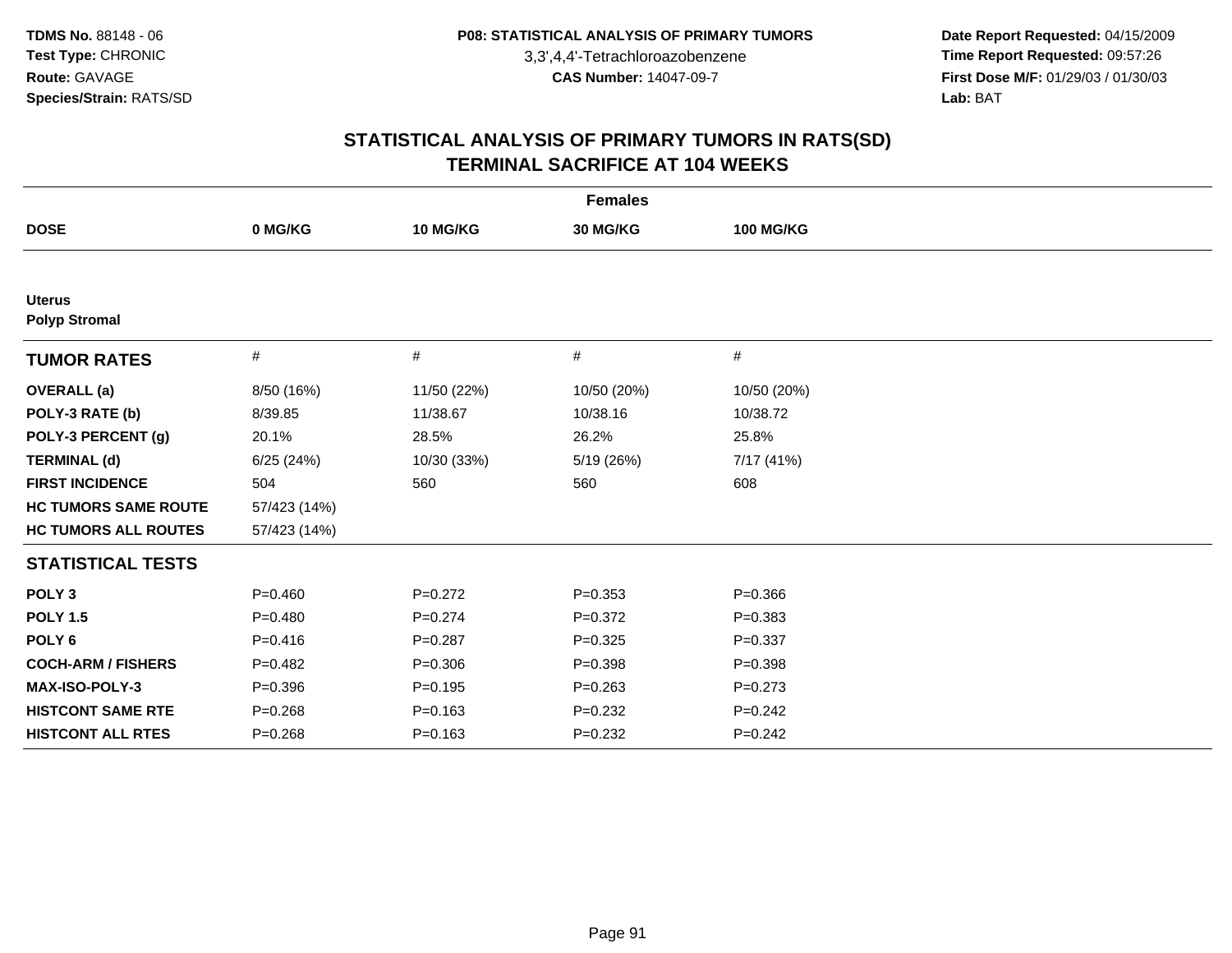**Date Report Requested:** 04/15/2009 **Time Report Requested:** 09:57:26 **First Dose M/F:** 01/29/03 / 01/30/03<br>Lab: BAT **Lab:** BAT

| <b>Females</b>                                           |              |             |             |                  |  |  |  |
|----------------------------------------------------------|--------------|-------------|-------------|------------------|--|--|--|
| <b>DOSE</b>                                              | 0 MG/KG      | 10 MG/KG    | 30 MG/KG    | <b>100 MG/KG</b> |  |  |  |
|                                                          |              |             |             |                  |  |  |  |
| <b>Uterus</b><br><b>Sarcoma Stromal or Polyp Stromal</b> |              |             |             |                  |  |  |  |
| <b>TUMOR RATES</b>                                       | #            | #           | $\#$        | $\#$             |  |  |  |
| <b>OVERALL</b> (a)                                       | 8/50 (16%)   | 11/50 (22%) | 10/50 (20%) | 11/50 (22%)      |  |  |  |
| POLY-3 RATE (b)                                          | 8/39.85      | 11/38.67    | 10/38.16    | 11/39.19         |  |  |  |
| POLY-3 PERCENT (g)                                       | 20.1%        | 28.5%       | 26.2%       | 28.1%            |  |  |  |
| <b>TERMINAL (d)</b>                                      | 6/25(24%)    | 10/30 (33%) | 5/19 (26%)  | 7/17 (41%)       |  |  |  |
| <b>FIRST INCIDENCE</b>                                   | 504          | 560         | 560         | 590              |  |  |  |
| <b>HC TUMORS SAME ROUTE</b>                              | 57/423 (14%) |             |             |                  |  |  |  |
| <b>HC TUMORS ALL ROUTES</b>                              | 57/423 (14%) |             |             |                  |  |  |  |
| <b>STATISTICAL TESTS</b>                                 |              |             |             |                  |  |  |  |
| POLY <sub>3</sub>                                        | $P = 0.356$  | $P=0.272$   | $P = 0.353$ | $P=0.283$        |  |  |  |
| <b>POLY 1.5</b>                                          | $P = 0.370$  | $P = 0.274$ | $P=0.372$   | $P=0.295$        |  |  |  |
| POLY <sub>6</sub>                                        | $P=0.323$    | $P=0.287$   | $P=0.325$   | $P = 0.261$      |  |  |  |
| <b>COCH-ARM / FISHERS</b>                                | $P = 0.367$  | $P = 0.306$ | $P = 0.398$ | $P = 0.306$      |  |  |  |
| MAX-ISO-POLY-3                                           | $P = 0.334$  | $P=0.195$   | $P = 0.263$ | $P=0.202$        |  |  |  |
| <b>HISTCONT SAME RTE</b>                                 | $P = 0.161$  | $P = 0.163$ | $P=0.232$   | $P = 0.169$      |  |  |  |
| <b>HISTCONT ALL RTES</b>                                 | $P = 0.161$  | $P = 0.163$ | $P = 0.232$ | $P = 0.169$      |  |  |  |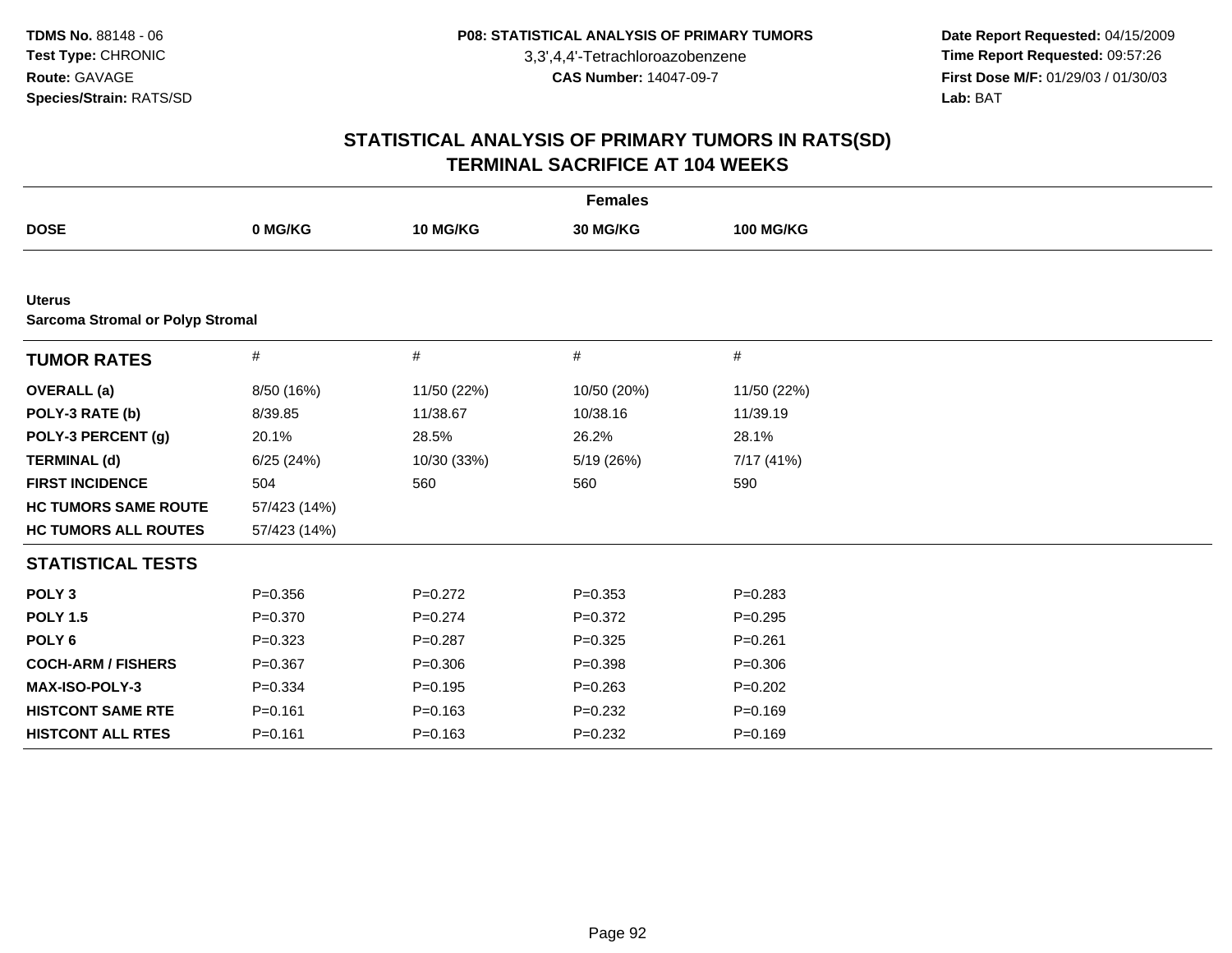**Date Report Requested:** 04/15/2009 **Time Report Requested:** 09:57:26 **First Dose M/F:** 01/29/03 / 01/30/03<br>**Lab:** BAT **Lab:** BAT

#### **STATISTICAL ANALYSIS OF PRIMARY TUMORS IN RATS(SD)TERMINAL SACRIFICE AT 104 WEEKS**

| ን MG/KG<br>10 MG/KG<br>30 MG/KG<br><b>100 MG/KG</b> |             | Females |  |
|-----------------------------------------------------|-------------|---------|--|
|                                                     | <b>DOSE</b> |         |  |

**All Organs**

**Malignant Lymphoma: Histiocytic, Lymphocytic, Mixed, NOS, or Undifferentiated Cell Type**

| <b>TUMOR RATES</b>          | $\#$                   | $\#$        | #           | #           |  |
|-----------------------------|------------------------|-------------|-------------|-------------|--|
| <b>OVERALL (a)</b>          | 0/50(0%)               | 1/50(2%)    | 2/50(4%)    | 2/50(4%)    |  |
| POLY-3 RATE (b)             | 0/38.86                | 1/38.12     | 2/36.92     | 2/37.81     |  |
| POLY-3 PERCENT (g)          | 0%                     | 2.6%        | 5.4%        | 5.3%        |  |
| <b>TERMINAL (d)</b>         | 0/25(0%)               | 1/30(3%)    | 1/19(5%)    | 1/17(6%)    |  |
| <b>FIRST INCIDENCE</b>      | $\qquad \qquad \cdots$ | 727 $(T)$   | 673         | 721         |  |
| <b>HC TUMORS SAME ROUTE</b> | 6/423(1%)              |             |             |             |  |
| <b>HC TUMORS ALL ROUTES</b> | 6/423 (1%)             |             |             |             |  |
| <b>STATISTICAL TESTS</b>    |                        |             |             |             |  |
| POLY <sub>3</sub>           | $P=0.234$              | $P = 0.496$ | $P=0.225$   | $P = 0.230$ |  |
| <b>POLY 1.5</b>             | $P=0.242$              | $P=0.495$   | $P = 0.230$ | $P = 0.234$ |  |
| POLY 6                      | $P = 0.218$            | $P = 0.502$ | $P = 0.217$ | $P=0.222$   |  |
| <b>COCH-ARM / FISHERS</b>   | $P = 0.243$            | $P = 0.500$ | $P = 0.247$ | $P=0.247$   |  |
| <b>MAX-ISO-POLY-3</b>       | $P = 0.157$            | $P = 0.158$ | $P=0.075$   | $P = 0.075$ |  |
| <b>HISTCONT SAME RTE</b>    | $P = 0.185$            | $P=0.195$   | $P = 0.088$ | $P = 0.088$ |  |
| <b>HISTCONT ALL RTES</b>    | $P = 0.185$            | $P=0.195$   | $P = 0.088$ | $P = 0.088$ |  |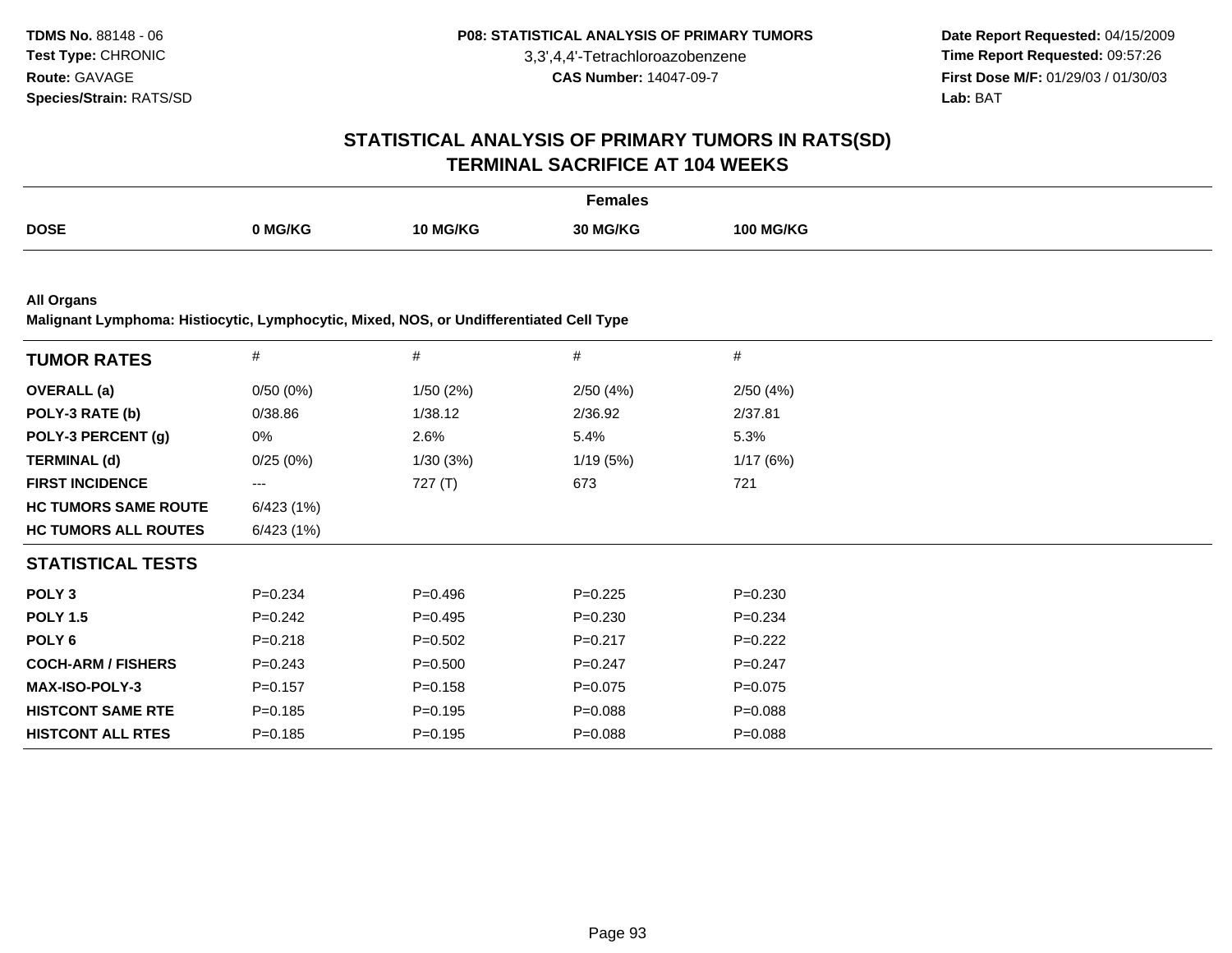**Date Report Requested:** 04/15/2009 **Time Report Requested:** 09:57:26 **First Dose M/F:** 01/29/03 / 01/30/03<br>Lab: BAT **Lab:** BAT

| <b>Females</b>                            |               |             |              |                  |  |
|-------------------------------------------|---------------|-------------|--------------|------------------|--|
| <b>DOSE</b>                               | 0 MG/KG       | 10 MG/KG    | 30 MG/KG     | <b>100 MG/KG</b> |  |
|                                           |               |             |              |                  |  |
| <b>All Organs</b><br><b>Benign Tumors</b> |               |             |              |                  |  |
| <b>TUMOR RATES</b>                        | #             | #           | #            | #                |  |
| <b>OVERALL</b> (a)                        | 40/50 (80%)   | 42/50 (84%) | 39/50 (78%)  | 42/50 (84%)      |  |
| POLY-3 RATE (b)                           | 40/45.28      | 42/44.94    | 39/44.68     | 42/45.13         |  |
| POLY-3 PERCENT (g)                        | 88.3%         | 93.5%       | 87.3%        | 93.1%            |  |
| <b>TERMINAL (d)</b>                       | 22/25 (88%)   | 29/30 (97%) | 17/19 (90%)  | 17/17 (100%)     |  |
| <b>FIRST INCIDENCE</b>                    | 478           | 335         | 273          | 467              |  |
| <b>HC TUMORS SAME ROUTE</b>               | 375/423 (89%) |             |              |                  |  |
| <b>HC TUMORS ALL ROUTES</b>               | 375/423 (89%) |             |              |                  |  |
| <b>STATISTICAL TESTS</b>                  |               |             |              |                  |  |
| POLY <sub>3</sub>                         | $P = 0.354$   | $P = 0.291$ | P=0.576N     | $P = 0.314$      |  |
| <b>POLY 1.5</b>                           | $P = 0.400$   | $P=0.305$   | P=0.527N     | $P = 0.360$      |  |
| POLY <sub>6</sub>                         | $P = 0.288$   | $P=0.291$   | $P = 0.660$  | $P=0.255$        |  |
| <b>COCH-ARM / FISHERS</b>                 | $P = 0.408$   | $P = 0.398$ | $P = 0.500N$ | $P = 0.398$      |  |
| MAX-ISO-POLY-3                            | $P = 0.296$   | $P = 0.167$ | P=0.429N     | $P = 0.182$      |  |
| <b>HISTCONT SAME RTE</b>                  | $P=0.355$     | $P = 0.206$ | $P = 1.000$  | $P=0.227$        |  |
| <b>HISTCONT ALL RTES</b>                  | $P = 0.355$   | $P = 0.206$ | $P = 1.000$  | $P=0.227$        |  |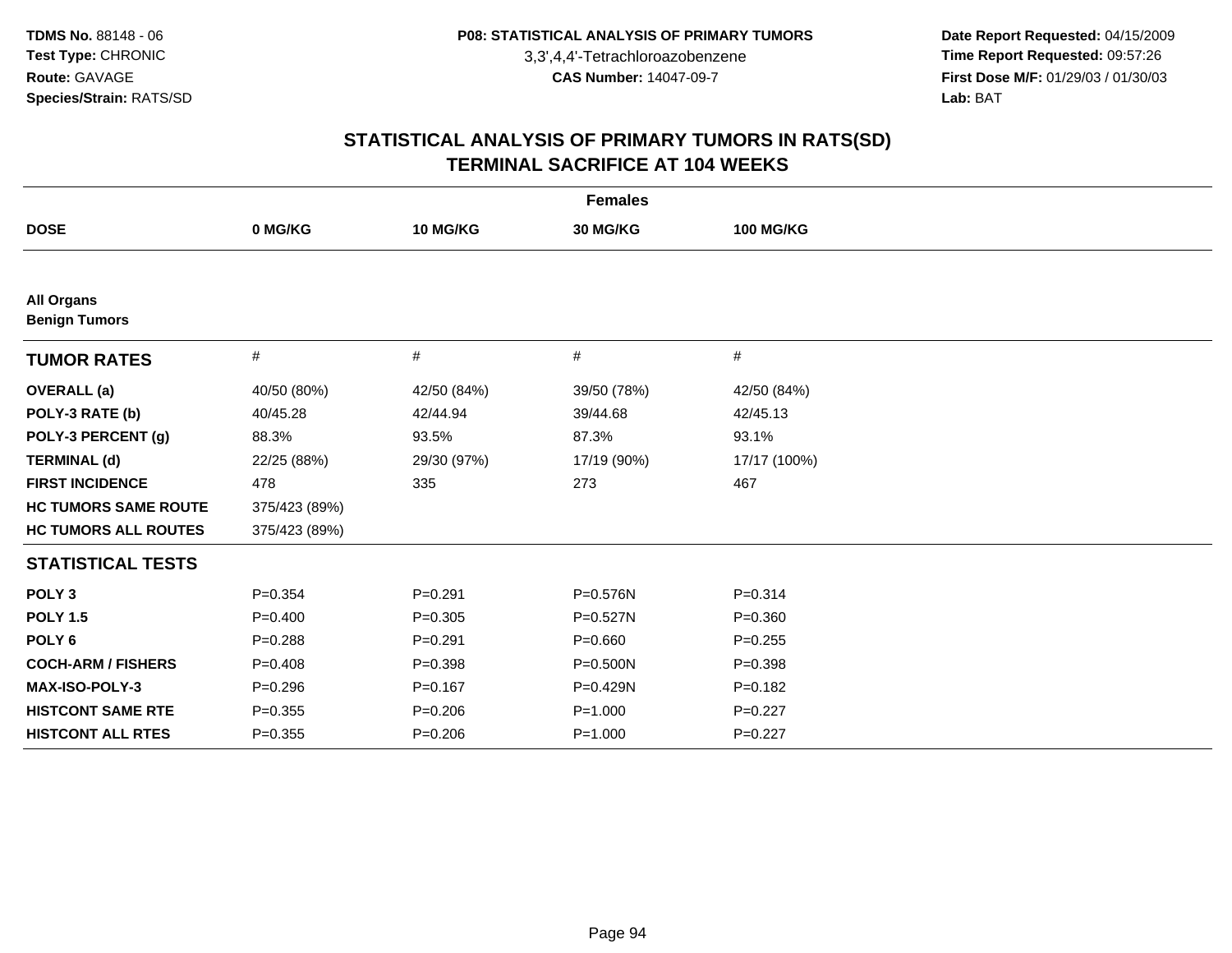**Date Report Requested:** 04/15/2009 **Time Report Requested:** 09:57:26 **First Dose M/F:** 01/29/03 / 01/30/03<br>Lab: BAT **Lab:** BAT

| <b>Females</b>                               |               |              |              |                  |  |
|----------------------------------------------|---------------|--------------|--------------|------------------|--|
| <b>DOSE</b>                                  | 0 MG/KG       | 10 MG/KG     | 30 MG/KG     | <b>100 MG/KG</b> |  |
|                                              |               |              |              |                  |  |
| <b>All Organs</b><br><b>Malignant Tumors</b> |               |              |              |                  |  |
| <b>TUMOR RATES</b>                           | $\#$          | #            | #            | $\#$             |  |
| <b>OVERALL (a)</b>                           | 13/50 (26%)   | 10/50 (20%)  | 12/50 (24%)  | 12/50 (24%)      |  |
| POLY-3 RATE (b)                              | 13/42.25      | 10/39.32     | 12/39.14     | 12/40.68         |  |
| POLY-3 PERCENT (g)                           | 30.8%         | 25.4%        | 30.7%        | 29.5%            |  |
| <b>TERMINAL (d)</b>                          | 5/25 (20%)    | 7/30 (23%)   | 5/19 (26%)   | 3/17(18%)        |  |
| <b>FIRST INCIDENCE</b>                       | 372           | 527          | 574          | 551              |  |
| <b>HC TUMORS SAME ROUTE</b>                  | 113/423 (27%) |              |              |                  |  |
| <b>HC TUMORS ALL ROUTES</b>                  | 113/423 (27%) |              |              |                  |  |
| <b>STATISTICAL TESTS</b>                     |               |              |              |                  |  |
| POLY <sub>3</sub>                            | $P=0.532$     | P=0.386N     | $P = 0.592N$ | $P = 0.545N$     |  |
| <b>POLY 1.5</b>                              | $P=0.542$     | $P = 0.372N$ | $P = 0.557N$ | P=0.526N         |  |
| POLY <sub>6</sub>                            | $P=0.507$     | P=0.381N     | $P = 0.561$  | $P = 0.570N$     |  |
| <b>COCH-ARM / FISHERS</b>                    | $P = 0.534$   | P=0.318N     | $P = 0.500N$ | $P = 0.500N$     |  |
| MAX-ISO-POLY-3                               | P=0.638N      | P=0.302N     | $P = 0.495N$ | P=0.449N         |  |
| <b>HISTCONT SAME RTE</b>                     | $P=0.775$     | $P = 1.000$  | $P = 1.000$  | $P = 1.000$      |  |
| <b>HISTCONT ALL RTES</b>                     | $P=0.775$     | $P = 1.000$  | $P = 1.000$  | $P = 1.000$      |  |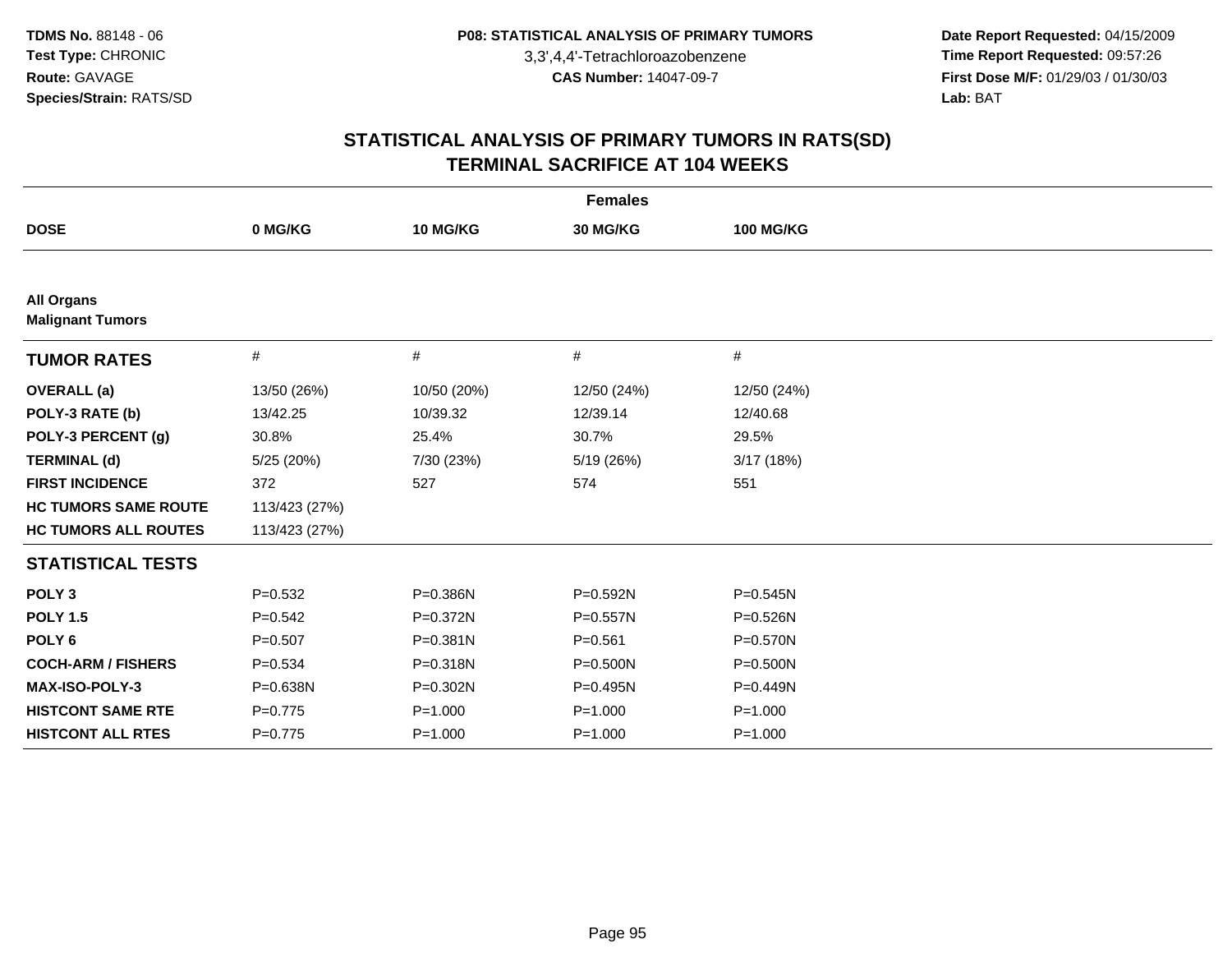**Date Report Requested:** 04/15/2009 **Time Report Requested:** 09:57:26 **First Dose M/F:** 01/29/03 / 01/30/03<br>Lab: BAT **Lab:** BAT

| <b>Females</b>                                          |               |              |              |                  |  |  |
|---------------------------------------------------------|---------------|--------------|--------------|------------------|--|--|
| <b>DOSE</b>                                             | 0 MG/KG       | 10 MG/KG     | 30 MG/KG     | <b>100 MG/KG</b> |  |  |
|                                                         |               |              |              |                  |  |  |
| <b>All Organs</b><br><b>Malignant and Benign Tumors</b> |               |              |              |                  |  |  |
| <b>TUMOR RATES</b>                                      | #             | $\#$         | #            | $\#$             |  |  |
| <b>OVERALL</b> (a)                                      | 44/50 (88%)   | 44/50 (88%)  | 42/50 (84%)  | 44/50 (88%)      |  |  |
| POLY-3 RATE (b)                                         | 44/47.48      | 44/45.50     | 42/45.67     | 44/46.08         |  |  |
| POLY-3 PERCENT (g)                                      | 92.7%         | 96.7%        | 92%          | 95.5%            |  |  |
| <b>TERMINAL (d)</b>                                     | 23/25 (92%)   | 30/30 (100%) | 18/19 (95%)  | 17/17 (100%)     |  |  |
| <b>FIRST INCIDENCE</b>                                  | 372           | 335          | 273          | 467              |  |  |
| <b>HC TUMORS SAME ROUTE</b>                             | 399/423 (94%) |              |              |                  |  |  |
| <b>HC TUMORS ALL ROUTES</b>                             | 399/423 (94%) |              |              |                  |  |  |
| <b>STATISTICAL TESTS</b>                                |               |              |              |                  |  |  |
| POLY <sub>3</sub>                                       | $P = 0.476$   | $P = 0.318$  | P=0.618N     | $P = 0.437$      |  |  |
| <b>POLY 1.5</b>                                         | $P = 0.534$   | $P = 0.405$  | $P = 0.511N$ | $P = 0.521$      |  |  |
| POLY <sub>6</sub>                                       | $P=0.427$     | $P=0.262$    | $P = 0.659$  | $P = 0.376$      |  |  |
| <b>COCH-ARM / FISHERS</b>                               | $P = 0.554$   | P=0.620N     | P=0.387N     | P=0.620N         |  |  |
| MAX-ISO-POLY-3                                          | $P=0.394$     | $P = 0.159$  | $P = 0.441N$ | $P = 0.255$      |  |  |
| <b>HISTCONT SAME RTE</b>                                | $P=0.473$     | $P=0.197$    | $P = 1.000$  | $P = 0.326$      |  |  |
| <b>HISTCONT ALL RTES</b>                                | $P = 0.473$   | $P = 0.197$  | $P = 1.000$  | $P = 0.326$      |  |  |